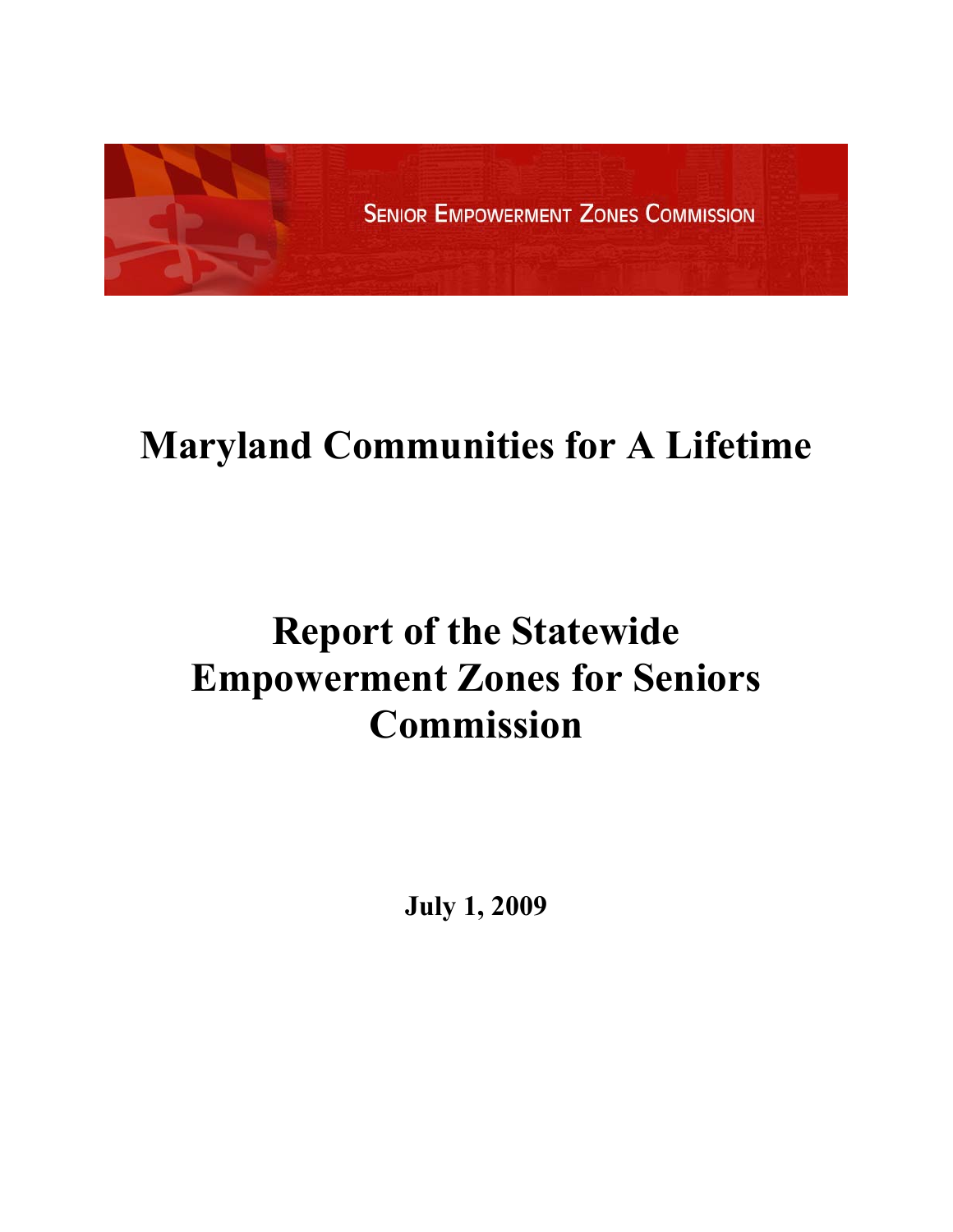Inquiries about this report should be directed to:

Stephanie Hull Chief, Housing Services Maryland Department of Aging, Suite 1007 301 West Preston Street Baltimore, Maryland 21201 410-767-1107 [sah@ooa.state.md.us](mailto:sah@ooa.state.md.us)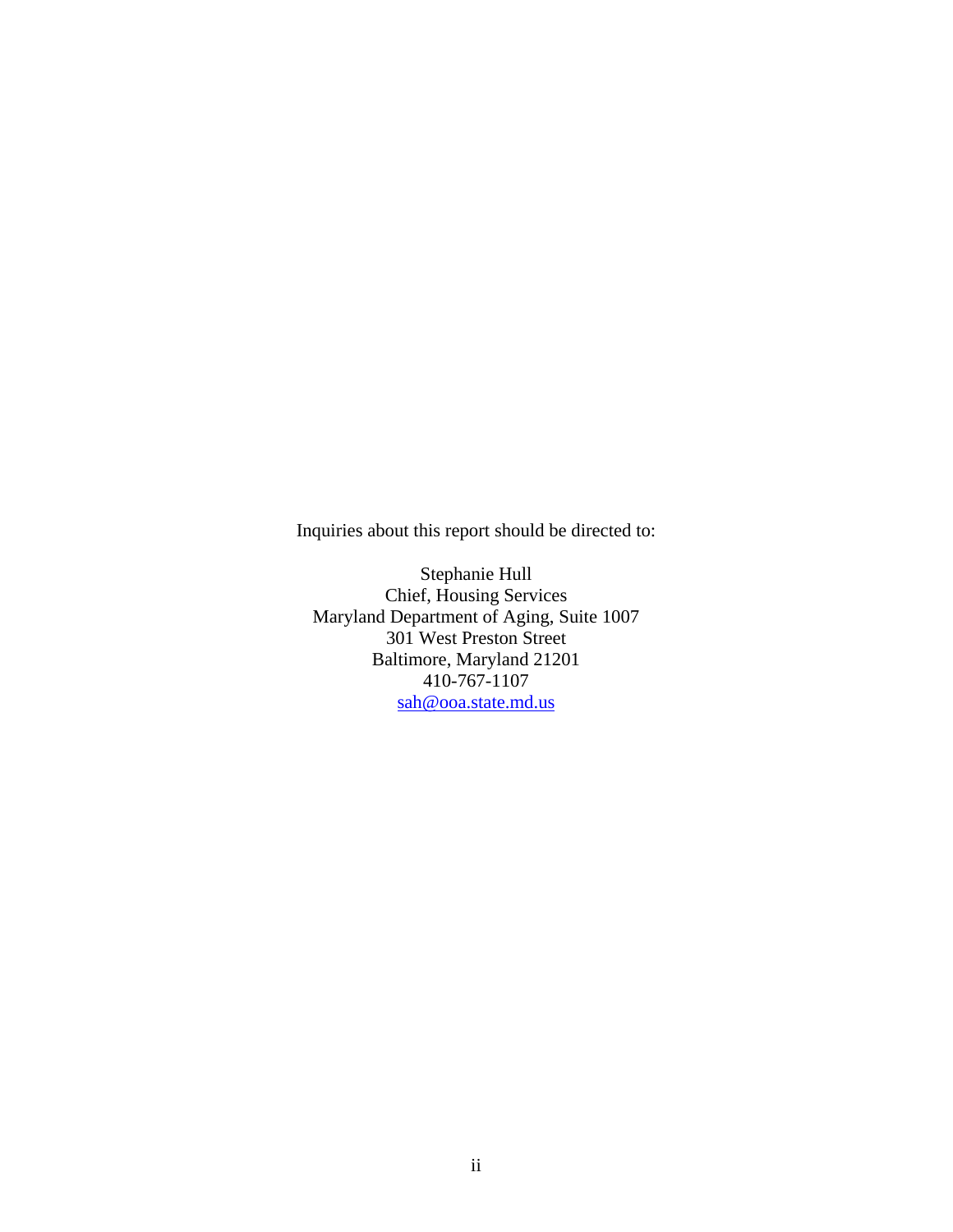# **Table of Contents**

| Attachment 1: Statewide Empowerment Zones for Seniors Commission Members 73 |  |
|-----------------------------------------------------------------------------|--|
|                                                                             |  |
|                                                                             |  |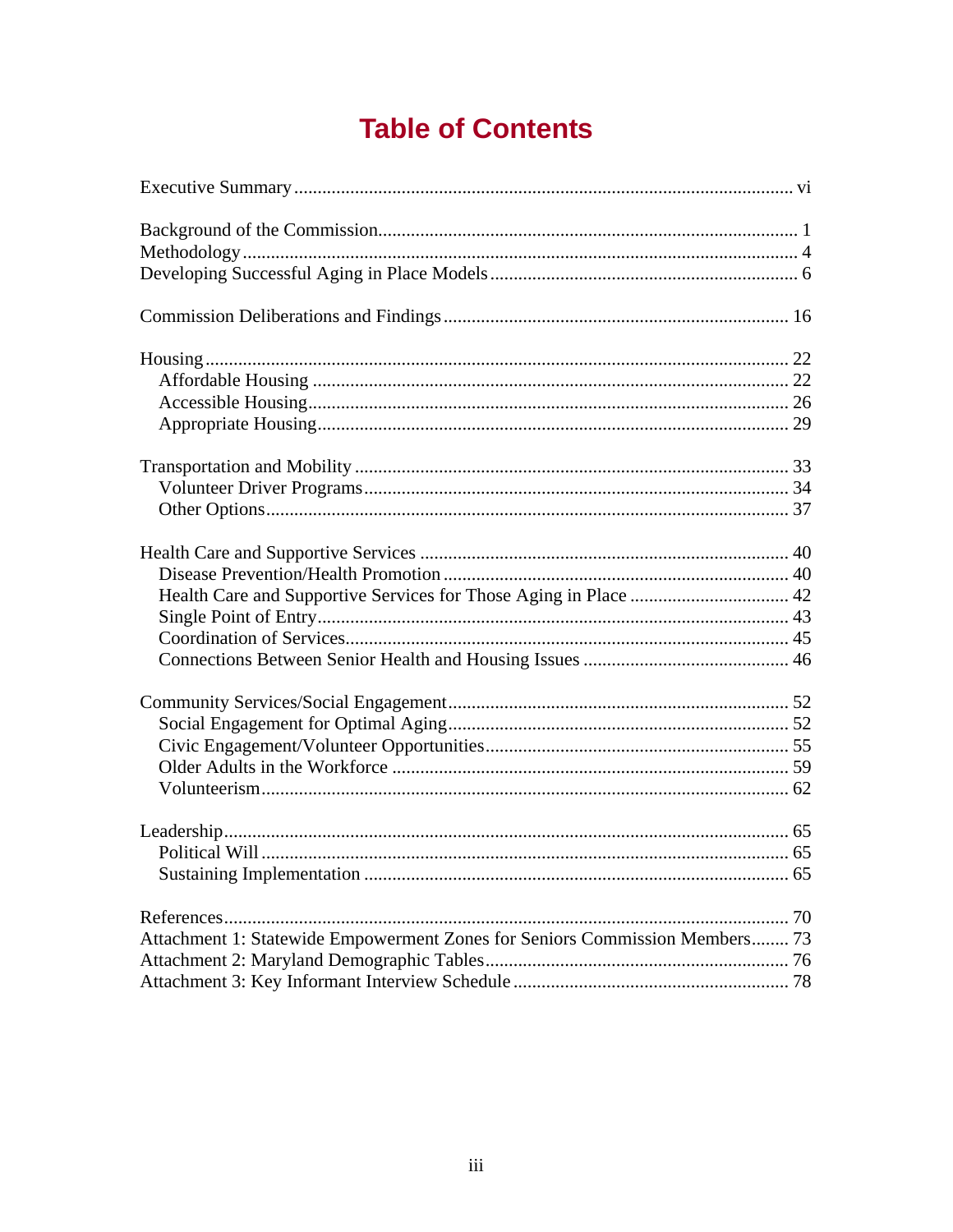# **List of Best Practices**

|                                                   | Page |
|---------------------------------------------------|------|
| Senior-Friendly Neighborhoods, Baltimore          | 8    |
| <b>Community Partners, Rockville</b>              | 8    |
| Greenbelt Assistance in Living Program, Greenbelt | 10   |
| Design for Living Montgomery, Montgomery County   | 28   |
| Rebuilding Together, Baltimore                    | 29   |
| Neighbor Ride, Columbia                           | 36   |
| CountyRide, Baltimore County                      | 37   |
| Ride Partners, Annapolis                          | 38   |
| Living Well - Take Care of Your Health, Statewide | 41   |
| Guided Care for Older Adults, Baltimore           | 42   |
| Maryland Access Point, Statewide                  | 44   |
| HomePorts, Kent County                            | 46   |
| Golden Age Project for Seniors, Montgomery County | 53   |
| Legacy Leadership Institutes                      | 56   |
| <b>Experience Corps, Baltimore</b>                | 59   |
| Partners in Care, Anne Arundel County             | 62   |
| Comprehensive Aging Plan, Montgomery County       | 65   |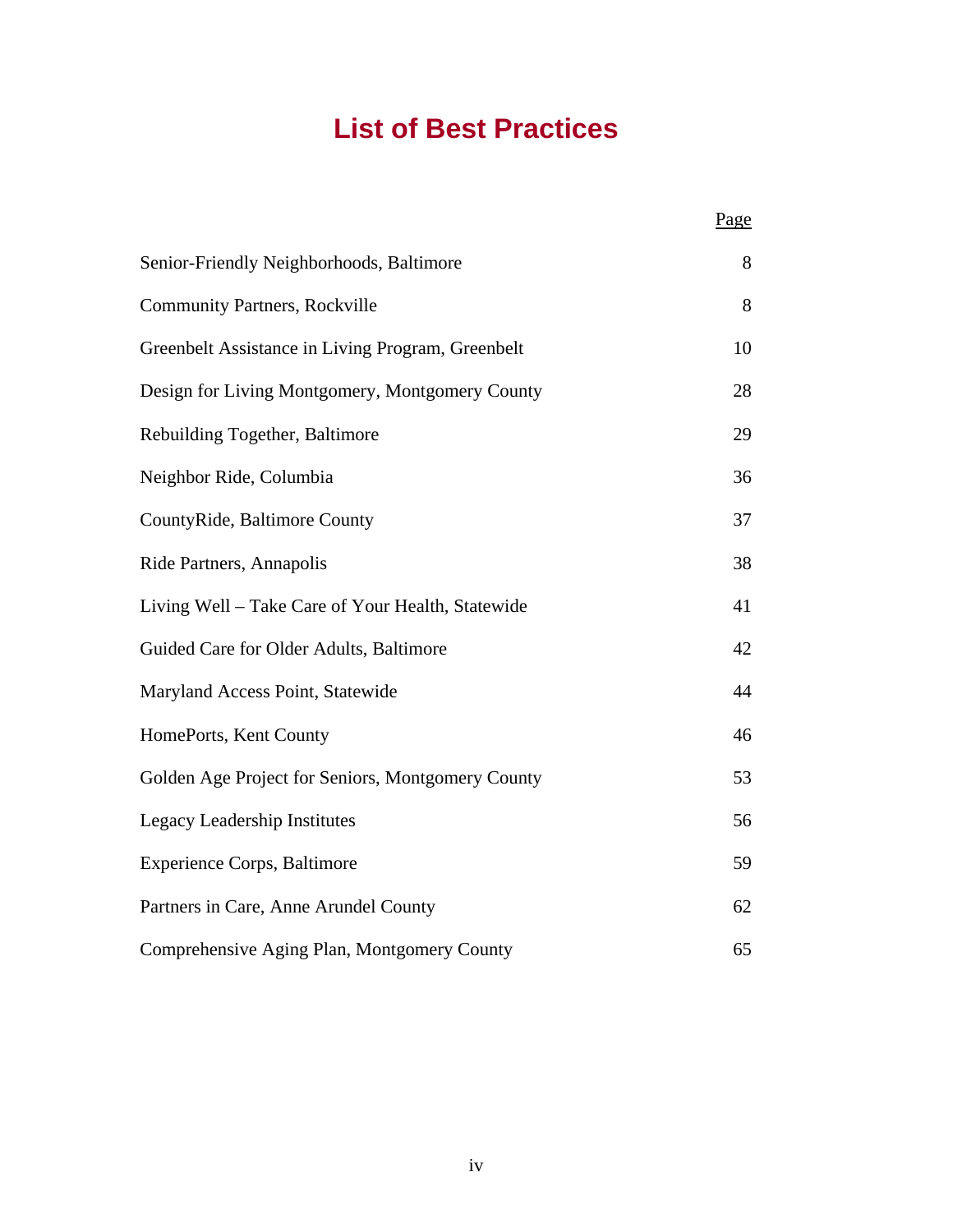### **Acronyms**

**AOA:** Administration on Aging, the Federal government agency that oversees programs for older adults

**AAA:** Area Agency on Aging, a local organization funded by the Maryland Department of Aging (MDoA) to provide a comprehensive system of services to older adults within its jurisdiction.

**CDC:** Centers for Disease Control & Prevention, a Federal government agency

**CMS:** The Centers for Medicare and Medicaid Services, a Federal government agency

**CPOA:** Community Partners for Older Adults, a program of The Robert Wood Johnson Foundation

**DHCD:** Maryland Department of Housing and Community Development

**DPL:** Deferred payment loan, a strategy to keep housing costs affordable

**IAC:** Interagency Committee on Aging Services, an oversight committee established by the Maryland State Legislature that includes representatives from major cabinet-level agencies and is chaired by the Secretary of the Maryland Department of Aging. There are also local IACs at the county or city level.

**MAP:** Maryland Access Point/Aging Disability Resource Center, a program to provide a single point-of-entry for services for older adults and persons with disabilities. It currently operates in six counties; a statewide Web service will launch in 2009.

**MCFAL:** Maryland Communities for a Lifetime

**MDoA**: Maryland Department of Aging

**MEAP:** Maryland Energy Assistance Program

**NCOA:** National Council on Aging

**NORC:** Naturally Occurring Retirement Community

**SFN:** Senior Friendly Neighborhoods, a NORC in Baltimore, MD

**TOD:** Transit-Oriented Development, a strategy to build housing and shopping adjacent to existing public transportation

**WAP:** Weatherization Assistance Program, available through DCHD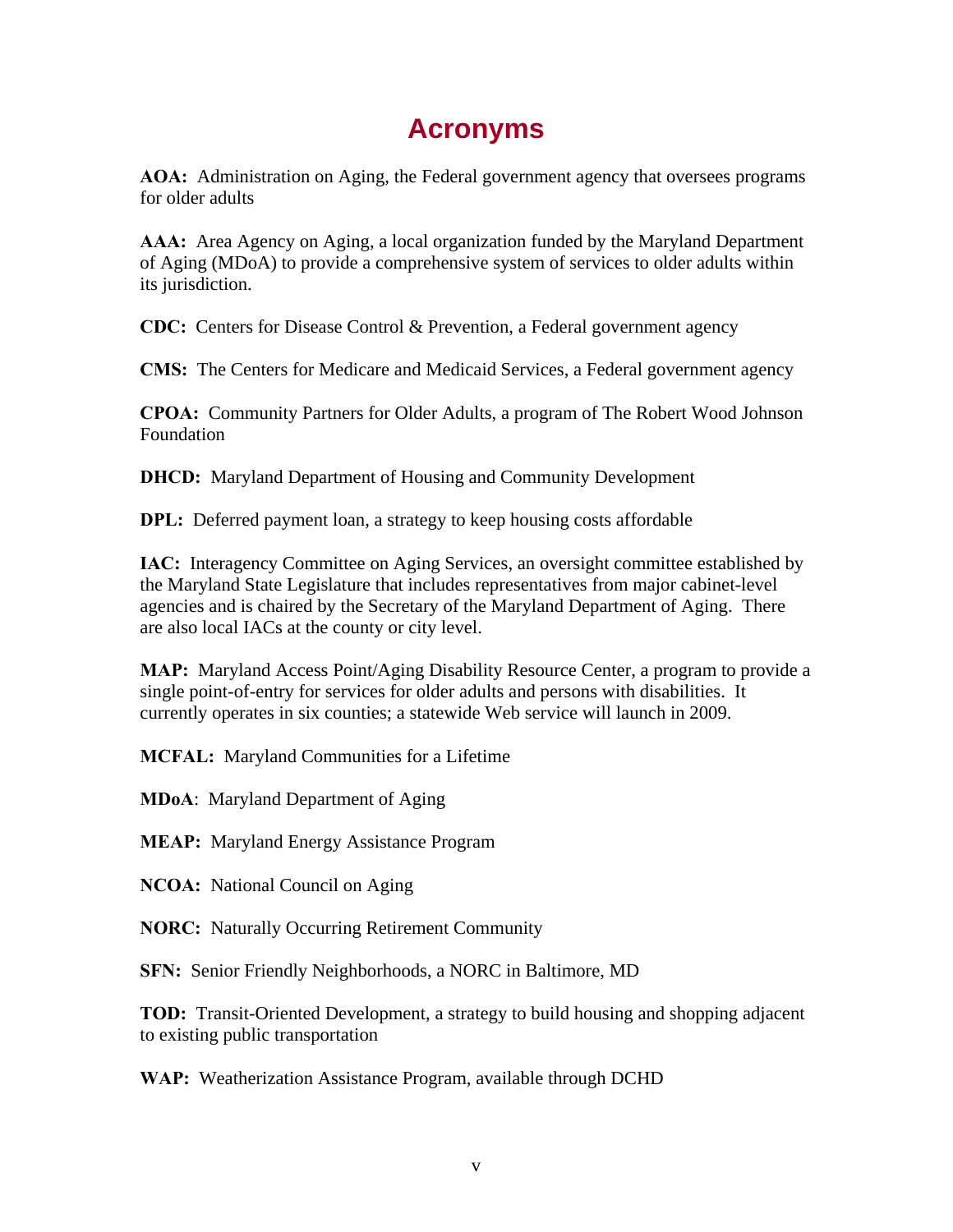## **Executive Summary**

<span id="page-5-0"></span>Senate Bill 611/House Bill 605, Statewide Empowerment Zones for Seniors Commission, was enacted by the 2007 Maryland General Assembly and signed into Law by Governor Martin O'Malley on May 17, 2007. The law established a Commission to recommend a plan to develop a program for empowerment zones for older adults in Maryland. The program would direct financial and regulatory incentives to local communities to enhance aging in place services and facilitate personal independence and civic and social engagement of older adults in the community.

Maryland's 65+ population is expected to grow by 104 percent between 2005 and 2030; in contrast, the population as a whole is expected to grow 21 percent during that time period (Maryland Department of Planning, 2007). Thus, there is an urgent need to find new solutions to the challenges posed by an expanding older adult population. Further, the older adult population will be increasingly diverse, ethnically/racially and linguistically, requiring the development of a culturally competent service delivery system.

Research has long indicated that older adults prefer to "age in place," growing old in their own homes and communities rather than institutional facilities. In addition to the quality of life benefits, aging in place represents an important strategy for containing costs as Maryland's population ages because it helps older adults with disabilities remain in the community and avoid expensive institutionalization. Further, by helping people maintain their homes in good condition and remain as active consumers of and contributors to the economic, civic, and social environment, aging in place initiatives help communities remain desirable places for everyone to live. Many communities in Maryland have instituted exemplary aging in place programs for their residents that can serve as best practices for other communities. These programs promote creative strategies to overcome barriers in housing, transportation, health care, social and civic engagement, employment, and leadership.

The Statewide Empowerment Zones for Seniors Commission met six times as a whole between January and June 2009 to review research on aging, alternative aging in place models, and policy options to promote aging in place that were suitable for Maryland. In addition, six smaller groups met on one or more occasions face-to-face or via conference call to generate specific recommendations for the full Commission to consider.

Based on the findings of a literature review, interviews with state and national aging in place experts, and its own deliberations, the Statewide Empowerment Zones for Seniors Commission recommends that Maryland adopt a modified version of Florida's Communities for a Lifetime program as a model for its statewide initiative. The appeal of the Communities for a Lifetime model is that it encourages all communities in the state to assess the needs of their older adult residents and to develop plans that address gaps in their current services and delivery systems. Further, the title "Maryland Communities for a Lifetime" (MCFAL) is recommended to replace "Senior Empowerment Zone" because it communicates that communities that support aging in place are good communities for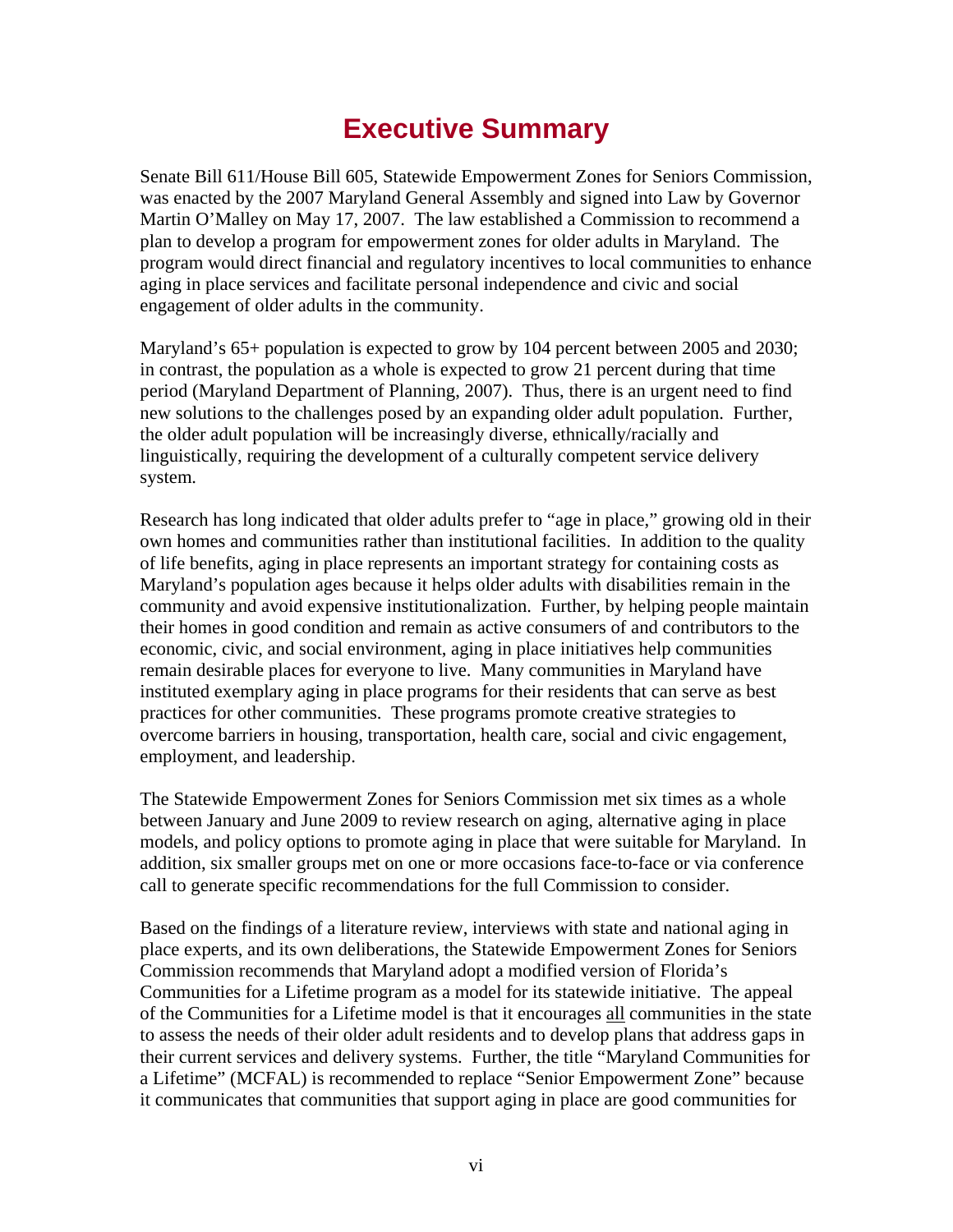<span id="page-6-0"></span>residents of all ages and good for residents *as they age*. The Statewide Empowerment Zones for Seniors Commission has adopted the following definition of a "Maryland Community for a Lifetime": "A community implementing a community-based and operated initiative dedicated to helping residents age in place, accomplished by organizing and delivering programs and services that allow residents to lead safe, healthy, and productive lives in their own homes."<sup>[1](#page-6-0)</sup>

Therefore, the Commission recommends that:

 $\overline{a}$ 

- **Legislation be introduced to re-establish the Statewide Empowerment Zones for Seniors Commission, which is currently authorized only through September 30, 2009, to provide continuity in planning for the MCFAL program.**
- **Legislation be introduced to create a Maryland Communities for a Lifetime program within the Maryland Department of Aging (MDoA).**  The program would encourage public-private partnerships, in consultation with older adults, to identify obstacles and resources relevant to a community's ability to support aging in place and to develop a plan to promote livable communities for aging populations. A Governor's Conference on aging in place would be an exciting venue to build interest in the legislation and to educate individuals, government agencies, and prospective communities about the program.
- The **Maryland Communities for a Lifetime program** should include the following elements:
	- Coordination and technical support provided by one full-time equivalent (FTE) employee located at the Maryland Department of Aging.
	- A community anywhere in the state may apply to become certified as a Maryland Community for a Lifetime when the following conditions are met:
		- o There are prescribed geographic boundaries for the "community."
		- o The community has or will soon have a higher than average older adult population.
		- o A broad coalition of stakeholders conducts a needs assessment/asset mapping of its community and develops a plan for encouraging aging in place. The coalition will include State and local governments, senior housing owners or managers, health care and nonprofit elderly services providers, local businesses, and individual older adult residents.
		- o The Area Agency on Aging can assist in the needs assessment/asset mapping process. MDoA will provide technical assistance (via toolkit, training, or other means) to communities for the needs assessment/asset mapping effort.

<sup>&</sup>lt;sup>1</sup> Adapted from description of a "village" provided by Kenneth B.J. Harman, Director, Bethesda-Chevy Chase Regional Services Center in a memorandum dated 3/9/09 to George Leventhal, Chair, Health and Human Services Committee, Montgomery County, MD.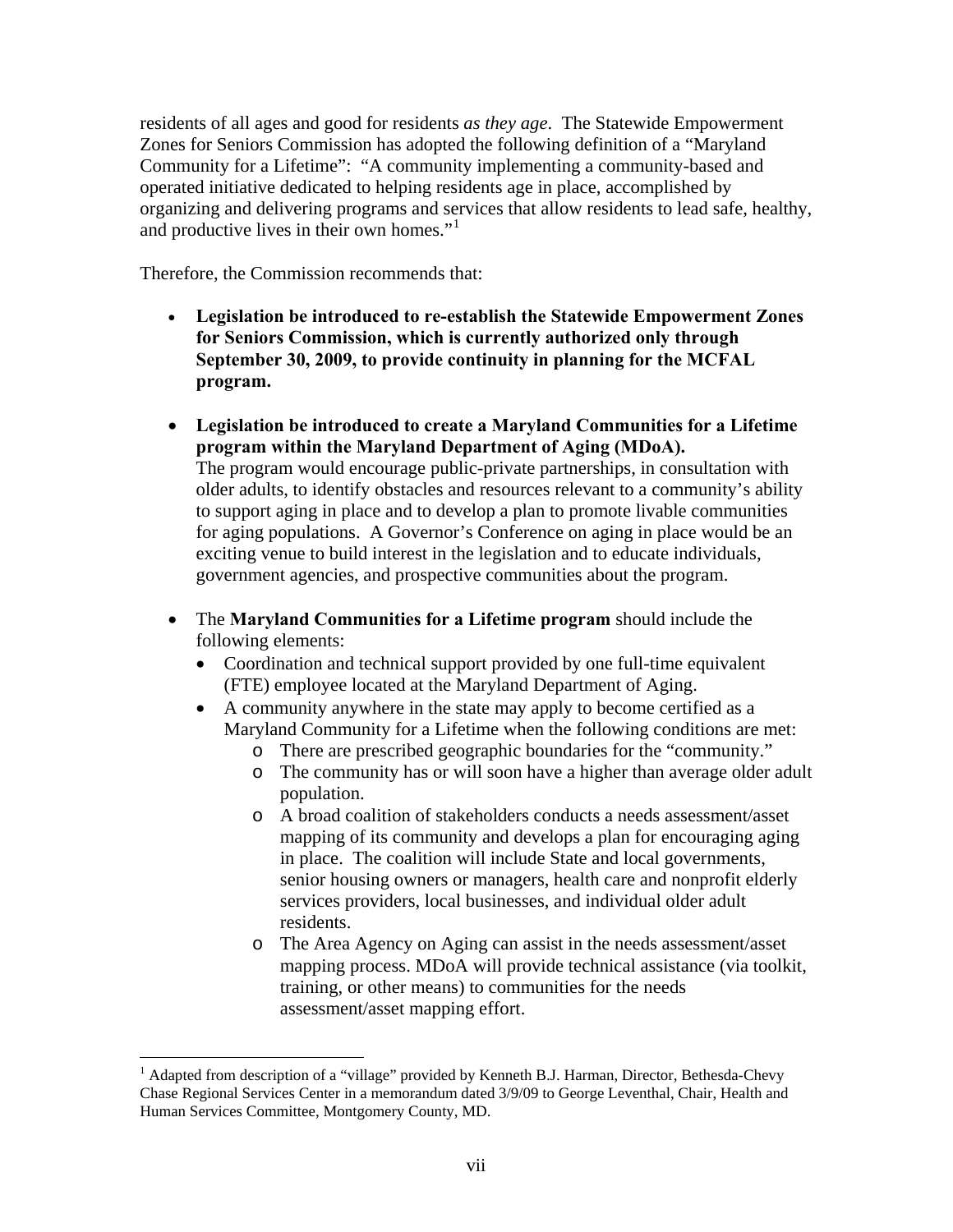- o The community develops a plan that includes specific components (i.e., affordable, accessible and appropriate housing; supportive community features and services; adequate mobility options; evidencebased prevention strategies to reduce the incidence of disease and injury and to help individuals with functional disability or chronic illness to manage their conditions; an emphasis on older adults' personal independence and engagement in civic and social life) and engages older residents as active participants in the planning process, not simply as passive recipients of services or benefits.
- o The ethnic, cultural, and linguistic diversity of the community is represented and included in the plan.
- o A Lead Partner has been identified that coordinates planning at the local level and serves as the liaison to MDoA and other MCFAL communities.
- Maryland Communities for a Lifetime will receive the following incentives:
	- o **Technical assistance** from MDoA, including a "how to" toolkit
	- o **Recognition** via a certificate from MDoA and an annual Governor's luncheon featuring an awards ceremony
	- o **Participation in the MCFAL network,** including opportunities for formal and informal learning and information exchange
	- o **Assistance in obtaining funding and technical assistance** from state and federal programs.

#### **MDoA, in consultation with the state Interagency Committee on Aging Services (IAC), will oversee the Maryland Communities for a Lifetime**

**initiative** to achieve the following objectives: 1) have each cabinet-level agency address aging in place in its annual review process, including an aging in place component in its master plans; 2) have each cabinet-level agency designate a MCFAL liaison to MDoA; 3) recommend the convening of statewide summits or conferences, or other appropriate venues; 4) require local Area Agencies on Aging to include an aging in place component in their annual and four-year plans; and 5) provide assistance to strengthen local IACs.

• **Conduct a thorough review of existing state programs related to aging in place.** 

The goal of this recommendation is to inventory existing programs and budget appropriations. Where possible, funds should be re-directed to support the Maryland Communities for a Lifetime initiative.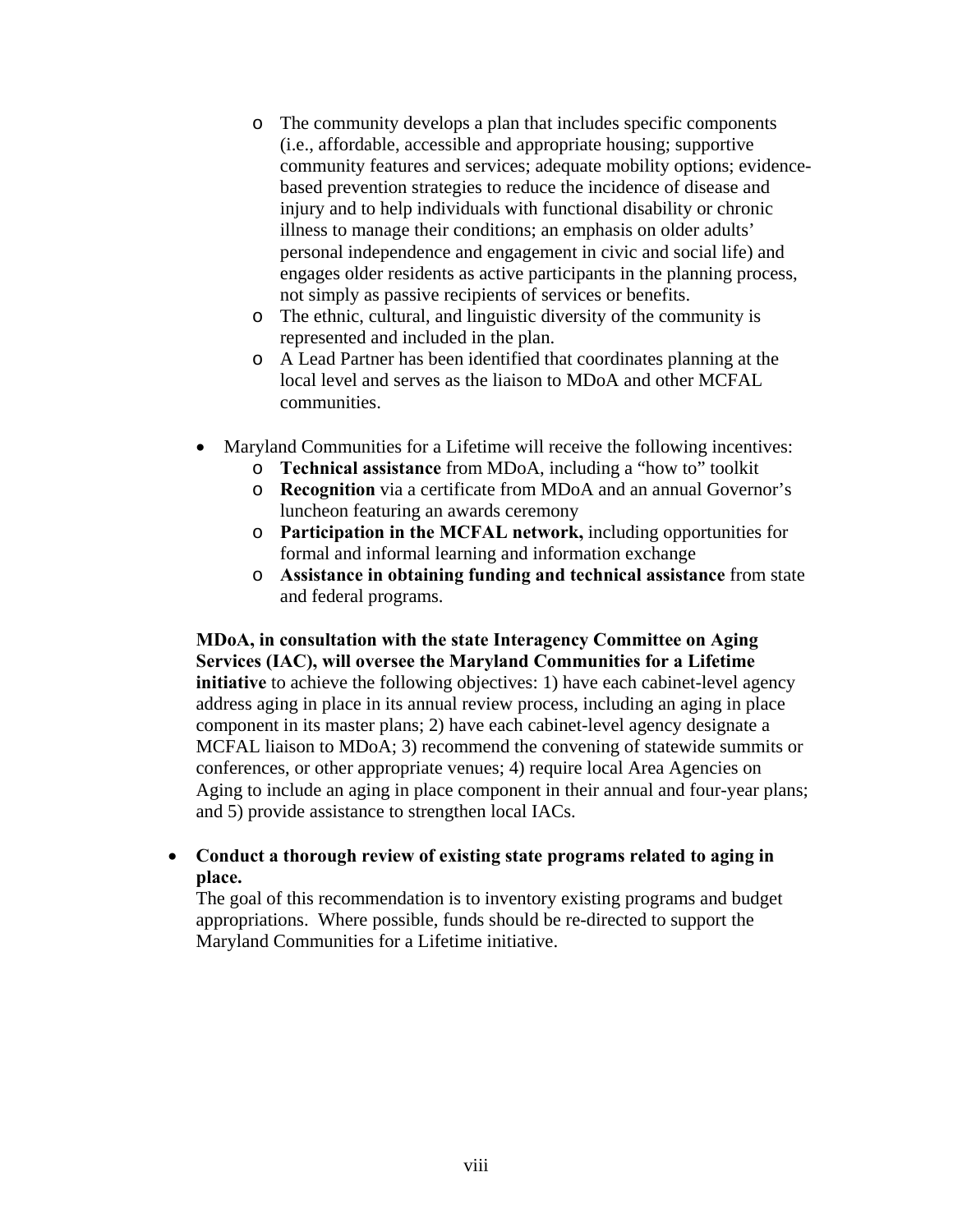Specific recommendations for Maryland Communities for a Lifetime that the Commission proposes include:

### **Staffing**

One FTE located within the Maryland Department of Aging will have responsibility for coordination of the program. Other state agencies (especially the Departments of Housing and Community Development, Transportation, and Health and Mental Hygiene) will designate an employee within each agency to be the MCFAL liaison who will facilitate that agency's involvement in the program and to provide needed technical assistance.

The job of the MDoA coordinator is to: 1) provide outreach and training about MCFAL to all prospective applicants and other interested parties; 2) provide technical assistance to communities engaged in the needs assessment/asset mapping process through the provision of a toolkit, answering questions, and making appropriate referrals to various resources, including those available through other state agencies; 3) assist with the review of applications from communities seeking MCFAL designation; 4) plan and implement other program elements, e.g., assist in the research of funding opportunities; engage in public relations work to promote state and local MCFAL events, including the planning of a Governor's luncheon/recognition ceremony, etc.

### **Applicant Requirements**

Maryland Communities for a Lifetime plans must address the following:

- Designation of a Lead Partner and depiction of the relationships among partners (e.g., flowchart, letters of support)
- Mission statement
- Goals and objectives
- Statement of guiding values
- Action plan
- Marketing plan
- Evaluation plan (with measurable outcomes)
- Sustainability plan.

The action plan should address gaps in the service delivery system that were identified in the needs assessment process. Guidelines might include:

Overall elements:

- Encourage programs where older adults play an integral role in the development of the plan.
- Provide incentives to businesses that promote aging in place.
- Address ethnic/racial/linguistic diversity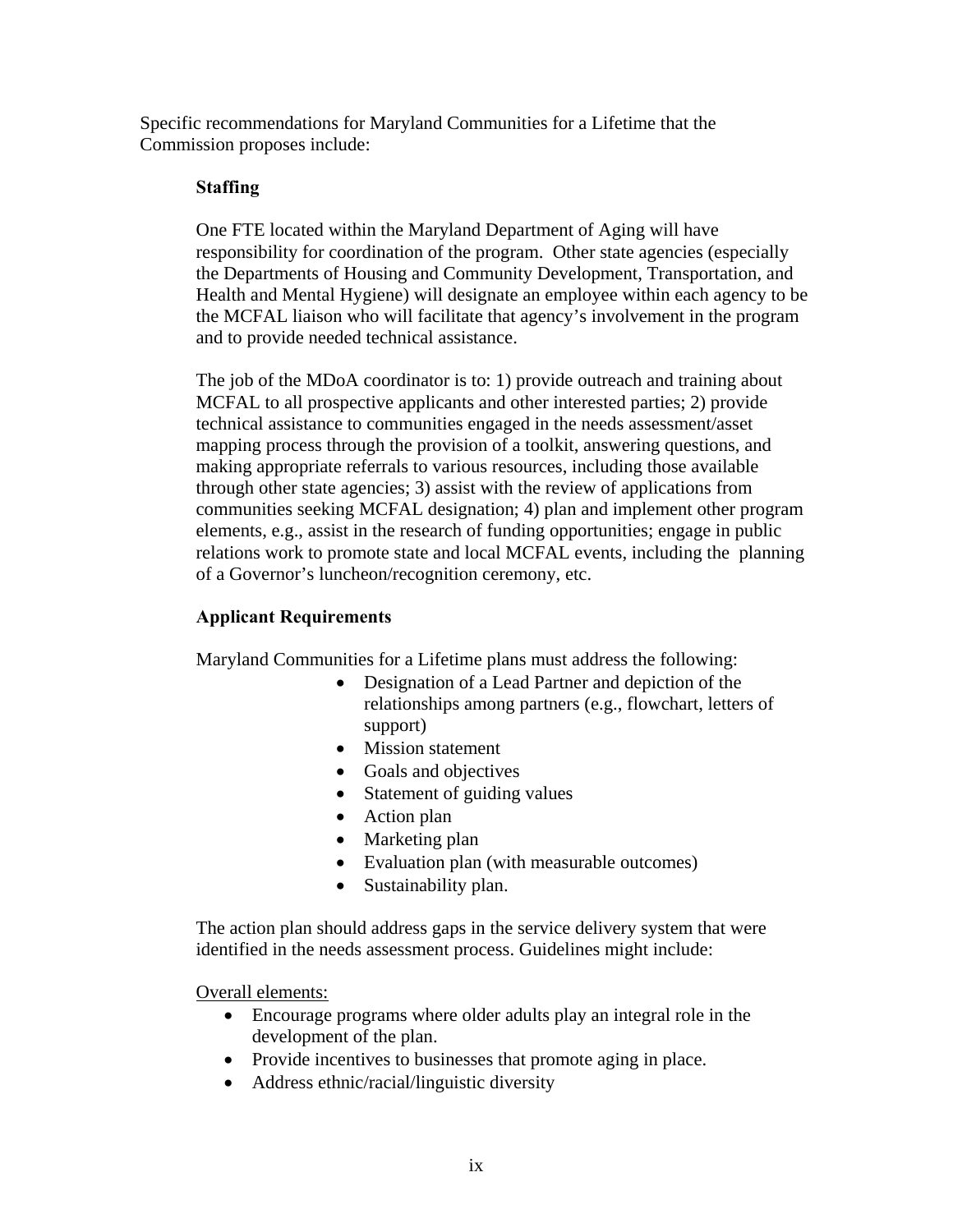- o Consider the needs of vulnerable older adults, including ethnic, cultural, and linguistic minorities, in developing community plans, e.g.,
	- Provide training for service providers on needs of ethnic, cultural, and linguistic minority older adults
	- Conduct outreach and education to ethnic, cultural, and linguistic minority older adults
	- Establish a language line so that linguistic-minority people can access information in their own language.

### Affordable, accessible, and appropriate housing

- Encourage the adoption of local ordinances (including zoning and housing code provisions) that expand the pool of available housing options and also promote accessibility and visitability.
- Encourage the development of accessible and affordable housing, including universal design features where feasible.
- Encourage affordable home exterior and interior maintenance programs.

### Adequate mobility options

- Promote the use of volunteer programs where possible, e.g., volunteer drivers, shopping and food delivery programs, home visits.
- Encourage the coordination of existing public and private transportation systems.
- Encourage the design of walkable communities.

Health prevention and supportive services

- Focus on prevention/wellness programs.
	- o Use evidence-based programs.
	- o Include oral health care, in addition to overall health care.
- Emphasize coordination of care in the provision of health services.
- Promote coordination of supportive services which are of primary importance in enabling older adults to age in place.

Social and civic engagement

- Encourage social, recreational, and employment opportunities for older adults.
- Promote intergenerational learning opportunities, e.g., by co-locating senior centers and schools.
- Increase opportunities for arts, culture, and enrichment programs by and for older adults.
- Facilitate opportunities for older adults and law enforcement to work together for safer neighborhoods for all.
- Protect vulnerable older adults from economic predators through outreach, education, and counseling.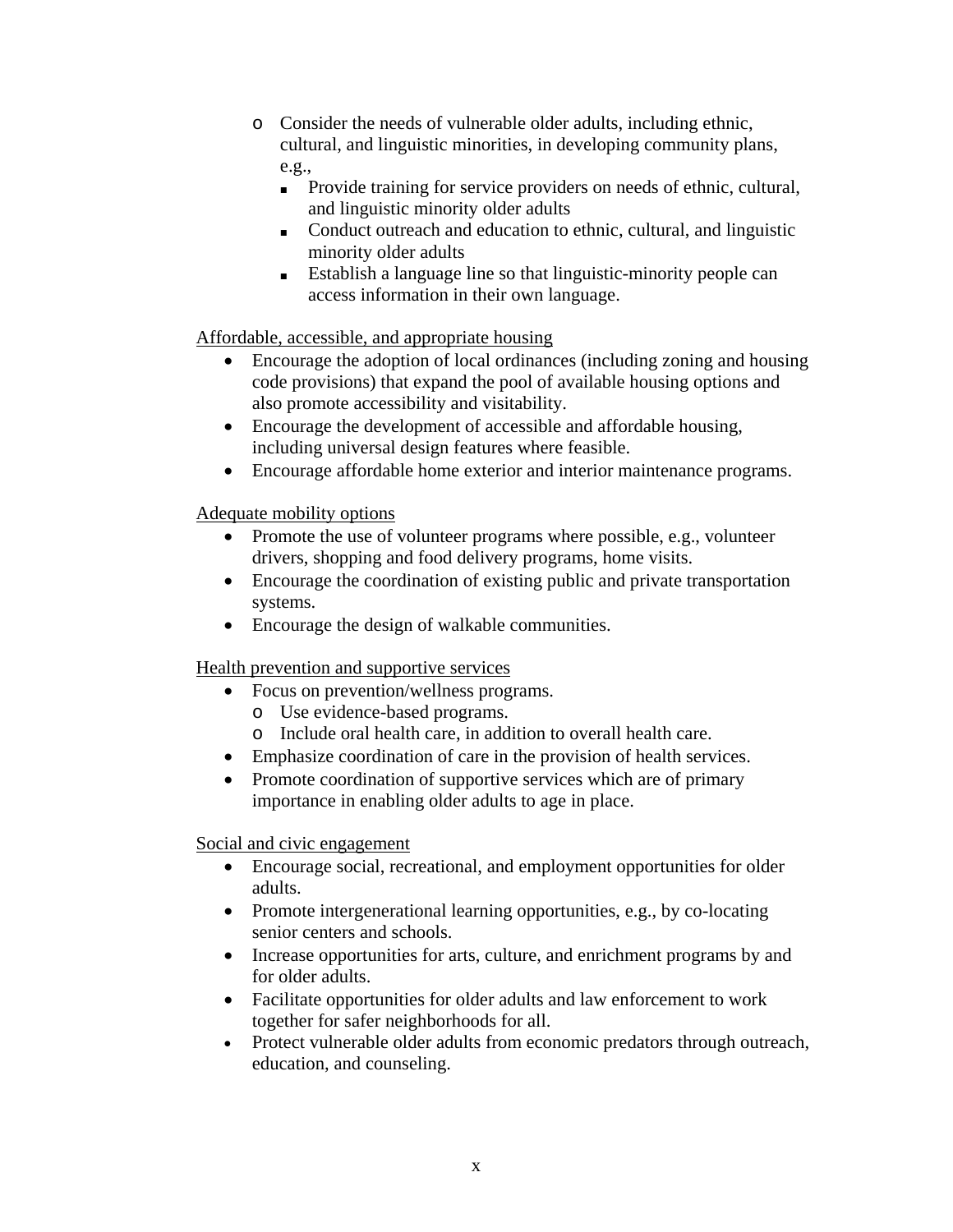Other recommendations to support aging in place:

• **Expedite rebalancing of long-term care services from institutional to community-based care.** 

Community-based care is less expensive than institutional care and allows older adults to remain in their homes while receiving needed medical and support services. An important possibility would be to allow greater access to statefunded services for individuals that are not yet "nursing home eligible."

• **Expand affordable transportation options for older adults through promotion and support of volunteer driver programs.** 

Volunteer driver programs help fulfill the transportation needs of older adults that existing transit and paratransit programs are unable to meet.

• **Expand public health and aging services to support wellness and prevention programs.** 

An ounce of prevention is worth a pound of cure, especially when that cure involves expensive institutionalization of individuals with chronic health conditions. There are successful evidence-based prevention and wellness programs, e.g., MDoA's Living Well—Take Charge of Your Health, already in place in Maryland. These should be expanded to a wider population of older residents.

• **Expand Maryland Access Point (MAP), particularly in areas where there is a Maryland Community for a Lifetime.** 

Maryland Access Point is an initiative that provides one-stop shopping for access to information and services for long-term support services for older adults and persons with disabilities. Currently operating in six jurisdictions in the state, the program should be expanded to reach more Marylanders. Priority for inclusion as a MAP site should be given to jurisdictions in which there are one or more Maryland Communities for a Lifetime.

• **Expand and support civic engagement for older adults, including volunteer programs.** 

Older adults are a valuable resource to Maryland, representing a rich repository of experience and expertise. Volunteer programs give older adults an avenue to give back to their communities and are win-win situations for everyone. Older adult volunteers can provide leadership on community organization/agency boards of directors, serve as volunteer drivers, and assist in developing new technology and programs, e.g., providing training, offering food shopping and delivery services, providing home repairs to those in need of such services, or simply visiting others who need companionship and a warm smile.

• **Increase and support expanded employment options for older adults**. Older adults often seek flexible work schedules and job sharing. The newest wave of retirees are helping to re-define concepts of retirement.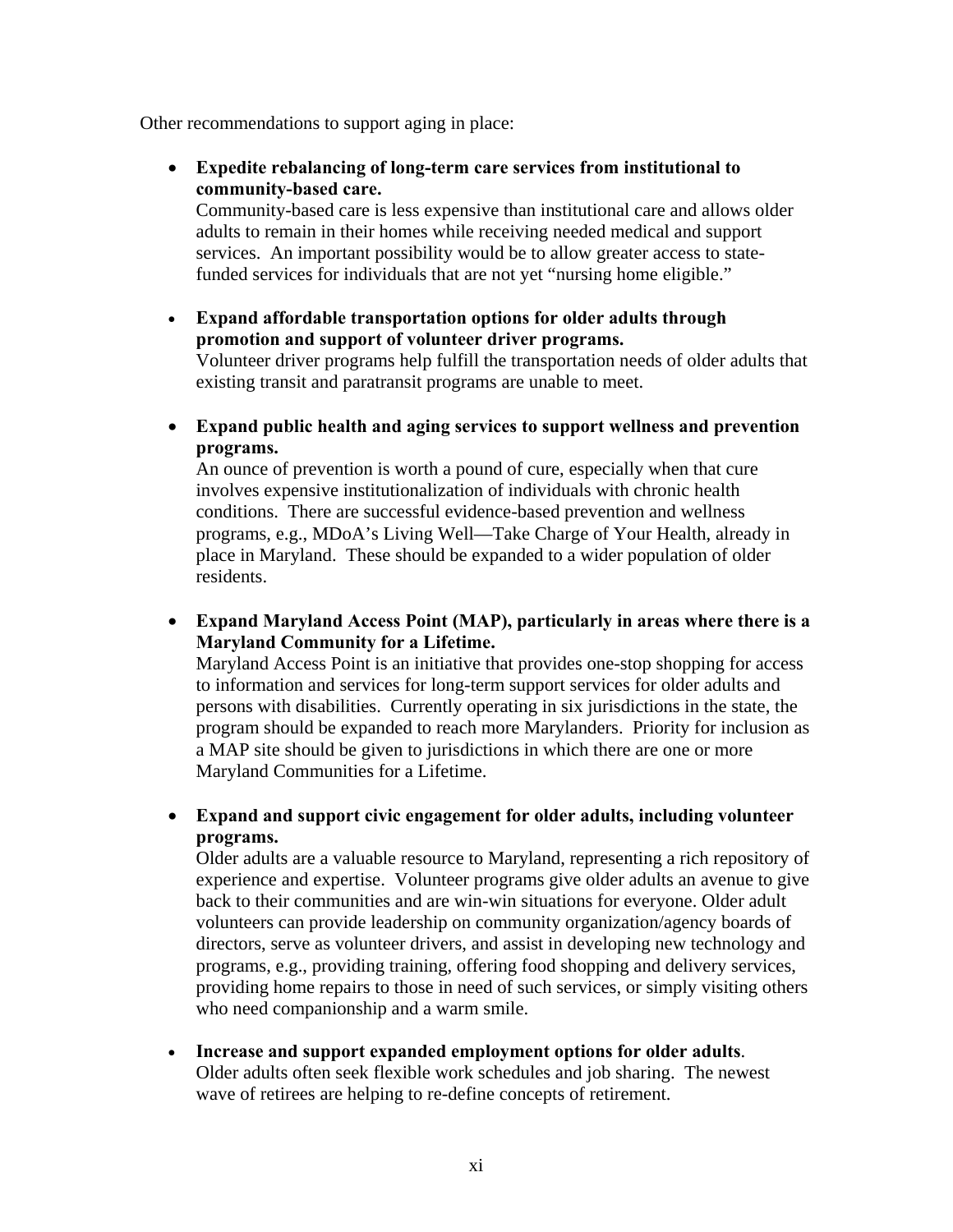The coming "age wave" is already upon us. There is a clear imperative for the needs of older Marylanders to be recognized and included as a budgetary priority. Therefore, the Commission urges the Governor and the Legislature to act upon the recommendations of the Commission by redirecting existing state funds, tapping short-term federal stimulus funds, seeking foundation support, and expanding funding as the state budget improves.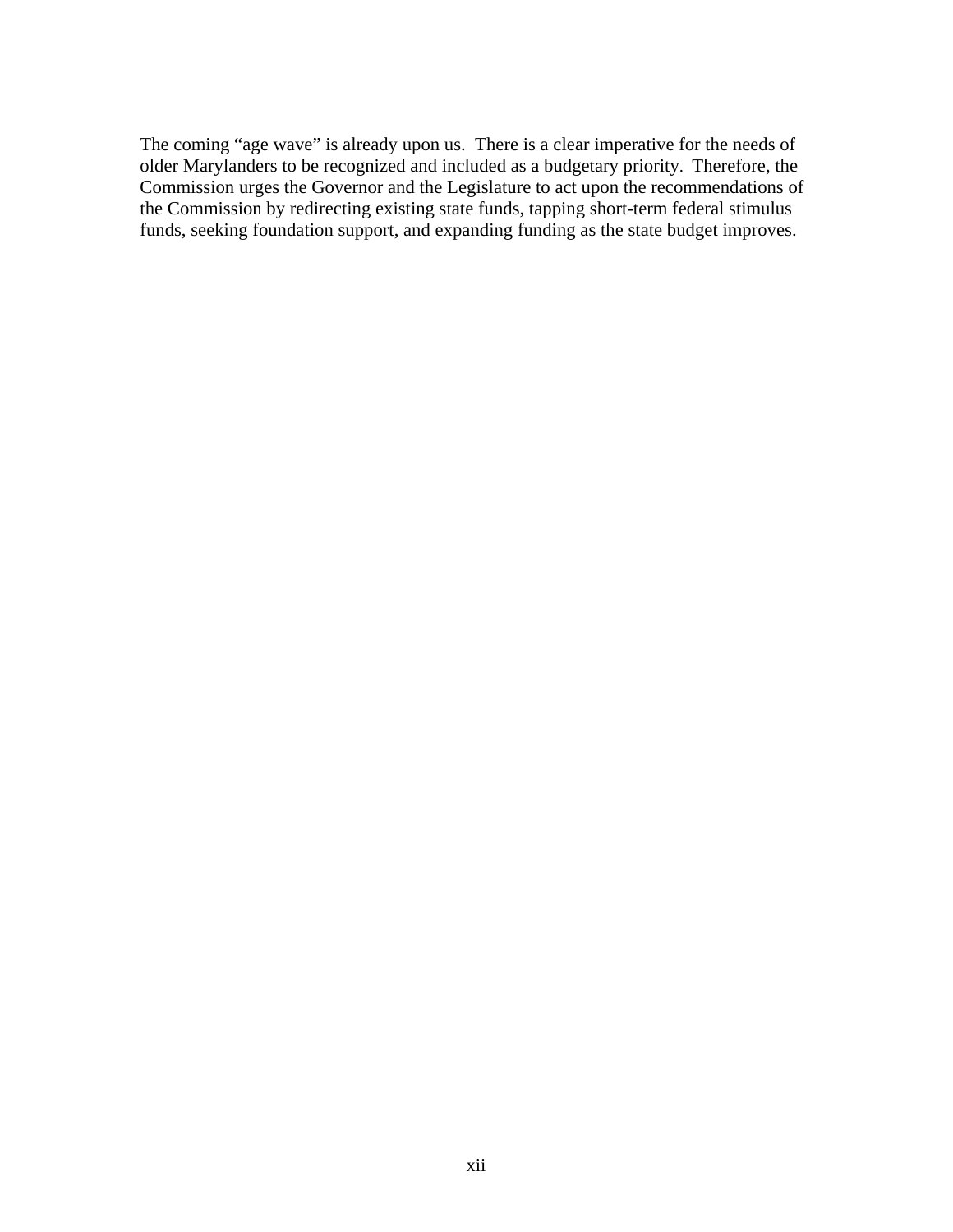# **Background of the Commission**

<span id="page-12-0"></span>Senate Bill 611/House Bill 605, Statewide Empowerment Zones for Seniors Commission, was enacted by the 2007 Maryland General Assembly and signed into Law by Governor Martin O'Malley on May 17, 2007. The law established a Commission to recommend a plan to develop empowerment zones for older adults in Maryland. The program would direct financial and regulatory incentives to local communities to enhance aging in place services and facilitate personal independence and civic and social engagement of older adults in the community.

According to the legislation, the Commission's job is to recommend State incentives to provide to a community that submits a qualifying comprehensive empowerment zone for seniors plan, including regulatory and funding options. In addition, qualifying plans must:

- Be developed and implemented jointly by stakeholders in a community, including the State and local governments, senior housing owners or managers, health providers, nonprofit elderly services providers, local businesses, and individual older adults.
- Include affordable, accessible, and appropriate housing.
- Include supportive community features and services.
- Provide adequate mobility options.
- Include evidence-based prevention strategies to reduce the incidence of disease and injury and to help individuals with functional disability or chronic illness to manage their conditions.
- Promote successful aging by facilitating personal independence and engaging residents in civic and social life.

The Commission consists of 17 members and is chaired by Gloria G. Lawlah, Secretary of the Maryland Department of Aging (MDoA). Commission members include representatives of state agencies, organizations, people and stakeholders specified by the legislation that are representative of the geographic, racial, ethnic, cultural, and gender diversity of Maryland. Attachment 1 is a list of the Commission members.

Multiple pressure points coincided to prompt the legislation. Foremost among them was the growing population of people in Maryland over 60, as Baby Boomers—the largest generational cohort in American history—enter their senior years. Projections from the Maryland Department of Planning indicate that the state population age 65 and older increased from 599,307 in 2000 to 643,730 in 2005; by 2030, this population segment is projected to reach 1,312,390. To put these numbers into perspective: Maryland's overall population is expected to grow 21 percent between 2005 and 2030; its 65+ population's growth pattern, in contrast, is anticipated to increase 104 percent (Maryland Department of Planning, 2007). Thus, there is an urgent need to find new solutions to the challenges posed by an aging population.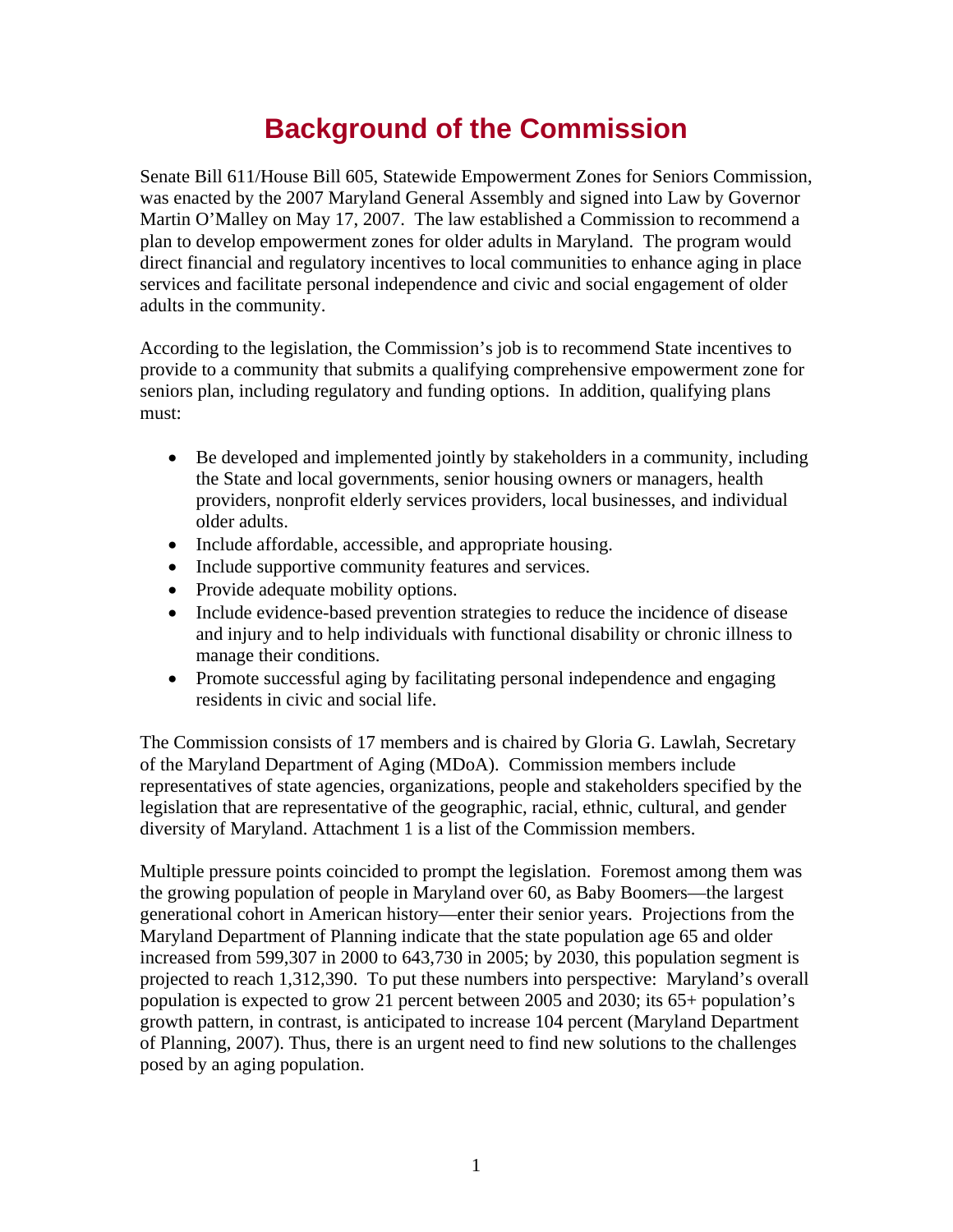Figure 1 shows the percentage of households with someone age 65+ for each county and Baltimore City in Maryland using year 2000 Census data.



**Figure 1**. **Percent of households with someone age 65 or older by county, Maryland.** *Source: [U.S. Census Bureau American FactFinder Thematic Maps](http://www.elderweb.com/home/node/2872)*

As seen in Figure 1, the distribution of older residents is not even throughout the state. The Eastern Shore and Western Maryland, for example, are home to a higher proportion of older residents (Governor's Workforce Investment Board, 2007). Attachment 2 shows the distribution of older adults in each of Maryland's counties and Baltimore City.

Not only is Maryland's population aging, it is also becoming increasing diverse. Table 1 displays the racial and ethnic diversity of Maryland by age groups, based on 2002 Census estimates.

|                       | $35 - 44$ | 45-54   | 55-64   | $65+$   | $75+$   |
|-----------------------|-----------|---------|---------|---------|---------|
| Total                 | 924,773   | 795,020 | 516,404 | 616,699 | 294,841 |
| White alone           | 601,557   | 542,802 | 370,869 | 479,533 | 239,679 |
| <b>Black alone</b>    | 267,620   | 209,471 | 119,147 | 115,327 | 47,348  |
| Amer. Indian alone    | 3,221     | 2,542   | 1,428   | 1,111   | 441     |
| Asian alone           | 43,764    | 33,872  | 21,433  | 17,675  | 6,121   |
| Native Hawaiian alone | 513       | 330     | 180     | 124     | 39      |
| Two or more           | 8,098     | 6,003   | 3,347   | 2,929   | 1,213   |
| Hispanic              | 44,906    | 25,139  | 11,951  | 10,387  | 4,130   |

|                         | Table 1. Population by Age, Race and Hispanic or Latino Origin |
|-------------------------|----------------------------------------------------------------|
| (2002 Census Estimates) |                                                                |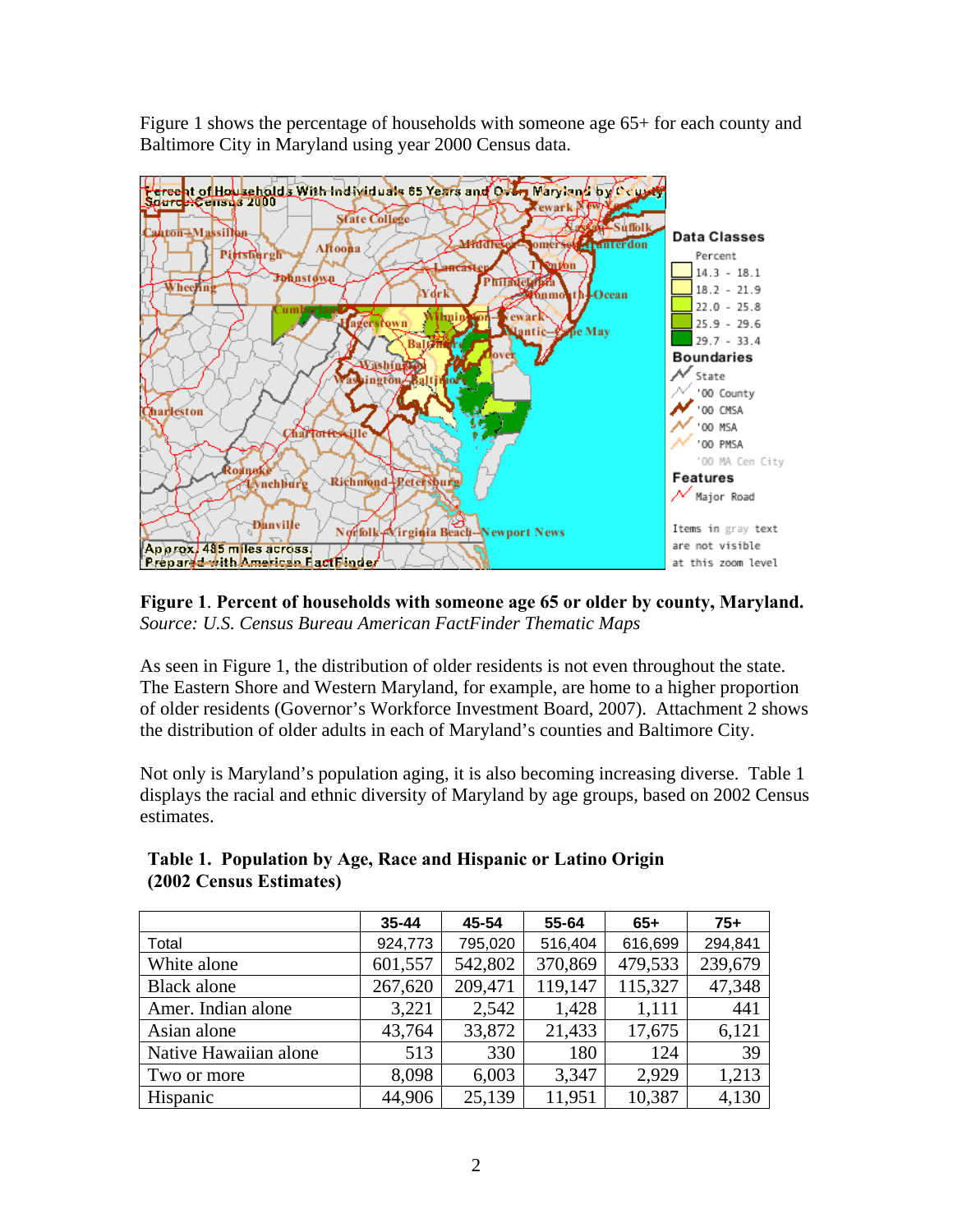#### **Percentages**

|             | 35-44 | 45-54 | 55-64 | $65+$ | $75+$ |
|-------------|-------|-------|-------|-------|-------|
| White alone | 65%   | 68%   | 72%   | 78%   | 81%   |
| Black alone | 29%   | 26%   | 23%   | 19%   | 16%   |
| Asian alone | 5%    | 4%    | 4%    | 3%    | 2%    |
| Hispanic    | 5%    | 3%    | 2%    | 2%    | $1\%$ |

The 2010 U. S. Census is expected to reveal that residents of Maryland are even more diverse than these 2002 estimates suggest. Many of these residents are immigrants from other countries. Older adults with limited English proficiency may feel isolated and intimidated about receiving needed services unless their cultural and language concerns are addressed. Thus, there is a pressing demand for the development of a culturally competent service delivery system.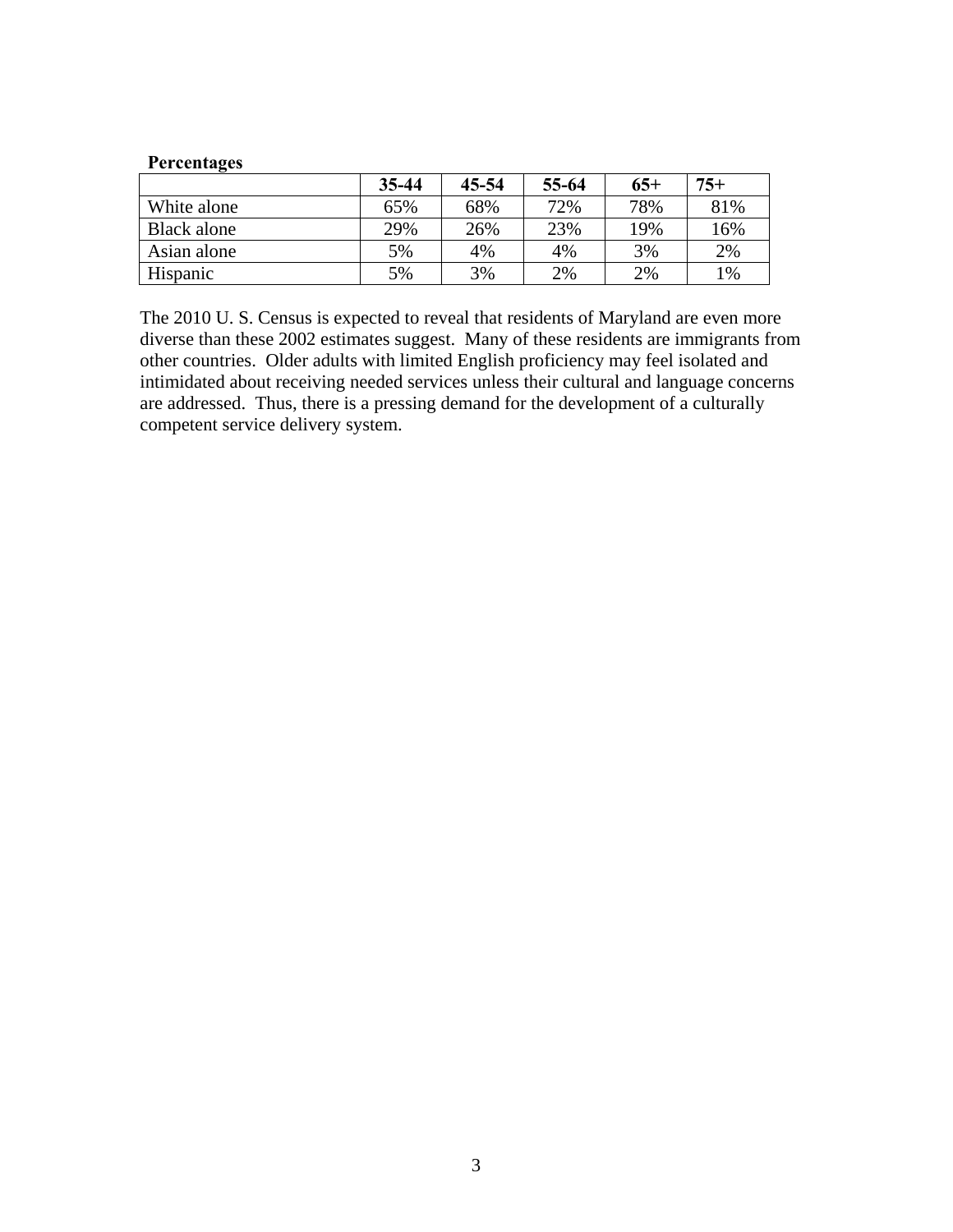# **Methodology**

### <span id="page-15-0"></span> *Literature Review*

A literature review was completed with a search of the Internet and review of key manuscripts such as the *NORC Action Blueprint* (United Hospital Fund, undated), *Opportunities for Creating Livable Communities* (Oberlink, 2008), and other major documents. Computerized searches were also conducted using the PubMed and Ageline databases for information on published articles on aging in place.

The following relevant keywords were used for the searches:

- Aging in Place
- Naturally Occurring Retirement Communities
- Livable Communities
- Senior Health and Wellness
- Housing for Older Adults
- Transportation Issues for Older Adults
- Community and Social Services for Older Adults
- Social Engagement of Older Adults
- Elderly Living Issues.

### *Key Informant Interviews*

In addition to the literature review, key informant interviews were completed with individuals identified through the Commission and through the literature review as possessing particular expertise in aging in place issues.

An in-person meeting was held with Mary R. Pivawer, Director of the Senior Friendly Neighborhoods in Baltimore, MD, to gather information on successful components of the Senior Friendly Neighborhoods program. A telephone interview was conducted with Fredda Vladeck, Director of the Aging In Place Initiative with the United Hospital Fund in New York City, NY.

The literature review and key informant interviews led to the identification of aging in place initiatives across the country. Key informant interviews were conducted with a representative sample of these initiatives, as follows: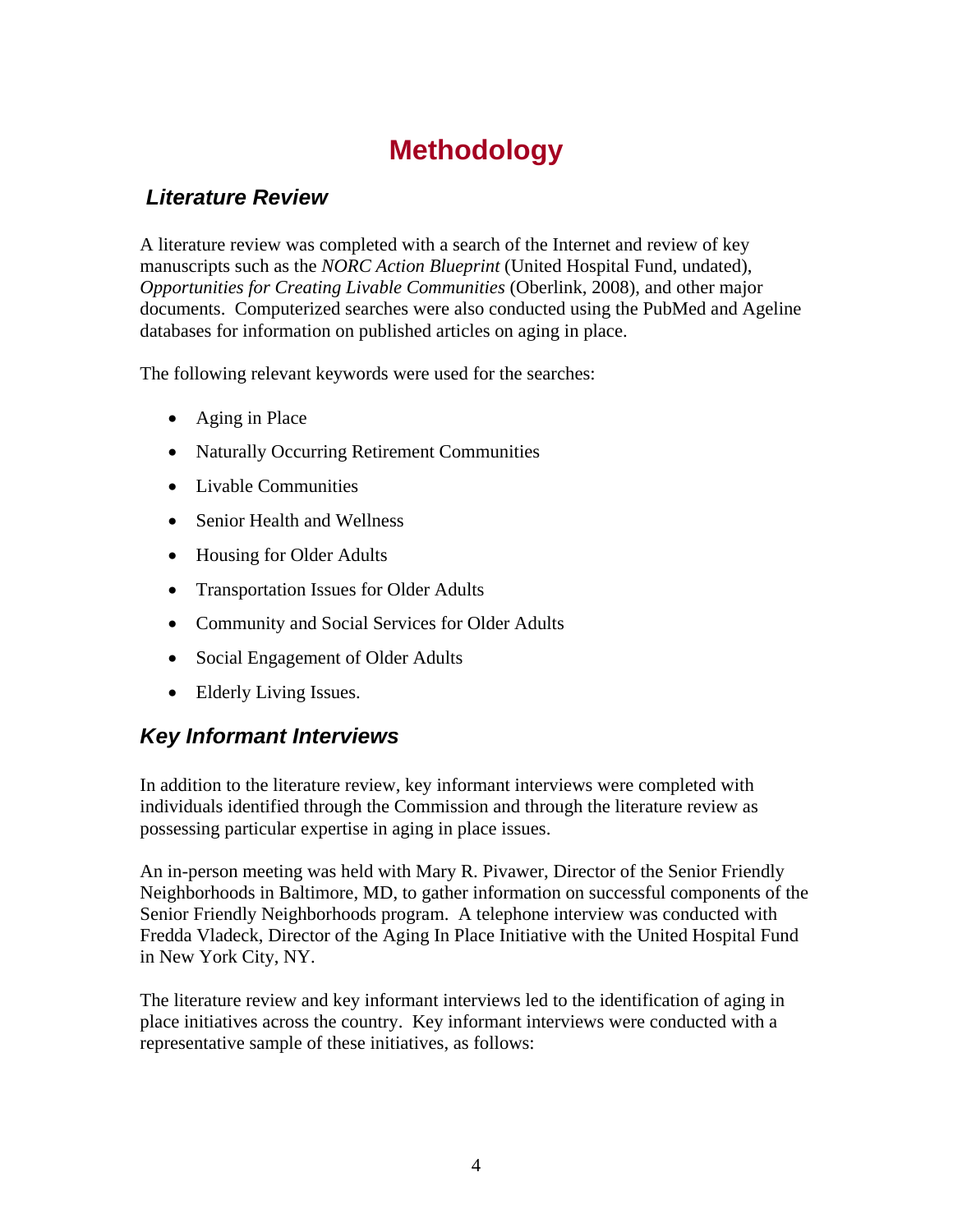Kathryn Lawler Lifelong Communities Atlanta Regional Commission Atlanta, GA

Kathy Elekes Communities for a Lifetime Florida Department of Elder Affairs Tallahassee, FL

Susan Birch and Dace Kramer Aging Well Northwest Colorado Visiting Nurses Association Steamboat Springs, CO

Jennifer Bachman University of Indianapolis Center for Aging & Community Communities for Life Indianapolis, IN

Laura Diepenbrock Los Angeles NORC Los Angeles, CA

The Key Informant Interview Schedule is found in Attachment 3. Results of these key informant interviews were summarized into Table 2 on page 10 and reported to the Commission during its April 14, 2009 meeting. Identification of the necessary resources needed to replicate these state and regional models were highlighted.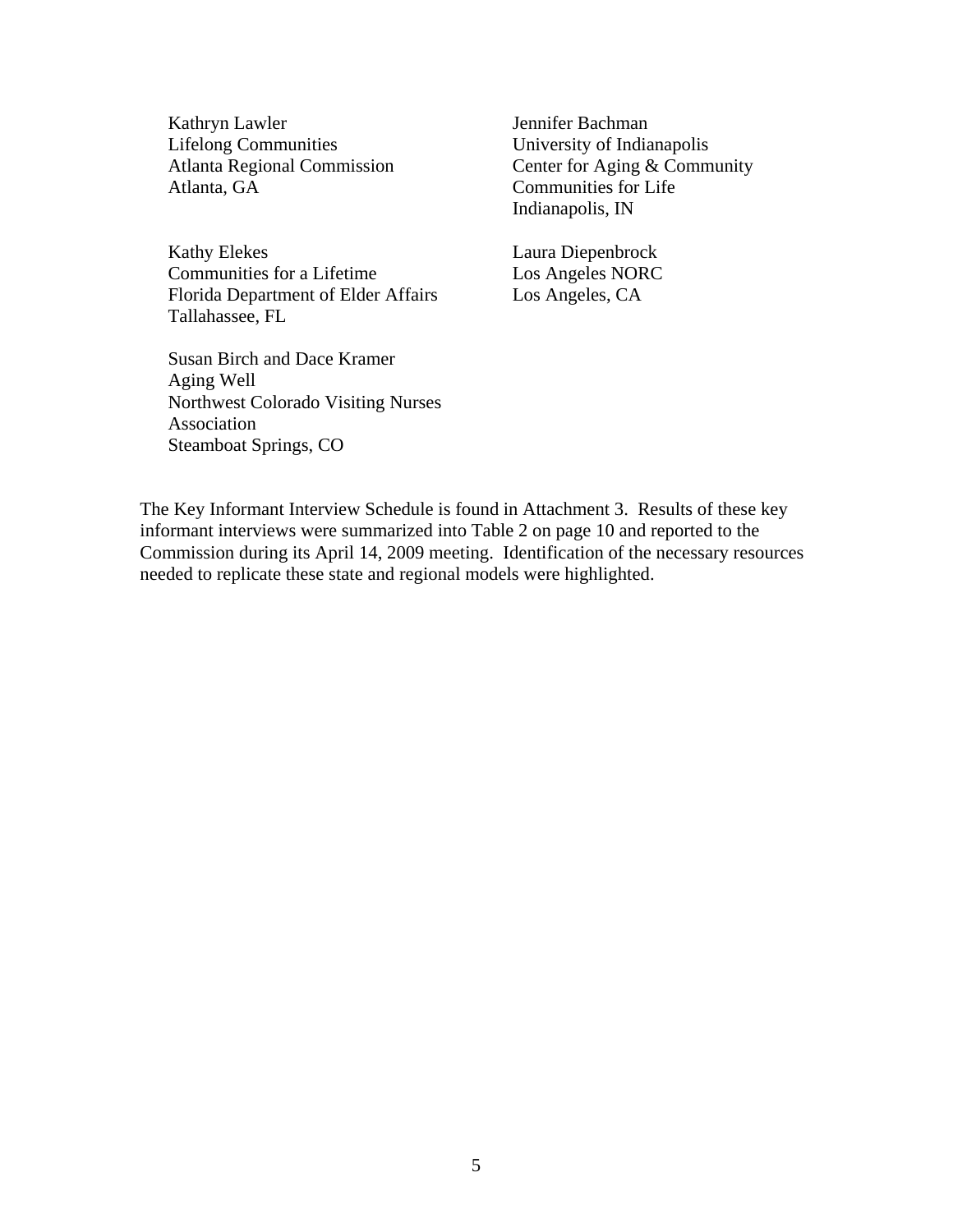# <span id="page-17-0"></span>**Developing Successful Aging in Place Models**

Since 1996 as the findings of the MacArthur Foundation Study on Successful Aging began to reach the general public, there has been increasing interest in how to define and accomplish "successful" aging. The MacArthur study and others have identified the key components of successful aging as:

- high level of engagement with life
- low risk of disease
- high physical and cognitive function levels.

The challenge has been how to promote successful aging on a population basis. Research has long indicated that older adults prefer to "age in place," i.e., growing old in their own homes and communities rather than institutions. Aging in place is not only their preference; it is far more cost-effective for individuals and society than institutional care.

A growing body of aging research and demonstration projects have identified promising models for aging that have been shown to be efficient. Two in particular stand out. One is **Naturally Occurring Retirement Communities (NORCs**), communities or neighborhoods with an unusually high percentage of older adults, not specifically planned, but that evolved over time as residents aged. Many communities, in response to the needs of their senior residents, have created NORC-SSPs, the latter acronym standing for Supportive Services Program. This acronym highlights a key characteristic of the NORC model, i.e., the provision of supportive services in response to the specific needs of each unique community. According to the United Hospital Fund, today there are over 80 NORCs across the nation, supported by various forms of public funding. Others are in development with private funding (United Hospital Fund, undated).

NORCs exist in various configurations: subsidized housing complexes, private condominiums or cooperatives, rental apartment buildings, and single-family neighborhoods. In general, they can be categorized into two broad categories:

- **Housing-based NORCs** are located in a single age-integrated apartment building, a housing complex with multiple buildings under common management, or an area where a number of apartment buildings are clustered together.
- **Neighborhood-based NORCs** are typically one- and two-family homes in ageintegrated neighborhoods.

Because of the density and proximity of older adults in NORCs, economies of scale make it possible to re-configure how a broad range of social and health care services are organized and delivered to support older residents.

The overarching goal of a NORC program is to maximize the health utilization of its community. NORCs do so by adopting a proactive approach, seeking to strengthen the connections that older adults have to their communities before crises occur rather than the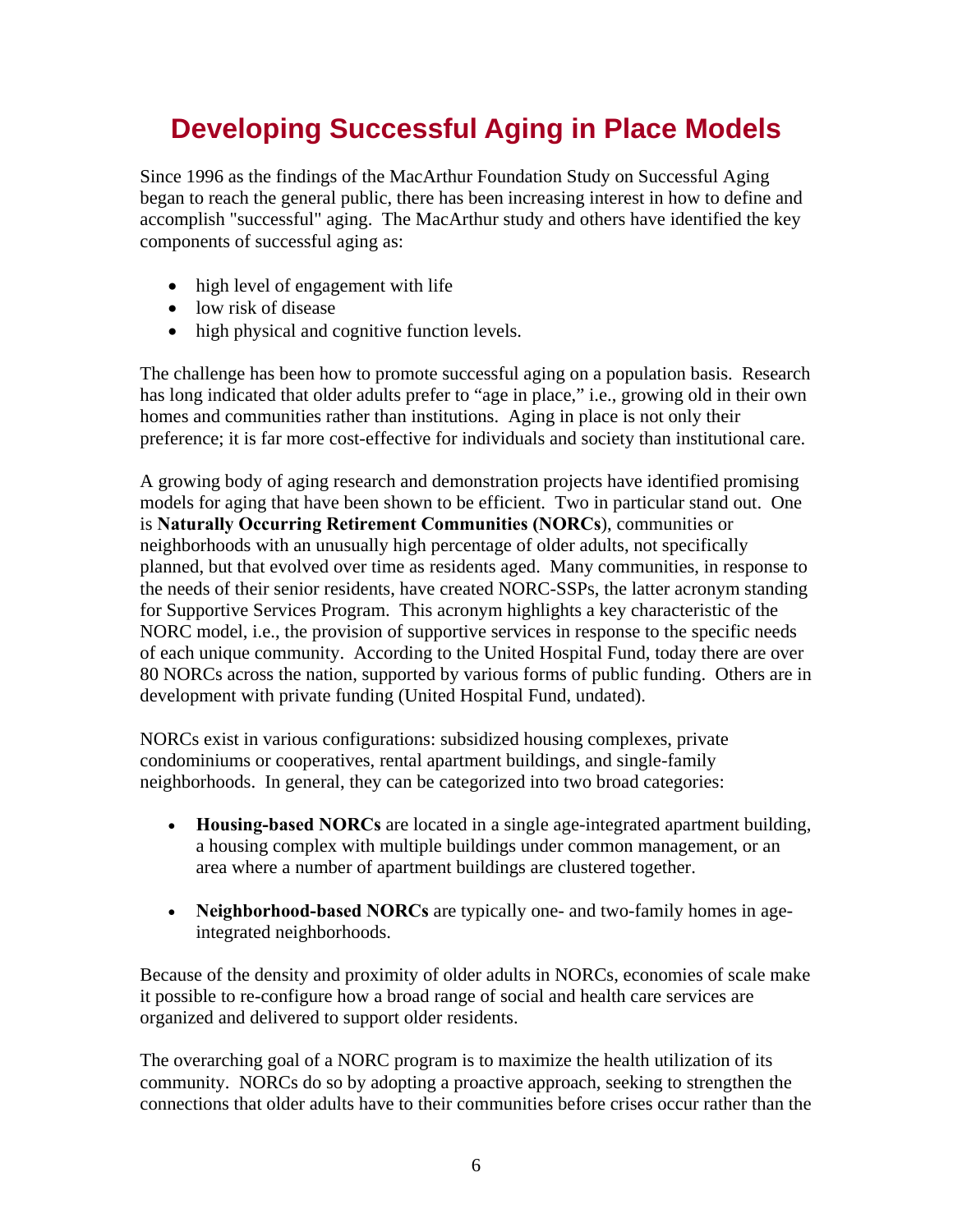traditional system in which services are delivered reactively in ways that are disconnected from the communities in which older people have built their lives.

This proactive approach is made possible by multidisciplinary partnerships that represent a mix of public and private entities and provide on-site services and activities. At the core are social service and health care providers, housing managers or representatives of neighborhood associations, as well as the residents themselves. Traditionally, these partners may have provided similar services but have not done so in a coordinated fashion (United Hospital Fund, undated).

Maryland has had two NORCs funded under a federal demonstration grant from the U.S. Administration on Aging, one in Baltimore and one in Montgomery County. These programs (see next page) also receive state grants.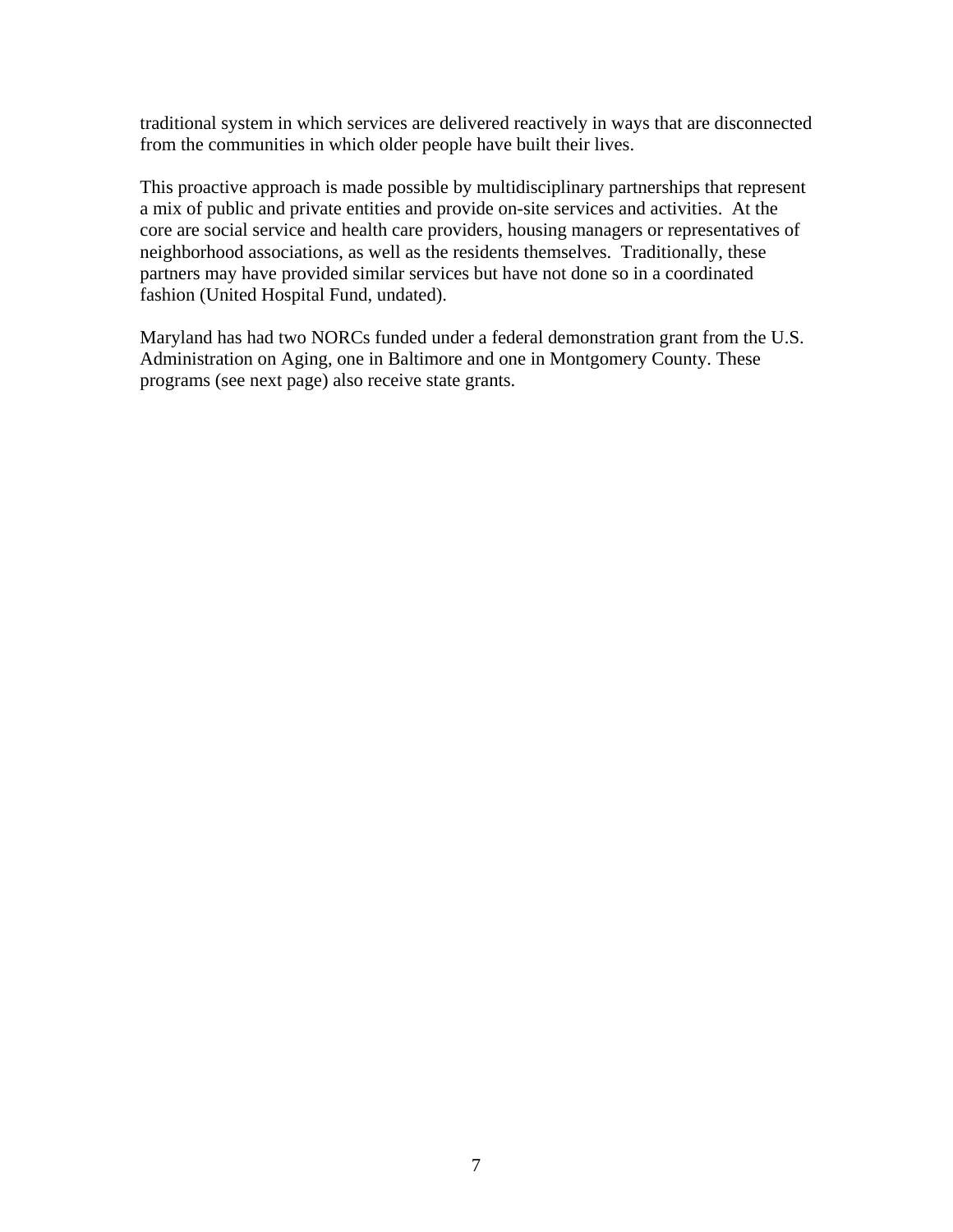### *Maryland Best Practice*

**Senior Friendly Neighborhoods** (SFN) provides enriched supportive services for older adults living in the Naturally Occurring Retirement Community (NORC) in northwest Baltimore City and the Milbrook neighborhood in Baltimore County. Targeted to low to moderate-income adults over 60 years of age, SFN enables people to "age in place" in their own homes by bringing a package of services to where they live. SFN offers transportation to shopping centers, medical appointments, and recreational activities. Activity programs are offered in apartment buildings, centralized locations, and in individuals' homes. These include trips, classes, exercise, games, music and social events, and "Eating Together" meals. A unique aspect of this program is "Warm Houses," where residents with similar interests in adjacent homes come together on a monthly basis for social interaction and mutual support. Social work services help older adults connect to the services they need to live independently in their own homes. A community health nurse provides individualized and group health education.

SFN is a partnership between nonprofit social services providers who are affiliated with THE ASSOCIATED: Jewish Community Federation of Baltimore, the older adults themselves, and property owners and managers. SFN programs are available on site in seven apartment buildings and complexes. Additionally, the program serves older adults who are living in houses and numerous individuals from 13 other rental and condominium apartment buildings. In an average month, SFN serves about 850- 900 individuals.

### *Maryland Best Practice*

**Community Partners** of the Jewish Federation of Greater Washington operates a NORC that serves 400-500 residents who live in five high-rise apartment buildings in Rockville and Silver Spring. Services include buses for excursions to museums and plays; recreational programs such as move nights, field trips and exercise classes; health services, including blood pressure checks, home safety assessments, and 24 hour emergency alert services; and social work services, e.g., discussion roundtables of current events, case management, and information/referral services.

A second model is the **Livable Communities** approach pioneered by the AARP Public Institute Policy in *Beyond 50.05. A Report to the Nation on Livable Communities, Creating Environments for Successful Aging* (AARP, 2005). A livable community is "one that has affordable and appropriate housing, supportive community features and services, and adequate mobility options, which together facilitate personal independence and the engagement of residents in civic and social life" (AARP, p. 4). The goal in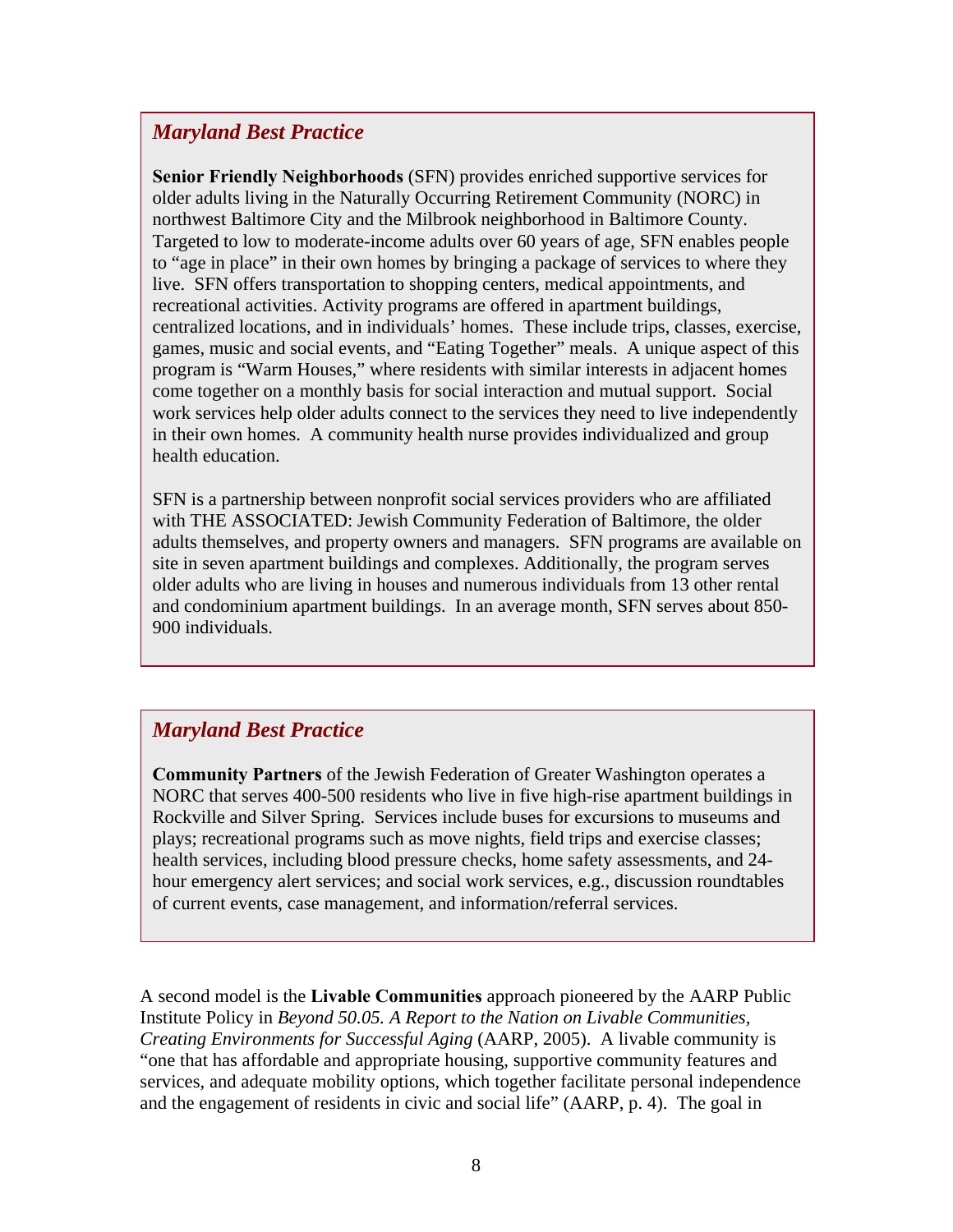planning livable communities is to create physical and social environments that not only promote independence among older residents but also strengthen the civic and social ties among them.

In a study for AARP's Public Policy Institute, Mia Oberlink (Oberlink, 2008) identified common barriers to promoting the key components of a livable community. Among others, these included:

- A lack of diverse housing options
- Rigid separation between residential, commercial, and recreational areas
- Lack of home design features to serve residents across the life span
- Dominance of the automobile as the main mode of transportation
- Lack of support for community designs that facilitate walking
- Development patterns that favor expansion into exurban areas
- Lack of cooperation among adjacent communities
- Limited communication among agencies that could help advance livable community objectives
- Inadequate pubic engagement and participation in community planning
- Limited and "silo" funding
- A lack of "political will" that often hinders measures that would make communities more livable.

Thus, while NORCs focus on service delivery, livable communities initiatives focus on issues such as land use planning, the expansion of affordable housing options, universal design and home modification, transportation and mobility. In both models, there is an emphasis on engaging older residents as active participants in the planning process, not simply as passive recipients of services or benefits.

Table 2 on page 10 summarizes how other states have approached aging in place. Table 3 on page 14 presents alternative strategies for aging in place programs.

Despite an awareness of the coming age wave, communities are often ill-prepared to cope with large numbers of older adult residents. A survey of 10,000 local governments for the Aging in Place Initiative (undated) found that only 46 percent had begun to address the needs of their aging populations. Few had undertaken a comprehensive assessment to make their communities elder-friendly (Aging in Place Initiative, undated).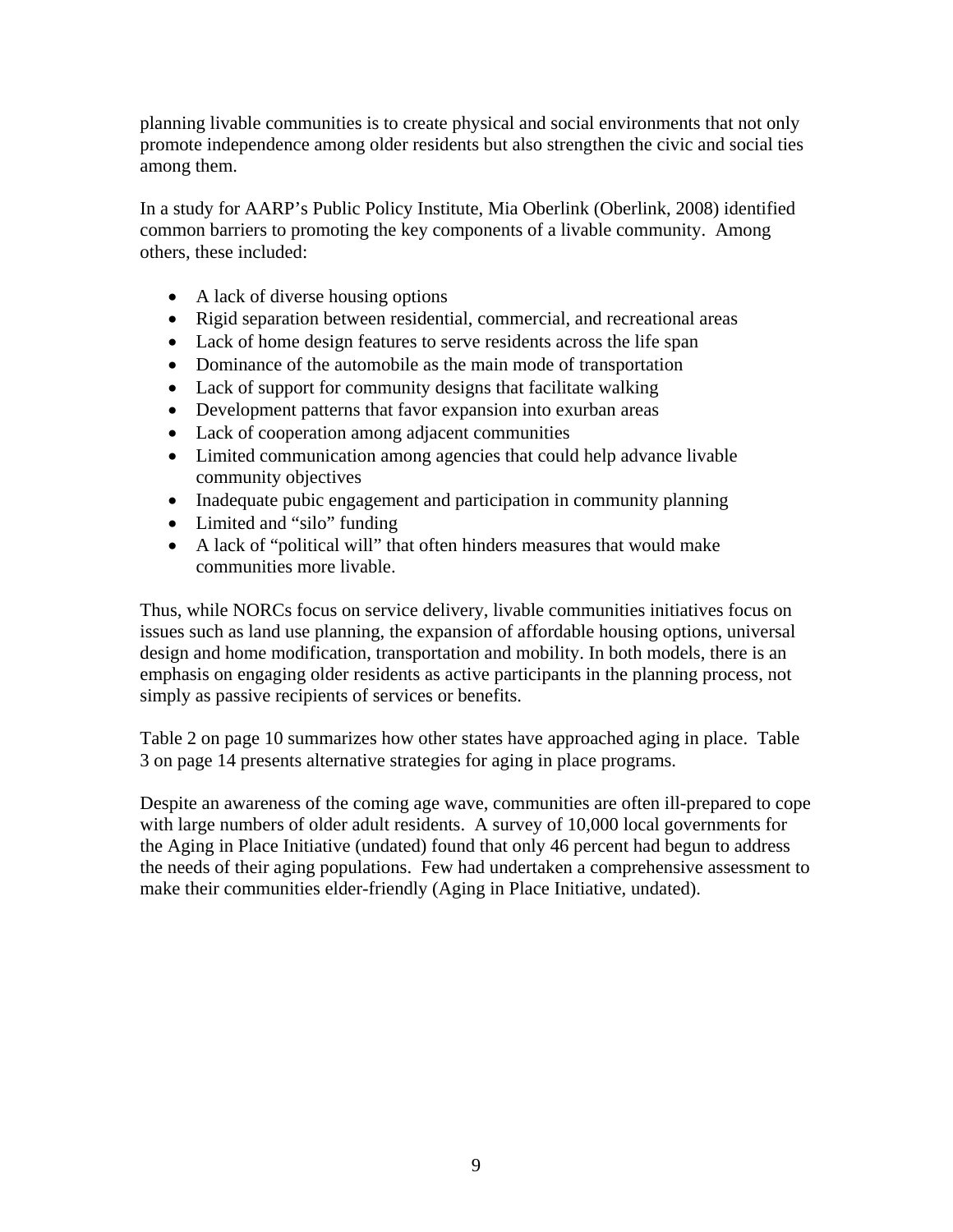### *Maryland Best Practice*

**The Greenbelt Assistance in Living Program** (GAIL) serves older adults and people with disabilities in City of Greenbelt. GAIL was established in 2001 to connect City residents to available resources and to bring new resources into the community that would enable residents to age in place. The program began with a grant from the NORC Supportive Services Center in New York City. The City used the grant funds to hire a Community Resource Advocate (CRA), conduct a needs assessment, develop an information campaign designed to reach seniors, and work with the City's Youth and Family Services Bureau to tailor programs to the needs of older adults. In 2004, the Greenbelt City Council decided to continue the program with City funds. Today, the program has expanded to providing direct service to over 700 Greenbelt older adults and their families and indirect service to over 15,000 residents, caregivers, and family members. With one full-time CRA and a full-time case manager/counselor, the City of Greenbelt is able to offer residents all of the above services and has greatly improved the lives of many residents. It is the use of established available resources and partnerships with local groups, agencies and universities that make this program so effective. Currently, the GAIL program includes Information, Referral and Advocacy Services; Case Management; Free Community Nursing Program (in partnership with a Bowie State University School of Nursing); the Brown Bag Food Program; the Accessible Greenbelt Program; and other programs and services.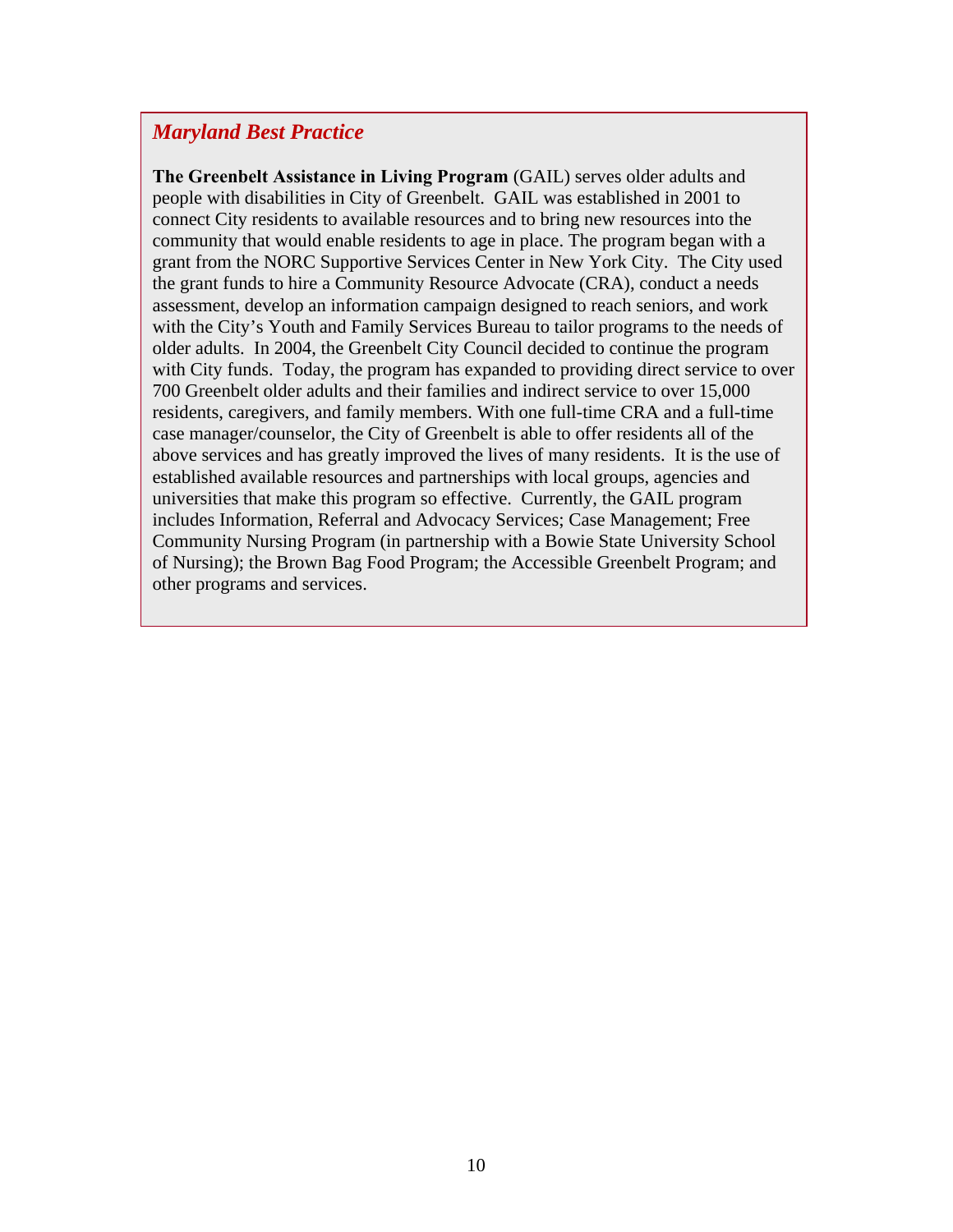### **Table 2. What Other States Are Doing**

| <b>State</b>     | <b>Program Name</b>        | <b>Program Features</b>                                                                                                                                                                                                                                                                                                                                                                                                                                                                                                                                                                                                                                                                                                                                                                                                                                                                                                                                                                                                                                                                                                                                                                                                                                                                                                                                       |
|------------------|----------------------------|---------------------------------------------------------------------------------------------------------------------------------------------------------------------------------------------------------------------------------------------------------------------------------------------------------------------------------------------------------------------------------------------------------------------------------------------------------------------------------------------------------------------------------------------------------------------------------------------------------------------------------------------------------------------------------------------------------------------------------------------------------------------------------------------------------------------------------------------------------------------------------------------------------------------------------------------------------------------------------------------------------------------------------------------------------------------------------------------------------------------------------------------------------------------------------------------------------------------------------------------------------------------------------------------------------------------------------------------------------------|
| Florida          | Communities for a Lifetime | Initiated in 1999, FL Department of Elder Affairs has a Communities for a Lifetime<br>(CFAL) Bureau with the following focus areas: Housing; Transportation and<br>Mobility; Employment; Health, Wellness and Injury Prevention; Volunteerism; and<br>Intergenerational Programs. Currently, there are 104 CFAL in FL. Applicants for<br>CFAL status must have a coalition of partners, complete an assessment of their<br>community, develop a plan to address high-priority needs of older adults, and issue a<br>proclamation. CFAL provides technical assistance on how to do the needs<br>assessment and how to implement effective programs in the targeted areas.<br>Participating communities are recognized in an annual awards ceremony for best<br>practices, are considered first when FL is applying for grant programs, get<br>connections to state partners, and receive information and funding resources from the<br>FDEA. No other incentives are provided.                                                                                                                                                                                                                                                                                                                                                                                 |
| <b>Minnesota</b> | Project 2030/Transform 201 | Beginning in 1996, Minnesota began taking action to address aging issues. In Project<br>2030, the governor's office and the commissioner of the Department of Human<br>Services asked each state department to appoint a liaison to Project 2030 to assess<br>each department's readiness for 2030. Each department conducted a survey of its<br>business and how the aging of the state's population will affect that business in the<br>future. A list of 2030 milestones to measure progress toward 2030 goals was<br>established. In 2006, Minnesota conducted statewide hearings with over 1000 state<br>residents to address the coming age wave. They identified five broad themes that<br>emerged from these hearings: 1) Redefining work and retirement, 2) Supporting<br>caregivers of all ages; 3) Fostering communities for a lifetime; 4) Improving health<br>and long-term care; and 5) Maximizing use of technology. Since then,<br>Transformation has been a theme of the MN Department of Human Services' Aging<br>and Adult Services Division. In 2008, Minnesota began training county workers,<br>community and economic developers, representatives of towns and cities, and others<br>in the Communities for a Lifetime concept. The Minnesota House of Delegates is<br>currently considering a bill to establish criteria for MN CFAL. |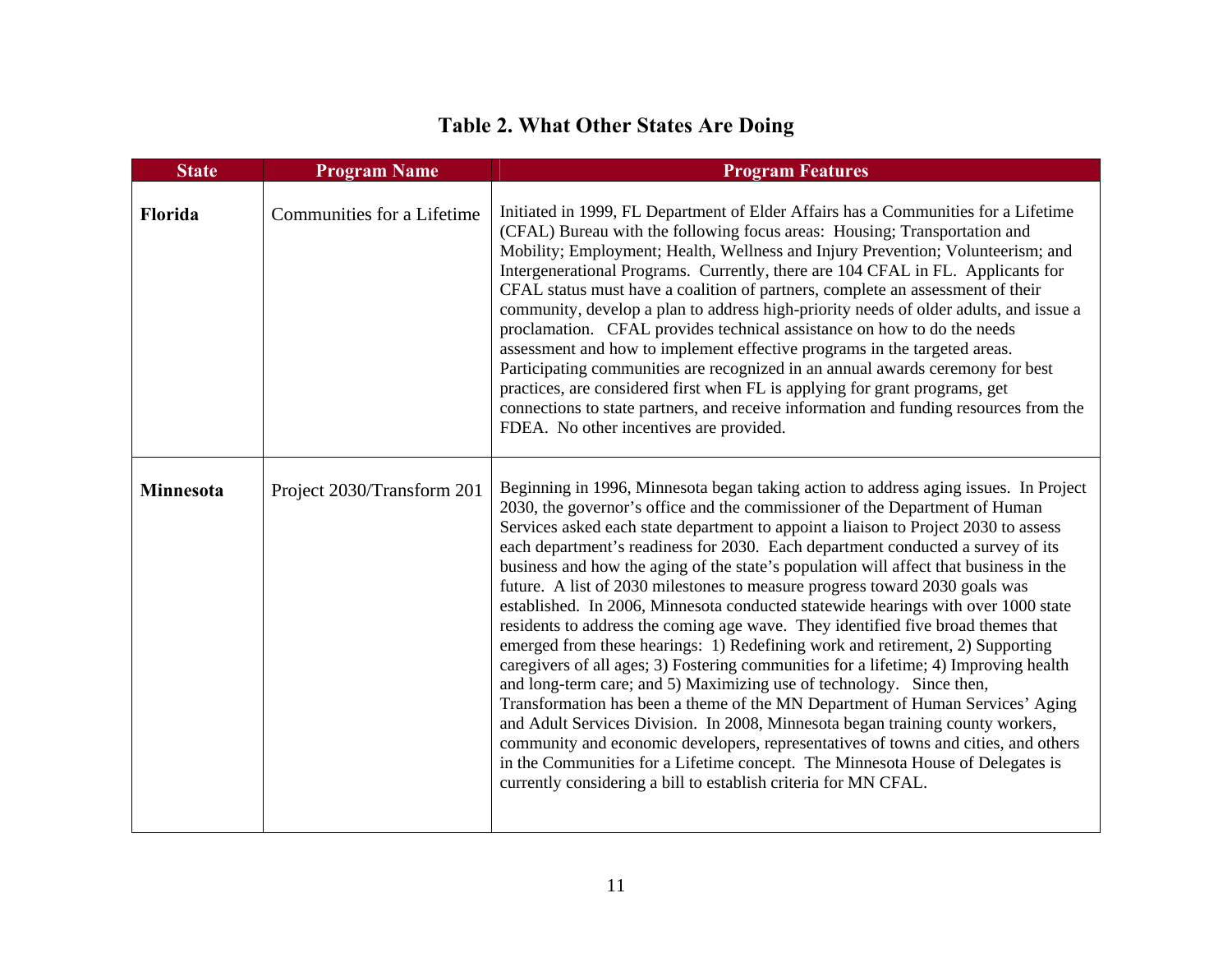| <b>State</b> | <b>Program Name</b>                                   | <b>Program Features</b>                                                                                                                                                                                                                                                                                                                                                                                                                                                                                                                                                                                                                                                                                            |
|--------------|-------------------------------------------------------|--------------------------------------------------------------------------------------------------------------------------------------------------------------------------------------------------------------------------------------------------------------------------------------------------------------------------------------------------------------------------------------------------------------------------------------------------------------------------------------------------------------------------------------------------------------------------------------------------------------------------------------------------------------------------------------------------------------------|
| Indiana      | <b>Communities for Life</b><br>(CFL)                  | In June 2007, the University of Indianapolis Center for Aging and Community (CAC)<br>received funding from the State of Indiana Family and Social Services,<br>Administration Division of Aging to develop five "neighborhood naturally occurring<br>retirement communities" (NNORCs).                                                                                                                                                                                                                                                                                                                                                                                                                             |
|              |                                                       | As part of the CFL process, CAC developed and issued a Request for Application and<br>facilitated the review of applications. Since the selection of the five sites in September<br>2007, CAC - working with Elder Friendly Communities of Indianapolis -- has<br>provided technical assistance to help the selected communities conduct a needs<br>assessment, develop a plan for supportive service programs, and design program<br>evaluation.                                                                                                                                                                                                                                                                  |
|              |                                                       | Each of these communities has participated in a year-long planning initiative to<br>ascertain their community assets, identify areas of need, and organize a resident-<br>driven, grassroots effort to address critical issues and deliver community based<br>services to their aging community residents. In the final phase of planning, each<br>NNORC developed a project plan to address a banner issue within the community.<br>Banner issues are identified through data collection and analysis, partnership input<br>and available resources, and resident participation. Banner issues being considered are<br>transportation, neighborhood safety, home modification, and community re-<br>vitalization. |
|              |                                                       | Six-month bridge funding was provided by the Indiana Division of Aging that<br>allowed each NNORC to begin program implementation, execute their prioritized<br>banner issue, continue to strengthen community partnerships, and seek additional<br>funding and support.                                                                                                                                                                                                                                                                                                                                                                                                                                           |
| Atlanta, GA  | Lifelong Communities, a<br>regional approach to aging | The Atlanta Regional Commission (ARC) is the regional planning and coordinating<br>agency of intergovernmental affairs for the greater Atlanta region. Among its many<br>roles, the ARC serves as the Atlanta Area Agency on Aging (AAA) and carries out<br>the region's Area Plan on Aging through collaboration with 10 county-based aging<br>programs and 13 specialized agencies.                                                                                                                                                                                                                                                                                                                              |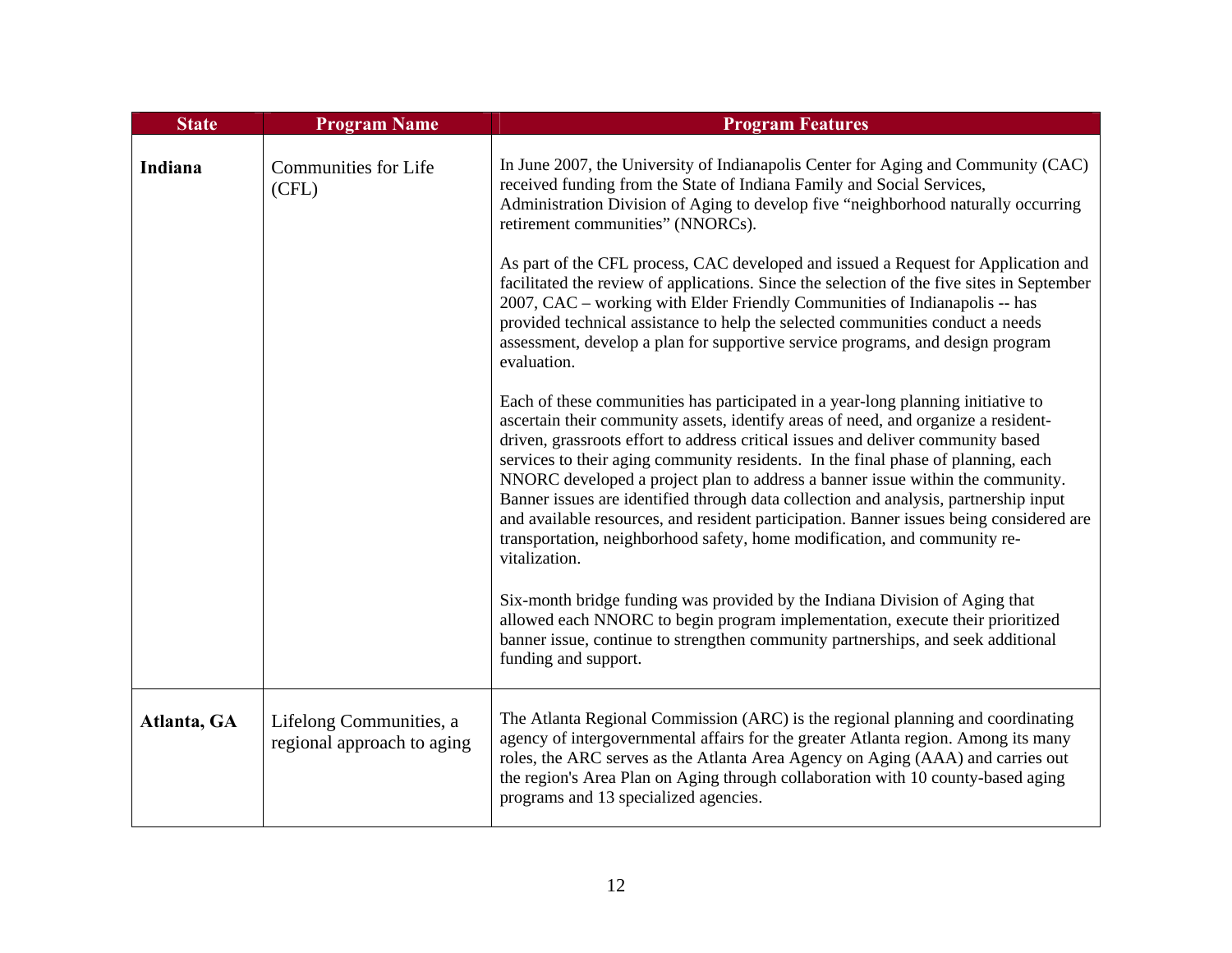| <b>State</b>                             | <b>Program Name</b> | <b>Program Features</b>                                                                                                                                                                                                                                                                                                                                                                                                                                                                                                                                                                                                                                                                                                                                                                                                                                                                                                                                                                                                                                                                                                                                                                                                                                                                                                                                                                                                                                                                                                                          |
|------------------------------------------|---------------------|--------------------------------------------------------------------------------------------------------------------------------------------------------------------------------------------------------------------------------------------------------------------------------------------------------------------------------------------------------------------------------------------------------------------------------------------------------------------------------------------------------------------------------------------------------------------------------------------------------------------------------------------------------------------------------------------------------------------------------------------------------------------------------------------------------------------------------------------------------------------------------------------------------------------------------------------------------------------------------------------------------------------------------------------------------------------------------------------------------------------------------------------------------------------------------------------------------------------------------------------------------------------------------------------------------------------------------------------------------------------------------------------------------------------------------------------------------------------------------------------------------------------------------------------------|
|                                          |                     | ARC provides older adults and their families with a broad range of home and<br>community-based services including information and referral services, case<br>management, transportation, home-delivered meals, senior centers, legal services and<br>more. Among the many publications put out by the ARC, the Aging in Place Toolkit<br>provides a series of recommendations for communities to encourage responsible<br>design in housing, transportation, and other areas for older adults. Georgia<br>Generations, published quarterly with other AAAs around the state, addresses<br>important issues for elder caregivers and is distributed to health care facilities,<br>pharmacies and libraries. Additionally, the ARC sponsors "Aging Atlanta," a<br>partnership of 50 public, private and nonprofit organizations in the Atlanta region<br>provides services to create an age-friendly community in the region. Along with its<br>growing public awareness campaign and effort to improve care coordination, Aging<br>Atlanta uses Geographic information system (GIS) mapping technology to analyze the<br>efficiency of the current community-based care system.                                                                                                                                                                                                                                                                                                                                                                   |
| <b>Steamboat</b><br>Springs,<br>Colorado | Aging Well (NORR)   | The Northwest Colorado Visiting Nurse Association operates the Aging Well<br>Program with the support of local funders and a 3-year, \$500,000 matching grant<br>from The Robert Wood Johnson Foundation's program and Local Funding<br>Partnerships - Colorado Trust, The Daniels Fund, Colorado Dept. of Public Health &<br>Environment and the Yampa Valley Community Foundation. Local Funding<br>Partnerships joins the resources of a national foundation with local grant makers and<br>nonprofit organizations, so better health can take root in local communities. Aging<br>Well is an emerging rural model focused on prevention and wellness services to<br>promote optimal physical, mental, and social well being and function in older adults.<br>Aging Well does not rely on traditional medical models of intervention that focus on<br>frailty/disability and crisis management. The Aging Well NORR demonstrates that<br>physical, mental and social health will be improved and maintained by combining<br>primary care, home care, hospice, health education, and public health services with<br>wellness and prevention programming and a platform of tele-health technologies.<br>Designed as an integrated, cross-generational livable community on a 10-acre<br>wellness campus, Aging Well promotes choices for older adults' independence,<br>including affordable, service-enriched housing, transportation services, lifelong<br>learning and social engagement opportunities. Aging Well targets the approximately |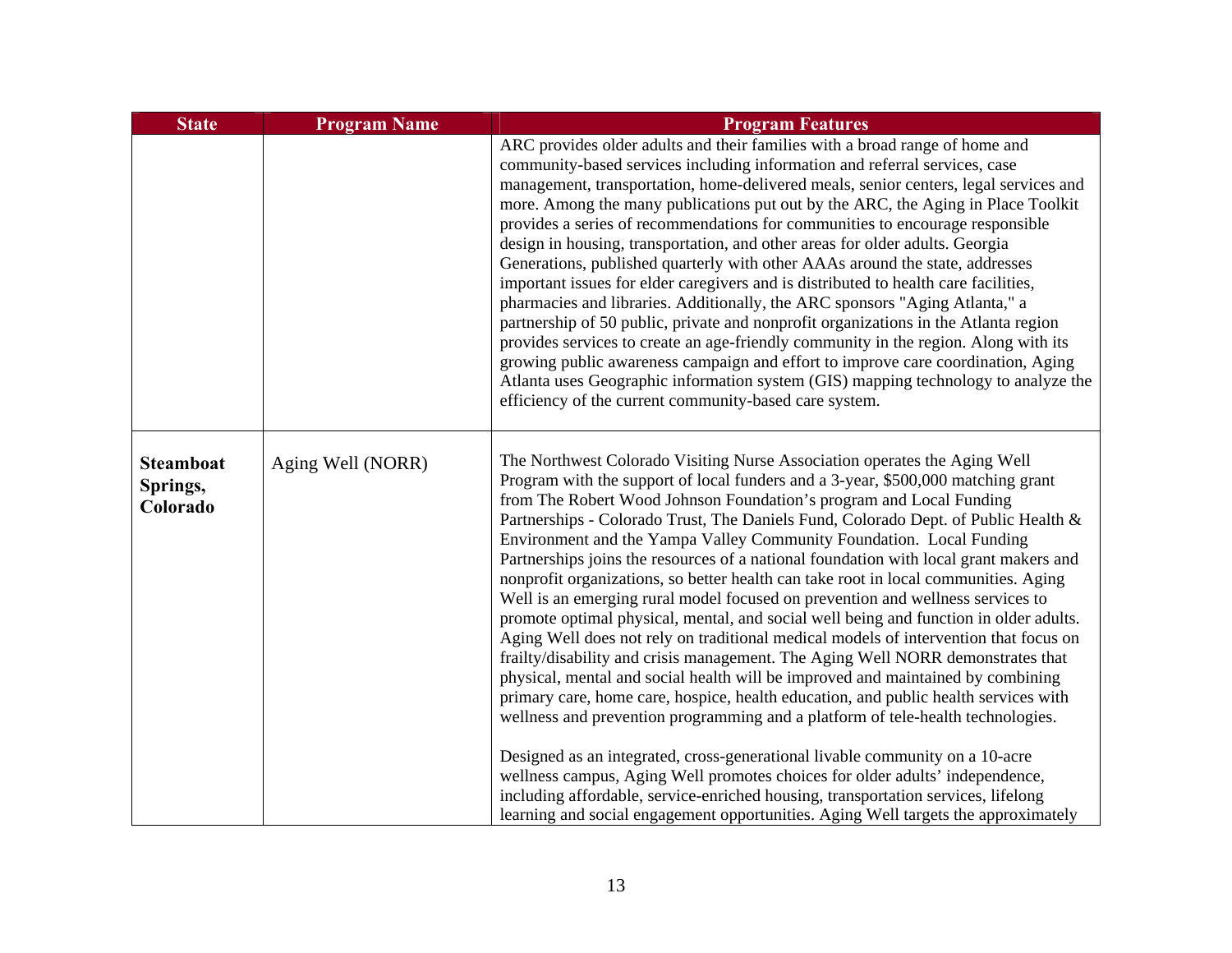| <b>State</b> | <b>Program Name</b> | <b>Program Features</b>                                                                                                                                                                                                                                                                                                                                                                                                                                                                                                                                                                                                                                                                                                                                                                                                                                                           |
|--------------|---------------------|-----------------------------------------------------------------------------------------------------------------------------------------------------------------------------------------------------------------------------------------------------------------------------------------------------------------------------------------------------------------------------------------------------------------------------------------------------------------------------------------------------------------------------------------------------------------------------------------------------------------------------------------------------------------------------------------------------------------------------------------------------------------------------------------------------------------------------------------------------------------------------------|
|              |                     | 7,000 people over age 50 in the region, tailoring services to their changing needs<br>through wellness and prevention <i>before</i> the trajectory of decline begins. By<br>addressing the needs of this population <i>upstream</i> of a health care "event" or the onset<br>of a disabling condition, Aging Well will maintain and improve the health and health<br>care of this potentially vulnerable population of older adults in the following ways:                                                                                                                                                                                                                                                                                                                                                                                                                        |
|              |                     | • Breaking down of the traditional "silo" approach to long-term care of the elderly,<br>allowing bundling of services, and improving access to care<br>• Use of health information technologies: electronic health records transfer,<br>telepharmacy services, internet/home health monitoring, "smart house technology"<br>• Prevention and wellness strategies such as health screenings, home safety<br>evaluations/modifications, on-campus independent and professional caregiver-<br>attended households, and provision of adult day services<br>• Housing options that emphasize independent and service-enhanced housing,<br>blending market rate with affordable housing on the campus, increases older adults'<br>ability to take control of and responsibility for their own care, thus forestalling costly<br>interventions and institutionalization of older adults. |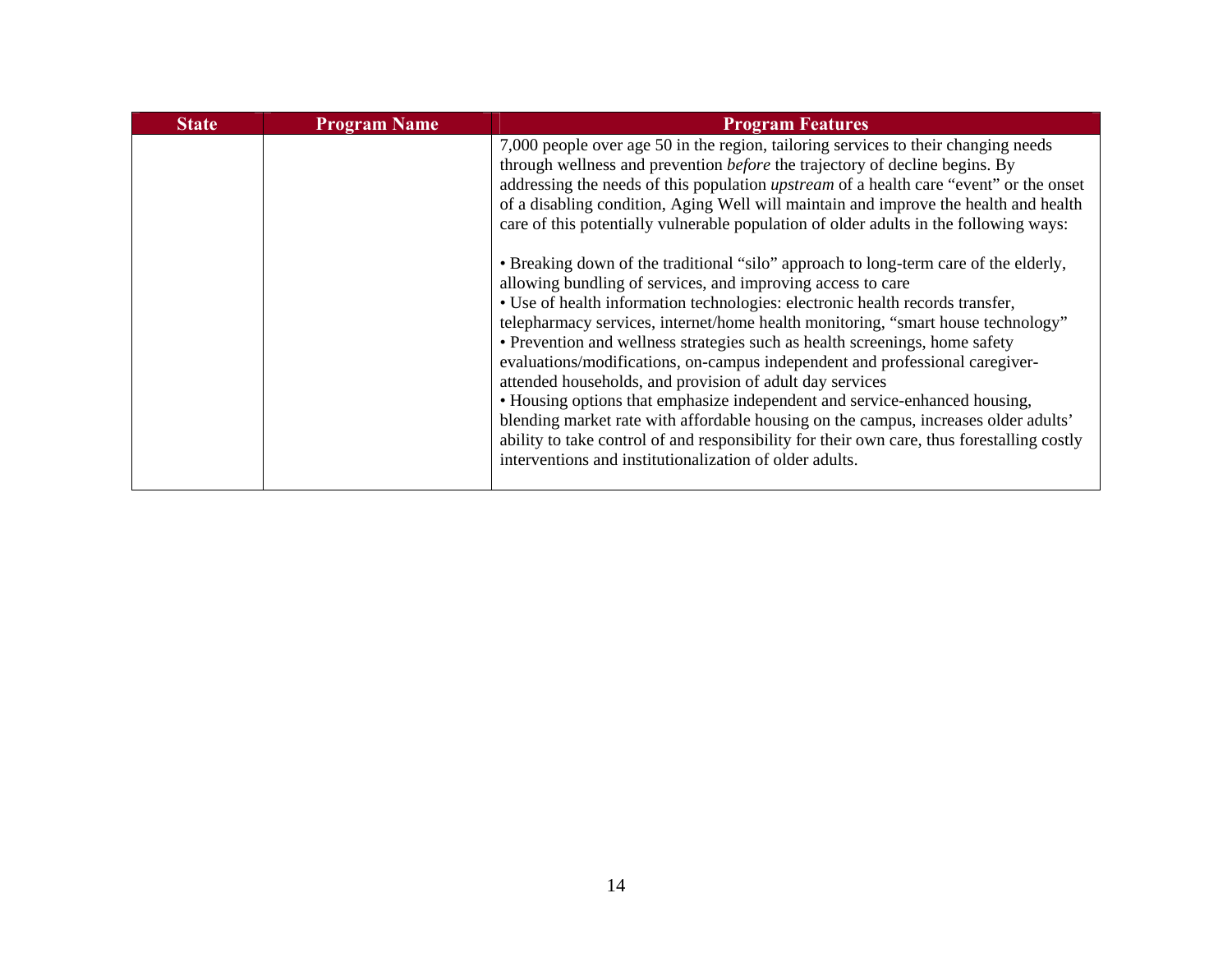### **Table 3. Alternative Models for Aging in Place**

| <b>Program/Model</b>                  | <b>Key Characteristics</b>                                                                                                                                                                                                                                                                                                                                                                                   |
|---------------------------------------|--------------------------------------------------------------------------------------------------------------------------------------------------------------------------------------------------------------------------------------------------------------------------------------------------------------------------------------------------------------------------------------------------------------|
| NORC, NORC-SSP, NNORC,<br><b>NORR</b> | Neighborhood or housing-based; supportive services are provided on-site. Intensive funding is required.<br>Housing-based NORCs. Also called a "classic," "closed," or "vertical" NORC, these are<br>located in a single age-integrated apartment building, a housing complex with multiple buildings<br>under common management, or an area where a number of apartment buildings are clustered<br>together. |
|                                       | <b>NORC-SSP.</b> NORC-Supportive Service Program includes the organization and delivery of<br>supportive service programs.<br>Neighborhood-based NORCs (NNORC). Also known as "open" or "horizontal" NORCs, these                                                                                                                                                                                            |
|                                       | are typically one- and two-family homes in age-integrated neighborhoods.<br>Regional-based NORCS. Also known as "Naturally Occurring Retirement Regions," these<br>$\bullet$                                                                                                                                                                                                                                 |
|                                       | <b>NORRs</b> are located in rural, sparsely populated areas.                                                                                                                                                                                                                                                                                                                                                 |
| Florida's Communities for a           | FL Department of Elder Affairs has a Communities for a Lifetime (CFAL) Bureau with the following                                                                                                                                                                                                                                                                                                             |
| Lifetime                              | focus areas: Housing; Transportation and Mobility; Employment; Health, Wellness and Injury                                                                                                                                                                                                                                                                                                                   |
|                                       | Prevention; Volunteerism; and Intergenerational Programs. Currently, there are 104 CFAL in FL. All                                                                                                                                                                                                                                                                                                           |
|                                       | communities can apply. All applicants must have a coalition of stakeholders and a plan. Technical                                                                                                                                                                                                                                                                                                            |
|                                       | assistance is provided by Florida Department of Elder Affairs (FDEA).                                                                                                                                                                                                                                                                                                                                        |
| <b>Atlanta Regional Commission</b>    | The ARC serves as the Atlanta Area Agency on Aging (AAA) and carries out the region's Area Plan on                                                                                                                                                                                                                                                                                                           |
| (ARC) Lifelong Communities            | Aging through collaboration with 10 county-based aging programs and 13 specialized agencies. It                                                                                                                                                                                                                                                                                                              |
|                                       | provides older adults and their families with a broad range of home and community-based services                                                                                                                                                                                                                                                                                                             |
|                                       | including information and referral services, case management, transportation, home-delivered meals,                                                                                                                                                                                                                                                                                                          |
|                                       | senior centers, legal services and more. Technical assistance is provided.                                                                                                                                                                                                                                                                                                                                   |
|                                       | The ARC sponsors "Aging Atlanta," a partnership of 50 public, private, and nonprofit organizations in                                                                                                                                                                                                                                                                                                        |
|                                       | the Atlanta region that provides more services to create an age-friendly community in the region. Along                                                                                                                                                                                                                                                                                                      |
|                                       | with its public awareness campaign and effort to improve care coordination, Aging Atlanta uses GIS<br>mapping technology to analyze the efficiency of the current community-based care system.                                                                                                                                                                                                               |
| <b>Concierge Model: Beacon</b>        | Membership-based, one-stop concierge service provides aged residents with a network of support                                                                                                                                                                                                                                                                                                               |
| Hill, Heritage Harbor,                | services to maintain living in their own homes. Usually serves residents age 50+, targeted to moderate to                                                                                                                                                                                                                                                                                                    |
| Capitol Hill Village,                 | higher income individuals.                                                                                                                                                                                                                                                                                                                                                                                   |
| Cambridge at Home, Staying            | Annual membership fee*: \$300-600/individual, \$700-1200 per family                                                                                                                                                                                                                                                                                                                                          |
| Put in New Canaan, At Home-           | *Annapolis Heritage Harbor fee is \$85/yr, plus \$60/month to manage and evaluate health care (if needed)                                                                                                                                                                                                                                                                                                    |
| Chesapeake                            |                                                                                                                                                                                                                                                                                                                                                                                                              |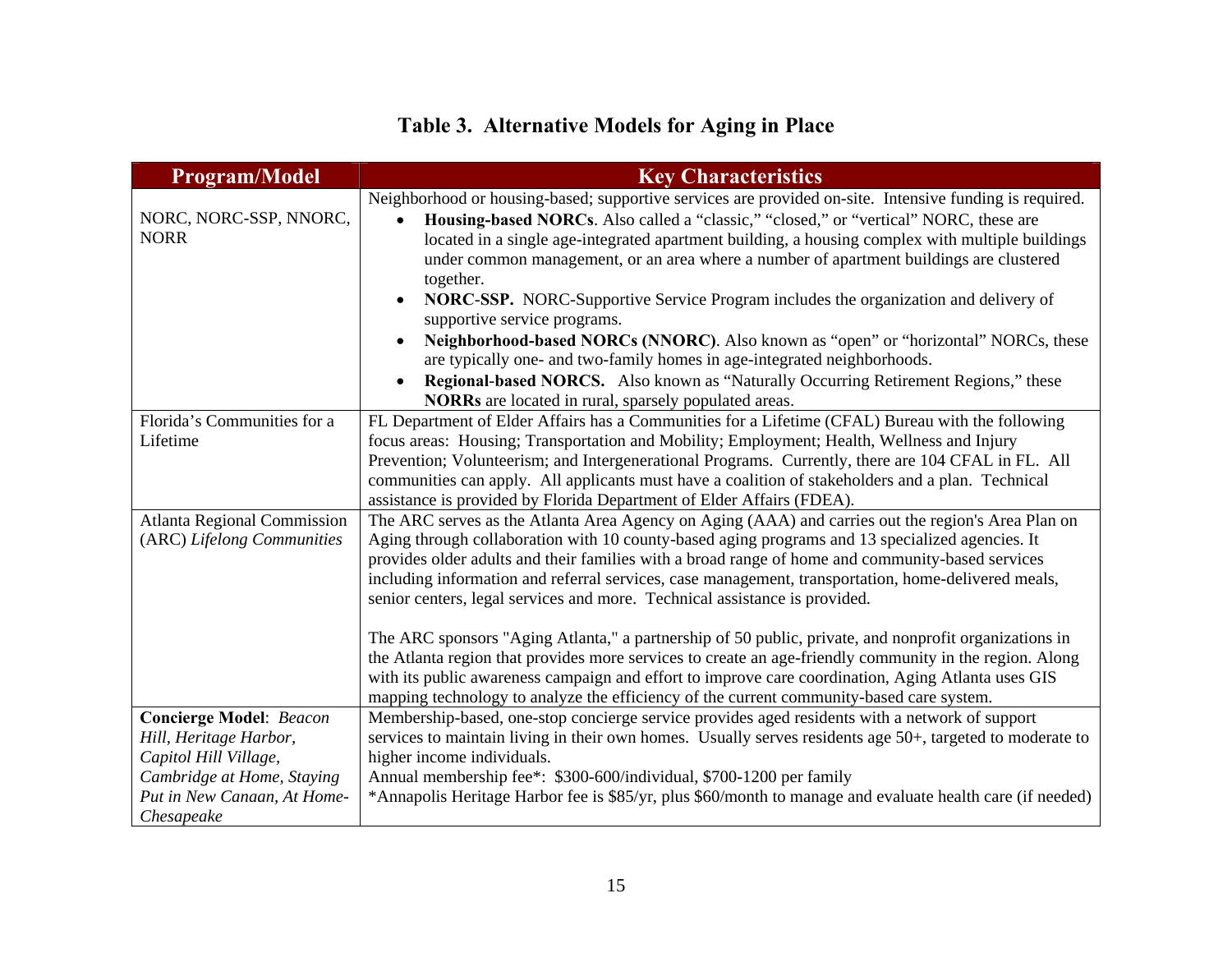# **Commission Deliberations and Findings**

<span id="page-27-0"></span>The Statewide Empowerment Zones for Seniors Commission met six times as a whole between January and June 2009 to review research on aging, alternative aging in place models, and policy options to promote aging in place programs that were suitable for Maryland. In addition, six smaller groups met on one or more occasions face-to-face or via conference call to generate specific recommendations for the full Commission to consider.

In a meeting on March 16, 2009, the Commission established the following mission and vision for its work:

### **Mission**

*Develop senior empowerment models that will facilitate aging-in-place in Maryland.* 

### **Vision**

*Communities in Maryland will empower their residents 60 and older to age in place through access to affordable and appropriate housing, supportive community services, and partnerships to ensure optimal health, well-being, and the ability to live independently, and provide opportunities to engage in civic and social life.* 

Catalyst Health Concepts, an independent consulting firm, provided staff support to the Commission. It reviewed the literature about aging in place issues and programs. Catalyst staff also conducted key informant interviews with aging in place leaders across the country.

 Based on the findings of the literature review, interviews with state and national aging in place experts, and its own deliberations, the Statewide Empowerment Zones for Seniors Commission recommends that Maryland adopt a modified version of Florida's Communities for a Lifetime program (see Table 2 on page 10) as a model for its statewide initiative. The appeal of the Communities for a Lifetime model is that it encourages all communities in the state to assess the needs of their older adult residents and to develop plans that address gaps in their current services and delivery systems. Further, the title "Maryland Communities for a Lifetime" (MCFAL) is recommended to replace "Senior Empowerment Zone" because it communicates that communities that support aging in place are good communities for residents of all ages and good for residents *as they age*. The Statewide Empowerment Zones for Seniors Commission has adopted the following definition of a "Maryland Community for a Lifetime": "A community implementing a community-based and operated initiative dedicated to helping residents age in place, accomplished by organizing and delivering programs and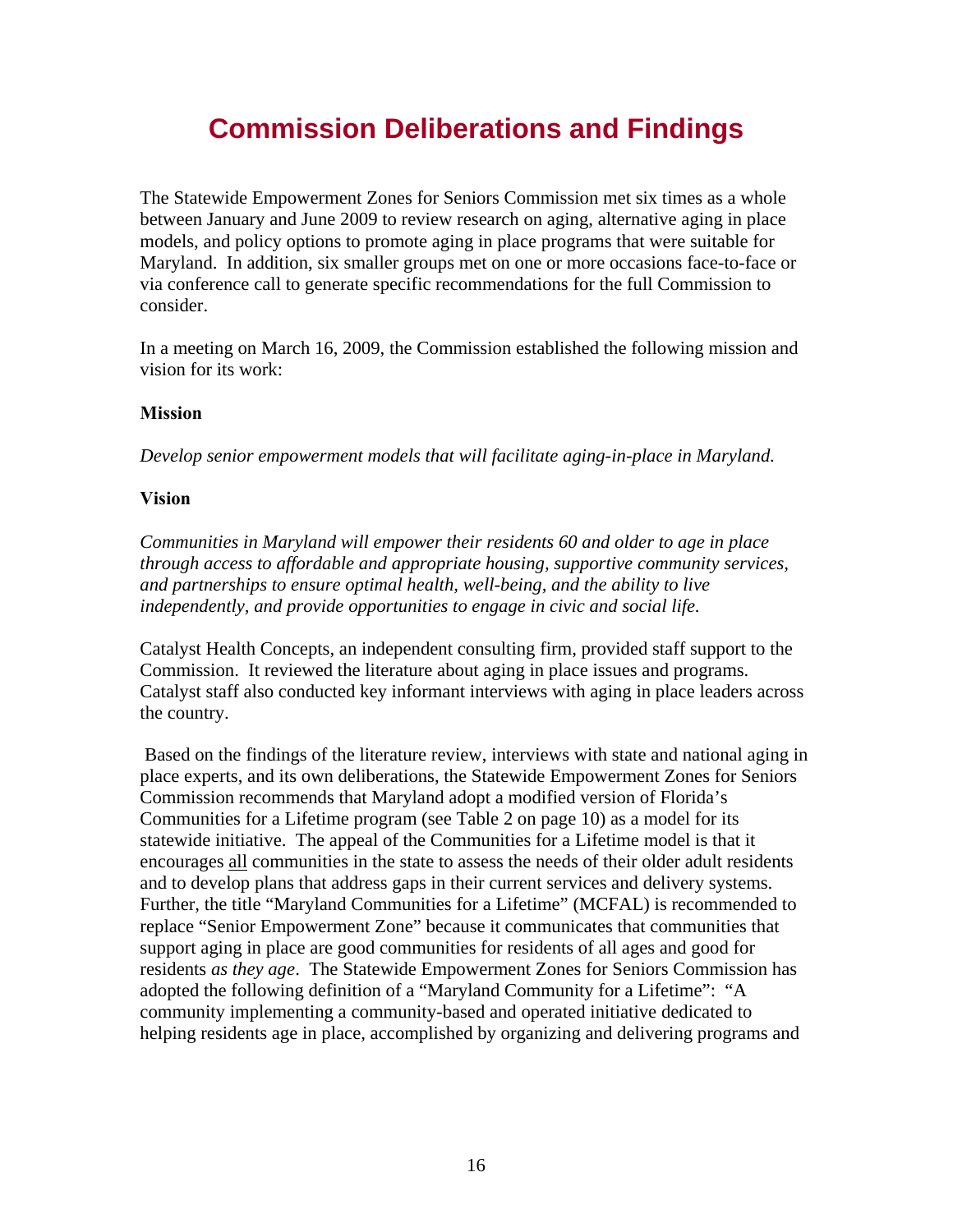<span id="page-28-0"></span>services that allow residents to lead safe, healthy, and productive lives in their own homes." $^2$  $^2$ 

Therefore, the Commission recommends that:

- **Legislation be introduced to re-establish the Statewide Empowerment Zones for Seniors Commission, which is currently authorized only through September 30, 2009, to provide continuity in planning for the MCFAL program.**
- **Legislation be introduced to create a Maryland Communities for a Lifetime program within the Maryland Department of Aging (MDoA).**  The program would encourage public-private partnerships, in consultation with older adults, to identify obstacles and resources relevant to a community's ability to support aging in place and to develop a plan to promote livable communities for aging populations. A Governor's Conference on aging in place would be an exciting avenue to build interest in the legislation and to educate individuals, government agencies, and prospective communities about the program.
- The **Maryland Communities for a Lifetime program** should include the following elements:
	- Coordination and technical support provided by one full-time equivalent (FTE) employee located at the Maryland Department of Aging.
	- A community anywhere in the state may apply to become certified as a Maryland Community for a Lifetime when the following conditions are met:
		- o There are prescribed geographic boundaries for the "community."
		- o The community has or will soon have a higher than average older population.
		- o A broad coalition of stakeholders conducts a needs assessment/asset mapping of its community and develops a plan for encouraging aging in place. The coalition will include State and local governments, senior housing owners or managers, health care and nonprofit elderly services providers, local businesses, and individual older adult residents.
		- o The Area Agency on Aging can assist in the needs assessment/asset mapping process. MDoA will provide technical assistance (via toolkit, training, or other means) to communities for the needs assessment/asset mapping effort.
		- o The community develops a plan that includes specific components (i.e., affordable, accessible and appropriate housing; supportive community features and services; adequate mobility options; evidencebased prevention strategies to reduce the incidence of disease and injury and to help individuals with functional disability or chronic

 $\overline{a}$ 

<sup>&</sup>lt;sup>2</sup> Adapted from description of a "village" provided by Kenneth B.J. Harman, Director, Bethesda-Chevy Chase Regional Services Center in a memorandum dated 3/9/09 to George Leventhal, Chair, Health and Human Services Committee, Montgomery County, MD.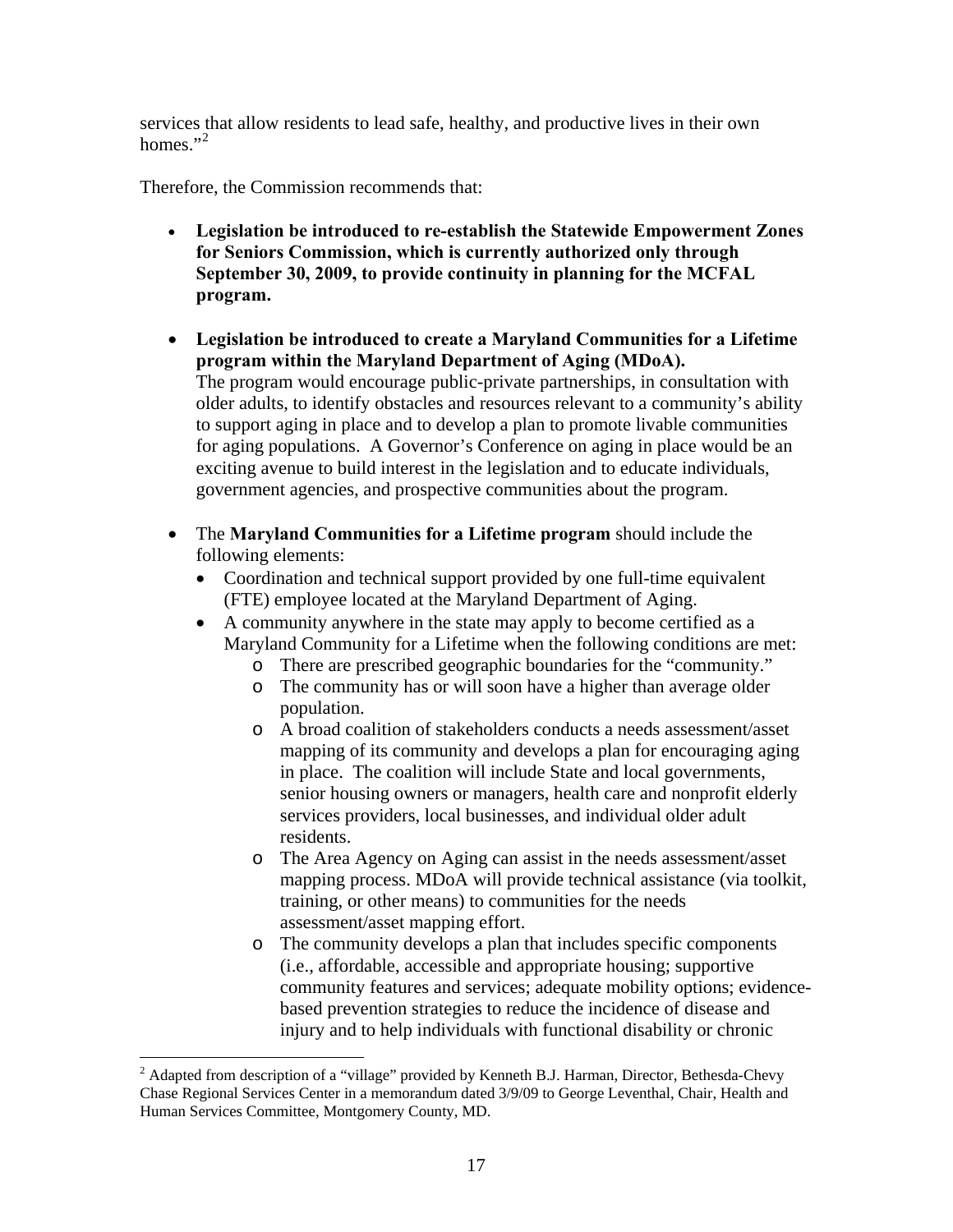illness to manage their conditions; an emphasis on older adults' personal independence and engagement in civic and social life) and engages older residents as active participants in the planning process, not simply as passive recipients of services or benefits.

- o The ethnic, cultural, and linguistic diversity of the community is represented and included in the plan.
- o A Lead Partner has been identified that coordinates planning at the local level and serves as the liaison to MDoA and other MCFAL communities.
- Maryland Communities for a Lifetime will receive the following incentives:
	- o **Technical assistance** from MDoA, including a "how to" toolkit
	- o **Recognition** via a certificate from MDoA and an annual Governor's luncheon featuring an awards ceremony
	- o **Participation in the MCFAL network,** including opportunities for formal and informal learning and information exchange
	- o **Assistance in obtaining funding and technical assistance** from state and federal programs.

#### **MDoA, in consultation with the state Interagency Committee on Aging Services (IAC), will oversee the Maryland Communities for a Lifetime initiative** to achieve the following objectives: 1) have each cabinet-level agency address aging in place in its annual review process, including an aging in place component in its master plans; 2) have each cabinet-level agency designate a MCFAL liaison to MDoA; 3) recommend the convening of statewide summits or conferences, or other appropriate venues; 4) require local Area Agencies on Aging to include an aging in place component in their annual and four-year plans; and 5) provide assistance to strengthen local IACs.

### • **Conduct a thorough review of existing state programs related to aging in place.**

The goal of this recommendation is to inventory existing programs and budget appropriations. Where possible, funds should be re-directed to support the Maryland Communities for a Lifetime initiative.

Specific recommendations for Maryland Communities for a Lifetime that the Commission proposes include:

### **Staffing**

One FTE located within the Maryland Department of Aging will have responsibility for coordination of the program. Other state agencies (especially the Departments of Housing and Community Development, Transportation, and Health and Mental Hygiene) will designate an employee within each agency to be the MCFAL liaison who will facilitate that agency's involvement in the program and to provide needed technical assistance.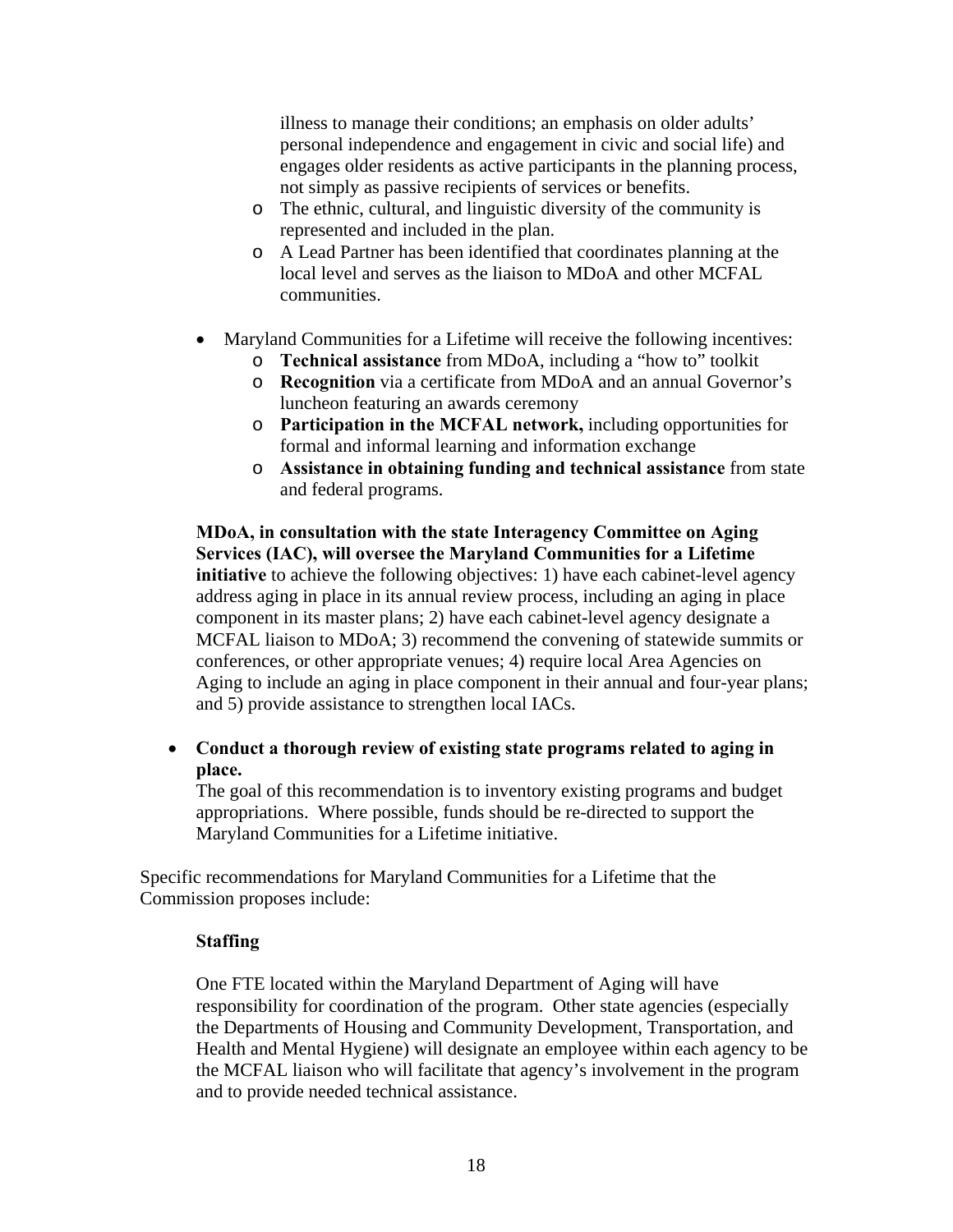The job of the MDoA coordinator is to: 1) provide outreach and training about MCFAL to all prospective applicants and other interested parties; 2) provide technical assistance to communities engaged in the needs assessment/asset mapping process through the provision of a toolkit, answering questions, and making appropriate referrals to various resources, including those available through other state agencies; 3) assist with the review of applications from communities seeking MCFAL designation; 4) plan and implement other program elements, e.g., assist in the research of funding opportunities; engage in public relations work to promote state and local MCFAL events, including the planning of a Governor's luncheon/recognition ceremony, etc.

### **Applicant Requirements**

Maryland Communities for a Lifetime plans must address the following:

- Designation of a Lead Partner and depiction of the relationships among partners (e.g., flowchart, letters of support)
- Mission statement
- Goals and objectives
- Statement of guiding values
- Action plan
- Marketing plan
- Evaluation plan (with measurable outcomes)
- Sustainability plan.

The action plan should address gaps in the service delivery system that were identified in the needs assessment process. Guidelines might include:

Overall elements:

- Encourage programs where older adults play an integral role in the development of the plan.
- Provide incentives to businesses that promote aging in place.
- Address ethnic/racial/linguistic diversity
	- o Consider the needs of vulnerable older adults, including ethnic, cultural, and linguistic minorities, in developing community plans, e.g.,
		- Provide training for service providers on needs of ethnic, cultural, and linguistic minority older adults
		- Conduct outreach and education to ethnic, cultural, and linguistic minority older adults
		- **■** Establish a language line so that linguistic-minority people can access information in their own language.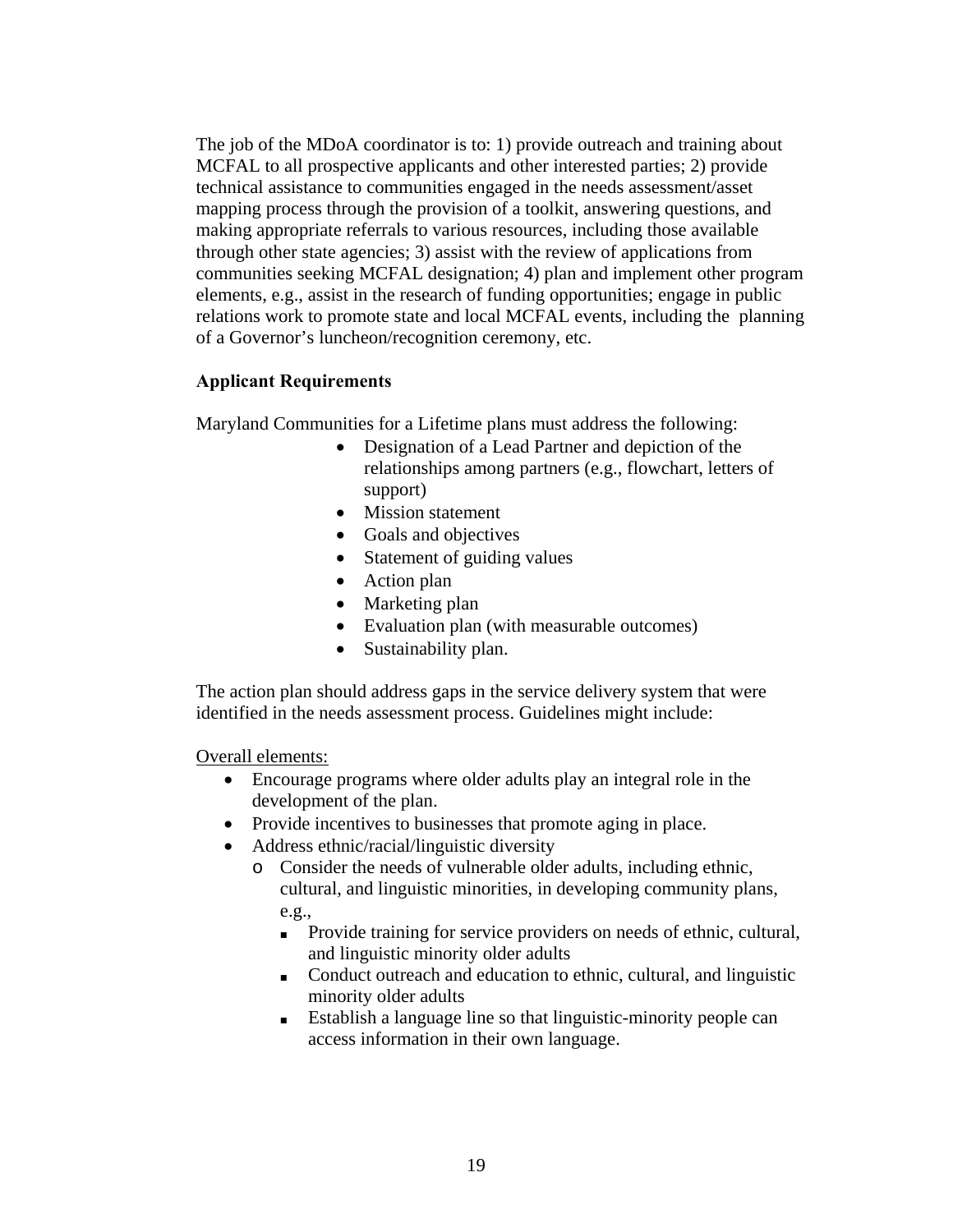Affordable, accessible, and appropriate housing

- Encourage the adoption of local ordinances (including zoning and housing code provisions) that expand the pool of available housing options and also promote accessibility and visitability.
- Encourage the development of accessible and affordable housing, including universal design features where feasible.
- Encourage affordable home exterior and interior maintenance programs.

### Adequate mobility options

- Promote the use of volunteer programs where possible, e.g., volunteer drivers, shopping and food delivery programs, home visits.
- Encourage the coordination of existing public and private transportation systems.
- Encourage the design of walkable communities.

### Health prevention and supportive services

- Focus on prevention/wellness programs
	- o Use evidence-based programs
	- o Include oral health care, in addition to overall health care.
- Emphasize coordination of care in the provision of health services.
- Promote coordination of supportive services which are of primary importance in enabling older adults to age in place.

### Social and civic engagement

- Encourage social, recreational, and employment opportunities for older adults.
- Promote intergenerational learning opportunities, e.g., by co-locating senior centers and schools.
- Increase opportunities for arts, culture, and enrichment programs by and for older adults.
- Facilitate opportunities for older adults and law enforcement to work together for safer neighborhoods for all.
- Protect vulnerable older adults from economic predators through outreach, education, and counseling.

Other recommendations to support aging in place:

• **Expedite rebalancing of long-term care services from institutional to community-based care.** 

Community-based care is less expensive than institutional care and allows older adults to remain in their homes while receiving needed medical and support services. An important possibility would be to allow greater access to statefunded services for individuals that are not yet "nursing home eligible."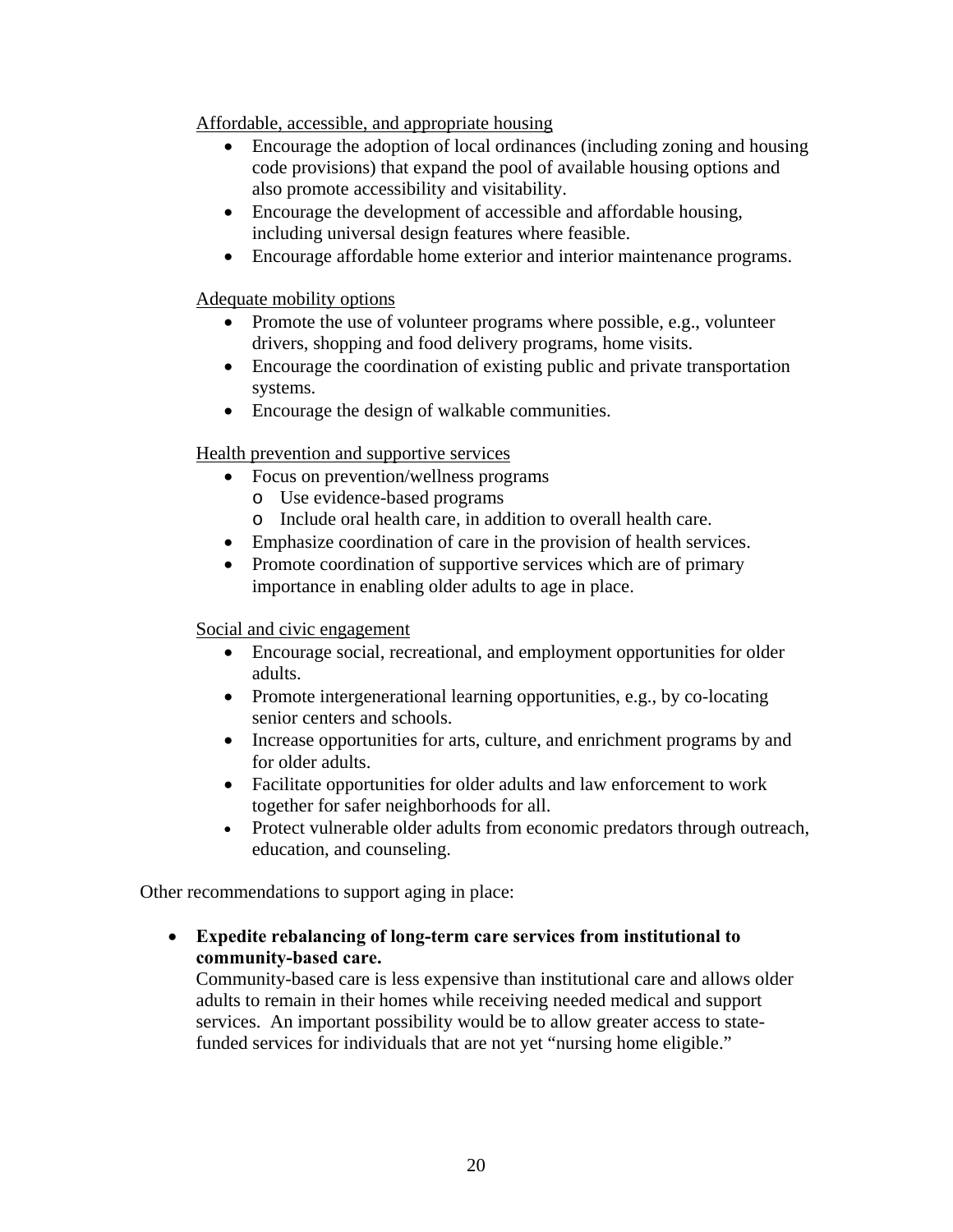• **Expand affordable transportation options for older adults through promotion and support of volunteer driver programs.**  Volunteer driver programs help fulfill the transportation needs of older adults that existing transit and paratransit programs are unable to meet.

• **Expand public health and aging services to support wellness and prevention programs.** 

An ounce of prevention is worth a pound of cure, especially when that cure involves expensive institutionalization of individuals with chronic health conditions. There are successful evidence-based prevention and wellness programs, e.g., MDoA's Living Well—Take Charge of Your Health, already in place in Maryland. These should be expanded to a wider population of older residents.

• **Expand Maryland Access Point (MAP), particularly in areas where there is a Maryland Community for a Lifetime.** 

Maryland Access Point is an initiative that provides one-stop shopping for access to information and services for long-term support services for older adults and persons with disabilities. Currently operating in six jurisdictions in the state, the program should be expanded to reach more Marylanders. Priority for inclusion as a MAP site should be given to jurisdictions in which there are one or more Maryland Communities for a Lifetime.

• **Expand and support civic engagement for older adults, including volunteer programs.** 

Older adults are a valuable resource to Maryland, representing a rich repository of experience and expertise. Volunteer programs give older adults an avenue to give back to their communities and are win-win situations for everyone. Older adult volunteers can provide leadership on community organization/agency boards of directors, serve as volunteer drivers, and assist in developing new technology and programs, e.g., providing training, offering food shopping and delivery services, providing home repairs to those in need of such services, or simply visiting others who need companionship and a warm smile.

• **Increase and support expanded employment options for older adults**. Older adults often seek flexible work schedules and job sharing. The newest wave of retirees are helping to re-define older concepts of retirement.

The coming "age wave" is already upon us. There is a clear imperative for the needs of older Marylanders to be recognized and included as a budgetary priority. Therefore, the Commission urges the Governor and the Legislature to act upon the recommendations of the Commission by redirecting existing state funds, tapping short-term federal stimulus funds, seeking foundation support, and expanding funding as the state budget improves.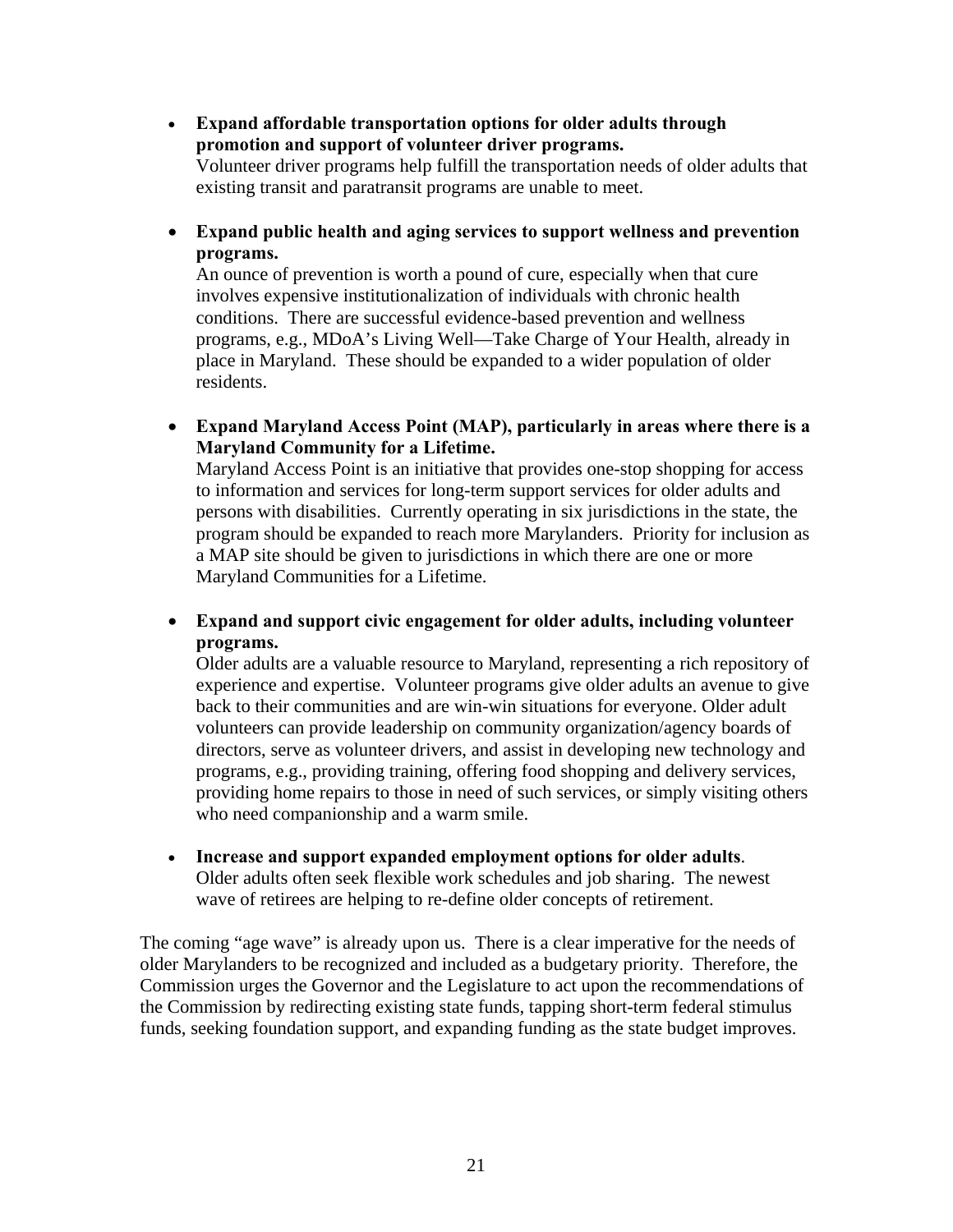# **Elements That Support Aging in Place**

<span id="page-33-0"></span>The following sections of this report delineate findings in five key areas identified by the Statewide Empowerment Zones for Seniors Commission for developing recommendations for successful aging in place models for the State of Maryland. These areas were the basis for the Commission's five workgroups. They include housing, transportation and mobility, health care, community services and social engagement, and leadership. There is considerable overlap across many of these issues. In all cases, there is an overarching policy goal of meeting the diverse needs of people, including cultural and language diversity as well as economic and health status diversity.

Throughout the report, best practices from Maryland are highlighted, as well as examples from other states. These examples do not comprise an exhaustive list, but are used to illustrate innovative approaches to aging in place.

# **Housing**

The housing area encompasses three inter-related issues: affordability, accessibility, and appropriateness of housing.

### *Affordable Housing*

The national *AdvantAge Initiative Survey of Adults Aged 65 and Older* (2004) found that 93 percent of respondents wanted to remain in their current residence as long as possible. However, one third (34%) were not confident that their housing would remain affordable as they age (Simantov & Oberlink, 2004).

According to a federal housing formula (U.S. Department of Housing and Urban Development, undated), an individual has a housing cost burden when housing expenses exceed 30 percent of income. When housing costs exceed 50 percent of income, it is considered a severe burden. According to the 2004 AdvantAge survey, nearly one-third (31%) of the nation's older adults have a housing cost burden and about 15 percent have a severe burden.

Low income and minority older adults are more likely to face a housing cost burden. African American (51%) and Hispanic (39%) elders are significantly more likely than older whites (28%) to have a housing cost burden and twice as likely to have a severe burden.

Renters—who generally have lower incomes than homeowners—pay a larger percentage of their income on housing than do homeowners and are more likely to face a housing cost burden (61% of renters vs. 24% of homeowners) as well as a severe burden (34% of renters vs. 11% of homeowners) (Simantov and Oberlink, 2004).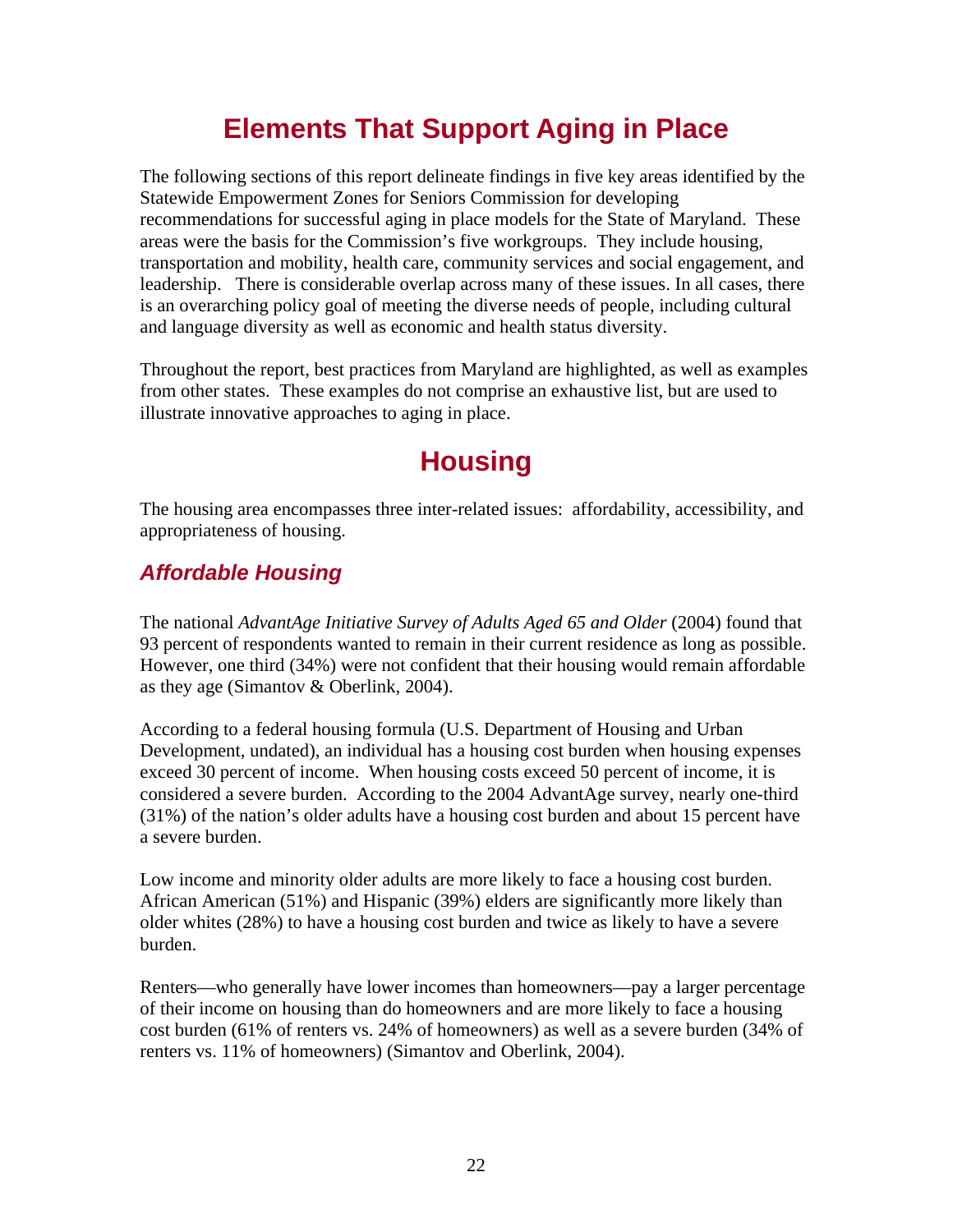Among the options that some communities have adopted to address affordable housing include efforts related to property taxes and zoning, among others (Ball, undated):

### *Tax Code*

Tax code strategies can be implemented at the state, county, or sometimes local levels.

- **Tax deferrals** allow eligible homeowners to opt to pay all of their accumulated property taxes in one lump sum, usually when they sell their property.
- **Property tax postponements** allow the state to pay all or part of the annual property tax bill. This deferred payment becomes a lien on the property that is due upon sale, change of residence, or death.
- **Property tax assistance** occurs when localities give grants to assist low-income households who cannot pay property taxes. The state provides cash reimbursement to pay the property taxes for an individual whose annual income falls below a set amount. This approach neither reduces the amount of taxes owed nor does it place a lien on the property.
- **Property tax caps** limit or freeze the growth of the assessed value of a person's property, thus preventing future property tax increases. These caps also protect homeowners from escalating taxes if their local neighborhood becomes gentrified. Seven states, including Maryland, have adopted property tax caps.

Maryland has established the Homestead Property Tax Credit to help homeowners deal with large assessment increases on their principal residence. Every county and municipality in Maryland is required to limit taxable assessment increases to 10 percent or less each year. (Baltimore City and Baltimore County have been limiting the taxable assessment increases to 4 percent; Anne Arundel County limits them to 2 percent and Prince George's County to 5 percent.) The Homestead Credit is calculated on any assessment increase exceeding 10 percent, such that the homeowner pays no property tax on the market value increase that is above the limit. A 2007 law requires all homeowners to submit a one-time application to establish eligibility for the credit. (Maryland State Department of Assessments and Taxation, 2009a).

- **Homestead exemptions** allow eligible homeowners to be exempt from paying property taxes. Elderly Homestead Exemptions may be added to standard Homestead Exemptions, further helping low-income senior homeowners. Variations include localities exempting all or part of the assessed value of the older homeowner's property from school taxes and/or exempting all or part of the assessed value of the homeowner's property from state and county taxes.
- **Assessed value limitations** are options for localities. The assessed value of the home can increase only if the property ownership changes, there is an addition to or renovation of the property, or if a previous assessment was incorrect.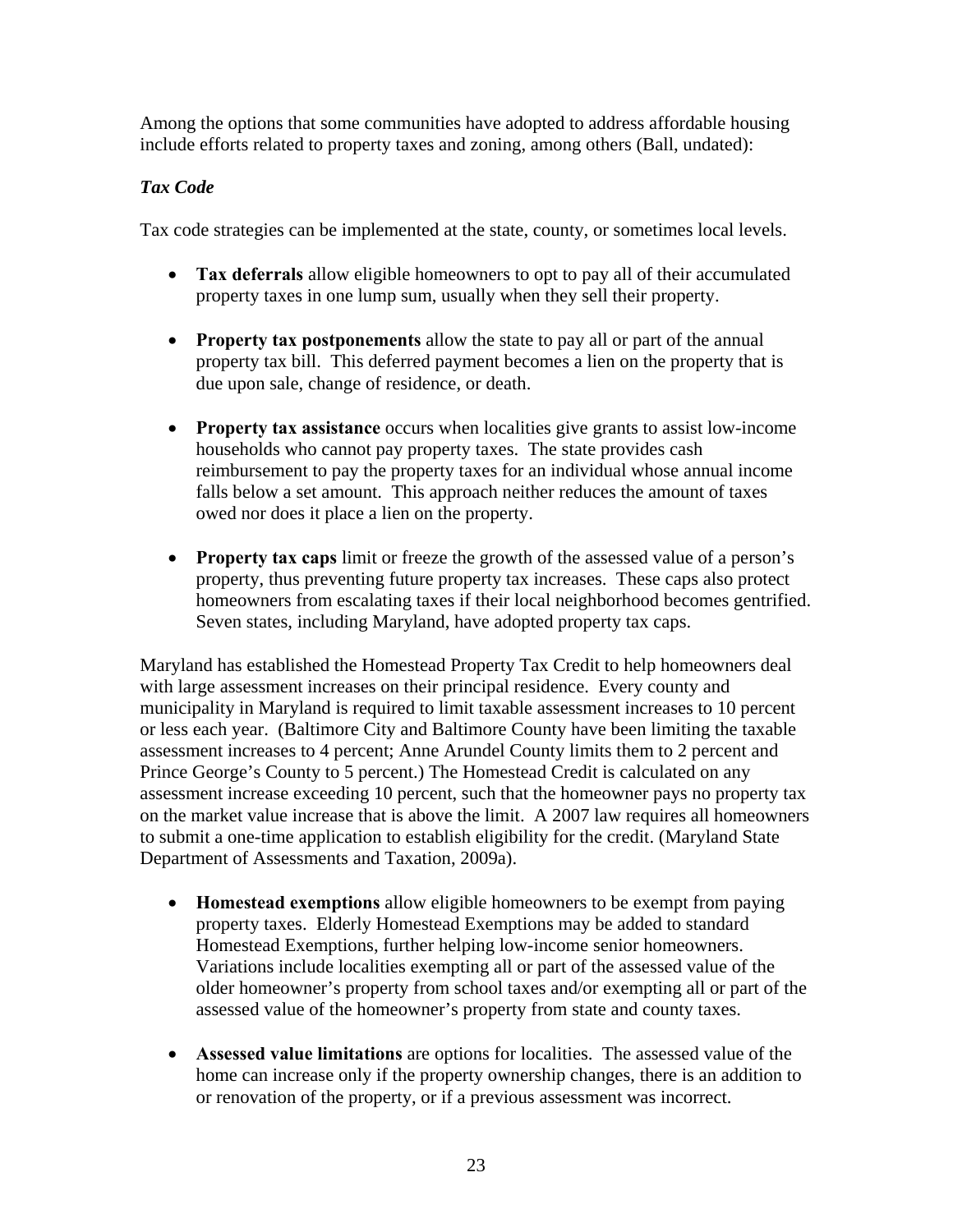• **Property tax credits** reduce an individual's property tax liability dollar-fordollar. Additional tax credit for senior homeowners may be added to standard Homeowner's Tax Relief Credits. It is important to ensure that procedures for obtaining tax credits are easy for builders and homeowners to navigate and that tax credits are granted quickly and efficiently.

Maryland has a Homeowners' Property Tax Credit program. It allows credits against the homeowner's property tax bill if the property taxes exceed a fixed percentage of a person's gross income, i.e., it sets a limit on the amount of property taxes any homeowner must pay based upon his or her income. This plan has been in existence since 1975. Originally designed for elderly homeowners, it is now open to all homeowners. Eligibility requirements include having a gross household income below \$60,000 and a net worth (excluding the value of the property and qualified retirement savings) below \$200,000. The credit is a graduated one, based upon household income, i.e., the greater the income, the less of a credit is permitted. (Maryland State Department of Assessments and Taxation, 2009b).

Maryland also has a Renters' Tax Credit Program that provides property tax credits for renters who meet certain requirements. It is based on the reasoning that renters indirectly pay property taxes as part of their rent and thus should have some protection. The program is based upon the relationship between rent and income. If the portion of rent attributable to the assumed property taxes exceeds a fixed amount in relation to income, the renter may receive a credit of as much as \$750. The credit is paid as a direct check from the State of Maryland. (Maryland State Department of Assessment and Taxation, 2009c).

### *Beyond the Tax Code*

Other strategies can be used to increase the affordability of homes for older adults (Ball, undated):

**Deferred payment loan (DPL) programs** help older adults who need money to pay for home modifications or maintenance. Instead of regular monthly payments, DPL programs require lump-sum repayment at a set interest rate at the end of the loan's term. A state can provide funds to create public DPL programs at the state level or municipal level. Minnesota and Pennsylvania have successful DPL programs.

**Predatory lending laws** were designed to stop lenders who provide sub-prime mortgages or loans with abusive terms or hidden fees. These lenders often prey on the elderly who have substantial equity in their homes. To regulate predatory lending, state legislation may ban: deceptive marketing, lending without regard to a borrower's ability to repay the loan, incomplete loan disclosure, outright fraud, excessive fees, expensive insurance, yield-spread premiums, high interest rates, balloon payments, loan flipping, and prepayment penalties.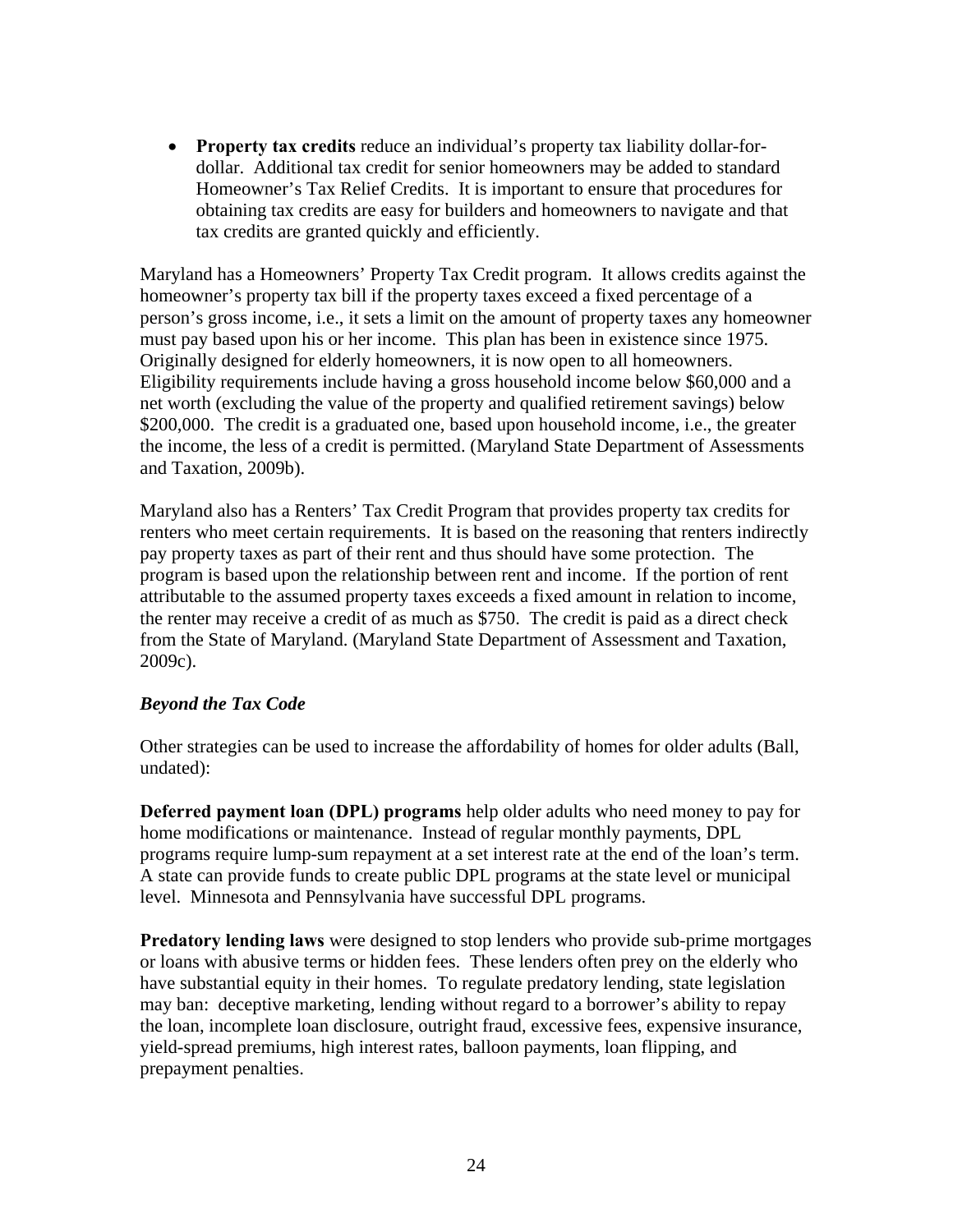#### *Modifications and Maintenance*

Other options for maintaining home affordability (Ball, undated):

- **Supporting reduced utility payments** by public utility companies. For example, Baltimore Gas & Electric participates in the following State of Maryland programs:
	- o **Electric Universal Service Program (EUSP)** EUSP is a state program designed to help limited-income customers pay the electric portion of their bills. The program provides: bill payment assistance, arrearage retirement, and targeted weatherization services.
	- o **Maryland Energy Assistance Program (MEAP)** MEAP provides a grant for qualifying customers and is available once each heating season.
	- o **[Weatherization Assistance Program \(WAP\)](http://www.bge.com/portal/site/bge/menuitem.05fad67ee64079bf9bfe1810016176a0/)**  Low-income customers may be eligible to receive weatherization services through the Weatherization Assistance Program.
	- o **[Utility Service Protection Program \(USPP\)](http://www.bge.com/portal/site/bge/menuitem.05fad67ee64079bf9bfe1810016176a0/)**  [Low-income customers may also be eligible to participate in USPP which](http://www.bge.com/portal/site/bge/menuitem.05fad67ee64079bf9bfe1810016176a0/)  [provides a means for limited-income customers who qualify and comply](http://www.bge.com/portal/site/bge/menuitem.05fad67ee64079bf9bfe1810016176a0/)  with the payment terms of the USPP agreement, to protect their utility [service.](http://www.bge.com/portal/site/bge/menuitem.05fad67ee64079bf9bfe1810016176a0/)
- **Code enforcement** refers to allowing local code variances so that an older adult's home might be required to be restored to previous code levels rather than full compliance with contemporary codes. Strict contemporary code enforcement limits low-income older adults from making needed home modifications or repairs.

### *Zoning*

Zoning can be used to ensure affordable housing. Inclusionary zoning refers to planning ordinances that require a given share of new construction to be affordable to people with low to moderate incomes. Approaches include (Ball, undated):

- **Fair Share Housing** is a citywide or regional approach. It is based on the premise that all areas within a city, county or region should offer a proportionate amount of affordable housing.
- **Inclusionary zoning** can be a mandatory requirement or a voluntary goal to preserve a specific percentage of housing units for low and moderate income households in new residential development. Usually jurisdictions offer a density bonus, tax relief, or other benefits as an incentive for developers' participation in the program.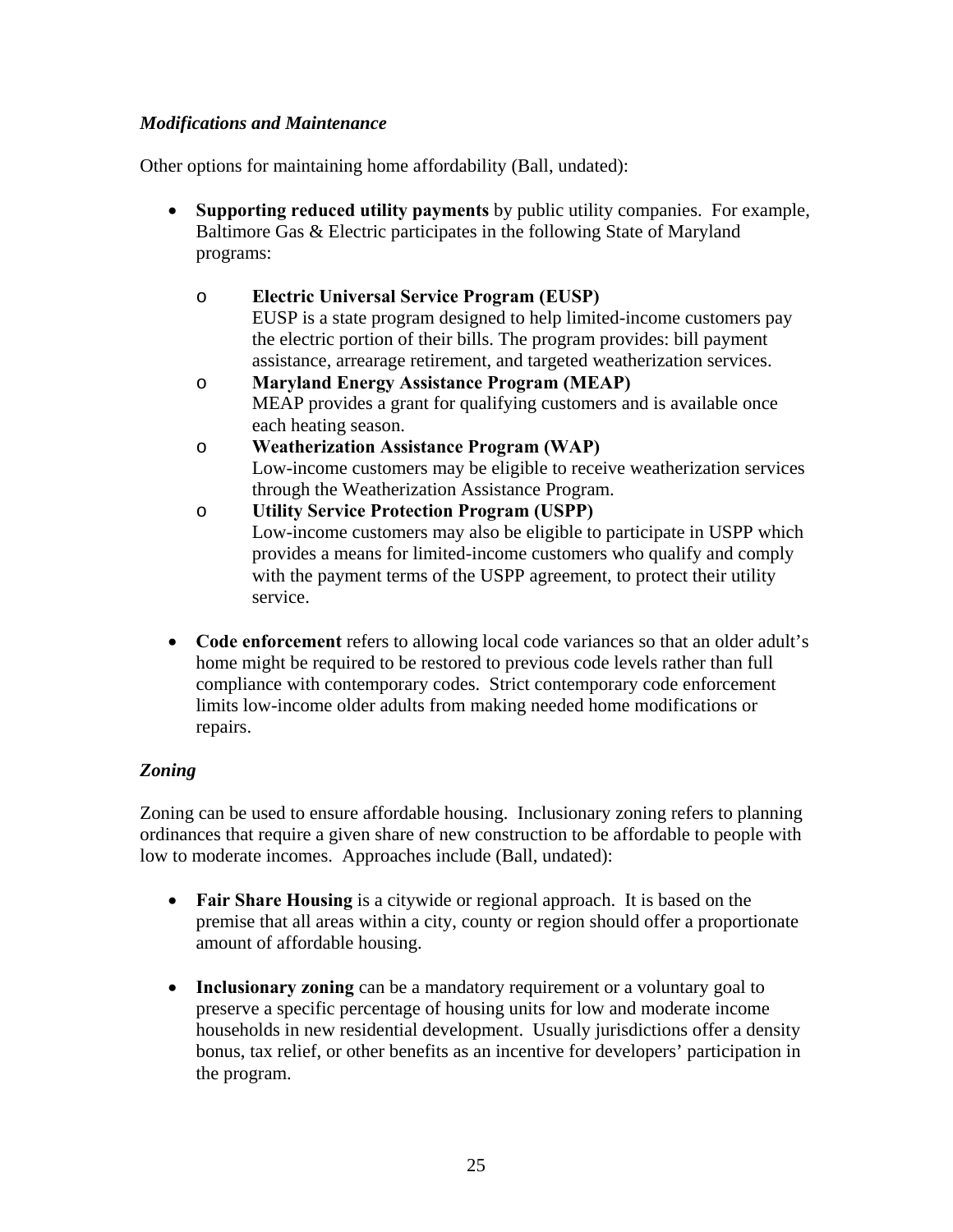Other options for using zoning to increase affordability include reducing minimum lot sizes, allowing higher density housing, establishing affordable housing trust funds to help finance affordable housing, and setting aside a portion of new developments for low to moderate income families.

### *Density Bonuses*

Density bonuses allow developers to increase the number of units on a property if they agree to restrict rents or offer lower sale prices on some units. This allows the builder to construct more units and hence make more profit; it also enhances the supply of affordable housing. Other ways that density bonuses are used include allowing more units to be built in exchange for more freeing up more green space.

A zoning designation proposed by Aging Atlanta for Cherokee County, GA, provides a density bonus to developers who incorporate certain senior housing principles into their projects. These design principles include:

- Access to public facilities (e.g., library, medical centers)
- configuration of units to decrease maintenance, increase safety and/or facilitate resident interaction, and
- Safe environments that promote walking.

The greater the number of senior-friendly principles incorporated into their building plans, the higher the likelihood the builder will receive support and a density bonus from the county.

# *Accessible Housing*

Homeowners and builders can be encouraged to construct new homes according to accessibility standards. These include (Ball, undated):

- A no-step entry
- One level living
- Bathroom on the first floor, if multiple stories
- Bathrooms with safety features, a five-foot turning diameter for future wheelchair modification, higher bathroom counters, level faucets and faucet mixers with antiscald valves, temperature-controlled shower and tub fixtures, stall shower with a low threshold, and shower seat and non-slip bathroom tiles.
- Kitchen cabinets with pullout drawers and lazy susans, task lighting under counters, cooktops with front controls, side-by-side refrigerator or freezer on the bottom, color or pattern borders at counter edges to indicate boundaries.
- Safety features, such as handrails on both sides of the stairs, a lower peep hole, gas sensors near gas stove, water heater and gas furnace to detect leaks, strobe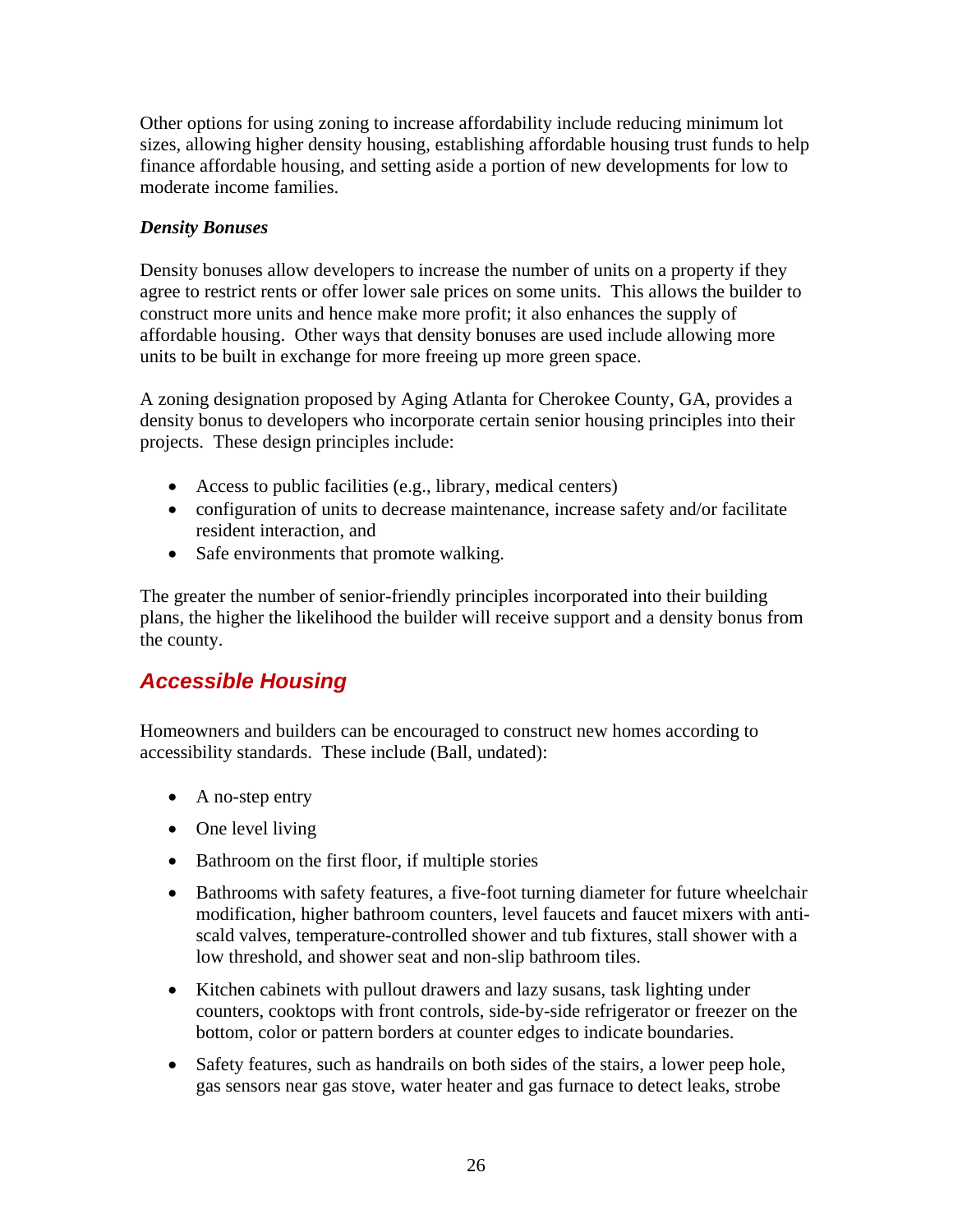light or vibrator-assisted smoke and burglar alarms for the hearing impaired, lower windowsills for use as emergency exits.

- Thirty-six inch (36") doors with offset hinges, levered door handles instead of knobs, and easy to open and lock patio doors and screens.
- Lighting, including increased general and specific lighting, light switches at 42 inches instead of 48, luminous switches in bedrooms, baths, and hallways.

The State of Georgia provides a voluntary EasyLiving Program that offers homebuilders a set of guidelines and certification. Elements include an "Easy Entrance" (zero step entrance); "Easy Passage" (ample width of main floor doorways); and "Easy Use" that requires at least one bedroom and full bathroom on the main floor.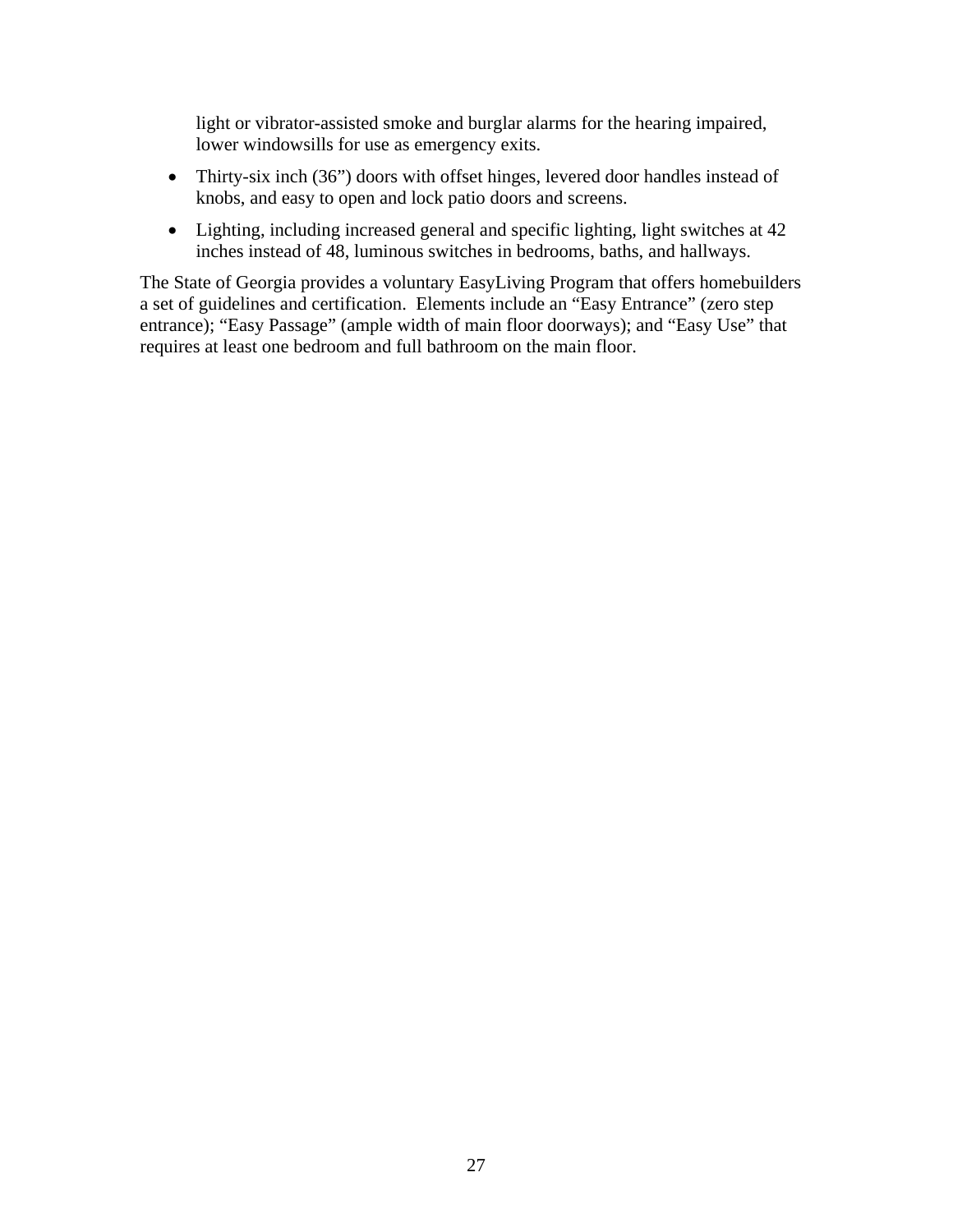### *Maryland Best Practice*

**Design for Life Montgomery** is the first voluntary certification program in Maryland for Visit-Ability and Live-Ability in single family attached and detached homes. It is located in Montgomery County. Visit-Ability standards include a nostep entrance, minimum 32" interior doors, and a useable powder room or bathroom on the first floor. Live-Ability standards include the three Visit-Ability standards plus a bedroom, bathroom and kitchen with a circulation path that connects the rooms to an accessible entrance. These guidelines apply to both new construction and renovation of existing homes.

#### **Unique Features of the Design for Life Montgomery Program**

- 1. One program with **two** optional standards of accessibility (Visit-Ability and Live-Ability).
- 2. **Voluntary:** follows National Association of Homebuilder's guidelines that support voluntary programs.
- 3. Targets **new construction** and **renovation of existing homes.**
- 4. Successful *informal* partnership of county, building/business community and advocates.
- 5. Administered by the County as part of the **regular permitting process**, not a special process:
	- A checkbox for review and certification is on the **standard application** for permit.
	- There are **no additional permitting costs**, beyond the standard fees.
- 6. County Council Zoning Text Amendment provides *by right* the use of setback areas for access as an element of the full program.

The program started in March, 2007. As of August, 2008, the Montgomery County Department of Permitting Services had issued 12 permits. Eight were for new construction, three for additions, and one for an alteration.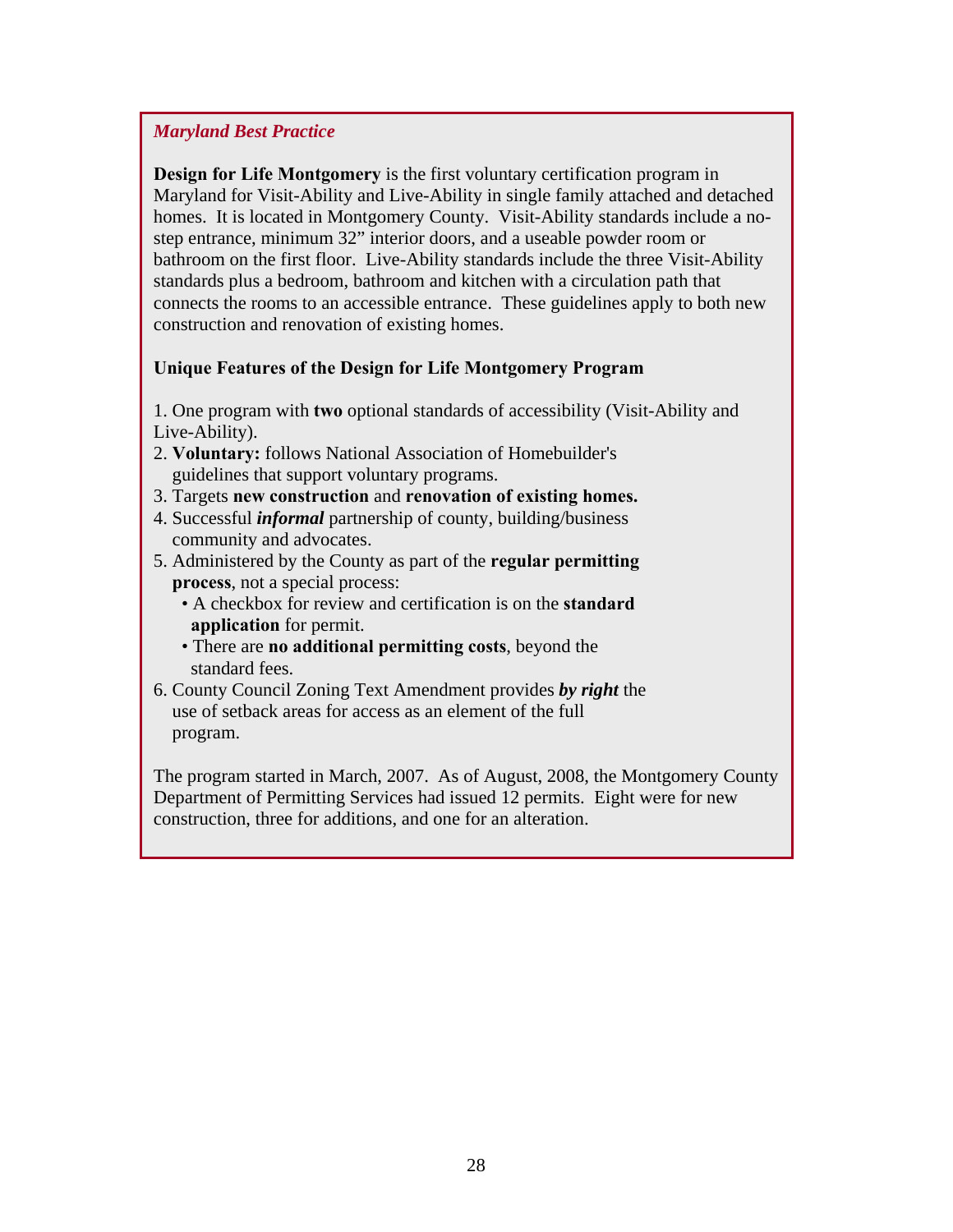#### *Maryland Best Practice*

Rebuilding Together is a network of 245 affiliates operating in all 50 states that is preserving and revitalizing homes for low-income residents. In Baltimore County, Rebuilding Together Baltimore has mobilized a volunteer workforce to help lowincome homeowners, particularly seniors, people with disabilities, and families with children to maintain and adapt their homes. With support from the Baltimore County Office of Community Conservation, the Baltimore Housing Authority, and a variety of businesses and foundations, Rebuilding Together has mobilized 19,400 volunteers and repaired 966 homes since 1990 [\(www.rtbaltimore.org/impact.html](http://www.rtbaltimore.org/impact.html)).

### *Appropriate Housing*

Although many older adults now live where they will age in place, new housing is an important part of the aging in place puzzle. According to the National Multi Housing Council, up to one-third of the demand for new housing over the next twenty years is likely to be for townhouses, apartments, and other forms of dense housing in mixed-use, mixed-income neighborhoods where public transit and walking are viable alternatives to the car. AARP reports that 71 percent of older households want to live within walking distance of transit (Oberlink, 2008).

Zoning and community design are two important strategies for increasing the stock of appropriate housing.

#### *Zoning*

Regulatory decisions such as zoning can affect housing supply, cost, and variety. Zoning ordinances can be modified to increase the availability of single story townhouses, apartments, and condos within single-family zones.

Approaches include (Ball, undated):

- **Changing rules that exclude housing options** such as mother-in-law apartments, accessory dwellings, duplexes and triplexes, or cluster housing if the community is going to include housing types more suitable to older adults than standard single-family homes.
- **Allowing the integration of commercial and residential properties** in close proximity or on the same site.
- **Allowing single family homeowners to sublet** parts of their residence to provide additional income streams.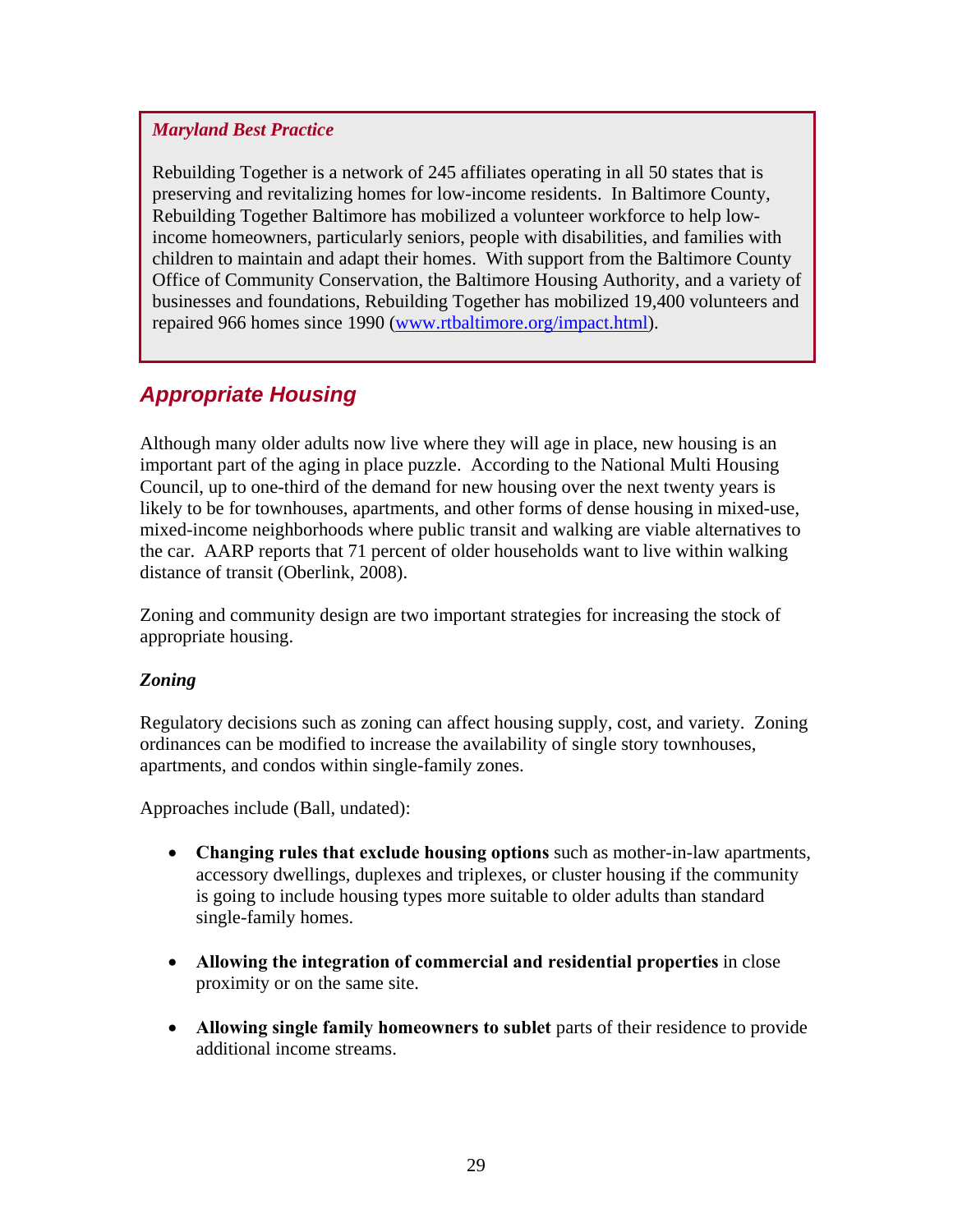• **Treating "families of choice"** (groups of individuals who are not related living together) **as traditional families in single housing designations.** 

It may be necessary to educate residents about the advantages of legalizing accessory housing units (an extra living unit on a property, complete with kitchen, bathroom, and sleeping space) and the likely increase in property values in neighborhoods with mixed housing size and pricing.

Appropriate housing includes the provision of an elder-friendly public environment that allows for walkability and access to public transportation.

### *Community Design: Walkability*

As people age, they may lose the ability to drive safely long before they lose the ability to walk. Walking promotes good health and is the preferred mode of transportation for older adults who are uncomfortable driving or unable to do so (Ball, undated).

Guidelines for walkability include:

- Local services and resources within a five-minute walk of residential neighborhoods or within a five-minute walk from public transportation
- Pedestrian-friendly designs, including wide sidewalks on both sides of a street with buffers between sidewalks and curbs, trees to provide shade, and narrower streets to dissuade speeding
- On-street parking allowed
- Safer street crossings, including curb cuts at cross walks, clear signage at crosswalks for both pedestrians and motorists, extended times of crossing signals to provide adequate crossing time, locating crosswalks at intersections with traffic lights, and adequate stop signs.

"Complete streets" is a growing movement to re-design city streets so as to meet the needs of pedestrians and bicyclists, as well as cars.

Transit-Oriented Developments (TOD) are new trends in urban planning. A TOD is a compact, walkable community centered around transportation that links housing, shopping, and commercial development. The Maryland Department of Transportation currently has two TODs at Savage and Owings Mills; another is planned for downtown Baltimore around the State Government Center.

Metro Centre at Owings Mills, for example, is a mixed-use, transit-oriented development project under construction adjacent to the existing Owings Mills Metro Station. The design integrates residential, office, retail, restaurants, a new public library, and a community college building, within a pedestrian-friendly live-work-play environment.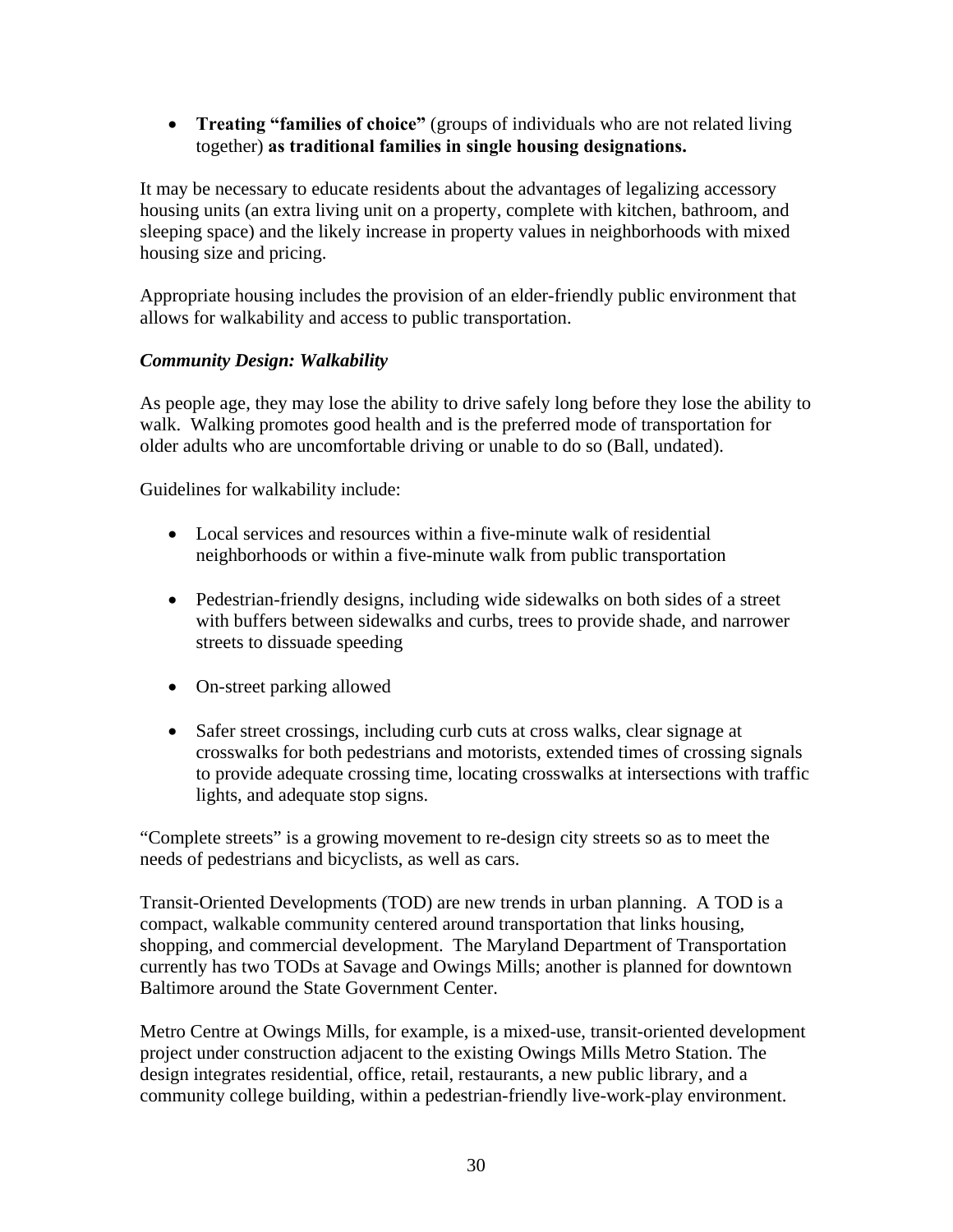All of these features encourage the use of public transportation and existing infrastructure.

The Metro Centre at Owings Mills project mix will include over 1.2 million square feet of office space, 495 residential units, up to 250 hotel rooms, and 300,000+ square feet of retail and restaurant space.

| Program                                  | Description                                      |  |
|------------------------------------------|--------------------------------------------------|--|
| <b>Accessible Homes for Seniors</b>      | DHCD, in partnership with MDoA, is               |  |
|                                          | promoting accessibility-related improvements     |  |
|                                          | in the homes of older adults. These              |  |
|                                          | improvements may include the installation of     |  |
|                                          | grab bars and railings, widening of doorways,    |  |
|                                          | and installation of ramps, among others. The     |  |
|                                          | program provides zero percent interest,          |  |
|                                          | deferred loans for a term of 30 years for up to  |  |
|                                          | 85 percent of the value of the property. Loans   |  |
|                                          | must be repaid upon sale, transfer, or refinance |  |
|                                          | of the property. The program is funded by        |  |
|                                          | DHCD under the Maryland Housing                  |  |
|                                          | Rehabilitation Programs and is administered by   |  |
|                                          | Special Loan Programs. The program is            |  |
|                                          | marketed through Area Agencies on Aging.         |  |
| <b>Weatherization Assistance Program</b> | This program helps eligible low-income           |  |
|                                          | households through the installation of energy    |  |
|                                          | conservation materials in their dwelling units.  |  |
|                                          | Priority is given to homeowners who may be       |  |
|                                          | elderly or disabled, among others. Eligible      |  |
|                                          | renters may apply and will be given due          |  |
|                                          | consideration in accordance with the             |  |
|                                          | Weatherization Assistance Program's Rental       |  |
|                                          | Property Investment Program. Once eligibility    |  |
|                                          | is determined, a representative from the local   |  |
|                                          | agency will visit the home to perform an         |  |
|                                          | energy audit. Depending on the existing          |  |
|                                          | condition of the dwelling, service delivery may  |  |
|                                          | include health and safety items, hot water       |  |
|                                          | system improvements, lighting retrofit, blower   |  |
|                                          | door air infiltration reduction, insulation, and |  |
|                                          | furnace cleaning/repair.                         |  |

# **Programs of the Maryland Department of Housing and Community Development (www.mdhousing.org)**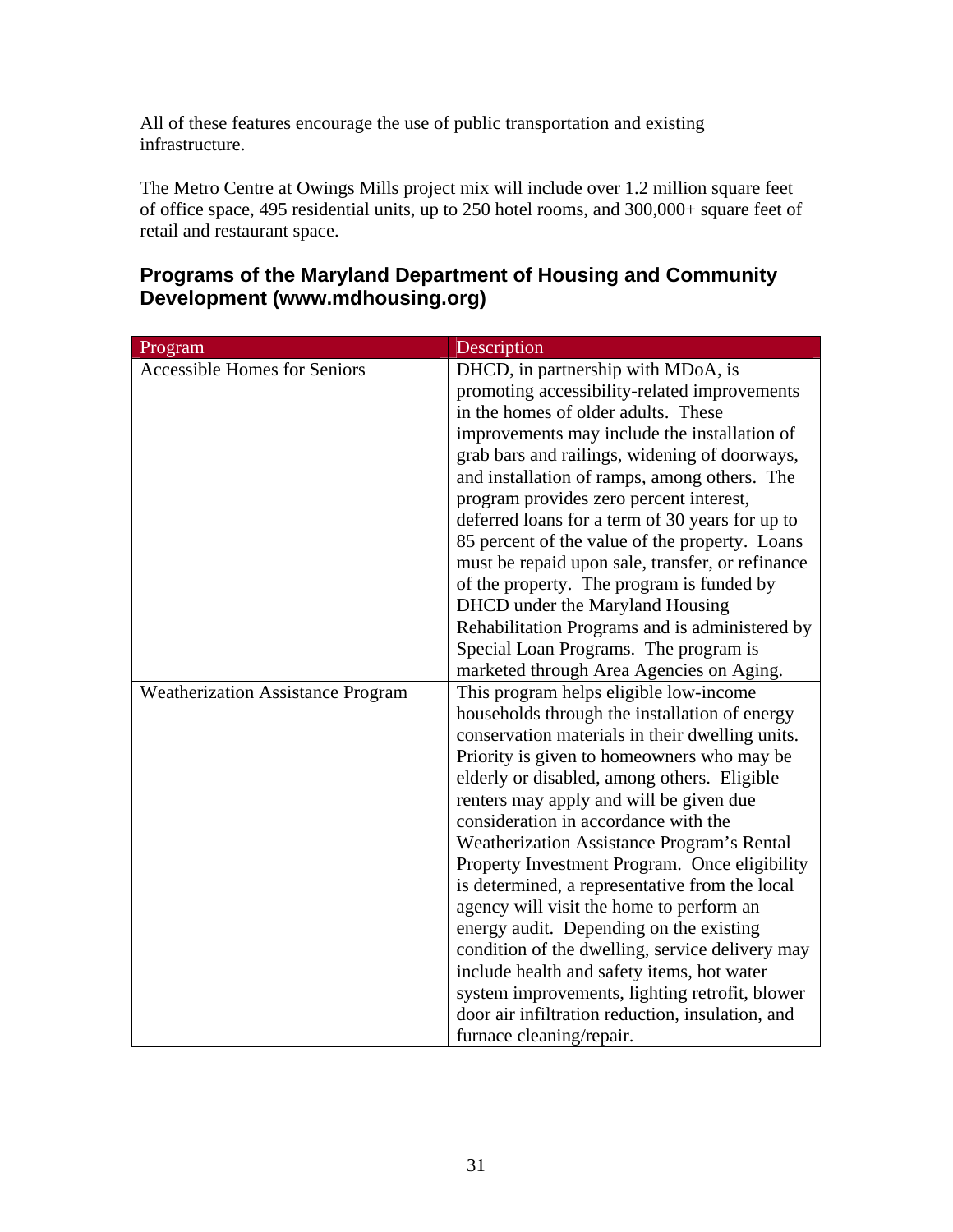### **What Other States Have Done**

The Florida Department of Elder Affairs (FDEA) has established formal partnerships with the Florida Housing Finance Corporation and the Florida Agency for Health Care Administration. FDEA has also collaborated with organizations such as the Florida Association of Housing and Redevelopment Officials. In addition, it has:

- Created the Florida Affordable Assisted Living Web site ([www.floridaassistedliving.org](http://www.floridaassistedliving.org/)) as part of its statewide outreach efforts.
- Increased and enhanced housing options that accommodate Medicaid waiver programs by educating communities, housing financers, and developers on the importance of supportive housing.

California revised legislation to encourage the development of accessory units to increase the housing supply. The City of Santa Cruz is often cited as a model of how a city with an expensive real estate market amended its zoning ordinance to allow accessory dwelling units in order to expand its affordable housing stock. The zoning amendment eliminated a covered parking requirement for single-family homes, thereby freeing up space for accessory units. The City included design elements to ensure that accessory units complement the surrounding homes. Architects designed compact building prototypes of 500 square feet; city departments pre-reviewed the plans, thereby reducing processing time and design costs for households that want to add an accessory unit to their home. The city also developed a manual to help residents through the accessory unit development process. Homeowners are eligible for financial assistance and fee waivers if the unit will be rented at affordable rates. The program has been so successful that the city has sold more than 200 copies of its manual to other cities that are considering replicating the program. In 2005, the program received awards from the American Planning Association and the American Institute of Architects (Oberlink, 2008).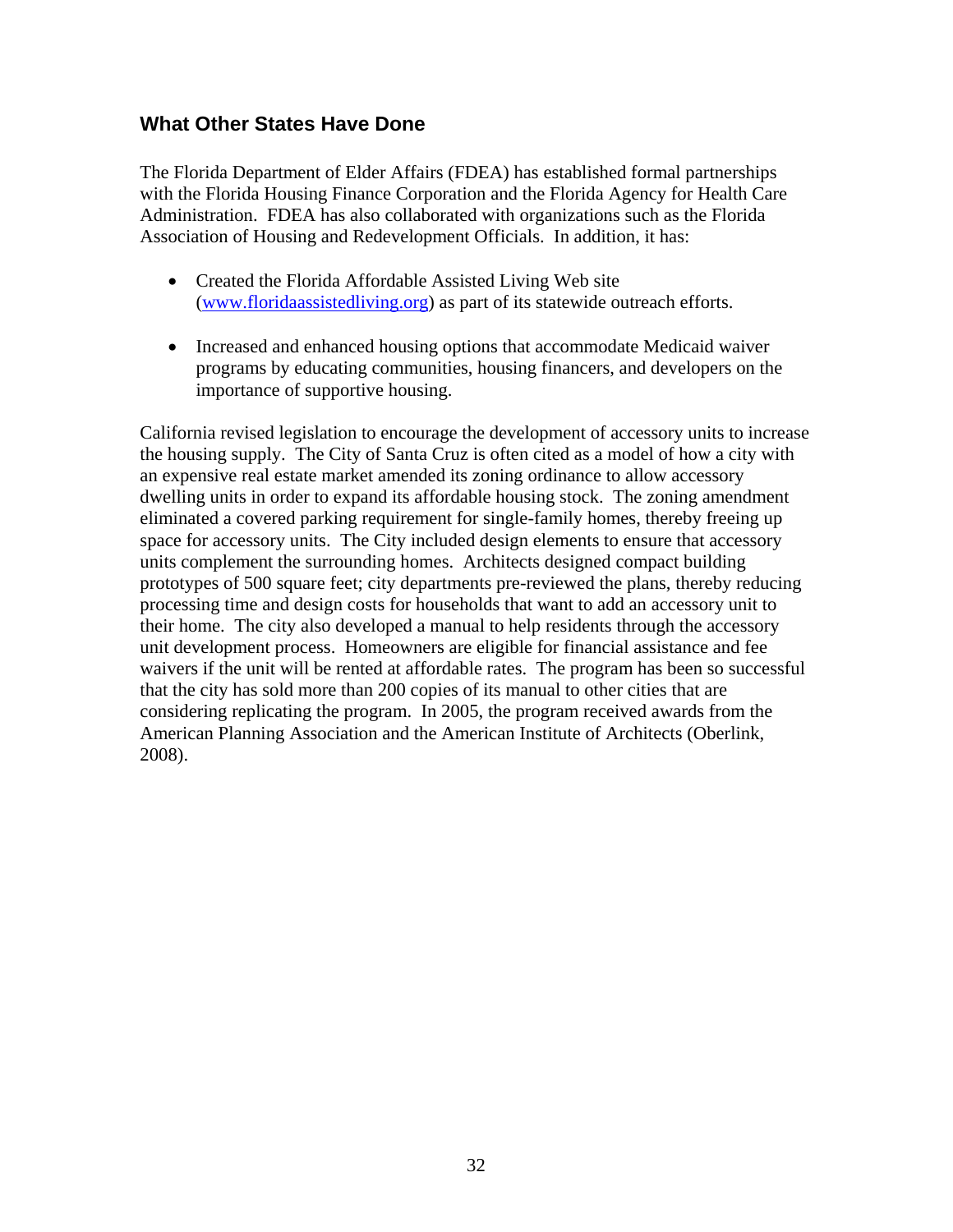# **Transportation and Mobility**

Transportation is a critical ingredient for aging in place. Common age-related conditions, including vision loss and slower response times, can make it difficult for older adults to drive or keep their driver's license. A 2000 AARP survey, for example, reported that 16 percent of respondents over age 75 did not have a driver's license.

According to the Maryland Highway Safety Office, in 2006, drivers age 65 years or older were involved in 15.5 percent of fatalities in Maryland. There were a total of 10,346 older driver-involved crashes, accounting for 10 percent of the total crashes in Maryland.

The Motor Vehicle Administration provides a "Guide to Drivers Over 55." There is also a Maryland Research Consortium on the Older Driver, whose four goals are:

- Identification and Assessment To identify and assess the ability of older people to remain safely mobile.
- Remediation and Counseling To remediate and/or counsel those with functional limitations so that they may remain safely mobile, and to identify the providers of the services necessary to support this effort.
- Mobility Options To inventory and assess existing and potential mobility options; to develop and promote new options as needed, and to foster easy access to these services.
- Public Information and Education To educate our citizens and caregivers on the public health issues of functional decline and driving safely, and to provide information on how older people may remain safely mobile.

A large increase in the number of older drivers in coming decades will require changes in road and parking standards (Ball, undated):

- Wider roads and more accessible parking
- Improved signage, with larger letters, more contrast, and improved reflectivity for nighttime visibility
- Reduced speed limits so older adults feel safe as either drivers or pedestrians.

In areas where public transportation is available, many older adults have difficulty accessing it if they have difficulty walking to the bus stop. For example, a study conducted in Houston, TX reported that almost half of older adults and residents with disabilities lived within two blocks of a bus stop but walking to the bus stop was nearly impossible due to lack of sidewalks, curb cuts, and bus shelters (Brookings Institute, cited in Ball, undated.)

Thus, the Beverly Foundation (2001) identified the "5 A's" of senior-friendly transportation:

• **Availability**: Transportation exists and is available when needed (e.g., evenings, weekdays, weekends)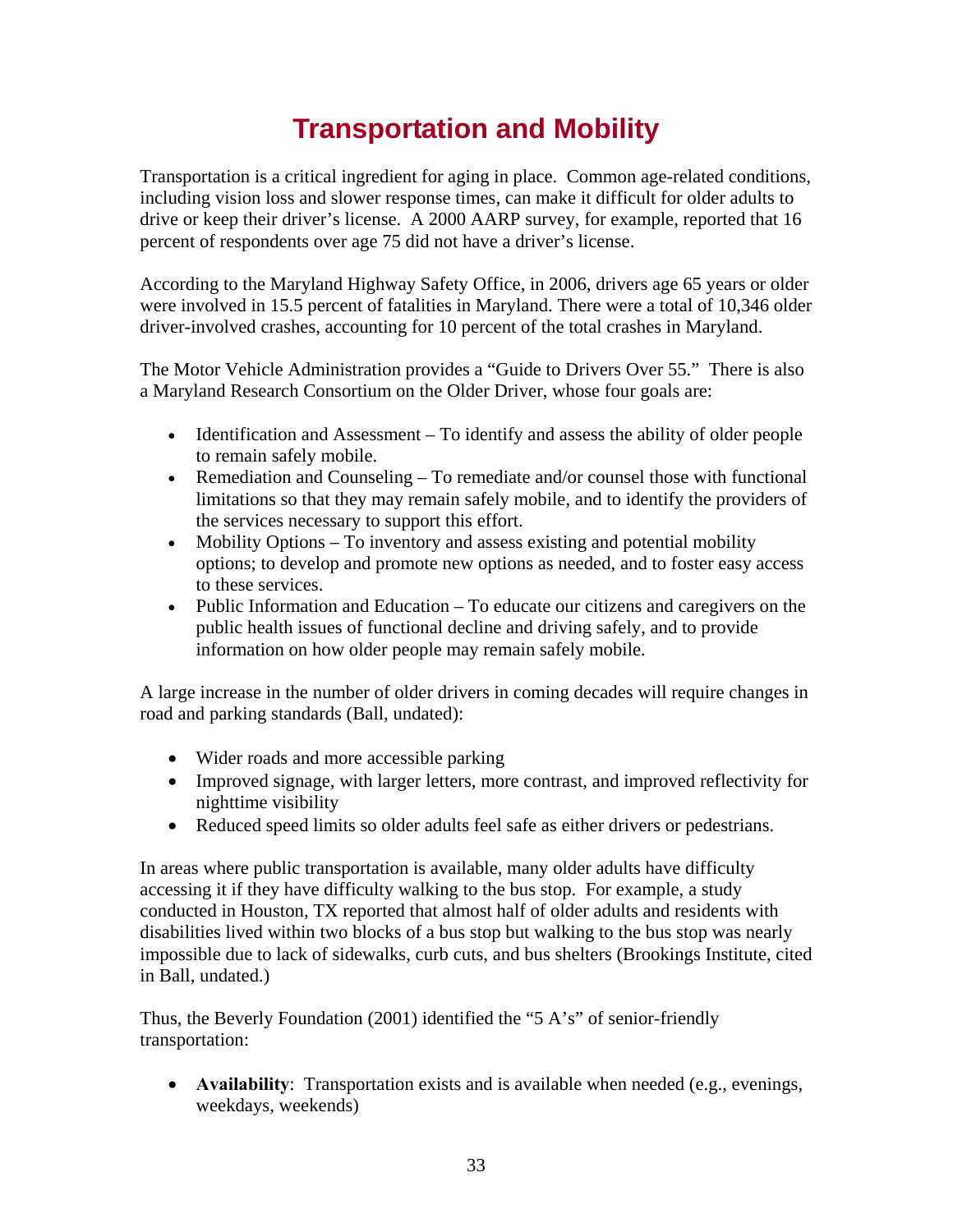- **Accessibility**: Transportation can be reached and used (e.g., bus stairs are negotiable, seats are high enough, vehicle comes to the door, transit stops are reachable)
- **Acceptability**: Deals with standards, including cleanliness and safety (e.g., the transporting vehicle is clean, transit stops are in safe areas, drivers are courteous and helpful)
- **Affordability**: Deals with costs (e.g., fees are affordable, vouchers or coupons are available to defray out-of-pocket expenses)
- **Adaptability**: Transportation can be modified or adjusted to meet special needs (e.g., the vehicle can accommodate a wheelchair, trip chaining is possible, and escorts can be provided).

# *Volunteer Driver Programs*

**Volunteer Driver Programs** utilize networks of volunteers who offer flexible transportation for shopping, doctors' appointments, etc. These programs are provided free, on a donation basis, through membership dues, or for a minimal cost.

According to a study by the Beverly Foundation (2008), volunteer drivers (and usually volunteer vehicles) provide a low-cost alternative to traditional demand-response services offered by the paid driver/multi-passenger vehicle methods of public transit, paratransit, and community transit services. Volunteer drivers provide:

- Supportive assistance
- Low cost or no cost services
- Travel to multiple destinations
- Cross jurisdictions transportation
- Customer-oriented service.

They are generally:

- Sponsored by a community group
- Rely on volunteer drivers and their volunteered vehicles
- Provide information via staff
- Located in hard to serve areas.

Volunteer driver programs are typically sponsored by:

- Public transit agencies
- Paratransit services
- Community transit services
- Hospitals and health centers
- Aging and social services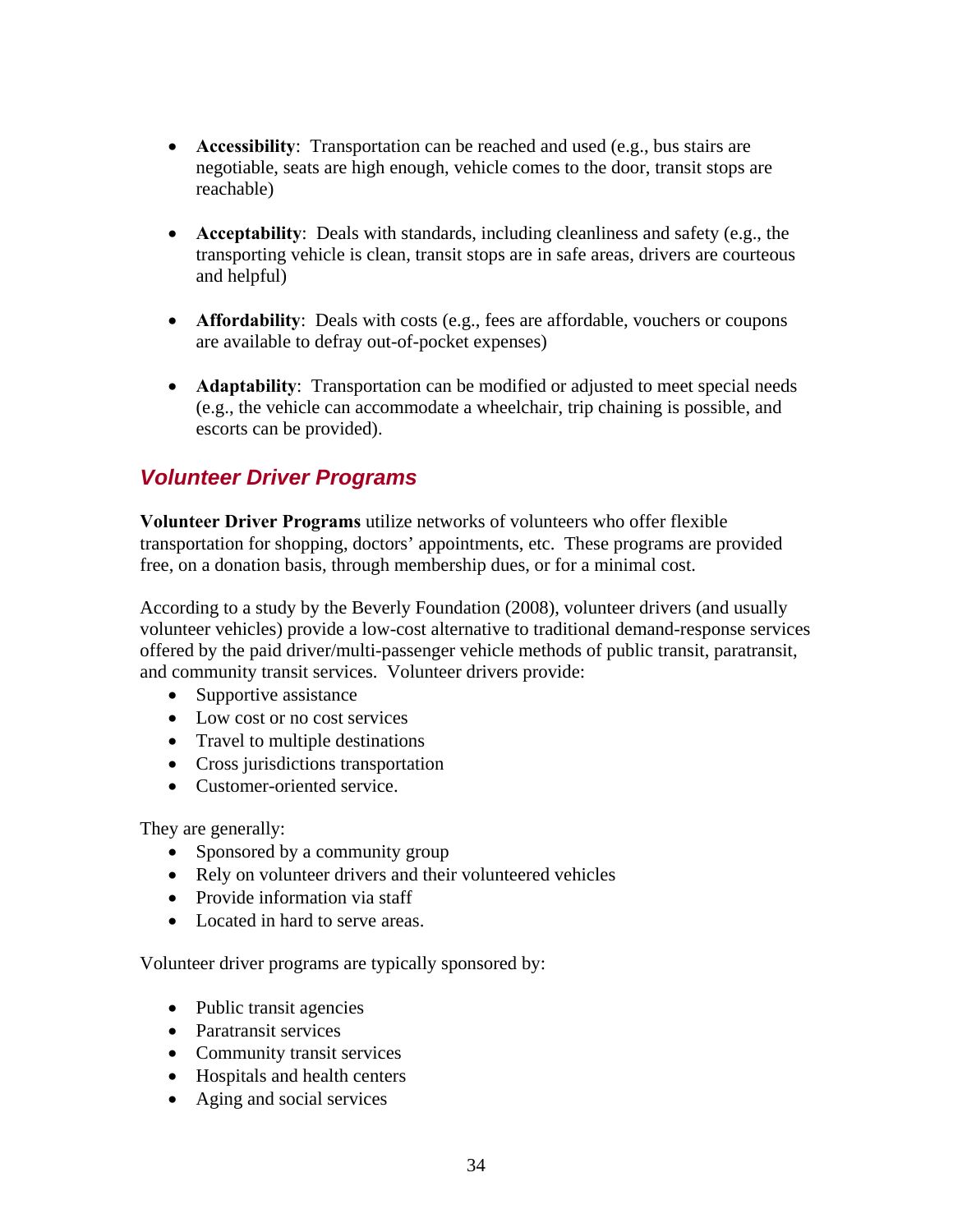- Volunteer and fellowship groups
- Churches and interfaith groups.

Volunteer driver programs are economical because most transportation services report that driver salaries make up 30-50 percent of their operating budgets. Vehicle purchase, operation, and maintenance consume an additional 20-30 percent. Other factors, such as volunteer staff and in-kind contributions of space and equipment, also result in considerable savings. One comparison of the cost per ride between a paratransit service and volunteer driver program set the former at \$37.94 while the latter was \$7.73.

Risks inherent in a volunteer transportation program are not limited to vehicular damage and personal injury. There are also risks that the driver will be accused of abuse related to passenger assistance, lawsuits, etc. To manage risk concerns, volunteer driver programs need to purchase two types of insurance (Beverly Foundation, 2008):

- General liability coverage, personal property coverage, and coverage for officers and directors
- Coverage specific to the transportation service (organizational coverage and volunteer driver coverage including excess auto liability, accidental driver insurance, and volunteer liability insurance).

In December 2006, the National Conference of State Legislatures published 50-state survey of volunteer driver and immunity laws (Sundeen  $& \text{Farber}, 2006$ ). This study found that the federal Volunteer Protection Act (VPA) gives some protection to volunteers, as well as guidance for state law. It makes volunteers of nonprofit or government agencies generally immune from civil liability for harm caused by an act or omission of the volunteer, assuming there was no criminal misconduct, gross negligence, reckless misconduct, or indifference to the rights or safety of the person harmed. However, under VPA, a volunteer is immune from liability only if the harm was not caused by the volunteer operating a motor vehicle, aircraft, vessel, etc.

States use the VPA as guidance for state law. Most states make individual volunteers for nonprofit and government agencies immune from civil liability if they have acted in good faith and without malfeasance. Twenty-six states—including Maryland—mirror the VPA in expressly excluding acts committed in motor vehicles from immunity.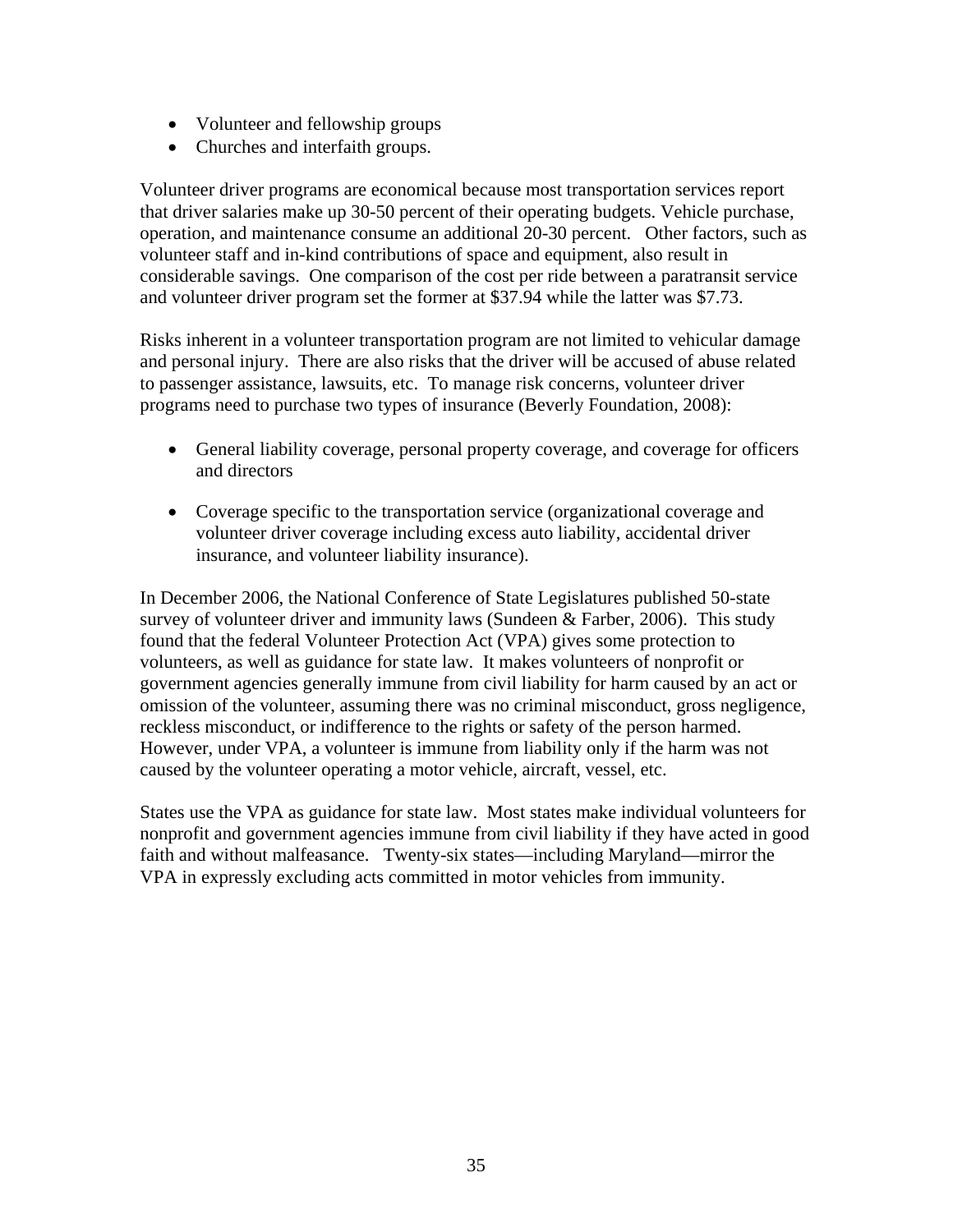### *Maryland Best Practice*

**Neighbor Ride** in Columbia began in the early 2000s when transportation was identified as one of the two main challenges faced by older adults in the community. A local grassroots coalition, Transportation Advocates, formed a workgroup and began researching transportation options for older adults. The result was Neighbor Ride, a volunteer driver program that began in 2004. It involves 125 volunteer drivers, provides rides to all types of destinations to more than 750 riders, and offers door-to-door and stay-at-destination assistance. In 2007, it had an operating budget of \$137,500. In order to participate in Neighbor Ride, passengers must sign a form in which they waive their rights to sue Neighbor Ride for bodily injury, property damage, or other loss. Neighbor Ride carries a \$1 million umbrella liability policy to augment the volunteer drivers' individual policies which are primary under state law. [www.neighborride.org](http://www.neighborride.org/).

Only two states—Georgia and Oregon--explicitly protect volunteer drivers from civil liability. Georgia's code protects volunteers who transport older adults. Its law provides that "any person who provides volunteer transportation for senior citizens arising out of or resulting from such transportation if such person was acting in good faith within the scope of his or her official actions and duties and unless the conduct of such person amounts to willful and wanton misconduct," will not be held liable. Oregon limits liability for volunteer drivers and programs that transport older adults and those with disabilities. It sets dollar limits on the amount that can be collected for bodily injuries or deaths by individuals receiving transportation services.

Some state laws address volunteer insurance or reimbursement. Seven states (Arizona, California, Florida, Maine, South Carolina, Tennessee, and Virginia) either require insurance companies to extend coverage for volunteer driver activities or explicitly allow municipal governments or other organizations that use volunteers to purchase liability insurance. Arizona requires insurance companies to extend coverage to nonprofits and organizations for the activities of volunteer drivers. California prohibits auto insurance policies that expressly or by implication exclude coverage for the use of an automobile for the performance of volunteer services for a nonprofit, charitable organization, or government agency. In Maine, insurance companies cannot refuse to insure a driver or impose a surcharge solely because that person is a volunteer driver. Government agencies in Florida, South Carolina, Tennessee, and Virginia may extend insurance to cover volunteer drivers.

Twelve states, including Maryland, link the ability to recover damages in cases involving volunteers to insurance coverage. Maryland limits civil liability to the volunteer's personal insurance coverage, with some exceptions. In Kansas and Texas, immunities are available to volunteers or nonprofits only if the organization that engages the volunteer's service is covered by insurance. In North Carolina, South Dakota and Vermont, immunities are waived if a nonprofit that uses volunteer drivers maintains an insurance policy; if it does, then damages may be recovered to the extent of insurance coverage.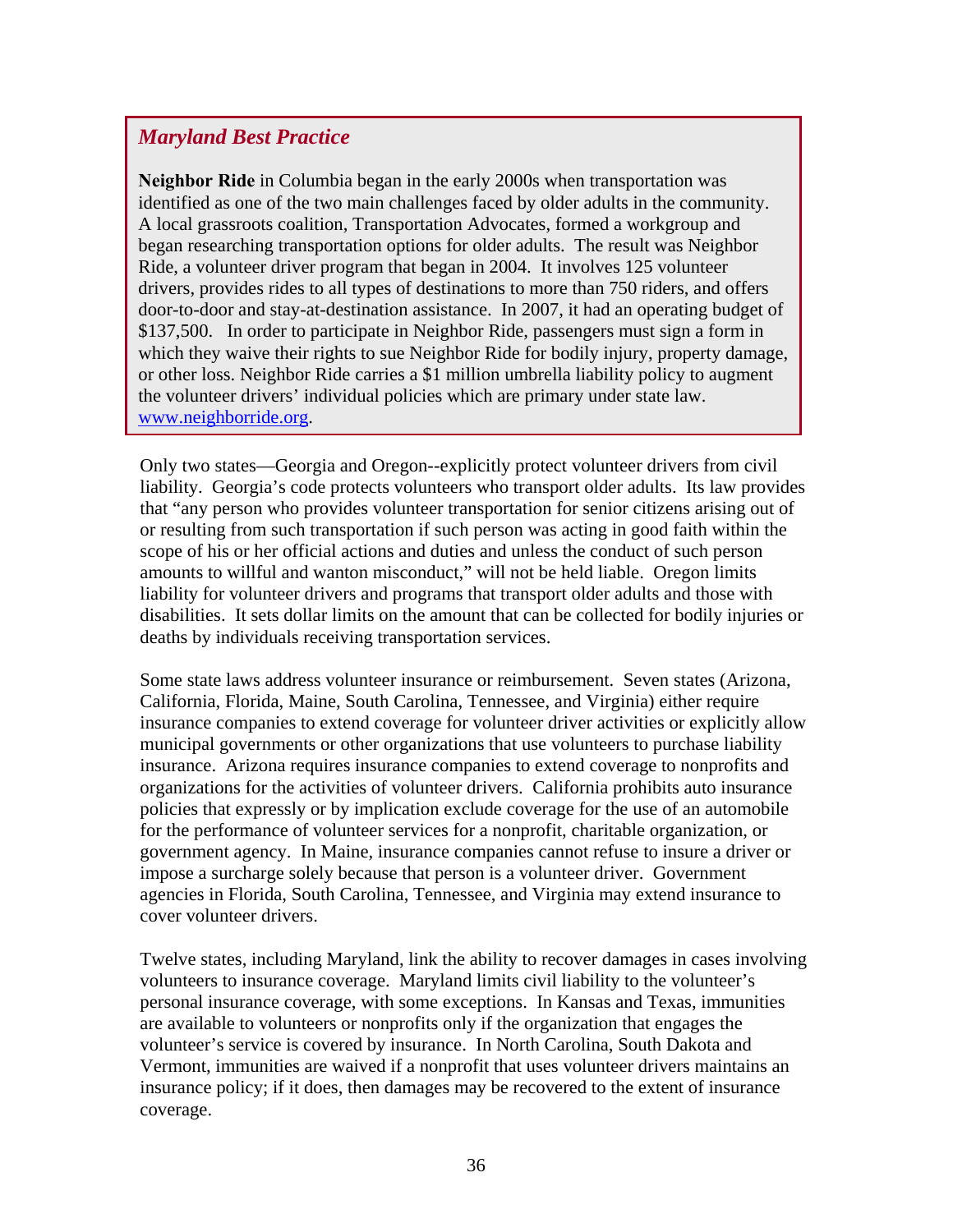Four states—Arkansas, Colorado, Connecticut, and Minnesota—expressly require or allow state agencies to reimburse a volunteer's expenses, including payment for liability insurance.

# *Other Options*

In addition to public transportation and volunteer driver programs, other options available for helping older adults age in place include (Eldercare, undated):

• **Paratransit Service** provides door-to-door or curb-to-curb transportation using mini-buses or small vans. Paratransit service often requires users to make advanced reservations but may offer some scheduling flexibility. **Curb-to-curb** service provides for passenger pick up and delivery at the curb or roadside; **doorto-door** service offers a higher level of assistance by picking up passengers at their door and delivering them to the door of their destination. These services offer reduced fares for older adults; some may operate on a donation basis.

### *Maryland Best Practice*

The Baltimore County Department of Aging, in cooperation with **CountyRide**, offers free rides to medical appointments. Priority scheduling is available to lower income older adults. Funding for the program is provided through local hospitals. [CountyRide@baltimorecountymd.gov.](mailto:CountyRide@baltimorecountymd.gov)

- **Door-through-Door (Escort) Service:** Private agencies provide drivers or escorts who offer personal, hands-on assistance by helping passengers through the doors of their residences and destinations, as needed. This type of service, most often used by people with severe physical or mental disabilities, includes several levels of support from opening doors or providing verbal guidance to physical assistance.
- **Travel Training:** Public transit agencies and local aging organizations provide free, hands-on instruction to help older adults learn to travel safely and independently using the public transit system. Training includes the best routes to take, hours of service, and fare issues; it may also include demonstrations on how to ride public buses and trains.
- **Taxi Service** may be payable through a transportation voucher program.
- **Transportation Voucher Programs:** Area Agencies on Aging, Aging and Disability Resource Centers, and other social service organizations may provide fare assistance programs that help lower-income older adults to purchase reducedrate vouchers for transportation services. The vouchers may be used to pay for public transportation, volunteer drivers, or taxis.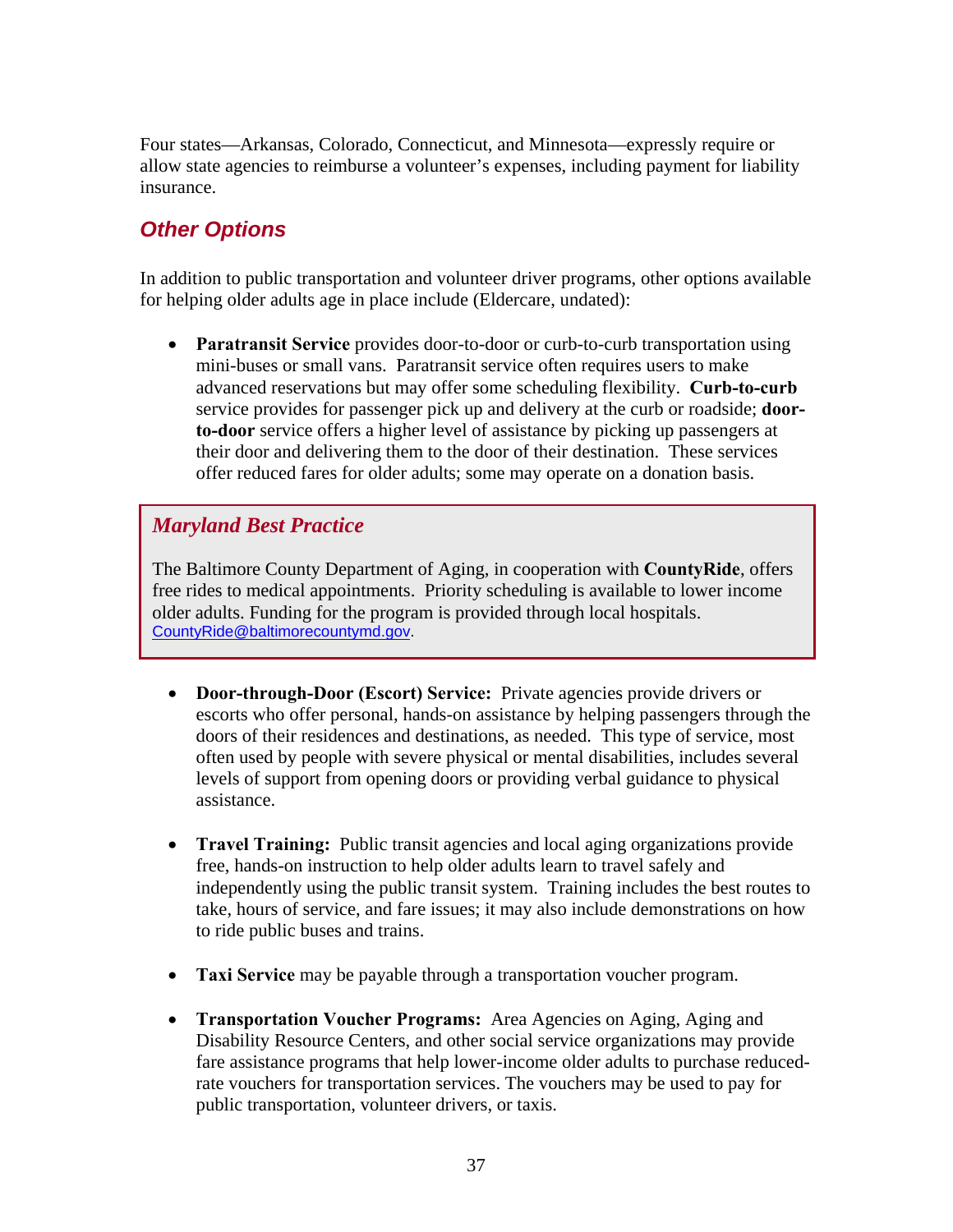• A pilot program of the Atlanta Regional Commission, under a grant from The Robert Wood Johnson Foundation's Community Partnerships for Older Adults program, provided a transportation voucher with a set amount of funds that older adults can use in any way that they would like to purchase rides, including hiring friends or family members to drive them. This program gave older riders the freedom to choose where and when they want to go. It was found to be less expensive than traditional van services.

**Mobility Managers** exist in some communities to guide older adults through transportation resources and services.

### *Maryland Best Practice*

**Ride Partners** in Annapolis, is a joint project between Annapolis Transit and Partners in Care. It offers arm-in-arm and door-through-door volunteer transportation services that allows an older person to live independently. The program began in 2002 when Annapolis Transit applied for an Americorps Volunteer. The goal was to create a volunteer program for Annapolis residents who were too frail to use public transportation. Partners in Care and Annapolis Transit worked to create Ride Partners. Ride Partners provides long distance and recurrent transportation, up to three or more times a week. Riders' destinations include locations throughout Anne Arundel County, Baltimore, and Washington. Volunteer drivers use their own vehicles to provide rides. Passenger donations are used to fund mileage-based reimbursements to volunteer drivers. [http://www.partnersincare.org/Ride\\_Partners.php](http://www.partnersincare.org/Ride_Partners.php)

### **What Other States Have Done**

#### *Florida*

The Florida Department of Elder Affairs (FDEA) encourages localities interested in becoming Communities for a Lifetime to consider the development of Independent Transportation Networks (ITNs). ITNs work with local transportation providers to develop alternative providers and expand elder-friendly transportation options.

FDEA's efforts include partnerships and ongoing collaboration with other state agencies, including the Department of Transportation (Commission for the Transportation Disadvantaged and the Elder Road User Program) and the Department of Highway Safety and Motor Vehicles (Florida-At-Risk Driver Council and GrandDriver Program).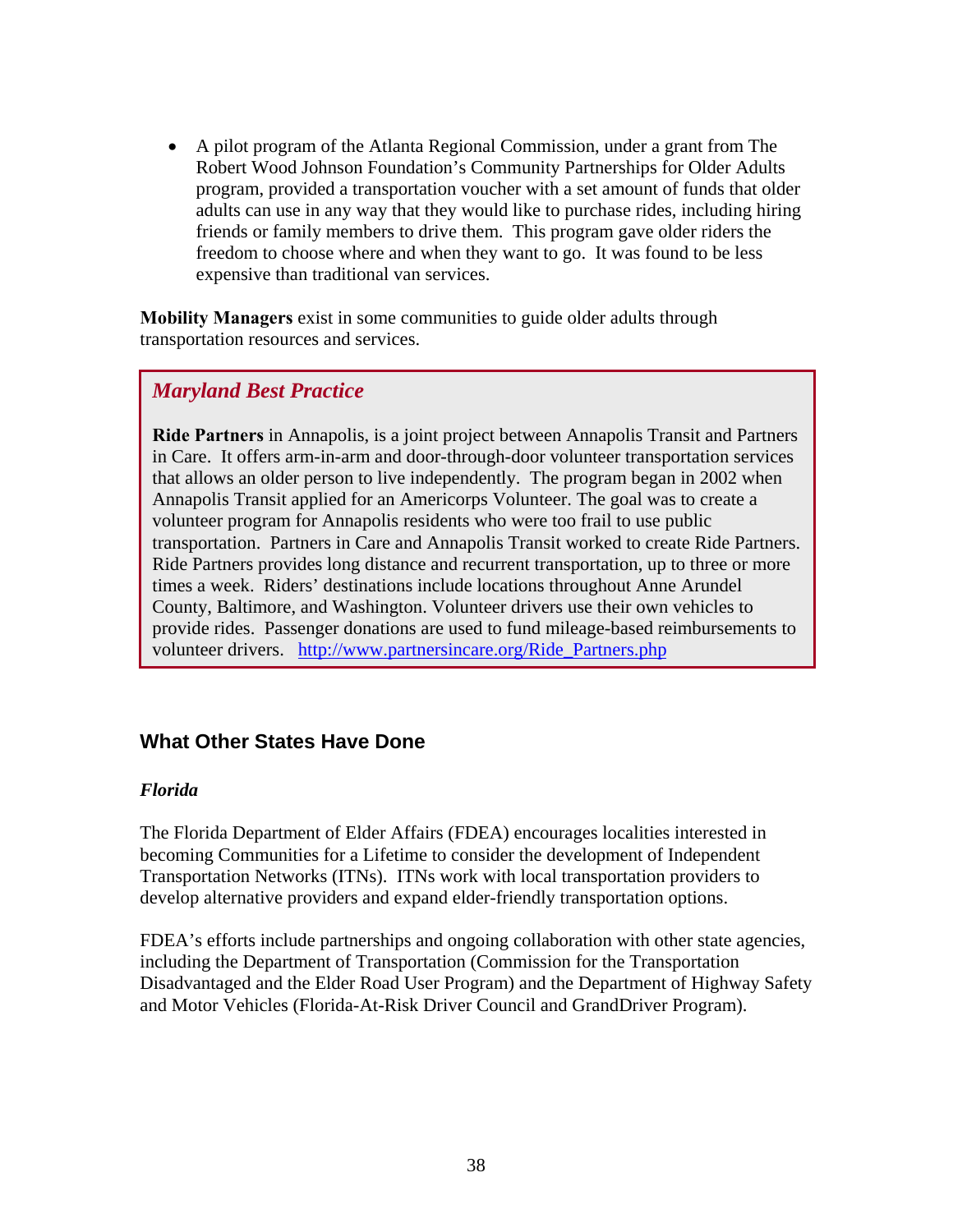#### *Virginia*

Virginia operates the GrandDriver program, a public health initiative of the Virginia Department of Public Health, which is funded by the Virginia Department of Motor Vehicles. It provides Virginians with information about how to stay safe and mobile as they age. The program includes Virginia GrandTrans, a specially designed Web site search application [\(www.GrandDriver.net\)](http://www.granddriver.net/) created for older adults who no longer drive, those who drive very little, and those that serve as older adult caregivers. The Web site includes information on safe driving and a resource finder that allows older adults to locate public transportation, rideshare, and paratransit options in their geographic area.

#### *Michigan*

The Michigan Department of Transportation has implemented new standards for pavement markings, installed brighter stoplights, and increased the size of street-name signs. One busy street in Detroit experienced a 35 percent drop in injurious crashes involving drivers 65+ since these and other changes were instituted (Partners for Livable Communities, 2007).

### *Tennessee*

A primary goal in Nashville, TN has been building and improving the city's sidewalks. All streets and every foot of Nashville's 727 miles of sidewalk have been assessed. A detailed scoring system was devised to prioritize all sidewalk repair and construction projects. Priority was assigned based on the necessity for compliance with the Americans with Disabilities Act (ADA), the number of people affected, the types of people (e.g., children, older adults, those with disabilities), and whether the projects provided access to key services, such as schools, libraries, parks, stores, senior centers, and assisted living facilities. In addition, Nashville's Metro Planning Commission adopted subdivision regulations that provide "standards to support more walkable subdivisions through improved connections, reduced block lengths, discouragement of cul-de-sacs, and the provision of context sensitive street design" (regulations quoted in Oberlink, 2008).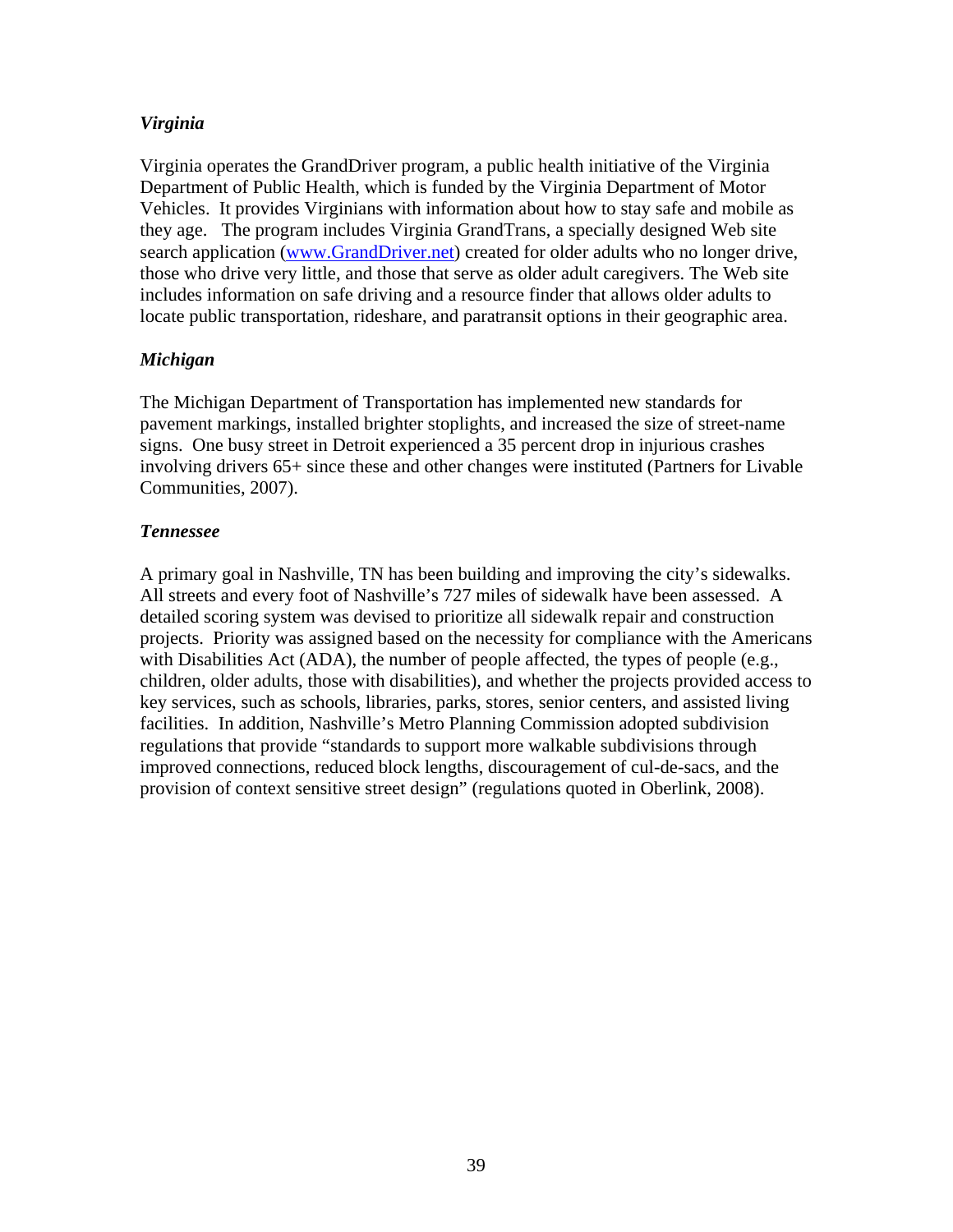# **Health Care and Supportive Services**

By 2030, the number of U.S. adults aged 65 years or older will more than double to about 71 million. The rapidly increasing number and diversity of older Americans has farreaching implications for the U.S. public health system. The magnitude of changing demographics will place an unprecedented demand on the nation's health care system, especially Medicare and Medicaid. For example, Medicare spending has grown about nine-fold in the past 25 years, increasing from \$37 billion in 1980 to \$336 billion in 2005. If left unchecked, health care spending will increase 25 percent by 2030, largely because of the aging population (CDC, 2007).

Chronic diseases disproportionately affect older adults and are associated with disability, diminished quality of life, and increased costs for health care and long-term care. Today, about 80 percent of older adults have at least one chronic condition, and 50 percent have at least two chronic conditions. These conditions can cause years of pain and loss of function. Public health efforts can help Americans avoid preventable illness and disability as they age. Research has shown that poor health is not an inevitable consequence of aging. Effective public health strategies currently exist to help older adults remain independent longer, improve their quality of life, and potentially delay the need for longterm care (CDC, 2007).

More than 65 percent of older Americans have some form of cardiovascular disease, and more than half of all men and two-thirds of all women in this population suffer from arthritis. United States population surveys report that 33 percent to 39 percent of males aged 65 and older perform no leisure-time activity of any type. Female participation in leisure activity is reported as being substantially less (U.S. Department of Health and Human Services, 1996). The potential for aging successfully in place will be enhanced most by a capacity in older adults to remain functionally independent and actively engaged in life.

# *Disease Prevention/Health Promotion*

Recent research demonstrates that, although the risk of disease and disability increases with age, poor health need not be an inevitable consequence of aging. A healthy lifestyle is more influential than genetic factors in helping older adults avoid the decline and deterioration traditionally associated with aging. Those who pursue healthy behaviors, particularly by engaging in physical activity, eating a healthy diet, and avoiding tobacco use, reduce their risk of chronic disease and half the rate of disability when compared to those who do not take these preventive measures. Effective strategies for reducing disease and disability are reportedly widely underused. Preventing disease, limiting disability, and improving the quality of life for older Americans through collaborative, community-based programs could prove to be successful in a variety of settings.

Aging Well, a Naturally Occurring Retirement Region (NORR) in rural Colorado, has developed a model of prevention and wellness services, tailoring services to changing needs of older adults before the trajectory of health decline begins. Aging Well hopes to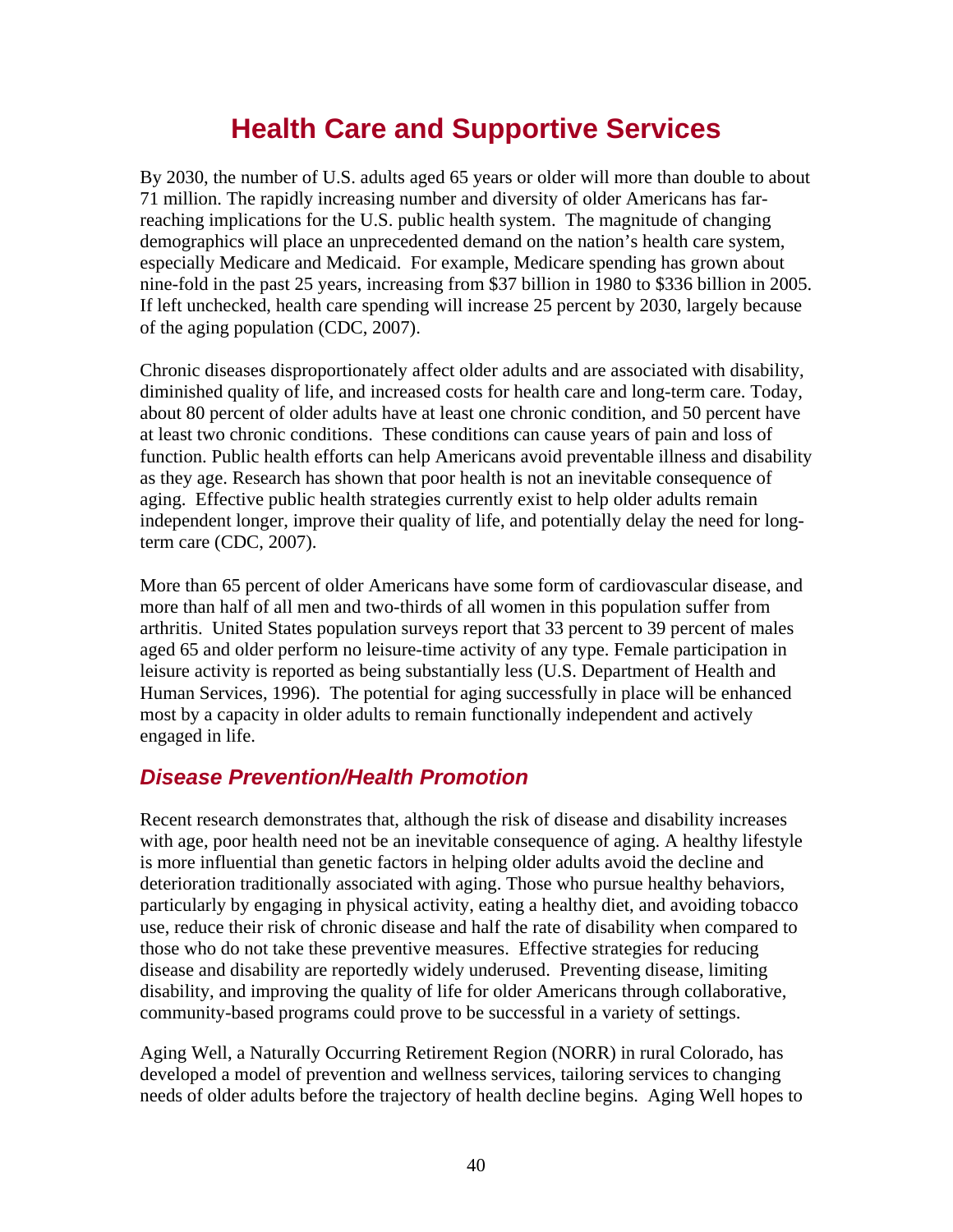maintain and improve the health and health care of the senior population "upstream" of the onset of disabling conditions. See Table 2 on page 10 for more information on Aging Well.

### *Maryland Best Practice*

MDoA, along with the AAAs, service providers, and local health departments, is leading an effort to promote healthy behaviors in older adults. The U.S. Administration on Aging provided funding to implement the Chronic Disease Self Management Program developed at Stanford University. The program, known as "**Living Well – Take Charge of Your Health,"** features a series of six-week classes to train people to manage their own chronic conditions. Over 80 evidence-based practice workshops have been held. Additional funding from the Harry and Jeanette Weinberg Foundation has enabled MDoA to expand Living Well to more locations.

An example of a successful community-based senior health promotion model was developed at the College of Nursing at Arizona State University (The Escalante Health Partnerships). The Partnership is a university-community partnership practice model involving community organizations in program planning, health promotion, and primary care services while further educating health professionals. Health promotion programs take place in senior centers, and include health screenings, health education for health self-management, and follow-up individual services. The Escalante Health Partnership Project evaluation showed decreases in doctor visits and hospital stays in the program participants (Nuñez, Armbruster & Phillips et al., 2003).

Oral health is an important and often overlooked component of an older person's general health and well-being. Visiting a dentist is the most basic use of dental care services. Whether older adults get needed dental care is closely related to whether they have dental insurance. Financing dental care for older persons is particularly difficult compared with other age groups, in part, because there are no Federal or State dental insurance programs that cover routine dental services, and only 22 percent of older persons are covered by private dental insurance (CDC, 2001). Consequently, dental care is unreachable for many older persons living on a fixed income. Yet adequate oral health care is important for all older adults, as it is for other age groups.

### **Centers for Medicare & Medicaid Services (CMS) Efforts to Re-balance Long-term Care**

In 2003, Congress directed the CMS to commission a study to explore the various management techniques and programmatic features that states have put in place to rebalance their Medicaid long-term supportive services (LTSS) systems and their investments in long-term support services towards community care. For the study, CMS defined rebalancing as achieving "a more equitable balance between the proportion of total Medicaid long-term support expenditures used for institutional services (i.e., nursing facilities) and those used for community-based supports under its Medicaid State Plan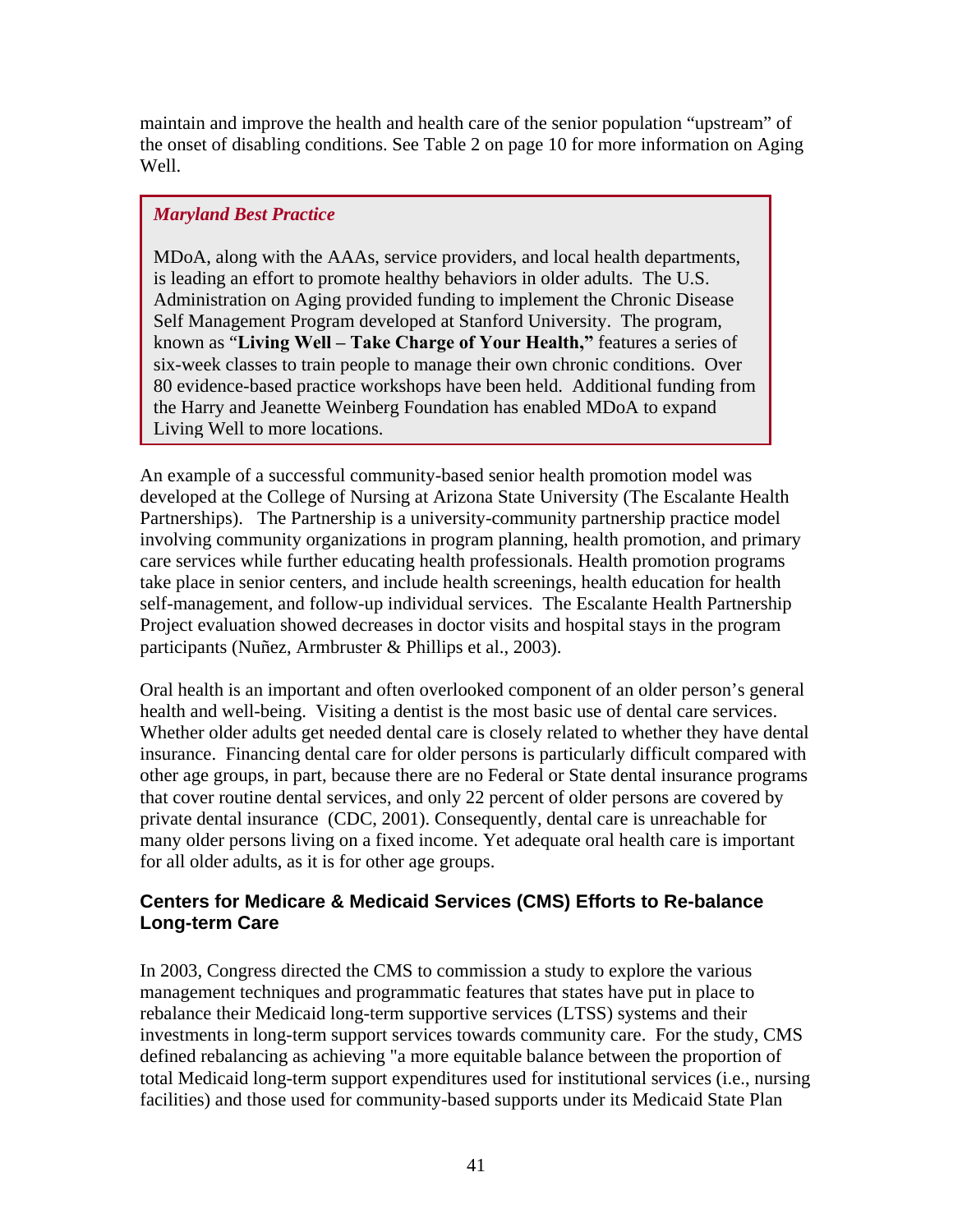and waiver options. The goal is to offer adequate choice of care settings, including community and institutional options.

As part of this effort, Maryland's Money Follows the Person re-balancing project was funded in 2007 as a five-year demonstration project. The demonstration project creates a new program to offer enhanced services to older adults who transition from an institution to the community. Eligible individuals may transition into Medicaid Home and Community-Based Services Waivers.

# *Maryland Best Practice*

#### **Current Study at Johns Hopkins – Guided Care Model for Older Adults**

Researchers at Johns Hopkins University Bloomberg School of Public Health have launched a five-year study of a new approach to health care for older people with multiple chronic conditions. A Guided Care Nurse, based in a primary care office, works with patients and their families to improve their quality of life while making more efficient use of health care services. The nurse assesses patient needs, monitors conditions, educates and empowers the patient, and works with community agencies to ensure that the patient's health care goals are met.

In a pilot study, patients who received Guided Care rated their quality of care significantly higher than patients who received usual care. In addition, the average insurance costs for Guided Care patients were 25% lower over a six-month period. The program is currently being tested at eight primary care sites in the Baltimore-Washington D.C. area in a randomized trial involving over 900 patients, 300 caregivers, and 48 primary care physicians.

# *Health Care and Supportive Services for Those Aging in Place*

Currently, about 10 million Americans need long-term care in the form of home care, assisted living, or nursing home care. By 2020, it is estimated that 12 million older Americans will need some form of long-term care (CDC, 2007). Long-term care involves a range of supportive services that assist older adults with performing activities such as eating, dressing, managing a home, preparing food, and medication management. The elderly will likely need long-term care services due to decreased mobility and cognitive functioning. Those disabled by serious illnesses will require more extensive health care and supportive services.

Use of evidence-based health promotion practices, such as eating healthfully, being physically active, and keeping weight within a healthy range, is the optimal way to stay healthy. However, if health care is needed, there are options. Many who have long-term care needs rely on unpaid care delivered by family members and friends. Other longterm care options may be limited and costly. Community and home-based care can minimize the need for and cost of traditional institutional care.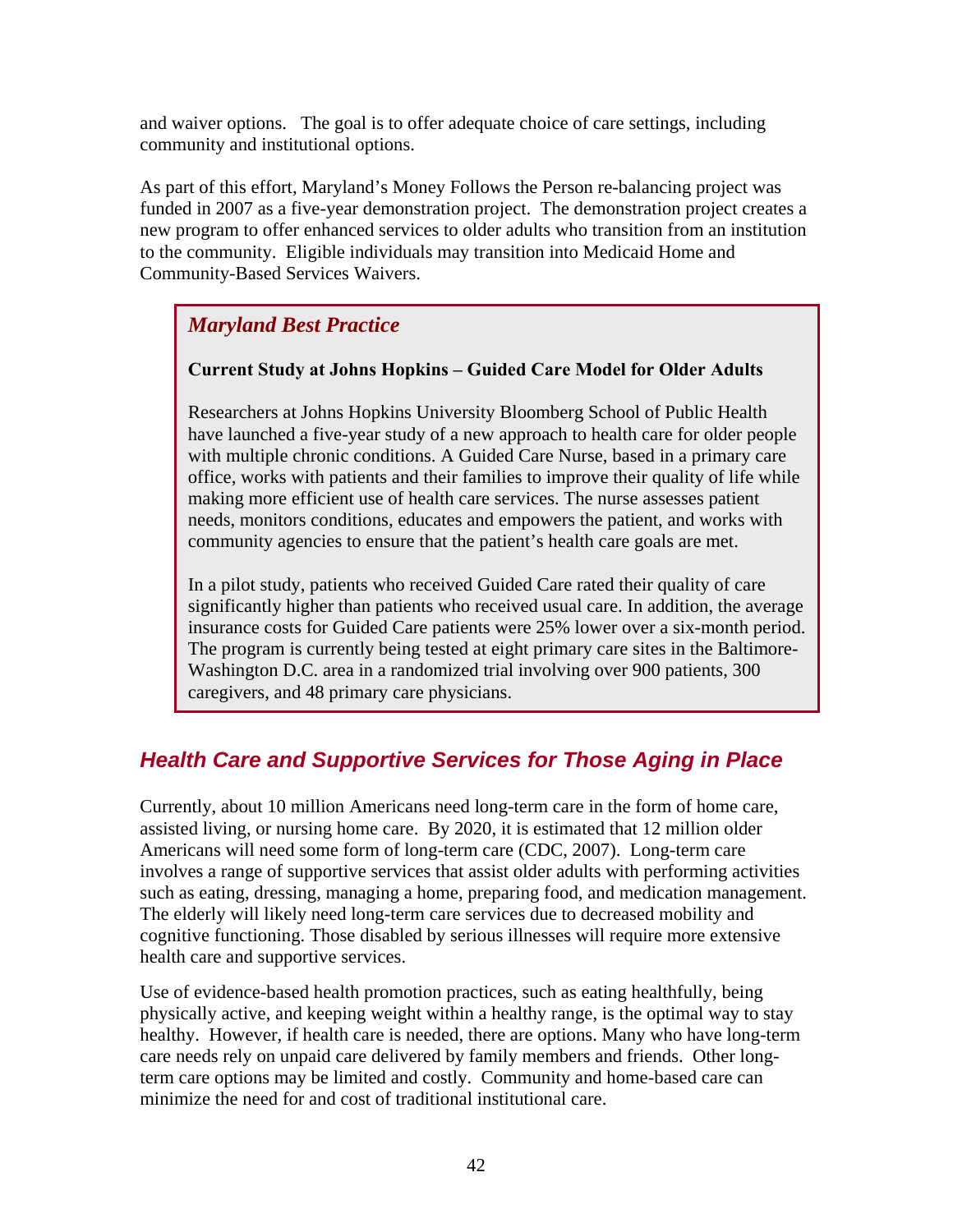The most preferred form of long-term care is provided through home and communitybased services, such as home-delivered meals, homemaker services, personal care, and respite care that enable older adults to remain independent in their own homes and communities. Coordination of these supportive services is key to helping older adults stay in their own homes. In addition, there is a need for culturally competent service delivery systems.

The U.S. Department of Health and Human Services has sponsored an innovative program called PACE (Program of All-inclusive Care for the Elderly) ([www.cms.hhs.gov/PACE\)](http://www.cms.hhs.gov/PACE). The program pools Medicare and Medicaid funds, and uses an interdisciplinary team of health professionals to provide a range of acute and longterm care services to low income, frail elders. The PACE provider in the Baltimore area is the **Hopkins ElderPlus Program** at the Johns Hopkins School of Medicine.

# *Single Point of Entry*

Older adults and their families may lack the capability to navigate a complex service delivery system, which includes finding the right providers, making sure the elder has adequate insurance coverage, and having the resources to pay for out-of-pocket costs. For many older adults and their caregivers, the difficulty lies in understanding long-term care and the absence of a single reliable source of information or single point of entry. Long-term care is delivered in communities, but is not a cohesive system. Many middleaged and older adults do not know how or where to obtain dependable information that can help them plan for later-life care. It often takes a medical crisis to force older adults and their families to think about long-term care options, which, by then, can be limited and more expensive.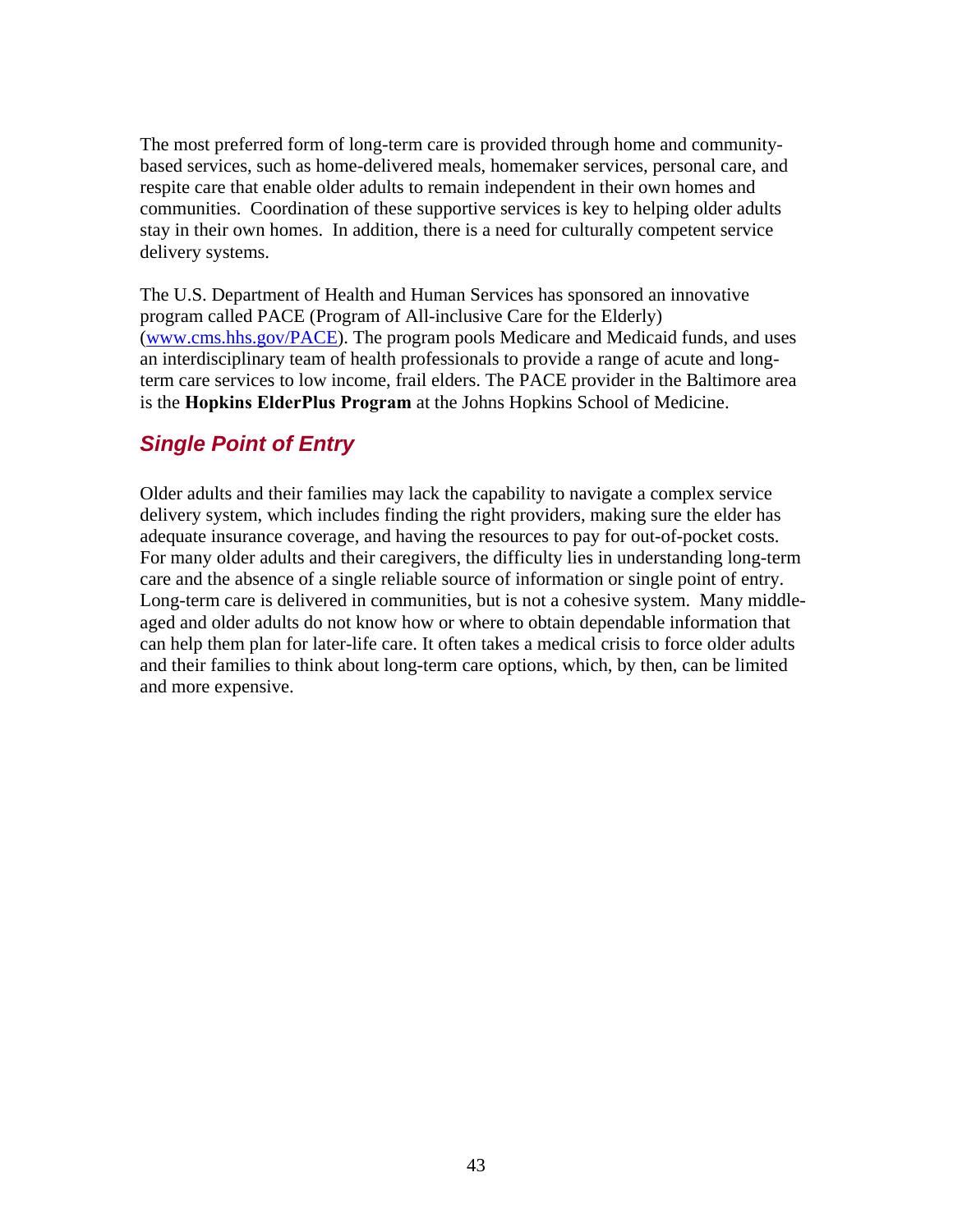### *Maryland Best Practice*

The Aging and Disability Resource Center/**Maryland Access Point (MAP**) underscores the importance of providing the public with more efficient access to longterm support information and quicker access to services for older adults, persons with disabilities, their caregivers, and the professionals who serve them.

The ADRC, known as Maryland Access Point, has three primary goals:

- Enhance the existing long-term support infrastructure by creating a statewide "model" single-point-of-entry at the local level. Currently there are six pilot sites in Maryland (Howard, Worcester, Washington, Anne Arundel, Prince Georges, and Baltimore City).
- Streamline the Medicaid financial and programmatic eligibility determination process to make it less cumbersome for the consumer at the local level, and
- Develop a new statewide Internet-based information system that will provide people with easy access to information about long-term support resources in Maryland. The Web site is scheduled to launch in 2009.

The AdvantAge Initiative's national survey of adults age 65 and older (AdvantAge, 2004) found that 20 percent of older adults did not know whom to call for information about long-term care and supportive services. In addition, those with the greatest need were the least likely to know how to get information. A 2001 AARP survey on the cost of long–term care found that more than 60 percent of Americans age 45 and older indicated some familiarity with long-term care services. Most respondents in both surveys underestimated the cost of a nursing home or they overestimated the cost of long-term care insurance. Further, many older adults wrongly believe that Medicare will pay for long-term care.

The Robert Wood Johnson Foundation funded Information Coordination projects as part of its Community Partnerships for Older Adults (CPOA) national grants program. CPOA is an eight-year \$28 million initiative. The goal of this program is to build public-private community partnerships to improve long-term care and supportive services systems to meet the needs of older adults.

A key element of the program is the development of a model that provides reliable, up-todate, and tailored information about long-term care services in the community. Each CPOA site is developing an information system that will allow older persons or their family members—especially recent immigrants and those who do not speak English, have limited health literacy, or confront other barriers to information and services—to make a single call to identify supportive services and determine eligibility. In nineteen locations across the country, CPOA grantees are educating members of their communities about long-term care and working to develop community-wide long-term care options.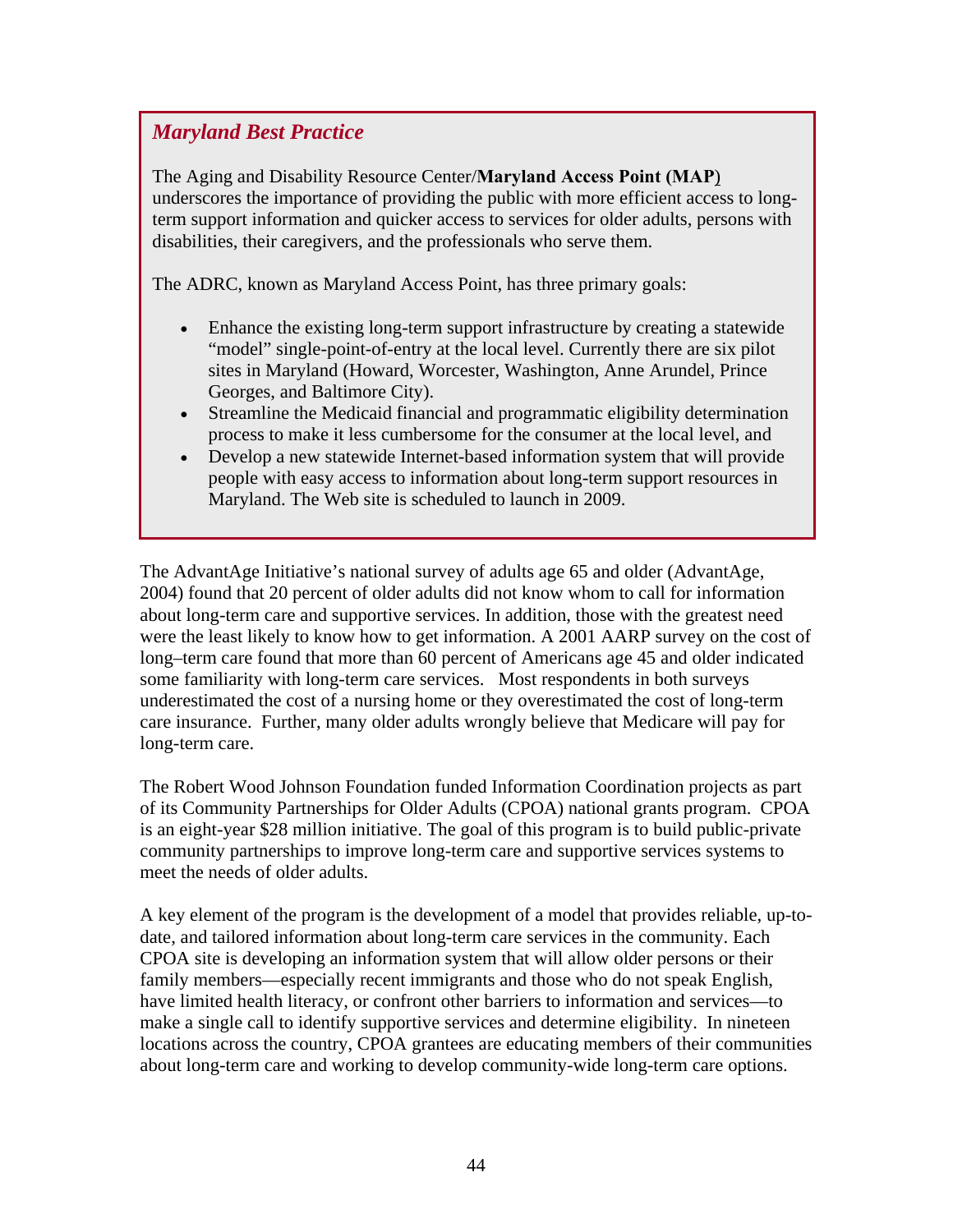Examples of funded programs:

- Through the Department of Aging and Adult Services, the San Francisco Partnership has launched **SF-Get Care**, a Web-based information and referral system that allows older adults and their families to locate in-home and community-based supportive services and other resources.
- In Hawaii, Maui Community Partnerships is using public access television to raise awareness about health care programs and services for older adults on the islands of Maui, Molokai, and Lanai.

Two other Foundation-funded programs help older adults learn more about long-term care: BenefitsCheckUp and Next Chapter (formerly Life Options).

- The **BenefitsCheckUp** program is an online service of the National Council on Aging that helps people age 55 and older identify and apply for federal, state, and local programs. It provides information on prescription drugs, health coverage, payment of utility bills, volunteering, home-based services, and the like.
- **Next Chapter**, developed by Civic Ventures, is designed to help individuals nearing retirement. The program provides information on a range of topics from opportunities for paid or volunteer employment to financial and longterm care planning—in libraries and community colleges.

# *Coordination of Services*

Improved coordination of care for older adults is an important goal for successful aging in place. It is often a struggle to accomplish this coordination. Strategies are necessary to meet the needs of elders for a seamless continuum of care. Social workers or service coordinators usually take on the task of bringing together services for an aging in place program. Individual case management may be needed for older adults with multiple chronic illnesses.

The NORC Supportive Service Program model coordinates services for older adults using an interdisciplinary approach, and consists of four core services: individual social work services (case management, service linkage and coordination, etc); health-related services and programs (direct care and health promotion activities, etc.); educational and recreational activities (classes and activities, etc.); and volunteer opportunities (Vladeck, 2004). Ancillary services, such as transportation, housekeeping, social adult day programs, and money management assistance, may also be included. NORC-SSPs feature service linkage and coordination of services by well-trained social workers with expertise in aging. Direct-care staff are supervised by skilled professionals.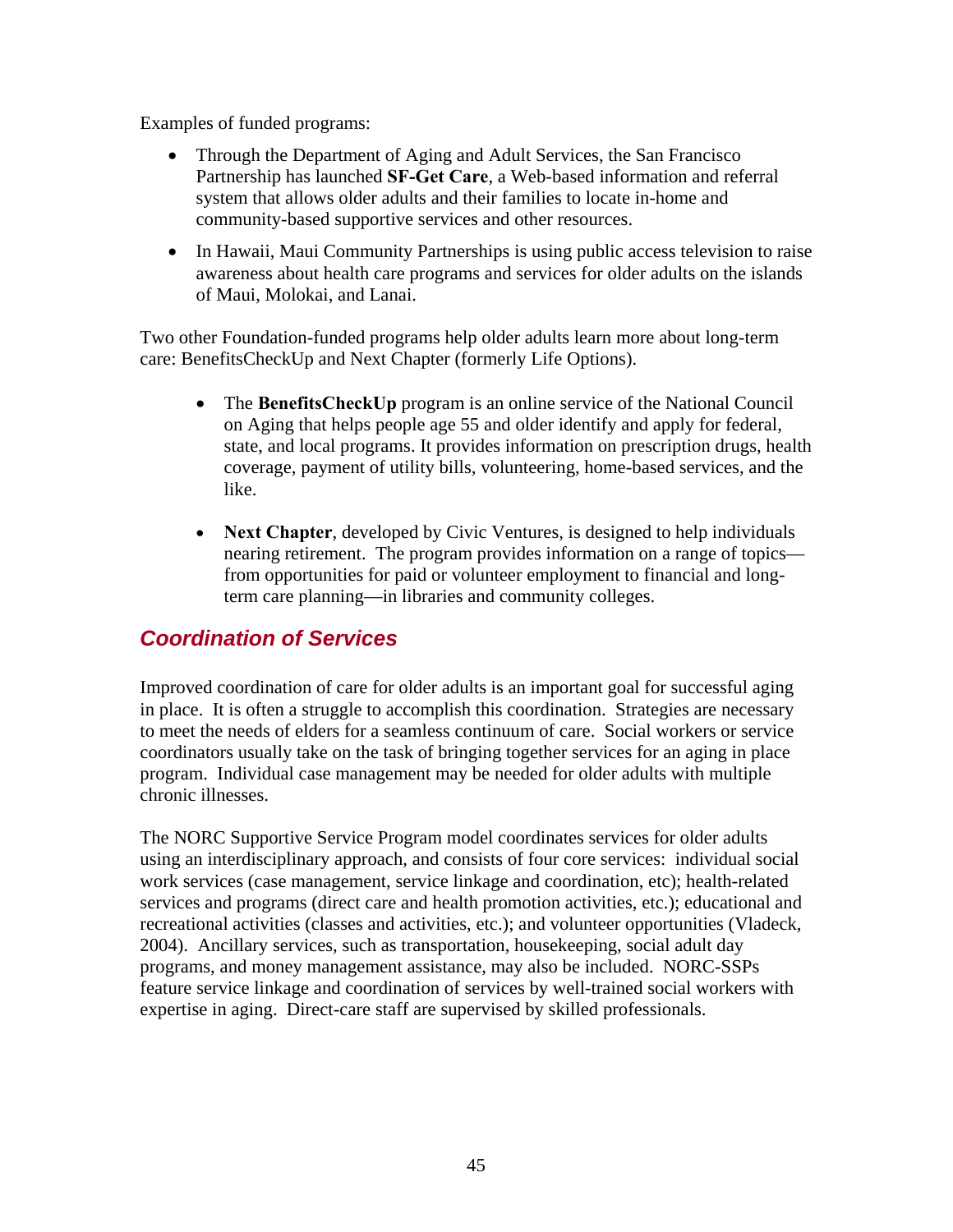### *Maryland Best Practice*

**HomePorts**, a cooperative for life care at home, began operation in 2008 in greater Kent County. Certified as a nonprofit organization, the mission of HomePorts is to identify, monitor and ensure access to a wide range of services to help members remain comfortable in their own homes.

The organization is a "broker" for services rather than employing its own service providers. Categories of services include assistance with transportation, home maintenance and repairs, yard work, companionship, housekeeping, health care management, and bill-paying. HomePorts has identified local providers for these services; all service providers are vetted by HomePorts with regard to reliability and pricing for services rendered.

Currently, membership in HomePorts is \$300.00 annually per household (not to exceed two persons) which includes a free  $13<sup>th</sup>$  month.

# *Connections Between Senior Health and Housing Issues*

The Joint Center for Housing Studies of Harvard University concluded that the routine separation and lack of local coordination between health and housing services creates a service-delivery system that prevents older adults from successfully aging in place. The argument is that neither the system of health delivery nor the system of housing delivery can adequately meet the needs of aging Americans as independent areas of service. However, health and housing concerns can often be interconnected. It can become difficult to distinguish a health concern from a housing concern (AARP, 2001).

When a living environment is affordable and appropriate, an older adult is more likely to remain healthy and independent. When an individual maintains good health, he or she is more able to keep up with the maintenance of his or her house or apartment.

Several aging in place models have aligned housing and health services in their planning to promote "successful aging" outside of the institutional setting. Three examples include the following:

#### **Regional Planning in Atlanta, GA: Using GIS Technology to Create New Health and Housing Partnerships**

The Atlanta region has begun a process of exploring new partnerships between health and housing providers. Employing the tools of geographic information system (GIS) technology, it has used maps to locate communities with the highest density of older adults, communities with older adults at risk, and communities with diverse age populations. The mapping technology has also been used to locate current health and housing facilities. This project exemplifies how technology can be used to illustrate the possibilities for change and partnership.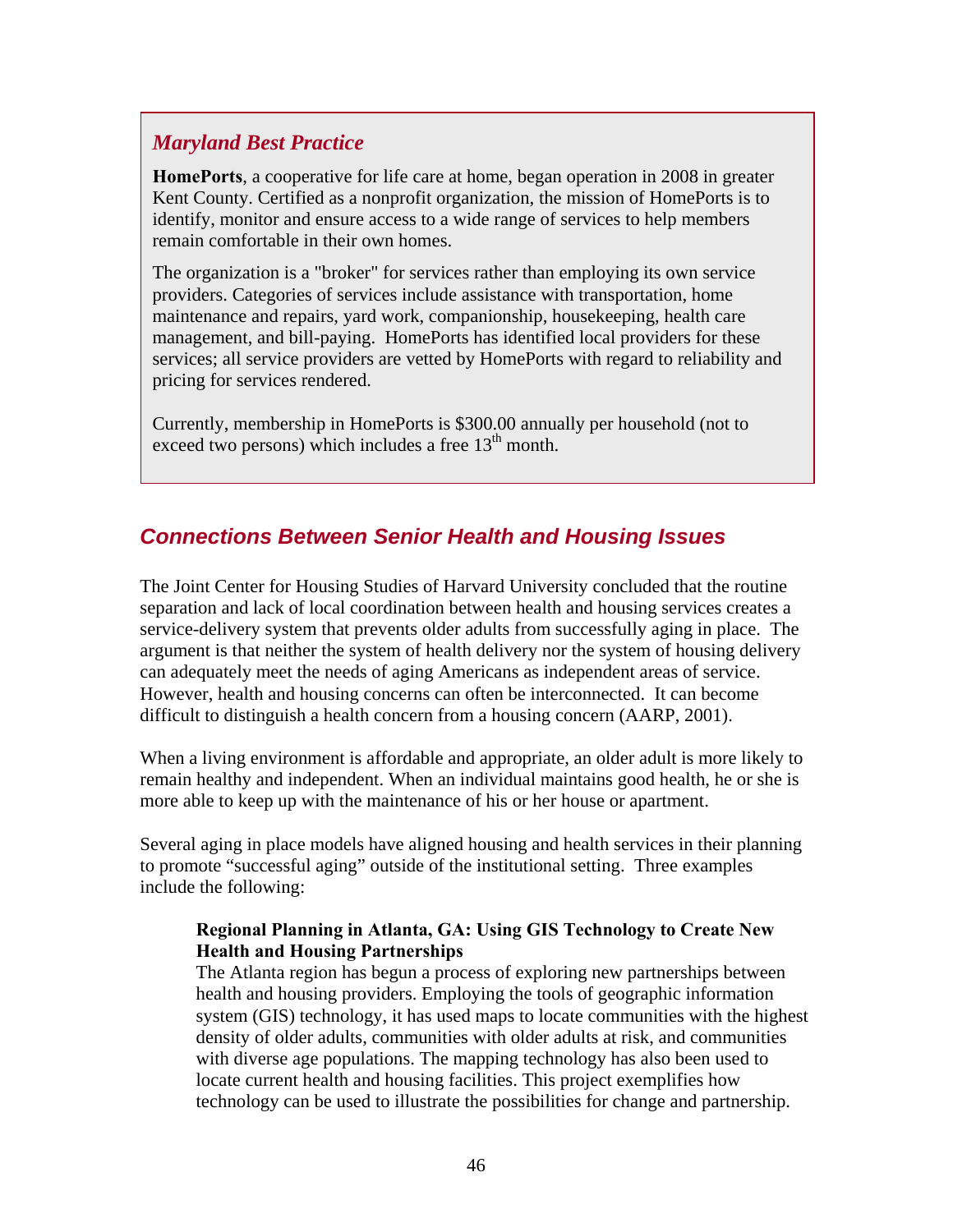#### **Using Community Assets: Penn South NORC**

The Penn South Cooperative in New York City illustrates how one community measured its own health care assets to develop a new way of addressing its growing aging population. Rather than send its residents into nursing homes, this community achieved economies of scale by leveraging assets to benefit the entire community. It has developed a number of well-organized services to keep older adults in place.

#### **Statewide Community Assessment: Florida's Communities for a Lifetime Program**

This project illustrates a state approach to keeping older adults in their homes and communities. This project empowers local communities to assess what aspects of their locality do not support senior residents and then prioritize the changes they are ready to make and fund.

| Program                                  | <b>Description</b>                         |  |  |
|------------------------------------------|--------------------------------------------|--|--|
| Maryland Senior Health Insurance Program | \$4 Million annually was added for SPDAP   |  |  |
| (SHIP) and Maryland Senior Prescription  | to provide assistance to Medicare Part D   |  |  |
| Drug Assistance Program (SPDAP)          | enrollees whose drug expenses place them   |  |  |
|                                          | into the coverage gap. SHIP has been       |  |  |
|                                          | working closely with SPDAP to ensure that  |  |  |
|                                          | eligible Medicare beneficiaries understand |  |  |
|                                          | this new benefit and enroll.               |  |  |
| Medicaid Waiver for Older Adults         | The Waiver for Older Adults provides       |  |  |
|                                          | services and other long-term supports to   |  |  |
|                                          | low-income individuals aged 50+, who       |  |  |
|                                          | would otherwise reside in nursing homes.   |  |  |
| Money Follows the Person                 | MDoA is working in partnership with the    |  |  |
|                                          | Departments of Health and Mental Hygiene   |  |  |
|                                          | and Disabilities to implement a 5-year     |  |  |
|                                          | federally funded program to identify those |  |  |
|                                          | in nursing homes who wish to transition    |  |  |
|                                          | back into the community. Eligible          |  |  |
|                                          | individuals transition into Medicaid Home  |  |  |
|                                          | and Community-Based Services Waivers.      |  |  |
| Nursing Home Diversion Initiative        | An 18-month \$500,000 grant from the U.S.  |  |  |
|                                          | Administration on Aging provides an        |  |  |
|                                          | opportunity for MDoA and others to help    |  |  |
|                                          | individuals who are not yet eligible for   |  |  |
|                                          | Medicaid to avoid nursing home             |  |  |
|                                          | placement.                                 |  |  |
| Senior Information and Assistance (I&A)  | Annually, the I&A program provides one-    |  |  |
| Program                                  | on-one assistance to over 45,000 older     |  |  |
|                                          | adults who require aging services,         |  |  |

# **Selected Programs of the Maryland Department of Aging**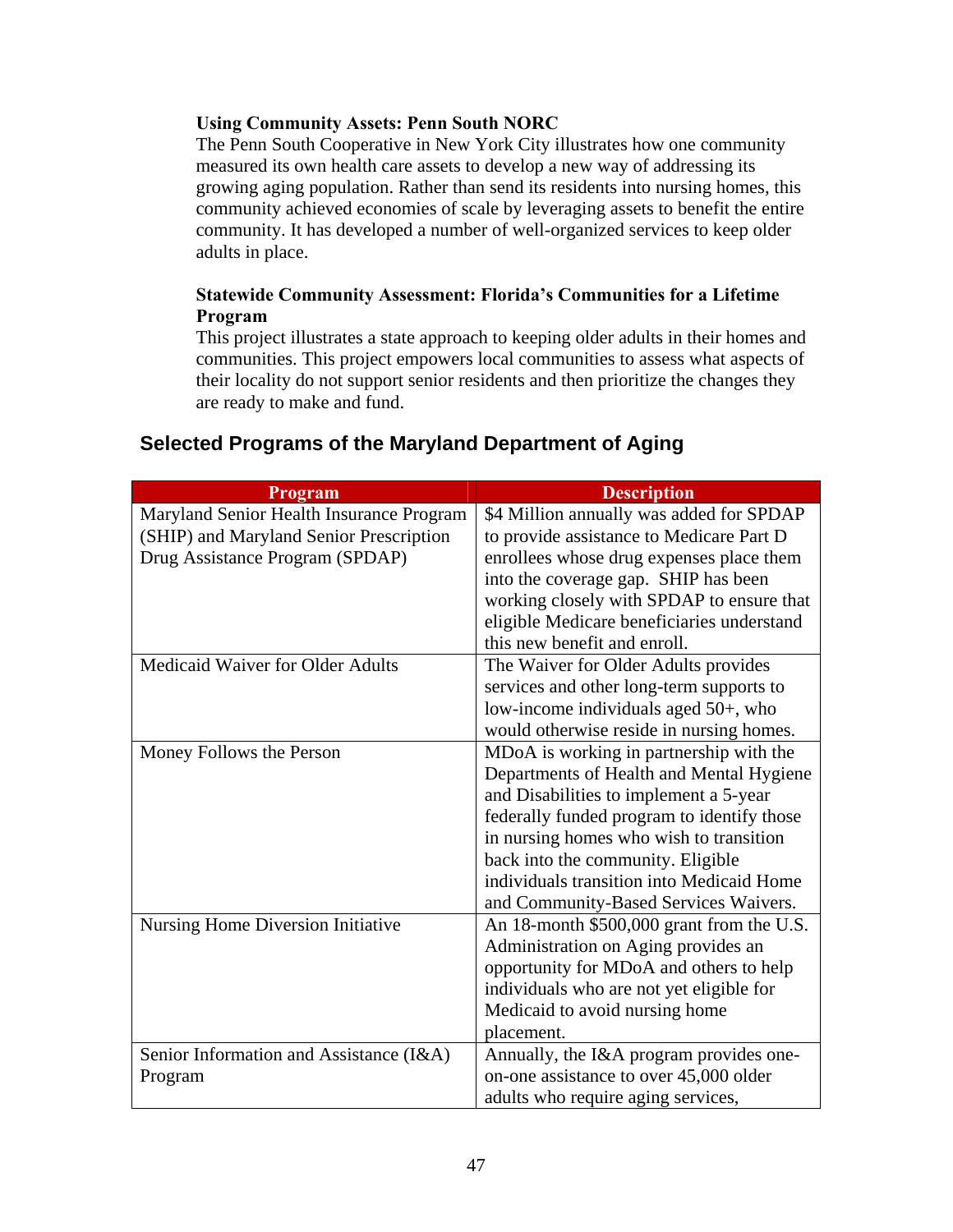| <b>Program</b> | <b>Description</b>                          |  |  |
|----------------|---------------------------------------------|--|--|
|                | including affordable housing, prescriptions |  |  |
|                | and health care, utility assistance, income |  |  |
|                | management, etc.                            |  |  |

Source: *Budget Presentation Fiscal Year 2010*. MDoA Annual Report, January-December 2008

## **What Other States Have Done**

The U.S. Centers for Disease Control and Prevention (CDC) maintains a Healthy Aging Program [\(www.cdc.gov/aging\)](http://www.cdc.gov/aging), including SENIOR **(**State-Based Examples of Network Innovation, Opportunity, and Replication) grants. The following examples may provide possible approaches for funding health care planning for older adults.

#### *New Jersey - Establishing a Statewide Plan for Healthy Aging*

In 2007, New Jersey produced a *Blueprint for Healthy Aging in New Jersey* using a CDC Opportunity Grant under the SENIOR grant program. The *Blueprint* is providing a firstever compilation of easily referenced, county-level material designed to do the following:

- Educate key decision makers and others on the health status of older New Jersey residents
- Raise awareness of health benefits through the adoption of healthy behaviors
- Highlight evidence-based health promotion programs that can be supported and replicated throughout the state
- Provide the public health and aging services networks with needed data to effectively plan, implement, and evaluate health promotion efforts directed towards older adults.

A broad base of New Jersey partners worked closely together to develop the report. These partners included several internal offices within DHSS; representatives from local health departments, county offices on aging, senior centers, hospital wellness programs, and other local provider agencies; and parish nurses. Internal DHSS linkages were strengthened and working partnerships were formed with traditional and nontraditional partners.

The New Jersey DHSS took action to ensure that the content of the landmark *Blueprint* was complete, accurate, up-to-date, and useful. For example, a survey was conducted to obtain information on existing data, local health promotion programs, and current strategies pursued by local agencies to promote older adult health. To guide and assist individual communities in their efforts to improve older adult health, information on key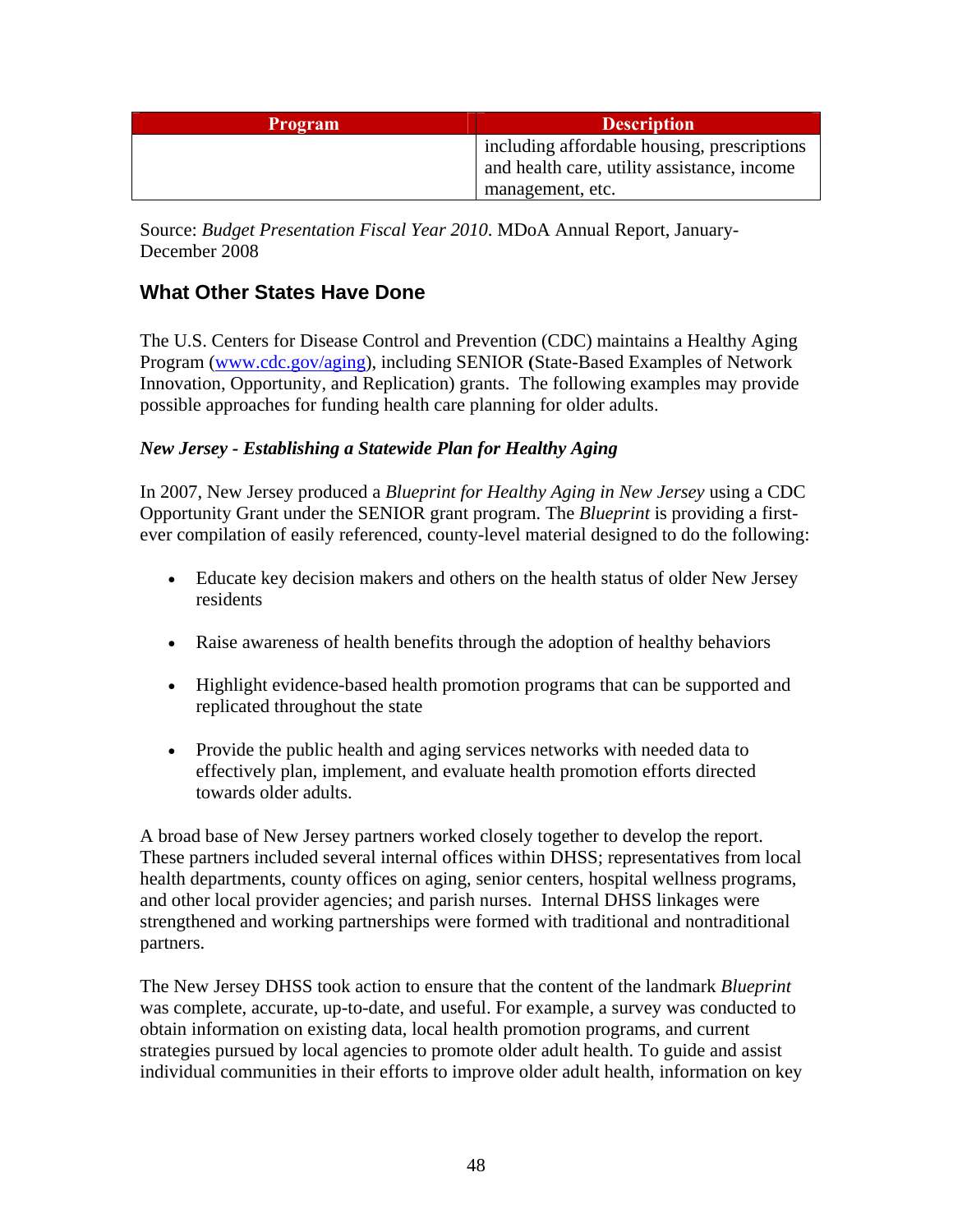health behaviors for older adults and examples of model programs and strategies were identified, compiled, and highlighted in the *Blueprint*.

New Jersey's *Blueprint* has served to focus, coordinate, and catalyze statewide and community-based efforts in support of healthy aging. To facilitate widespread dissemination of the *Blueprint*, DHSS staff trained community partners in using the tool to raise awareness, develop policy, and expand health promotion programming for older adults. Among those trained were the directors of the county offices on aging and public health officers in each of New Jersey's 21 counties.

The success of the *Blueprint* was further validated by enabling New Jersey to successfully compete for a grant from the U.S. Administration on Aging to build a statewide system to support chronic disease self-management. The *Blueprint* has also served as the catalyst for a state-based program funding community-based, minority organizations to implement chronic disease self-management programs. Given its breadth, depth, and scope, the tool continues to catalyze and facilitate the work of community-based agencies and organizations in their efforts to promote and preserve the health of their older residents.

#### *Georgia - Reinventing the Delivery of Clinical Preventive Services*

There are few interventions in preventive medicine for which the benefits are more rigorously documented than immunizations and screening for chronic diseases, yet the rate of delivery of these potentially life-saving preventive services is surprisingly low. Recent analysis has shown that, in 2004, less than 40 percent of individuals aged 65 and older were up to date on immunizations for influenza and pneumococcal disease, and screenings for breast, cervical, and colorectal cancers. To a large extent, the overwhelming responsibility for the delivery of these services has fallen at the doors of already overburdened physicians' offices. An enhanced focus on clinical preventive services and the establishment of additional access points are key strategies for improving and protecting the health of older adults.

The SPARC (Sickness Prevention Achieved Through Regional Collaboration) program, active since 1997 in a four-county area of New England and rigorously evaluated through CDC support, has shown documented success in enhancing the delivery rates of influenza and pneumococcal vaccines, and screenings for breast, cervical, and colorectal cancers among older adults. SPARC's approach is to enlist collaboration among providers, local government agencies (e.g., local health departments and Area Agencies on Aging), community groups, and others to make the most of existing community resources in the delivery of preventive care. SPARC itself does not deliver clinical preventive services but rather creates, coordinates, facilitates, and monitors community-wide efforts. Among SPARC's innovative strategies are "bundling" preventive services, such as providing mammography appointments at "flu shot clinics" for women who were behind schedule for breast cancer screening, and pioneering "Vote and Vax" campaigns that make immunizations available at polling places on election days.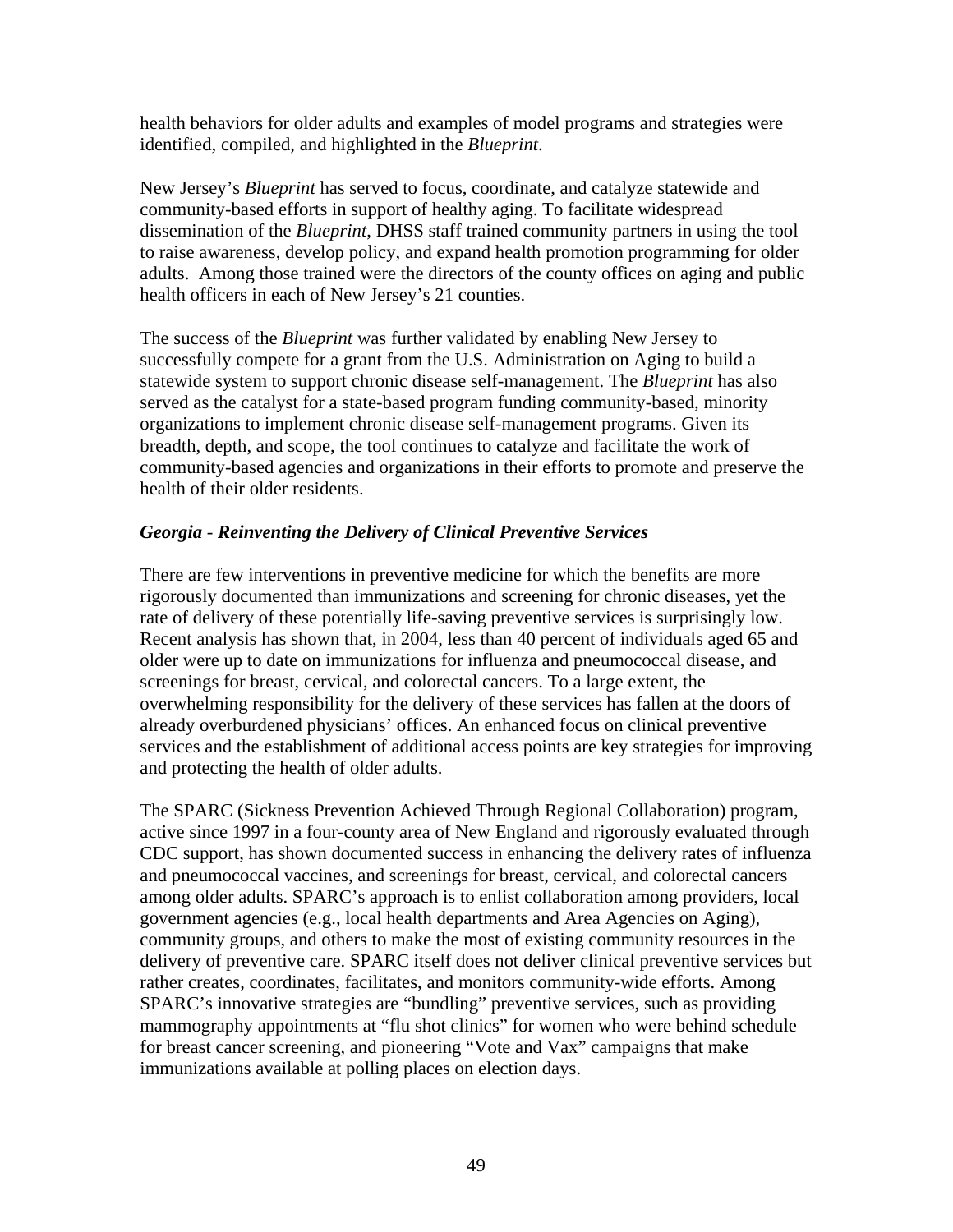In fall 2006, the SPARC model was piloted for the first time beyond its New England roots to two counties of metropolitan Atlanta, Georgia. With Atlanta's Area on Aging serving as the SPARC convener, SPARC coalitions were established in Fulton and Fayette Counties, where respective county offices on aging applied local knowledge of their communities and engaged a network of community-based collaborators. Local public health departments were primary providers of services; other key stakeholders included local hospitals, social service agencies, local housing authorities, and visiting nurses associations.

#### *North Carolina - Pushing Healthy Aging Initiatives to the Forefront*

In 2001, 2.3 million North Carolinians were age 50 or older, representing 28 percent of the total state population. By 2030, 35 percent of the state's population is projected to be age 50 or older. The health-related behaviors of this population put them at risk for multiple chronic diseases: 18 percent currently smoke; 62 percent are overweight or obese; and 23 percent do not engage in leisure-time physical activity. These and other risk factors among this population contribute to the leading causes of death, which are largely preventable: heart disease, cancer, diabetes, stroke, and chronic respiratory disease. Though proven programs exist, too few of the state's older adults have had access to them.

Prior to 2000, healthy aging activities in North Carolina (NC) were coordinated by a partnership between the University of NC (UNC) at Chapel Hill Institute on Aging, the NC Division of Public Health (NCDPH) Older Adult Branch, and the NC Division of Aging and Adult Services (NCDAAS). When the UNC Institute on Aging became part of CDC's Prevention Research Centers Healthy Aging Research Network in 2001, the funding, though limited, pushed healthy aging activities into the forefront.

The partnerships between public health, aging, and the university system were solidified by the creation of the NC Healthy Aging Coalition (NCHAC). In Fiscal Years 2003 and 2005, North Carolina successfully competed for SENIOR (State-Based Examples of Network Innovation, Opportunity, and Replication) grants funded by the CDC and administered by the National Association of Chronic Disease Directors. These funds were used to focus on healthy aging awareness and physical activity. These SENIOR grant activities, though funded each year at less than \$13,000, were very successful and prepared the collaborative for future healthy aging opportunities, including participation in the Agency for Healthcare Research and Quality's (AHRQ) Evidence-Based Health Promotion Training Conference (co-sponsored by CDC and other federal agencies). Participation in that conference sparked a statewide planning effort in NC.

In 2006, North Carolina received another SENIOR grant, this time to take their planning activities to the next level. Using these funds, the state began creating the *Roadmap for Healthy Aging*, a report that describes older adults' health conditions and risk factors at a regional or county level and will identify evidence-based health promotion programs and resources available to best address the identified conditions. The *Roadmap* will be used to inform the State Aging Services Plan, service providers, and public health planning.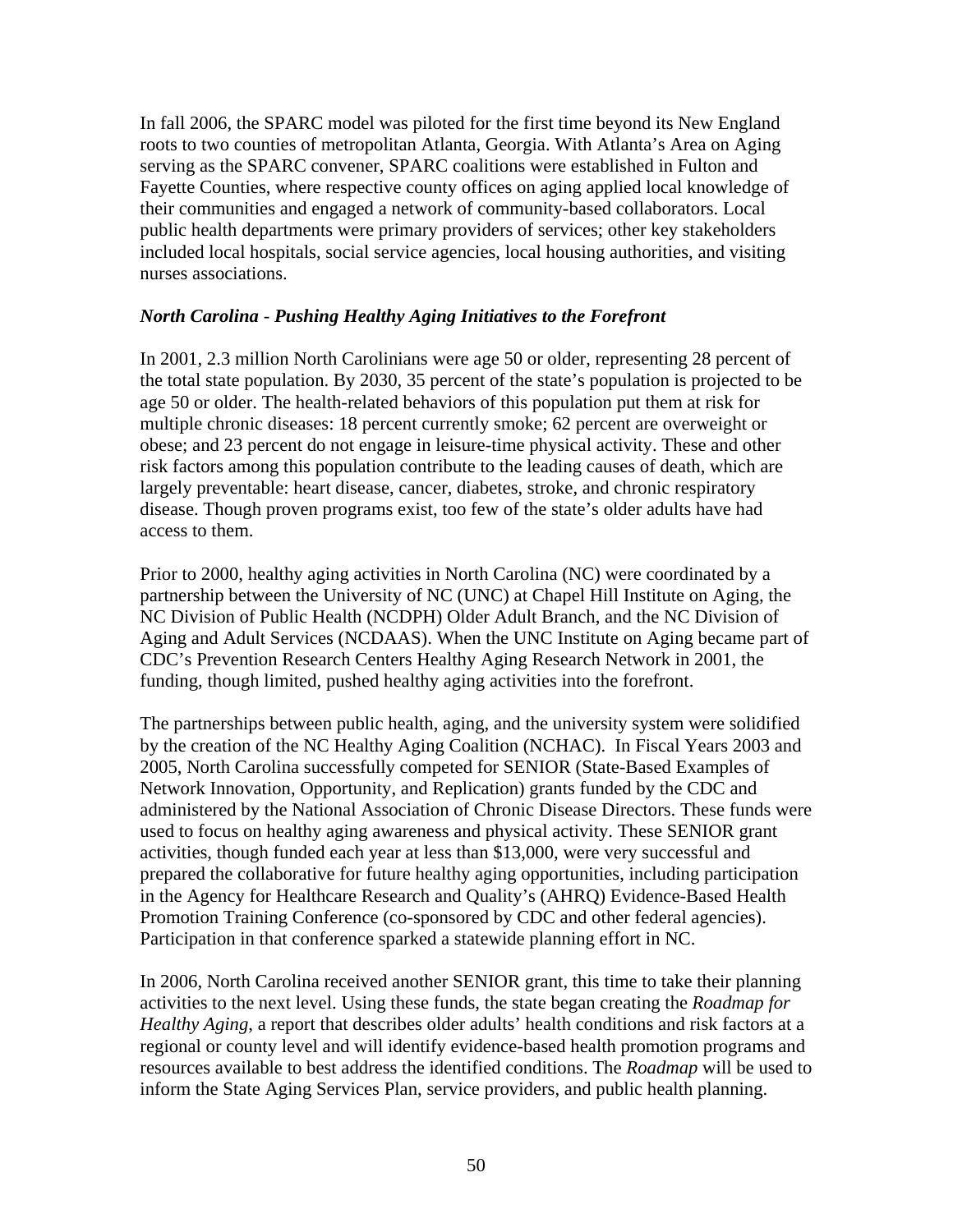To help fulfill the vision of an integrated plan for healthy aging, the NCDPH has created a Health Promotion Manager position whose responsibilities include strengthening and coordinating activities across the lifespan, and assuring that healthy aging perspectives are integrated in all program areas. The NCDPH and the NC Division of Aging and Adult Services have created a Memorandum of Agreement (MOA), which formalizes their working relationships and defines roles for the *Roadmap* project.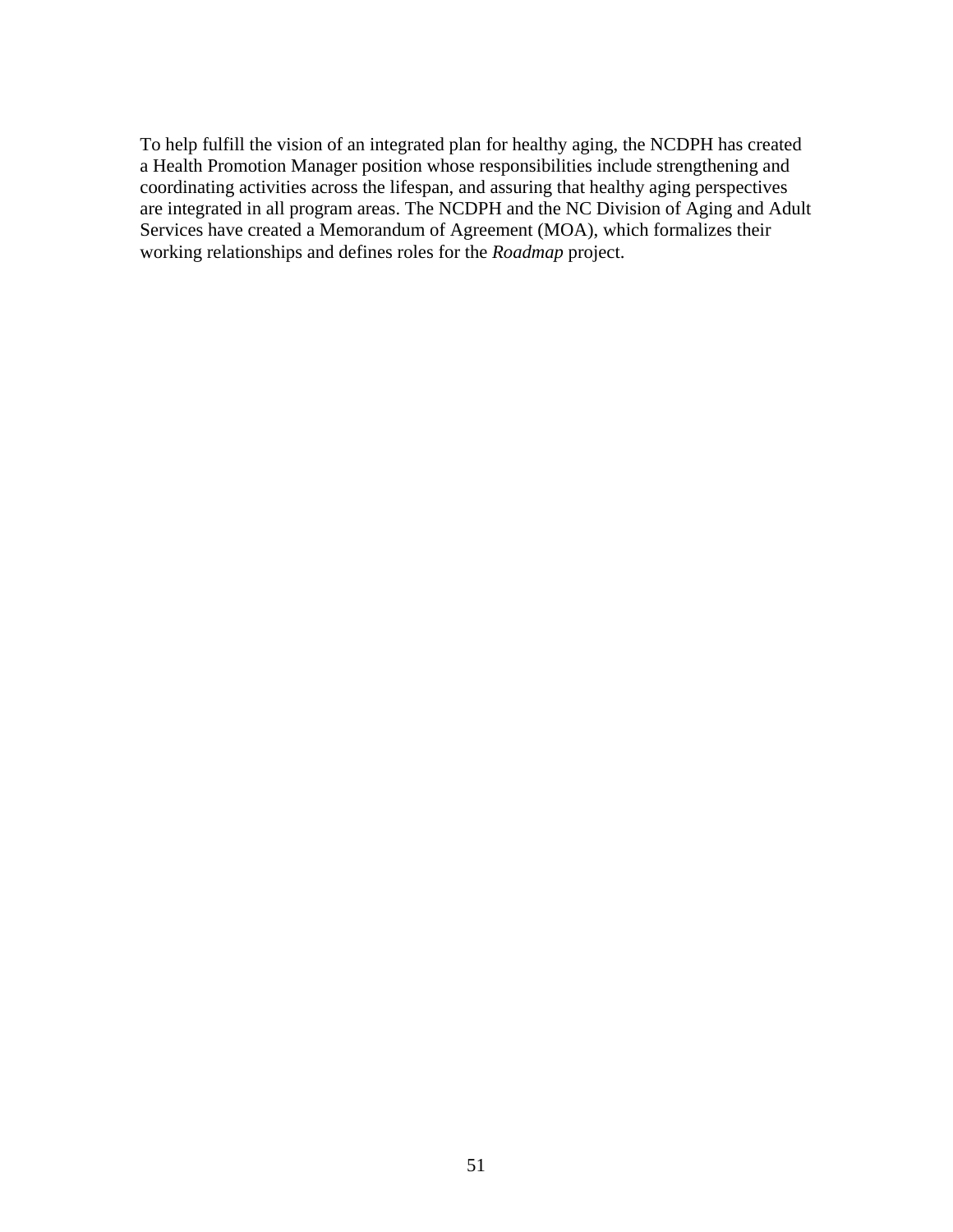# **Community Services/Social Engagement**

A fundamental characteristic of a livable community is the high level of engagement of its residents with one another and with the life of the community. Engagement in the form of participation in social activities and relationships, volunteering, and participation in civic planning adds 'life' to the older adult years.

The MacArthur Foundation's definition of successful aging--low risk of disease and disease-related disability, high mental and physical function, and active engagement with life--goes beyond the absence of disease and infirmity. This definition recognizes successful aging as having a great satisfaction with life. From this standpoint, social engagement within a community helps to maintain a high quality of life throughout the life cycle.

# *Social Engagement for Optimal Aging*

Social engagement refers to maintenance of social connections and participation in social activities. Greater social engagement among older adults is associated with a higher level of cognitive functioning. New information identifies risk factors for cognitive aging as potentially modifiable. Because most of these risk factors are potentially modifiable or manageable, preventive strategies can be helpful. Cognitive vitality is important to optimal aging.

Possible lifestyle management strategies to promote cognitive vitality with aging (Mayo Clinic Proceedings, 2002):

- Build cognitive reserve by remaining intellectually and socially active
	- o Continue lifelong learning
	- o Engage in regular mental exercise
	- o Maintain active social networks
	- o Remain involved in the community by occupational or voluntary activity
- Engage in regular physical exercise
- Reduce or minimize the effects of stress
- Ensure appropriate nutrition/avoid nutritional deficiencies
- Avoid alcohol, smoking, and illicit drug abuse.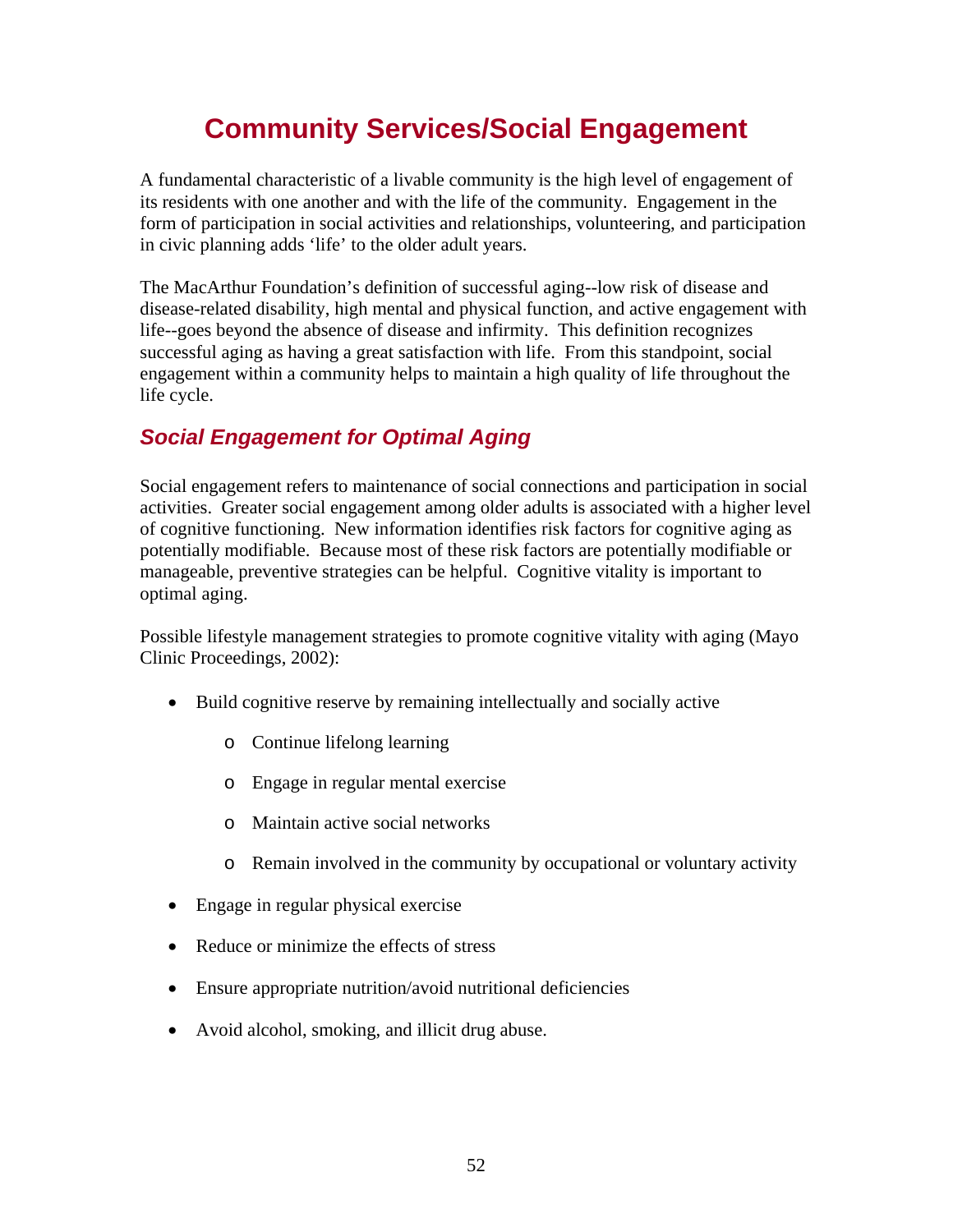### **Social Isolation**

The flip side of active social engagement is social isolation, a complex problem that is difficult to define. The factors that cause this isolation vary from person to person, as does its manifestations. "Senior isolation" occurs when an older adult has limited social ties, resulting in fewer places to turn to for help or for social support when the need arises. Social isolation in older adults is associated with depression, re-hospitalization, delayed care-seeking, poor nutrition, and premature mortality (UNH, 2005).

Community centers and other locally-based service organizations are able to identify and help isolated older adults. Their first-hand knowledge of local communities, their networks, and neighborhood contacts make them ideal places to receive and follow through on information about isolated or distressed older adults. Because these organizations offer a range of services in an integrated setting, they are able to address a multitude of causes of senior isolation. Community organizations facilitate the social networking and community activities that can address neighborhood problems and build strong communities.

# *Maryland Best Practice*

Older adults with limited English proficiency are at high risk for social isolation. The Maryland Vietnamese Mutual Association's (MVMA) **Golden Age Project for Seniors** (GAPS) helps vulnerable, low-income Vietnamese American seniors to better navigate social, health and private services that they otherwise would not have because of issues with language access. GAPS is the only program in the state that provides linguistically appropriate services to Vietnamese American older adults.

GAPS' program objective is to decrease senior isolation by providing direct support to older adults through social and health services; the help includes language interpretations and translations, as well as assistance with completing Medicare/Medicaid and Social Security enrollment forms. Additionally, services such as daily office visits and weekly outreach at the Long Branch Senior Center are supplemented with on-going education initiatives: monthly radio announcements, MVMA's annual health fair, quarterly newsletters and workshops. An English Conversation Club is offered in conjunction with Montgomery County Public Libraries and scheduled on Tuesdays at Long Branch when a Vietnamese lunch is offered by the County's Senior's Nutrition Program. Through these services, Vietnamese older adults gain access to information and resources that help them lead independent lives.

Maryland Vietnamese Mutual Association: [www.mdvietmutual.org](http://www.mdvietmutual.org/)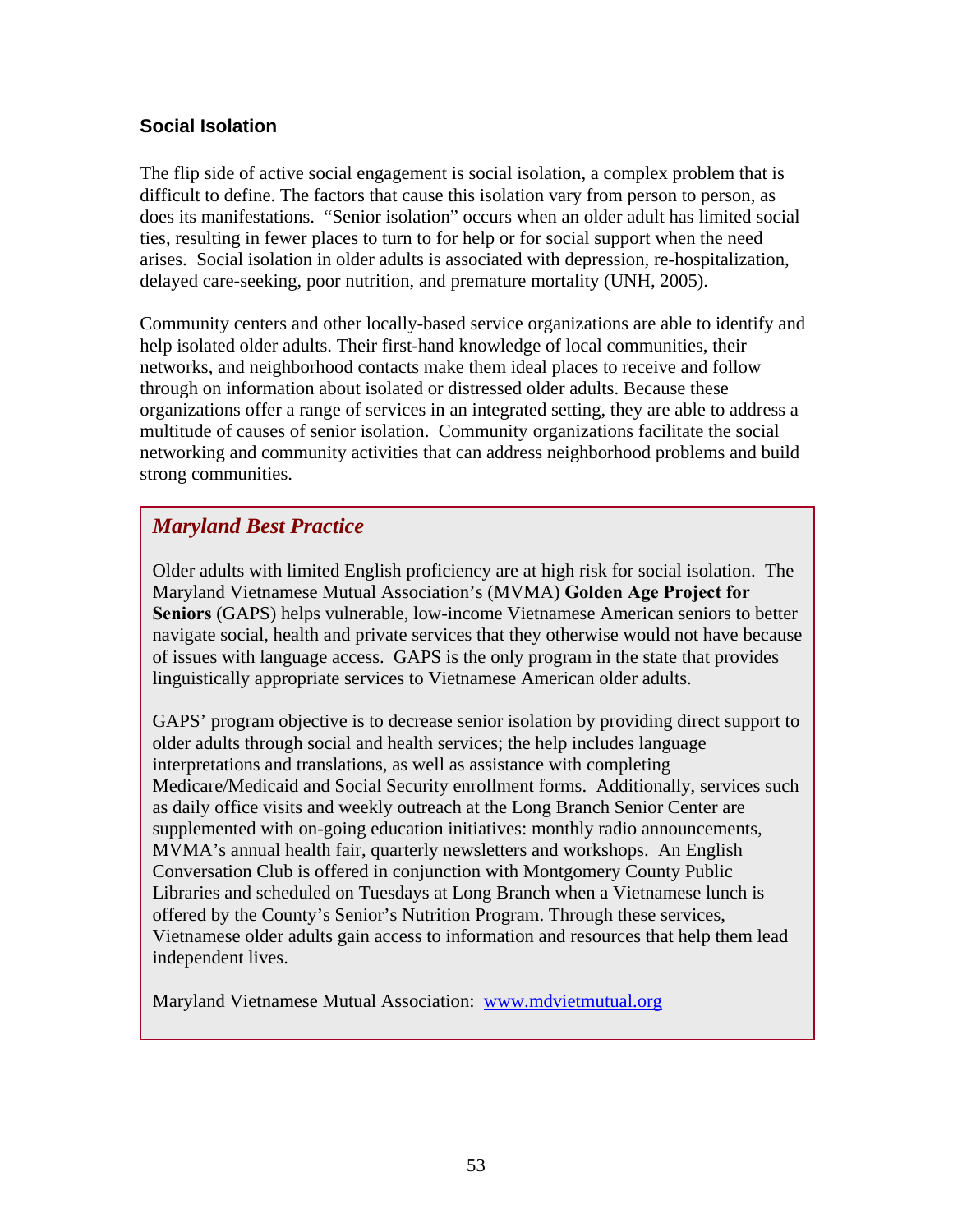In addition to local community center activities, other strategies being used in senior programs (UNH, 2005) to overcome social isolation include:

- Programs that use older adults as resources serving in meaningful roles such as tutors and mentors for children and youth and volunteer companions for other older adults. This ensures that older adults maintain a sense of purpose after retirement while making a real contribution to their communities.
- Programs that bring older adults together, including traditional senior centers as well as alternative senior centers that target specific needs. The success of these programs often depends on the availability of transportation.
- Programs serving older adults where they live, such as Meals on Wheels, home visits, and supportive service programs.
- Programs to keep older adults connected to others and to social services via technology, including conference calls, telephone reassurance, computerized automatic wellness checks, and computer labs with Internet access.
- Case management and geriatric mental health services that are tailored for those older adults with complex and intensive needs who are most at risk of being prematurely institutionalized.
- Social adult day care and elder abuse prevention and support programs, to target those older adults most at risk.
- Caregiver support, which ensures that existing relationships between older adults and their family caregivers (often the first line of defense against isolation), remain intact and beneficial.

An example of an existing program in Maryland which fosters social engagement is Baltimore's Senior Friendly Neighborhoods (SFN)). SFN program staff reach out to older residents of private homes or small apartment buildings who did not generally have a prior connection. When a group of residents who live near each other and who have similar cultural backgrounds are identified, they are brought together as a "warm house." Participants meet monthly in a home of a resident host for a social program whose content is determined by consensus of the group. Professional staff oversee the program, but the goal is to reduce isolation and develop a mutual support network among participants.

### **Elder Abuse**

Elder abuse is loosely defined as the infliction of physical, emotional, or psychological harm on an older adult. Elder abuse also can take the form of financial exploitation or intentional or unintentional neglect of an older adult by the caregiver. Elder abuse can occur in the home, in nursing homes, or other institutions. It affects older adults across all socio-economic groups, cultures, and races. Based on available information, women and the "oldest" elderly are more likely to be victimized. Dementia is a significant risk factor. Mental health and substance abuse issues, of both abusers and victims, are risk factors. Isolation can also contribute to risk.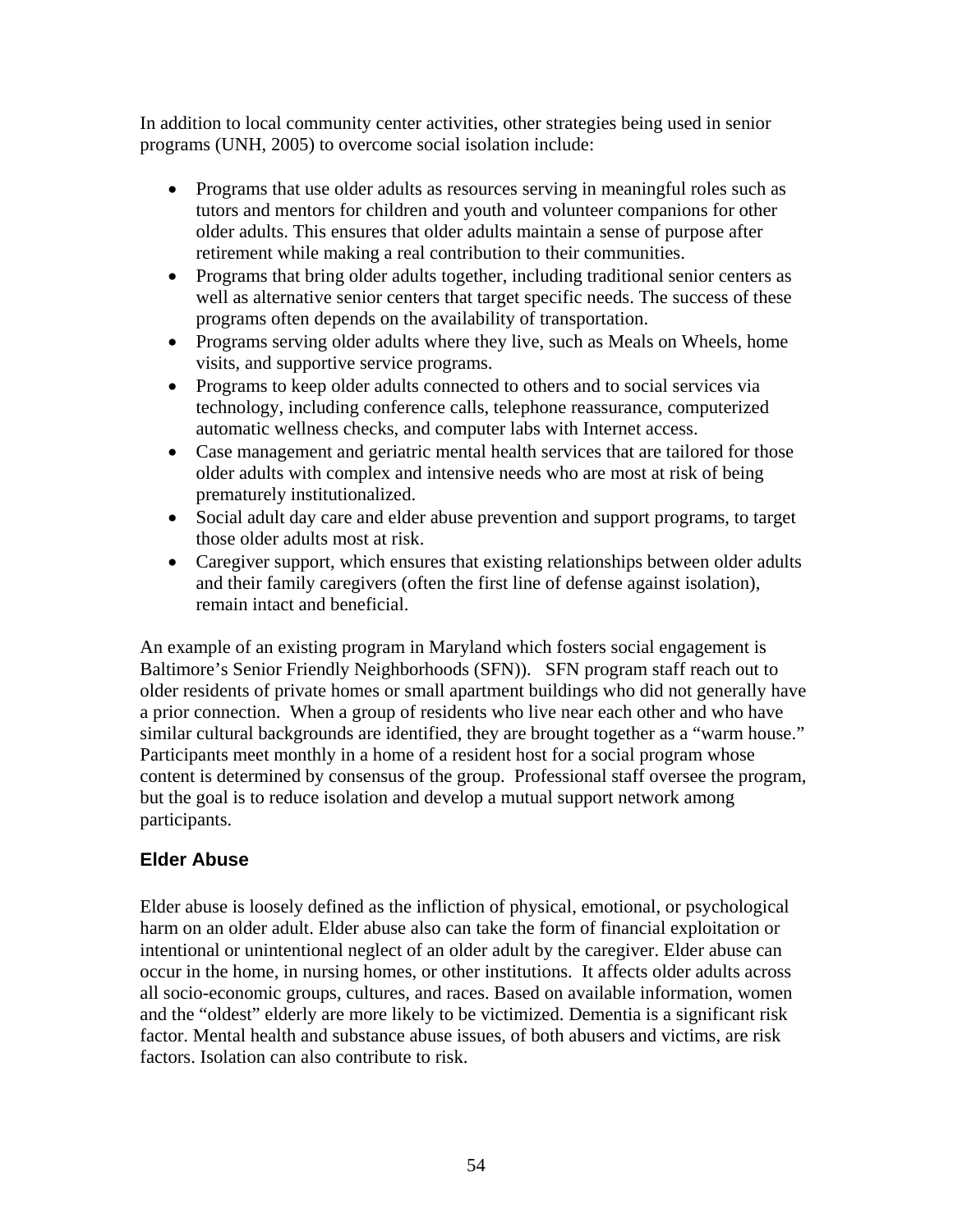Elder abuse is a serious problem in this country. All 50 states have laws prohibiting elder abuse. Though laws differ, all states have systems for reporting suspected abuse (American Psychological Association, undated).

No matter where older adults reside, they may be vulnerable to neglect, victimization, and exploitation by others. Protecting older people from mistreatment is an important element of the broad challenge of ensuring quality services in long-term care. Programs to decrease isolation and to address elder abuse are valuable for any aging in place program.

# *Civic Engagement/Volunteer Opportunities*

Older Americans no longer see retirement as an extended vacation with no responsibilities. According to a 2002 survey conducted for Civic Ventures, 59 percent of older Americans see retirement as "a time to be active and involved, to start new activities, and to set new goals." Just 24 percent see retirement as "a time to enjoy leisure activities and take a much deserved rest." Those who plan to work in their retirement cite the desire to stay active and productive, rather than economic necessity, as the primary reason. More than half of the respondents (56 percent) say civic engagement will be at least a fairly important part of retirement.

Additionally, the survey found that more than half of the respondents had been a volunteer in the past three years and that 25 percent were volunteering at least five hours a week (Hart, 2002).

Civic Ventures [\(www.civicventures.org](http://www.civicventures.org/)) is a national program with a mission to engage the millions of baby boomers as a force for change. Civic Ventures seeks to demonstrate the value of experience in solving social problems – from education to the environment and health care to homelessness. Founded in 1998 by social entrepreneur and author Marc Freedman, Civic Ventures works to define the second half of adult life as a time of individual and social renewal.

| Program                                      | Description                               |  |  |
|----------------------------------------------|-------------------------------------------|--|--|
| <b>National Governors Association Policy</b> | This is a year-long initiative to help    |  |  |
| Academy on Civic Engagement                  | increase civic engagement among older     |  |  |
|                                              | adults by capitalizing on the leadership  |  |  |
|                                              | of state governors. Maryland is one of    |  |  |
|                                              | six champion states selected to           |  |  |
|                                              | participate.                              |  |  |
| <b>Senior Centers</b>                        | Through the Senior Citizens Activities    |  |  |
|                                              | <b>Centers Capital Improvement Grants</b> |  |  |
|                                              | Program, Maryland provides capital        |  |  |
|                                              | improvement grants to local               |  |  |
|                                              | governments.                              |  |  |

# **Selected Programs of the Maryland Department of Aging**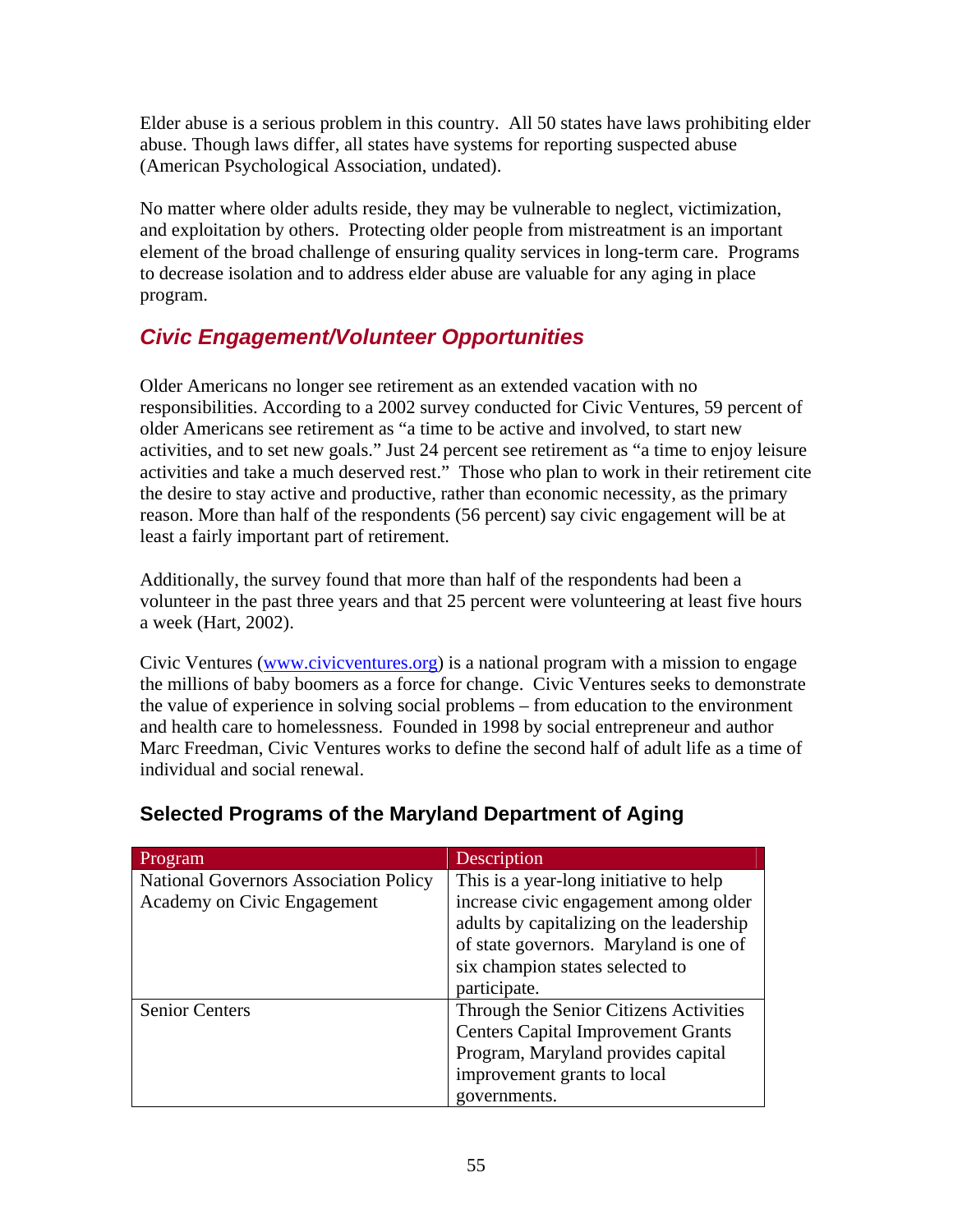| Program                             | Description                                                                                                 |
|-------------------------------------|-------------------------------------------------------------------------------------------------------------|
| Senior Nutrition – Congregate Meals | Meals are served to older adults in 257<br>meal sites, including senior centers and<br>senior housing sites |
|                                     | $\sim$ $\sim$ $\sim$ $\sim$ $\sim$ $\sim$                                                                   |

Source: *Budget Presentation Fiscal Year 2010*. MDoA Annual Report, January-December 2008

# *Maryland Best Practice*

### **Legacy Leadership Institutes, University of Maryland**

Legacy Leadership Institutes (LLI) is a model developed by the University of Maryland Center on Aging to facilitate lifelong learning, technical and leadership skills enhancement, and meaningful civic engagement for older adults by translating their experience into high-impact volunteer service leadership roles in nonprofit organizations.

The LLI model creates a corps of volunteer/service leaders who assist nonprofit organizations in initiating innovative service programs, modernizing and strengthening organizational infrastructures, identifying and establishing sustainable financial resources, and expanding service capacity. Legacy Leaders serve such areas as health care, environment, state legislature, sports, independent living, mediation and conflict resolution centers, and schools.

The LLI model was launched in 1999. Each institute has a specific theme and prepares a Legacy Leader for a well-defined, meaningful volunteer role. Examples of the Legacy Leadership Institute topics developed to date include: Fundraising for Nonprofits, Nonprofit Assessment, Community Governance and Development, Humor Communication, Environment, Pro Bono Service, Coaching for Non Profits, Disaster Management, Non Profit Innovation, and Public Policy.

### **What Other States Have Done**

The National Council on Aging manages the *RespectAbility Initiative* ([www.respectability.org\)](http://www.respectability.org/). *RespectAbility* is a collaborative initiative, funded by The Atlantic Philanthropies, designed to help community organizations and decision-makers find ways to empower the growing population of older Americans to use their abilities, their experience, and their energy to help address community problems through volunteer work and employment.

The core goal of *RespectAbility* is to increase the numbers of older Americans involved in civic engagement, thereby enriching personal and community health. The central challenge is to increase the capacity of community-based nonprofit organizations to take advantage of increased numbers and more highly skilled older volunteers.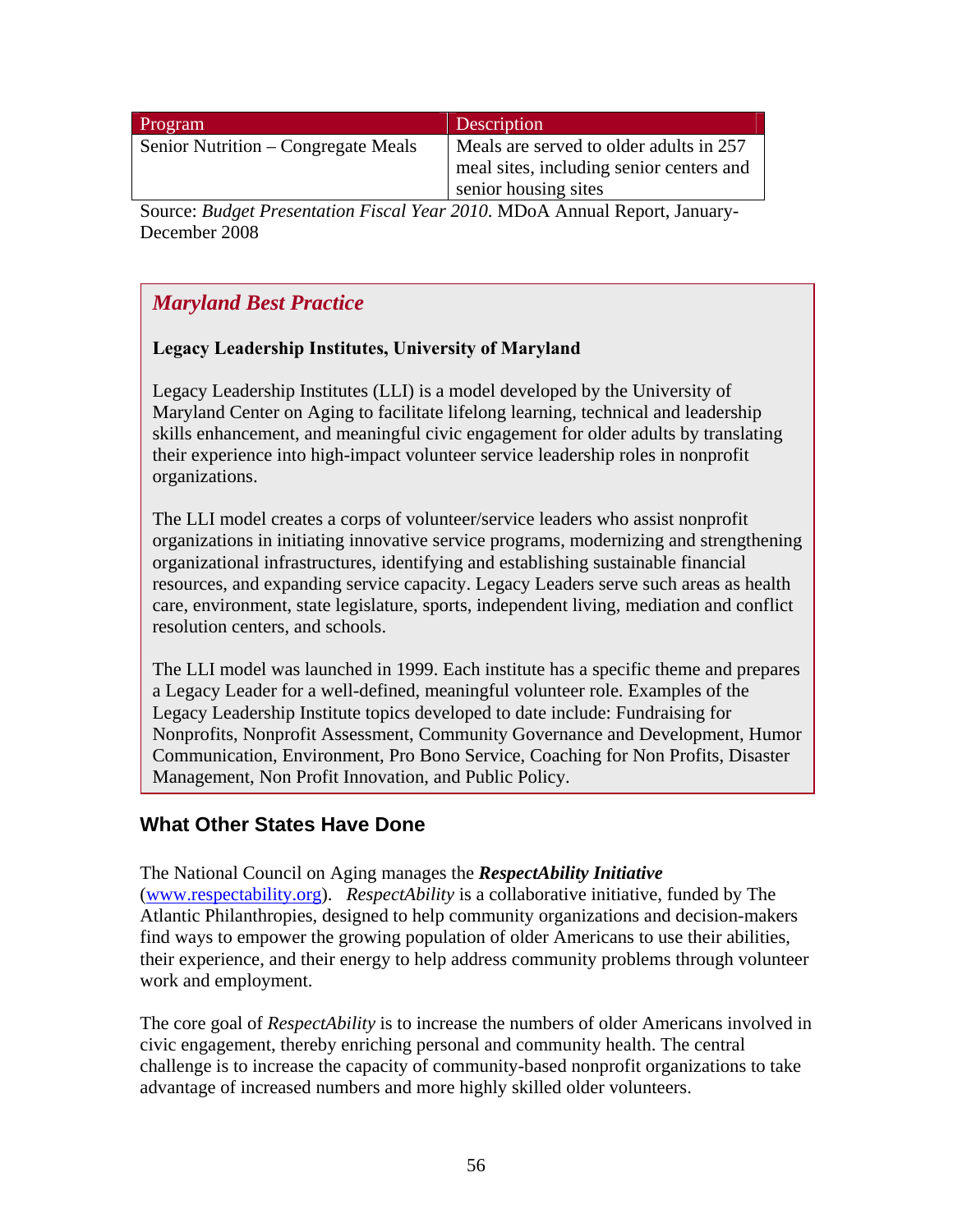Examples of civic engagement programs identified through *RespectAbility* include the following (NCOA, undated):

#### *Contra Costa for Every Generation*

Contra Costa for Every Generation (CCEG) is a countywide initiative in Contra Costa, CA, inspired by the AdvantAge Model and is based on a four-step development process:

- 1) Research
- 2) Strategic planning
- 3) Partnership development, and
- 4) Advocacy.

Begun July 1, 2005, the initiative includes governmental and political leadership, community opinion leaders, and a broad cross-section of citizenry. CCEG focuses on advocating for positive, long-lasting community changes to improve the quality of life of all citizens as they age, and making everyone in the community responsible for these changes.

CCEG is focused on building community, not infrastructures such as a nonprofit organization. The community's planners are its residents and their visions are secured through a development and empowerment process. Contra Costa for Every Generation is creating many opportunities for adults over the age of 55 to renew their communities. These citizens come together with the mission, "to make our local communities good places to age by supporting aspirations to stay healthy, live independently, and lead full and productive lives."

### *Person to Person Peer Support Network, OASIS*

Launched in 1995, the St. Louis (MO) Person to Person program is the umbrella for three peer support services that provide mental health support and social connections to older adults moving through normal life changes. The program's emphasis on peer support as a volunteer service not only enhances the quality of life of its participants, but also meets a direct community need. Program participants reach out to older adults often isolated by circumstance and marginalized by misunderstanding. While all three components of the Person to Person program engage older adults in meaningful service roles, the emphasis of this group is on the peer-led discussion groups and the community engagement model used to ensure success in an underserved community of largely African American older adults.

### *Care Team® Program, Interfaith CarePartners®*

Interfaith CarePartners<sup>®</sup> is an independent,  $501(c)(3)$  service organization to local congregations that recruits, trains, and supervises volunteers who assist older adults to live independently and help caregivers prolong care at home for a loved one. Interfaith CarePartners accesses the human resources of diverse faith communities to build a community-wide infrastructure of volunteer caregivers that spans socioeconomic and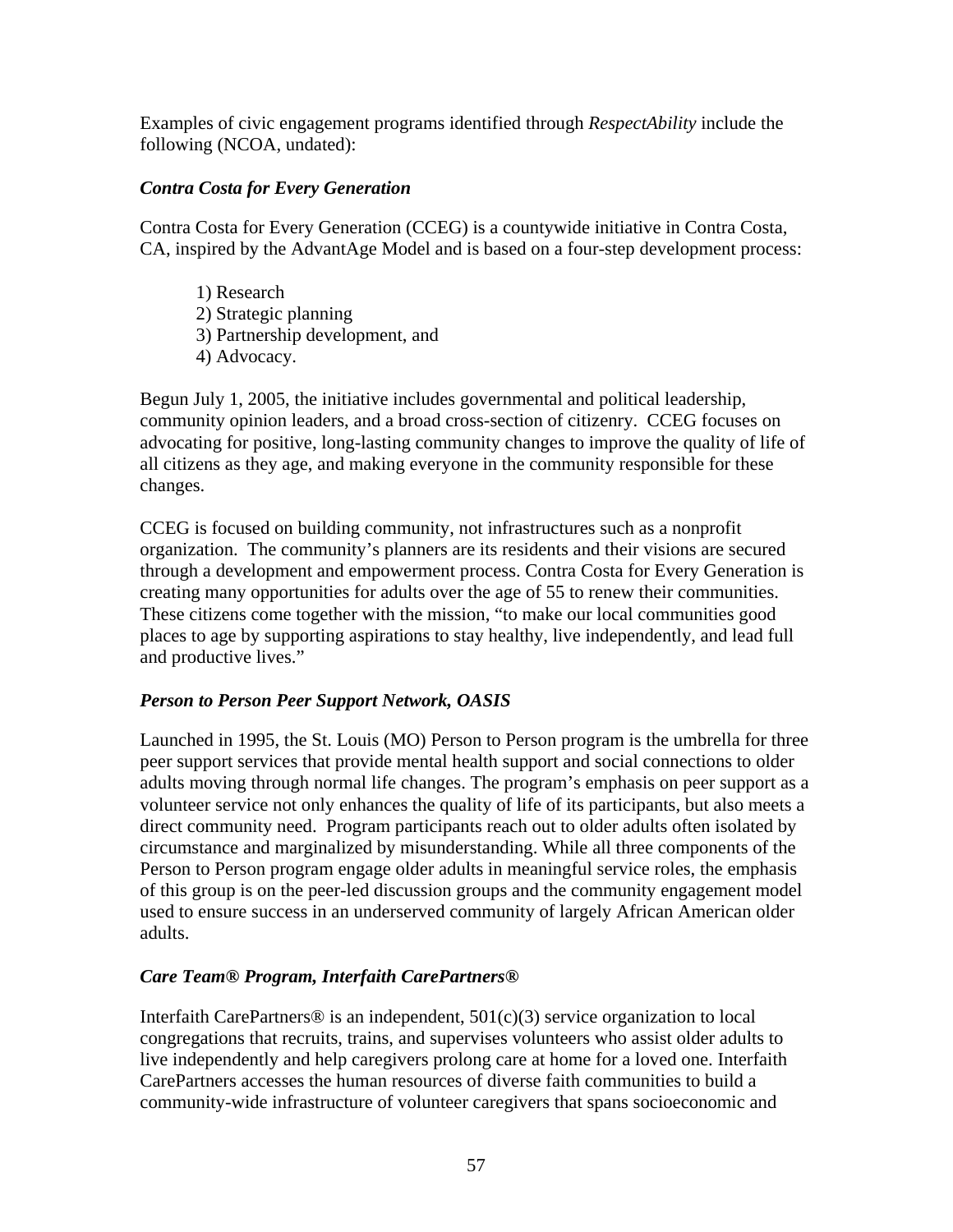demographic groups to enable independent living and to assist caregivers to defer or avoid institutional care. No congregation or care partner is charged a fee for services.

There are more than 2,000 team members based in 105 congregations across the denominational spectrum in three counties of greater Houston. All together, team members serve more than 1,500 clients (called care partners) annually providing more than 100,000 hours of service in the program. The organization meets its operating budget through contracts with the Harris County Area Agency on Aging, Texas Department of Health, foundation grants, congregational gifts, individual donations, and special fundraising events.

#### *Performance Coaching Practice, Executive Service Corps of Chicago*

The Executive Service Corps (ESC) of Chicago, IL, relies on its cadre of well-trained volunteers to fulfill its mission and provide its services. The primary characteristics that all ESC volunteers share are the desire to serve the community and to be involved in meaningful activities. They come from some of Chicago's top companies and organizations, and they have retired from or continue to work in accounting and finance, education, law, insurance, government, social services, community and youth development, health care, the media, utilities, cultural arts, and merchandising. As part of a consulting team, or as individual consultants, they teach clients how to create a strategic plan, how to recruit energetic board members, how to establish compensation programs for their staff members, how to manage agency finances, and how to produce fund development plans.

#### *Faith in Action Care Program, Shepherds Center Of Greater Winston-Salem*

The Shepherds Center of Greater Winston-Salem, NC, is an interfaith ministry whose mission is to help older adults pursue independent and active lives, neighbor helping neighbor, and people linked together in a bond of faithful service and support. The Shepherds Center promotes and provides volunteer opportunities, life-long learning, and support programs for older adults. Founded in 1985*,* the organization is an affiliate member of a national network of more than 100 centers modeled after the original Shepherds Center established in Kansas City, Mo. The Shepherds Center of Greater Winston-Salem is a Robert Wood Johnson Foundation Faith in Action Program and a member of the North Carolina Family Caregiver Support Program.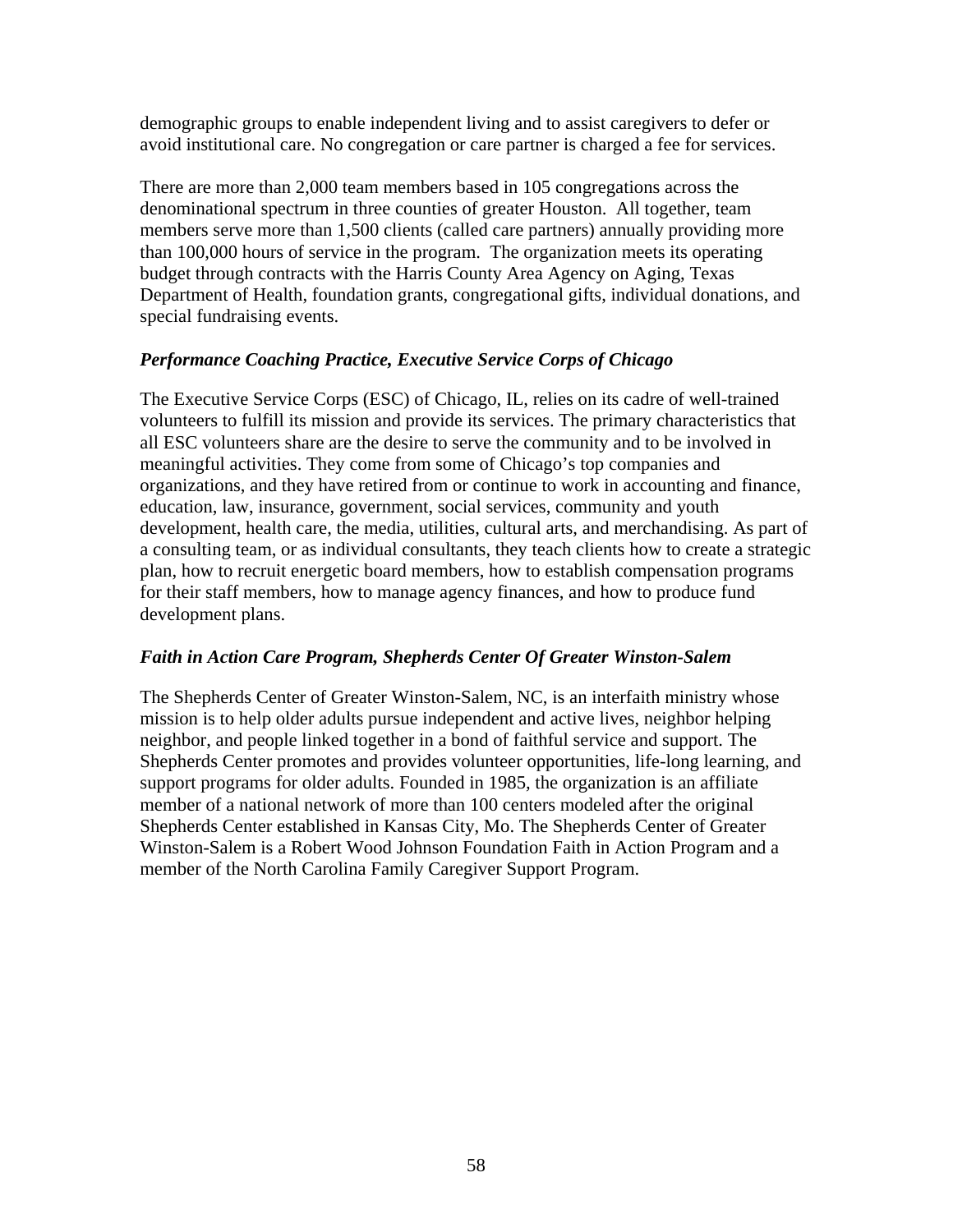### *Maryland Best Practice*

Baltimore City **Experience Corps** (www.experiencecorps.org/cities/baltimore), a member of a national network that operates under the umbrella of Civic Ventures, is a program that uses the time, skills, and experience of adults 55 year of age and older to help improve educational outcomes for children in grades K-3. Partners include the Greater Homewood Community Corporation and the Johns Hopkins University Center on Aging and Health.

Each Experience Corps member devotes a minimum of 15 hours per week over the school year. A team of 15-20 adults is placed in each school. The members work at the direction of the classroom teacher to support students in the areas of reading, writing, language and math. The services provided by members vary but might also include library help, behavioral support, health promotion, enrichment activities, and improving attendance and parent involvement.

Researchers at Washington University's Center for Social Development assessed the impact of the Experience Corps program on the lives of its members and found that compared with adults of similar age, demographics, and volunteer history, Experience Corps tutors reported improvements in mental health and physical functioning (including mobility, stamina, and flexibility) and maintained overall health longer. In addition, Experience Corps members reported more physical activity, larger social networks, and higher self-esteem as a result of their participation (Tan et al., 2006).

# *Older Adults in the Workforce*

The U.S. workforce is aging. Just over 16 percent of the labor force is at least age 55, up from nearly 12 percent in 1995. The U.S. Bureau of Labor Statistics (BLS) projects that this figure will rise to 21 percent in 2014. If BLS projections are correct, more than 34 million persons aged 55 and older will be working or looking for work in 2014, an increase of more than 10 million over the figure for 2005 (U.S. Department of Labor, 2002).

The actual number of older labor force participants could be even greater than official projections suggest. According to AARP research, eight in ten (80%) Baby Boomers expect to work at least part time when they retire. Although it is unlikely that 80 percent of older adults will end up working in retirement, it seems reasonable to assume that the labor force participation rate for the 55-plus population will continue to increase.

The current economic climate may foster the need for older Americans to retire later or re-enter the workforce after retirement. The segment of adults age 65 to 69 participating in the labor force (working or looking for work) increased to 29.7 percent in 2007, from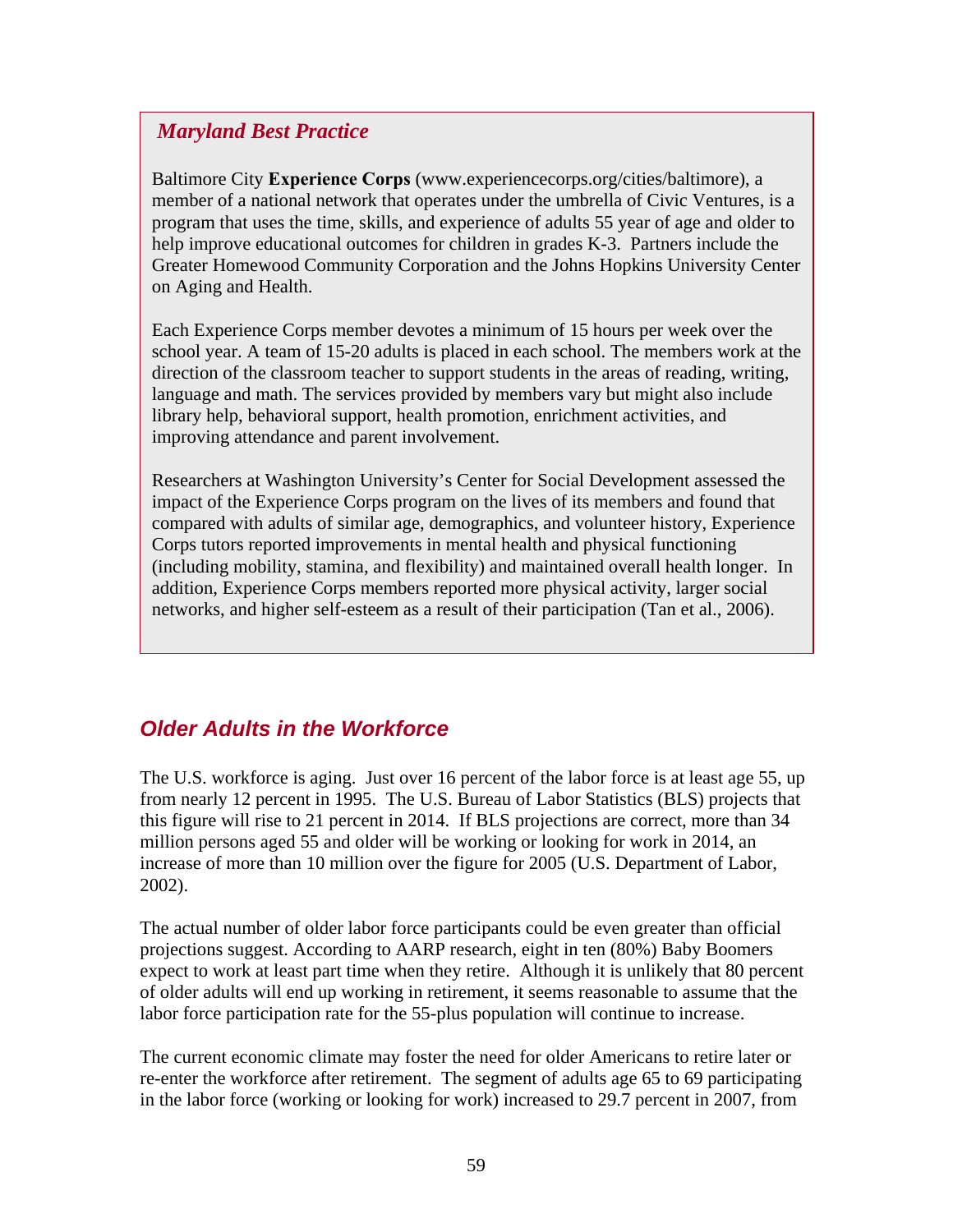<span id="page-71-0"></span>only 20.2 percent in 1982 (Johnson, 2009). Many factors have increased labor force participation at older ages, including the decline in traditional employer-sponsored pension and retiree health plans, the increase in Social Security's normal retirement age, and changes in Social Security rules (including increasing the delayed retirement credit and restricting the retirement earnings test) that increase benefits for those who continue working past the normal retirement age (now 66).

The stock market lost 41 percent of its value between September 30, 2007 and December 31, 2008, destroying nearly \$2.8 trillion in 401(K) and individual retirement accounts (IRAs) and potentially intensifying pressures on older adults to work (Soto 2008). Due to the decline in traditional employer-sponsored pension and retiree health plans, and corresponding growth in 401(K) plans and Individual Retirement Accounts (IRAs), older adults' retirement income has increasingly become more dependent on stock market performance (Johnson, 2009).

Older workers typically bring wisdom drawn from years of working and living through business cycles and management trends. Prospective employers may be willing to consider this experience and reliability as a positive attribute for employment.

A survey conducted for AARP (Brown, 2003) found that many Americans between the ages of 50 and 70 plan to work far into what has traditionally been viewed as their "retirement years":

- Nearly half of all pre-retirees (45 percent) expect to continue working into their 70s or later. Of this group, 27 percent said they would work until they were in their 70s, and 18 percent said "80 or older," "never stop working," or "as long as they are able to work."
- The most common reasons given by pre-retirees for wanting to continue working in retirement were the desire to stay "mentally active" (87 percent) or "physically active" (85 percent), and the desire "to remain productive or useful" (77 percent). Slightly more than half of the pre-retirees (54 percent) indicated that their motivation was based on "a need for money."

The result of these demographic trends is the emergence of a new life-stage between adulthood and true old age – which has been called the "third age" or "midcourse" or "my time."

| <b>Factors in the Decision to Work in</b> | Pre-retirees who plan to work | Working  |       |
|-------------------------------------------|-------------------------------|----------|-------|
| Retirement $(\frac{9}{6})^{\frac{3}{2}}$  | in retirement                 | retirees | Total |
| Desire to stay mentally active            | 87                            | 68       | 83    |
| Desire to stay physically active          | 85                            | 61       | 80    |
| Desire to remain productive or useful     | 77                            | 73       | 76    |
| Desire to do something fun or             | 71                            | 49       | 66.   |
| enjoyable                                 |                               |          |       |

<sup>3</sup> Source: Brown, 2003. Respondents could choose as many factors as apply to them.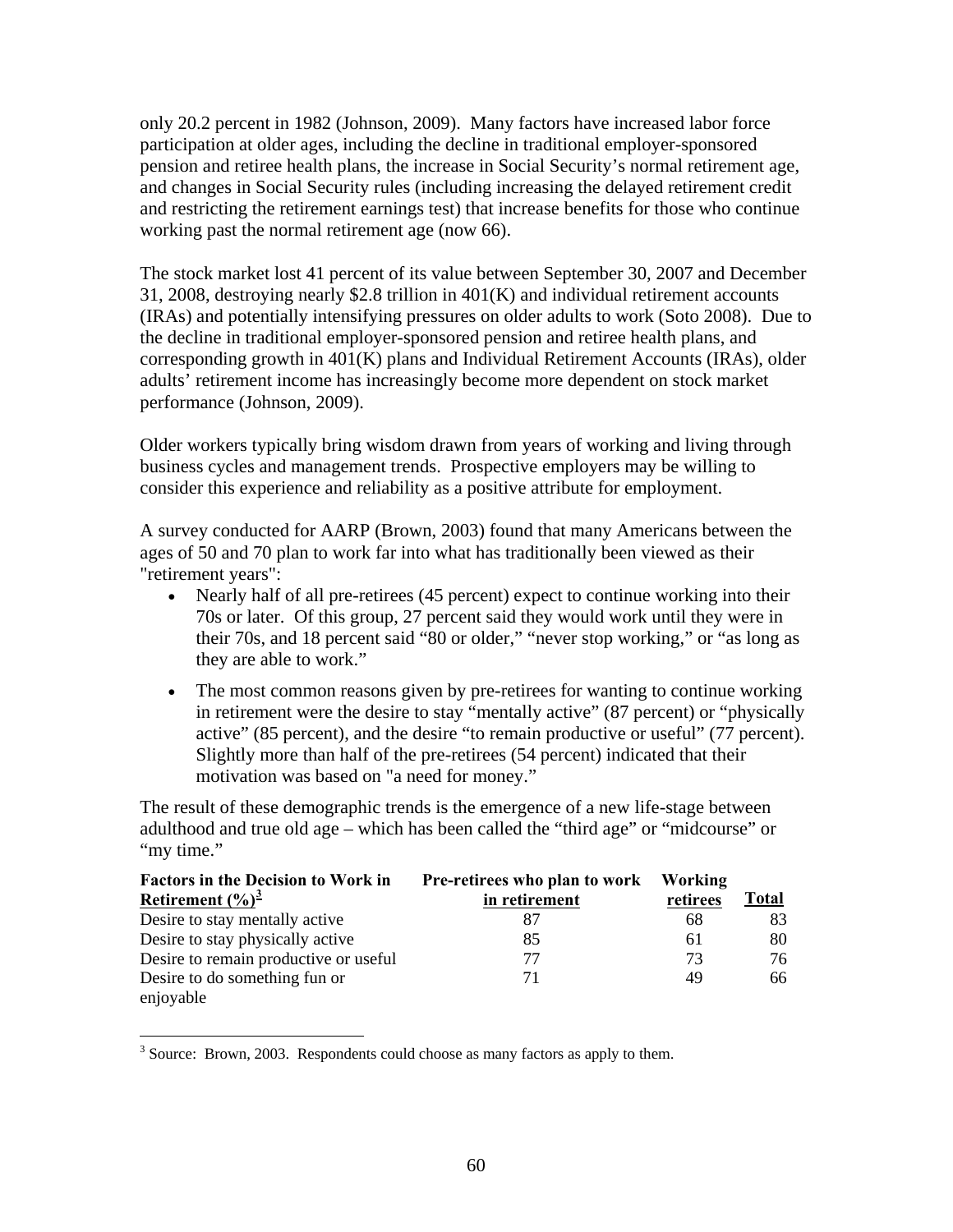| Pre-retirees who plan to work | Working  |              |
|-------------------------------|----------|--------------|
| in retirement                 | retirees | <b>Total</b> |
| 59                            | 44       | 56           |
| 58                            | 47       | 55           |
| 54                            | 51       | 53           |
| 50                            | 37       | 48           |
| 32                            | 20       | 29           |
|                               |          |              |

### **Select Employment Programs for Older Adults**

<span id="page-72-0"></span>**(Table cont.)** 

The Senior Community Service Employment Program (SCSEP) ([http://www.doleta.gov/Seniors/html\\_docs/AboutSCSEP.cfm](http://www.doleta.gov/Seniors/html_docs/AboutSCSEP.cfm)) is a community service and work-based training program for older workers. It was authorized by Congress in Title V of the Older Americans Act of 1965 to provide subsidized, part-time, community service work-based training for low-income persons age 55 or older who have poor employment prospects. Through this program, older workers have access to the SCSEP services as well as other employment assistance available through the [One-Stop Career Centers](http://www.dol.gov/dol/topic/training/onestop.htm) of the workforce investment system.

In addition to providing community services and part-time work-based training, the program has a goal of placing into unsubsidized jobs the number of participants equal to 30 percent of the authorized positions. Program participants work an average of 20 hours a week, and are paid the highest of Federal, State or local minimum wage, or the prevailing wage. They are placed in a wide variety of community service activities at nonprofit and public facilities, including day-care centers, senior centers, schools and hospitals. It is intended that these community service experiences serve as a bridge to other employment positions that are not supported with Federal funds.

The mission of the National Council on Aging's (NCOA) **Senior Environmental Employment (SEE)** ([www.ncoa.org/content.cfm?sectionid=346](http://www.ncoa.org/content.cfm?sectionid=346)) program is to provide a unique opportunity for individuals 55 years or older to be engaged in meaningful work.

NCOA has been a SEE program sponsor administering Environmental Protection Agency (EPA) Cooperative and Interagency Agreements for more than 15 years. NCOA works closely with federal staff in achieving the SEE program's goal of supporting environmental projects and giving older workers an opportunity to remain active while using skills and knowledge obtained during their working careers.

The SEE program offers administrative and technical support positions nationwide. These positions are full and part time with benefits: accrued vacation, sick leave, paid holidays, and medical insurance.

 4 Source: Brown, 2003. Respondents could choose as many factors as apply to them.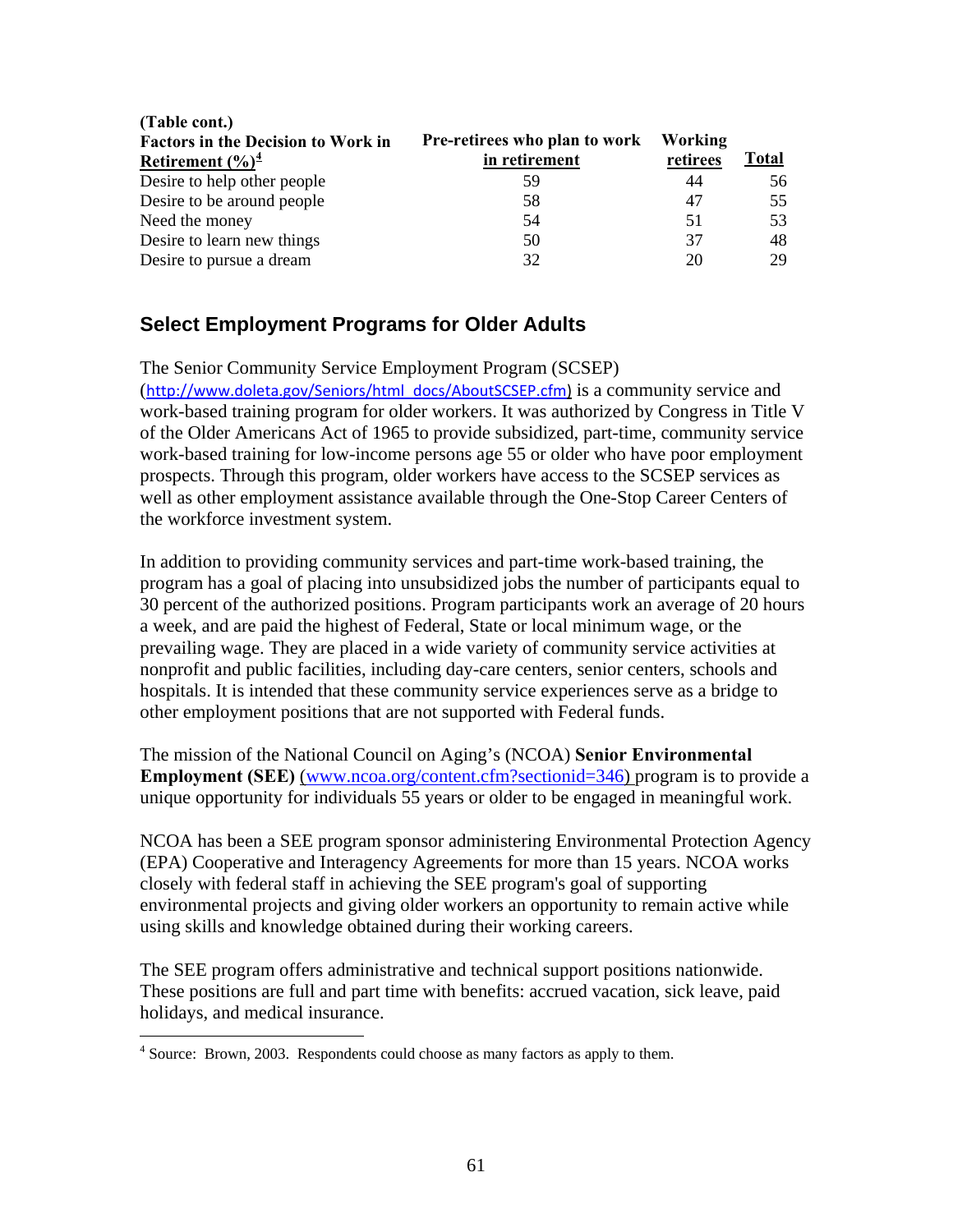## *Volunteerism*

Nearly half of all Americans age 55 and over volunteered at least once in the past year. Even among those aged 75 and older, 43 percent had volunteered at some point in the previous year.

| <b>Older Adults as Volunteers</b> | Age 55 to 64 | Age 65 to 74                                                                  | Age $75+$   |
|-----------------------------------|--------------|-------------------------------------------------------------------------------|-------------|
| % of age group who volunteer      | 50.3 %       | 46.6 %                                                                        | 43.0 %      |
| total number of volunteers        | 11.9 million | 8.5 million                                                                   | 7.1 million |
| Avg weekly hours/volunteer        | 3.3 hours    | 3.6 hours                                                                     | 3.1 hours   |
| Total time volunteered annually   |              | $\vert$ 4.8 billion hours $\vert$ 1.6 billion hours $\vert$ 1.1 billion hours |             |

Older volunteers devoted the most time to community activities--almost double the national median for all ages. Compared with the U.S. median commitment of 52 volunteer hours annually, those 65 and over contributed 96 hours per year (U.S. Department of Labor, 2002)

## *Maryland Best Practice*

**Partners In Care** is a community nonprofit empowering older adults to remain independent in their own homes. The program utilizes the concept of reciprocity. Founded in 1993 and now with 2600 members, service-exchange is the foundation for the network of support for seniors. The objective is to build community by engaging people to help each other with the many tasks involved in everyday living. Everyone has something to contribute and exchange and is valued for it.

As the first service exchange program based in Maryland, Partners In Care is designed to help all Maryland residents and is based on one community member helping another. The vision is to network Partners In Care sites so that neighbors and families can help each other long distance. Partners In Care is headquartered in Anne Arundel County with a satellite office in Frederick. The service-exchange model is particularly valuable as individual and community resources are stretched thin in this economic environment.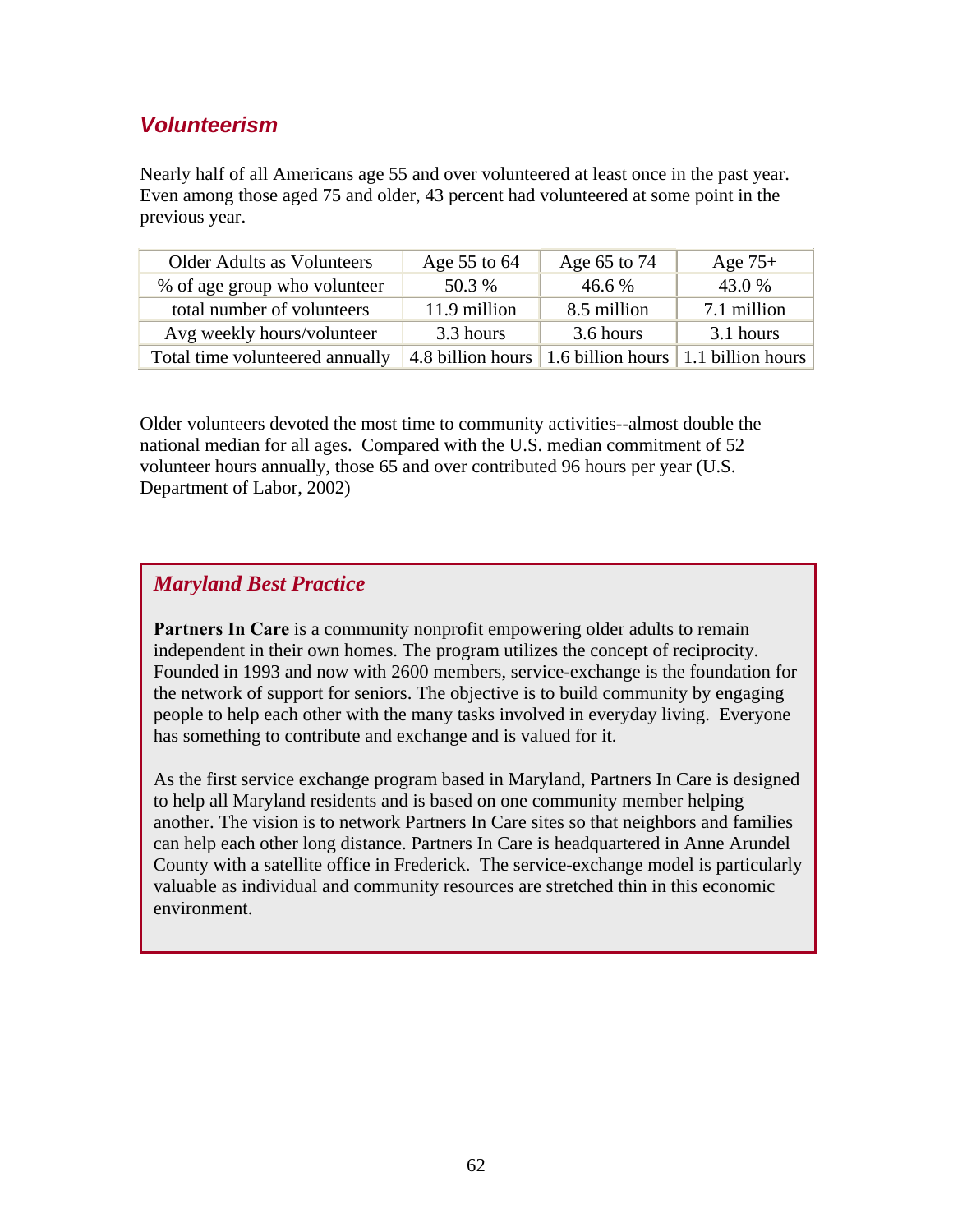## **Select Senior Volunteer Programs**

#### **Volunteer Senior Ranger Corps**

The Volunteer Senior Ranger Corps program

(www.community.ups.com/downloads/pdfs/VSRCbrochure.pdf)

is designed to create and model opportunities for older adults to develop and express stewardship for national park resources and positively affect their local communities through volunteerism. It is a partnership effort between the National Park Service and the Environmental Alliance for Senior Involvement and is made possible by the National Park Foundation through generous support from the United Parcel Service Foundation's Volunteer Impact Initiative and the Tauck Foundation.

### **Community Action Program (CAP)**

CAP (www.ncoa.org/content.cfm?sectionID=240&detail=897) is a volunteer program designed to encourage elders to become actively involved in their communities and to enrich the lives of senior housing residents. CAP was developed by the Elderly Housing Development and Opportunity Corporation (EHDOC), a nonprofit community-based organization that owns and manages affordable housing for low-income elders in 14 states. Activities vary in each community, depending on local needs and volunteer interests: collecting and distributing toys, food, and other items to people with special needs; writing letters and advocating for public policy changes at state, local, and national levels; and assisting traumatized children, isolated individuals, and frail elders. In addition, CAP promotes collaborative efforts to help elders improve their homes, including Federally-assisted housing.

#### **Maryland Senior Corps** ([www.seniorcorps.org](http://www.seniorcorps.org/))

More than 7,400 older adults in Maryland contribute their time and talents in one of three Senior Corps programs. Senior Corps is a program of the [Corporation for National and](http://www.nationalservice.gov/)  [Community Service](http://www.nationalservice.gov/), an independent federal agency created to connect Americans of all ages and backgrounds with opportunities to give back to their communities and their nation.

Senior Corps offers several ways to get involved. Volunteers receive guidance and training so they can make a contribution that suits their talents, interests, and availability in the following three programs:

#### • The **Foster Grandparent Program**

([www.seniorcorps.gov/about/programs/fg.asp](http://www.seniorcorps.gov/about/programs/fg.asp)) connects volunteers age 60 and over with children and young people with exceptional needs. Volunteers mentor, support, and help some of the most vulnerable children in the United States. Foster Grandparents serve one-on-one as tutors and mentors to more than 3,300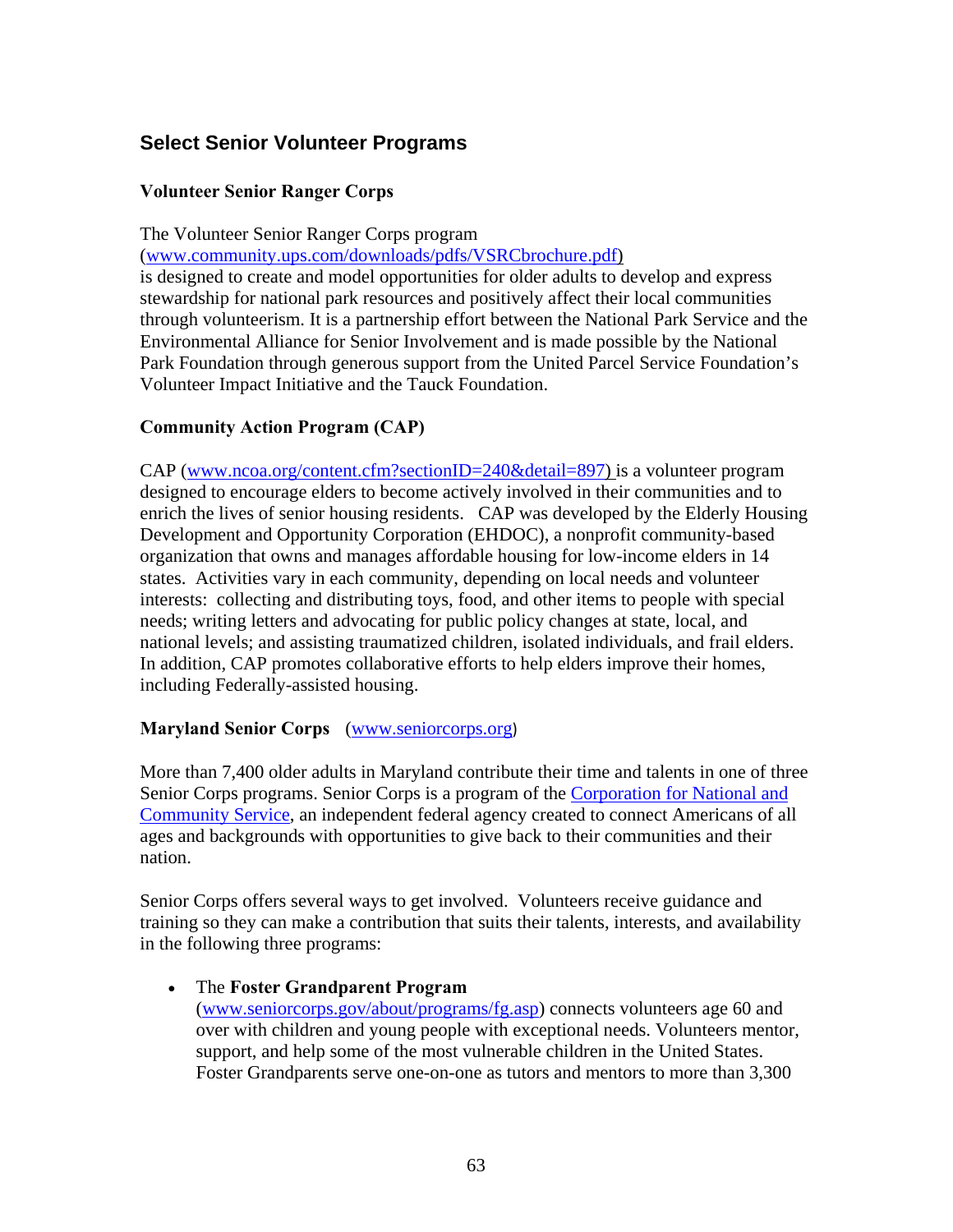young people in Maryland who have special needs.

- The **Senior Companion Program** ([www.seniorcorps.gov/about/programs/sc.asp](http://www.seniorcorps.gov/about/programs/sc.asp)) brings together volunteers age 60 and over with adults in their community who have difficulty with the simple tasks of day-to-day living. Companions help out on a personal level by assisting with shopping and light chores, interacting with doctors, or just making a friendly visit. Senior Companions in Maryland help more than 260 homebound older adults and other adults maintain independence in their own homes.
- **RSVP** [\(www.seniorcorps.gov/about/programs/rsvp.asp](http://www.seniorcorps.gov/about/programs/rsvp.asp)) connects volunteers age 55 and over with service opportunities in their communities that match their skills and availability. RSVP volunteers conduct safety patrols for local police departments, participate in environmental projects, tutor and mentor youth, respond to natural disasters, and provide other services through more than 690 groups across Maryland.

### **Experience Corps**

The Experience Corps [\(www.experiencecorps.org](http://www.experiencecorps.org/)) model–built on both research and accumulated knowledge from other service programs–focuses on several key elements, including:

- A focus on elementary schools, particularly in the inner-city because of the academic and social needs of low-income children
- Intensive service, with an expectation that older adults make a commitment to work at least 15 hours a week throughout the school year
- Incentives in the form of a stipend (which ranged from \$100 to \$200 a month, depending on the city) for volunteers who served at least 15 hours a week
- Diversity of participants, including volunteers at all income levels and a special focus on drawing more men to the program.

#### **Generations United**

Generations United (GU) (www.gu.org) focuses solely on promoting intergenerational strategies, programs, and policies. GU serves as a resource for educating policymakers and the public about the economic, social, and personal imperatives of intergenerational cooperation.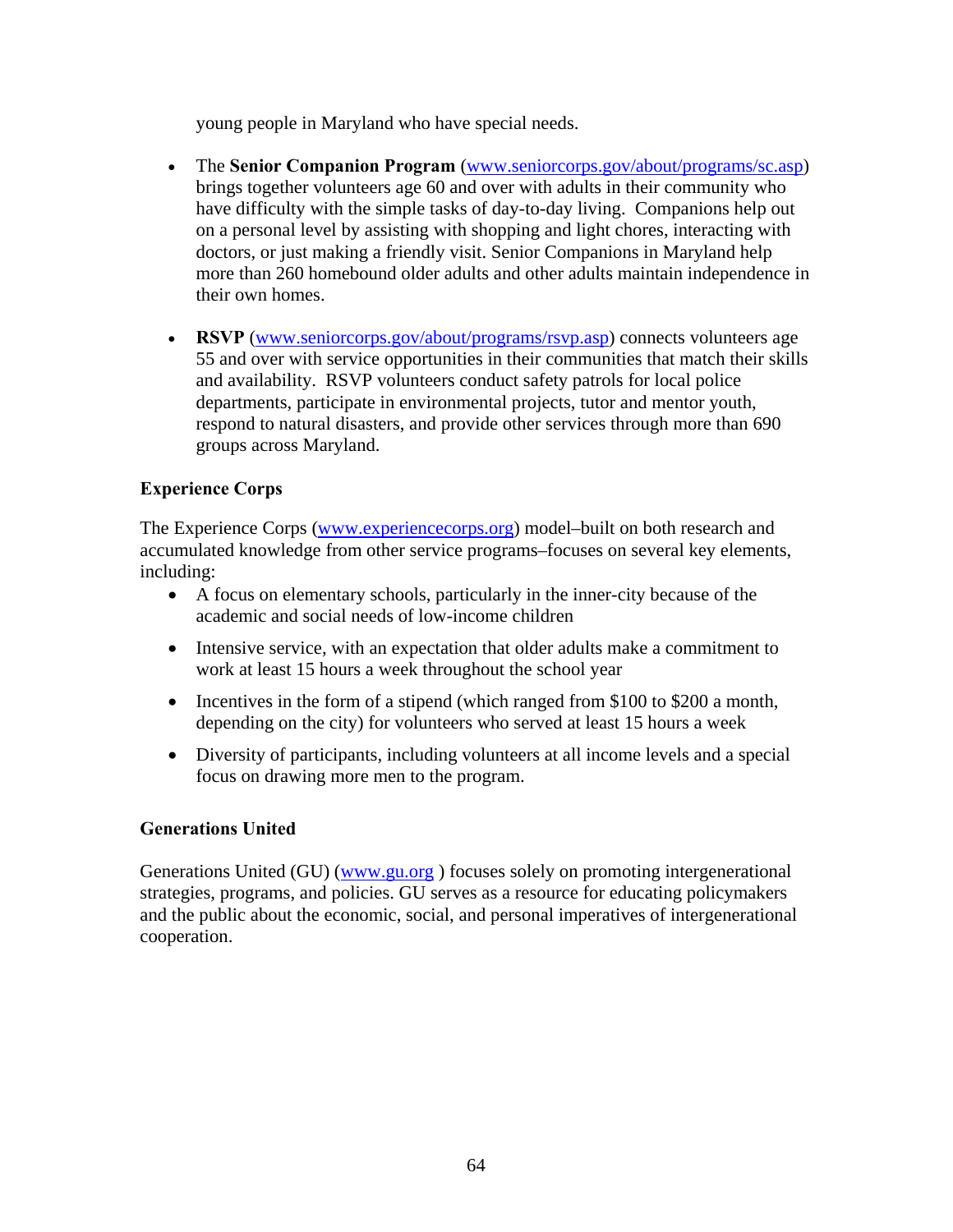## **Leadership**

Leadership involves creating the political will to create an aging in place model, the development of viable coalitions of stakeholders to guide the process, and creating the resources needed to sustain the implementation of the model.

## *Political Will*

Formative research, such as the AdvantAge Survey used to assess the elder-friendliness of a community, provides data that can be used to justify the need for services in targeted communities. These data bring "real life" issues to light in the community's own backyard and help to define problems and opportunities for change. This in turn can positively alter political will and motivate decision makers to take action. Information from these surveys provides valuable insights to generate ideas for desired outcomes and inform planning for successful interventions.

An example of the successful use of formative research to create political will is that done by leaders in Minnesota to prepare for the coming age wave. This effort is described in Table 2 on page 10.

### *Maryland Best Practice*

Montgomery County engaged the Center for Productive Aging at Towson University to conduct a series of activities throughout the county to build a foundation for a comprehensive aging plan. These activities included five community forums and six focus groups. In addition, a publicized phone number and e-mail address were available for those residents who could not attend a session or preferred an alternative approach. Finally, an electronic survey was conducted for professionals in the county who work with or on behalf of older adults (Wagner et al, 2007).

Subsequently, Montgomery County engaged Reingold, a communication firm, to develop a senior outreach plan to help older adults in the county find information about services more easily and to increase participation in existing programs and services (Sullivan et al., 2007).

## *Sustaining Implementation*

## **Federal Funding**

The **Administration on Aging** (AoA) has relatively few grant programs in which communities could propose new aging in place models. AoA does accept applications each year in response to an Open Solicitation for proposed projects that further the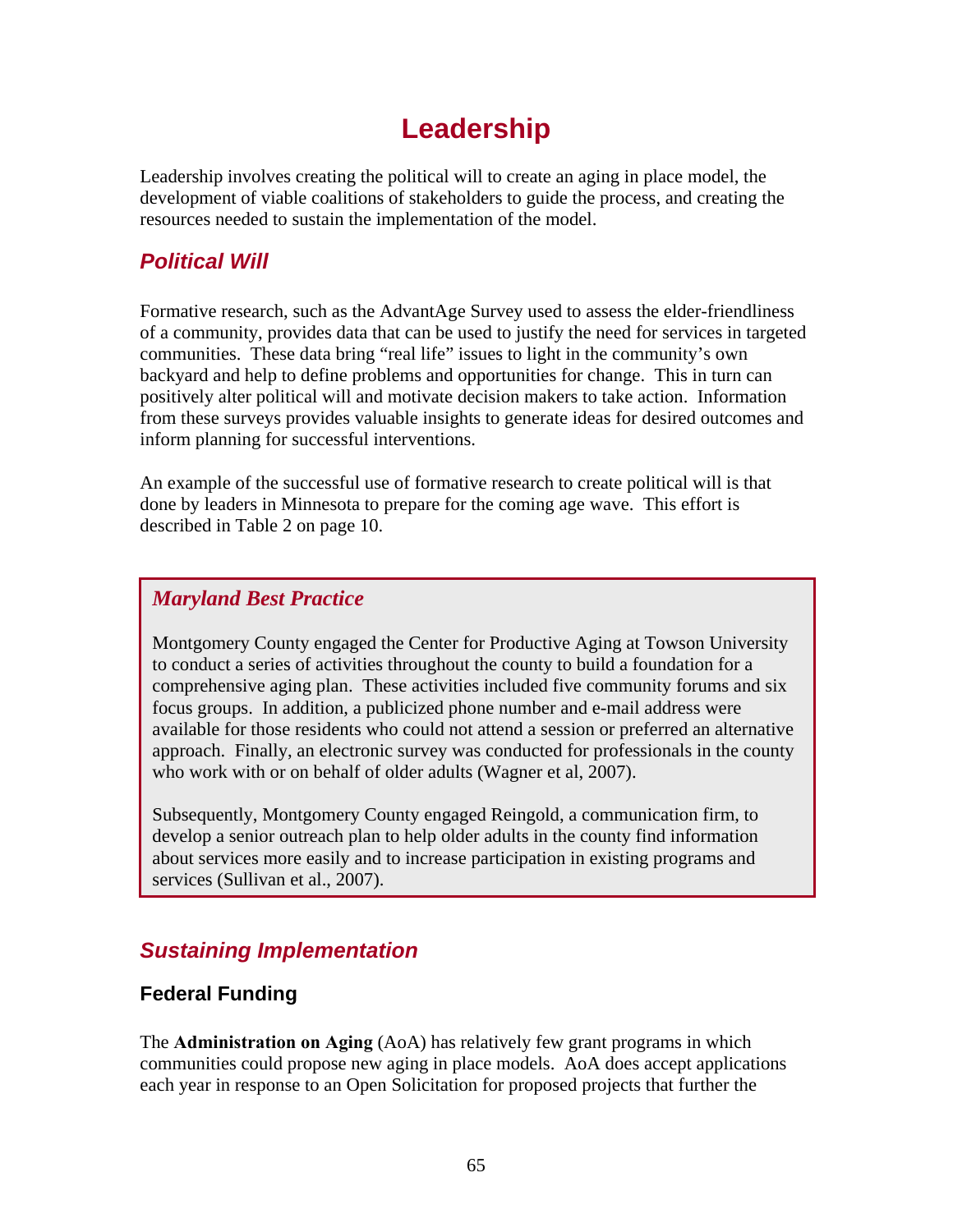purposes of Title IV of the Older Americans Act, as amended, the AoA strategic plan, and the AoA mission. Title IV projects must:

- Test new and innovative approaches to the design and delivery of programs and services for older persons
- Expand knowledge and understanding of the older population and the aging process; help meet the needs for trained personnel in the field of aging; and/or
- Increase awareness of the need for individuals to assume responsibility for their own longevity.

AoA is particularly interested in funding innovative performance models that can demonstrate successful outcomes and that may be replicated by other organizations. Program demonstrations that are based on evidence-based models that have been supported by research (preferably randomized control trials that are published in peer reviewed journals) are preferred.

*This is a highly competitive program*. AoA usually funds only 1-2 applications per fiscal year submitted in response to its Open Solicitation.

## **National Foundations**

**Beverly Foundation**, Albuquerque, NM, focuses on transportation and mobility issues for older adults. In March 2009, the Foundation announced a five-year goal of \$1 million in awards to services and programs that provide transportation to older adults through its STAR Awards for Excellence program. STAR Awards acknowledge innovative and cutting-edge senior transportation programs.

**The Robert Wood Johnson Foundation**, Princeton, NJ, is the nation's largest foundation dedicated to improving health. In addition to individual grants, RWJF funds national programs; local communities may apply to the national program office when grant opportunities occur. Community Partnerships for Older Adults (CPFOA) is a national program administered by the University of Maine. CPFOA currently supports [16](http://cpfoa.org/grantees/)  [communities](http://cpfoa.org/grantees/) in deciding how best to care for their older adult population now and in the future. Each community has established a partnership that is developing innovative solutions to help older citizens remain in their homes and neighborhoods and to continue to live full, rich lives.

CPFOA has awarded a total of \$28 million to these partnerships for planning and implementation. Each community is engaged in:

- Mobilizing their community to improve long term care
- Strengthening their community's partnerships
- Leveraging public and private resources in response to their community's needs
- Promoting a better quality of life and care for older adults and their caregivers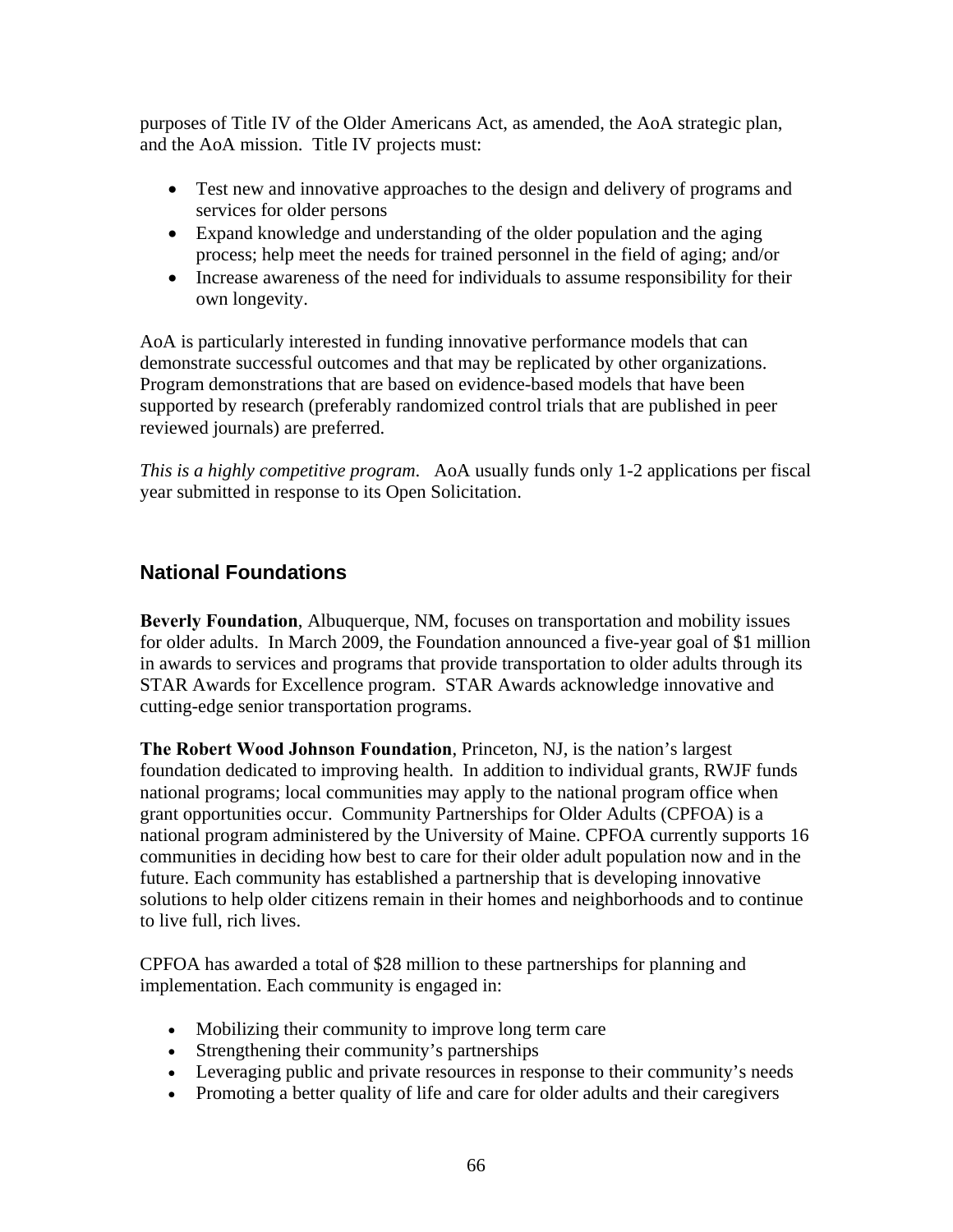- Enhancing available choices and decision making for older adults within existing and new programs; and
- Responding to a diverse range of needs of individual caregivers.

## **Maryland Foundations**

The Association of Baltimore Area Grantmakers (ABAG) is the Greater Baltimore region's premier resource on philanthropy, dedicated to informing grantmakers and improving our community. ABAG members include representatives of more than 130 private foundations and corporations with strategic, ongoing grantmaking programs. ABAG has an active affinity group on aging.

In May 2006, the ABAG Affinity Group on Aging and the Baltimore Neighborhood Collaborative co-sponsored an informational forum on "Aging in Place," about activities and programs, which enable older adults to remain in their own homes. After the forum, Baltimore funders with an interest in aging and/or community development continued to meet. The result is Neighborhoods for All Ages, a two-year project funded by a consortium of Baltimore area funders. The project has four goals:

- To make homes safer so that older homeowners may remain in their own homes longer
- To improve integration of older homeowners into the community life of their neighborhoods
- To enhance elderly homeowners' equity in their homes
- To improve neighborhood stability.

The two-pronged program targeted two Baltimore City neighborhoods beginning in June 2007. The first prong consists of grants to 100 low income senior homeowners in the two neighborhoods to pay for internal and external home repairs, including energy efficiency improvements, home safety improvements, and accessibility improvements. It is expected these will average \$6,000 per grant.

The second prong consists of community outreach and care coordination. A neighborhood organization in each of the two targeted communities (Bon Secours and Civic Works) employ a social worker to assist 200 older residents with non-housing needs, such as obtaining public benefits, accessing health care, and resolving legal issues. Geriatric nurses, occupational therapists and other professionals are also involved, as needed.

Members of the Funding Consortium include:

- Abell Foundation
- Baltimore Community Foundation
- Baltimore Equitable Insurance Foundation
- Betty Lee & Dudley P. Digges Memorial Fund
- Enterprise Community Partners
- Erickson Foundation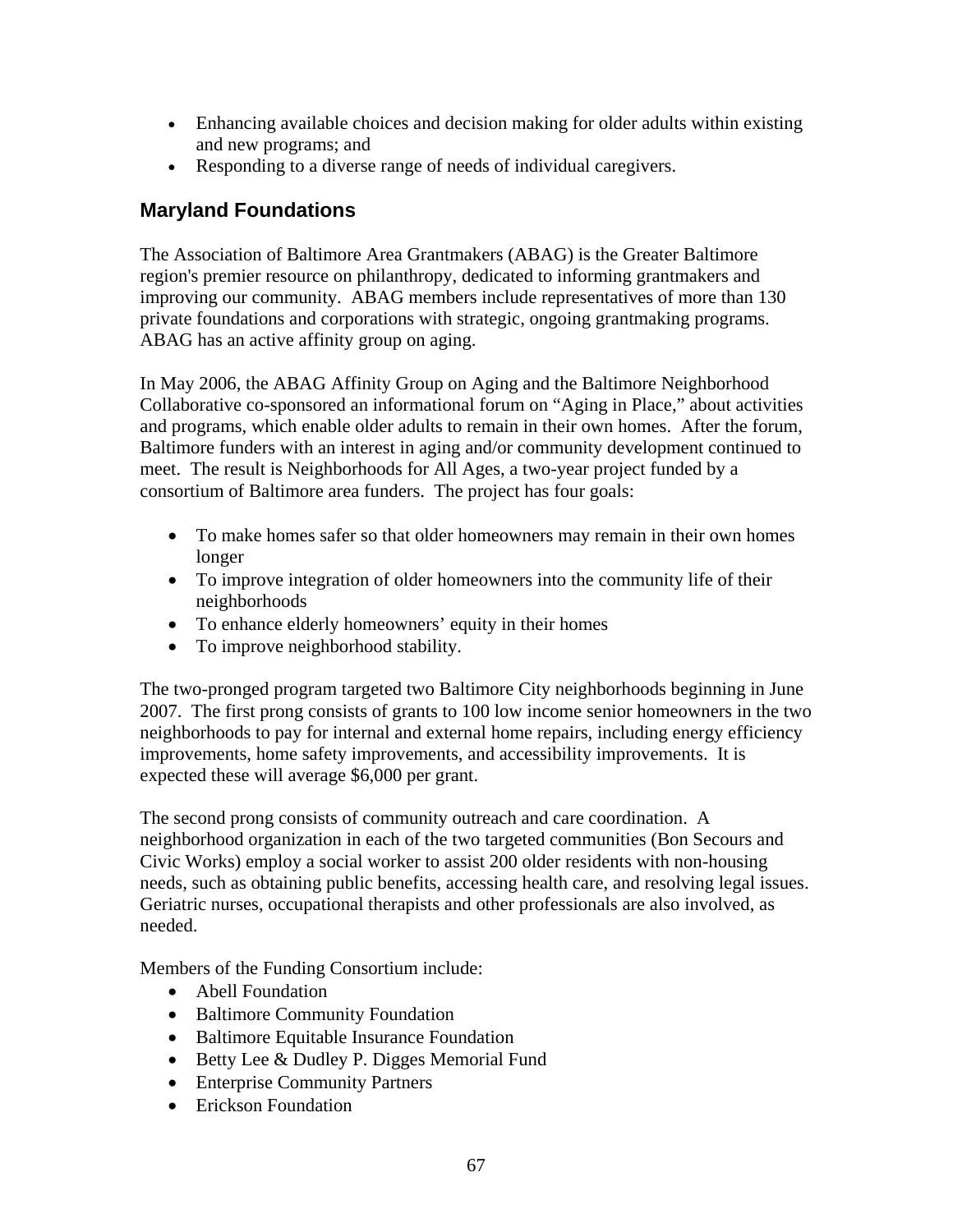- France-Merrick Foundation
- Goldseker Foundation
- Hoffberger Foundation
- Hirschorn Foundation
- Leonard and Helen R. Stulman Charitable Foundation
- Harry & Jeanette Weinberg Foundation.

Below, Maryland foundations that have an interest in aging and that make community grants are briefly described.

**Baltimore Community Foundation** (BCF), founded in 1972, is the fourth largest grantmaker among Maryland 's charitable foundations. In 2007, BCF distributed \$30 million to hundreds of nonprofit organizations in the Baltimore region and beyond. With assets of \$193 million, BCF comprises more than 500 different charitable funds.

During the 2006-2007 period, BCF awarded grants to 10 Baltimore area nonprofit organizations that serve older adults. Grantees included: Community Mediation Program, Association of Baltimore Area Grantmakers, Family and Children's Services of Central Maryland, Copper Ridge Institute, and Comprehensive Housing Assistance, Inc.

BCF Families, Health, and Human Services (FHHS) Committee voted in January 2007 to make community engagement of older adults a priority within the field of interest in aging.

The **Horizon Foundation** in Columbia gives grants in Howard County. In 1999, the Foundation approved a grant of \$450,000 for the "Aging in Place Initiative." The Howard County Commission on Aging estimates that the number of county residents age 60 or over will rise to 72,000 by 2020, an increase of 260 percent in 20 years. In response, the foundation is pursuing a pioneering effort weaving together services in three main areas: affordable in-home care, mental health services and home modification and repair. The Howard County Office of Aging coordinates the program.

**The Leonard and Helen R. Stulman Charitable Foundation** supports services and initiatives that enable senior citizens to remain in their own communities and stay active in community life as they age, in addition to programs that support older adults' unmet health and mental health needs.

**Harry & Jeanette Weinberg Foundation** is one of the nation's largest private foundations and is dedicated to relieving the burdens of poverty, especially among older adults. Foundation grants focus on meeting basic needs such as shelter, nutrition, health, and socialization, and on enhancing an individual's ability to meet those needs. Areas of giving within the grantmaking effort are focused on older adults; disabilities; health; food insecurity; workforce development; education, children and families; addictions and homelessness.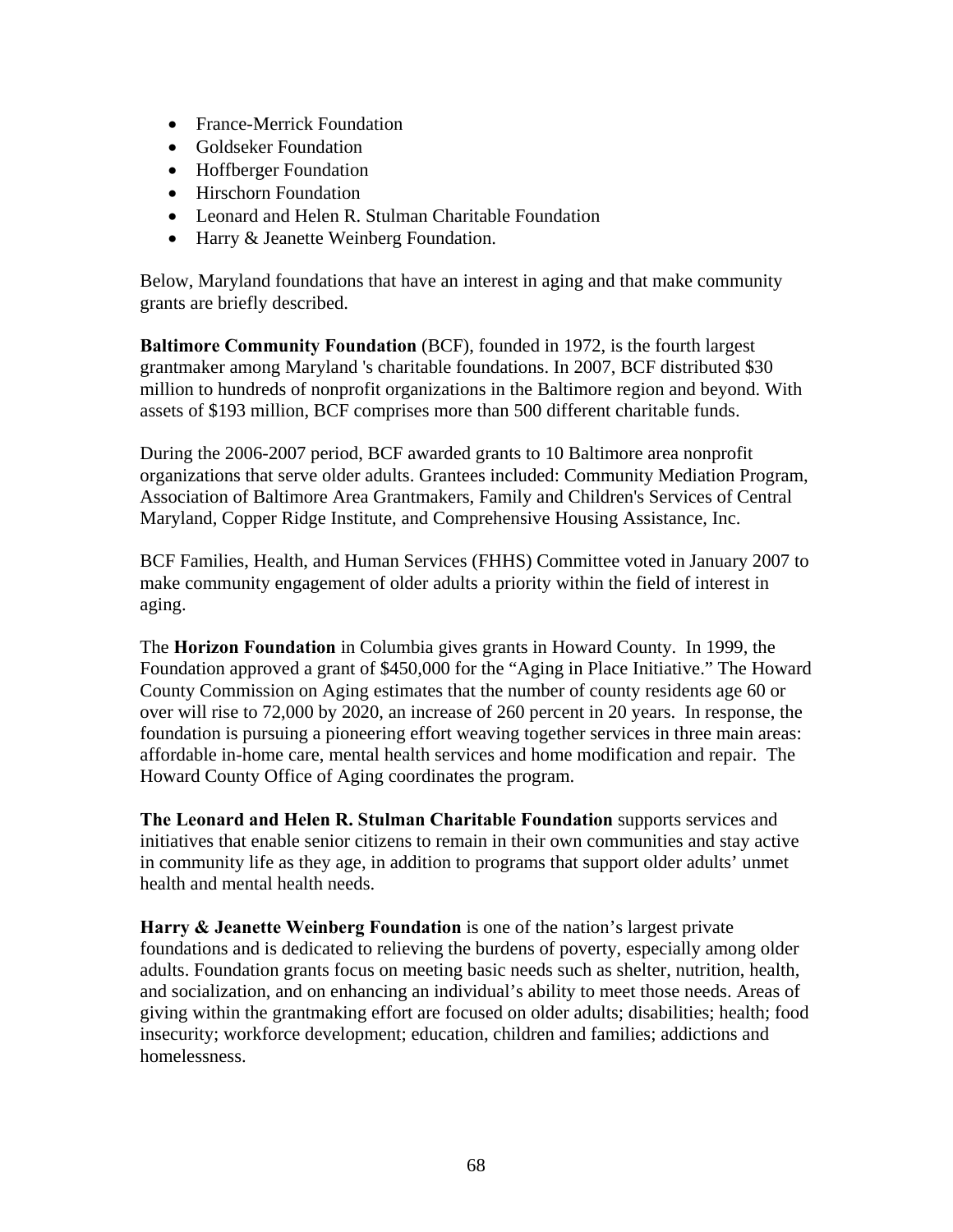### **What Other States Have Done**

The New Jersey Foundation on Aging ([www.njfoundationforaging.org\)](http://www.njfoundationforaging.org/) was established in 1998 to create ongoing financial support for aging services in New Jersey. Its mission is to expand innovative approaches in the delivery of services that enable older adults to live in the community with independence and dignity. The Foundation is a nongovernmental nonprofit agency that receives support from other foundations, corporations, and individual donors. It maintains a community grants program; applicants are encouraged to include a letter of support from their local Area Agency on Aging.

The Los Angeles Foundation on Aging (LAFA) (www.givelafa.org)'s mission statement is to improve the quality of life for older adults and their families in the City of Los Angeles by improving upon and expanding existing services, and supporting new and innovative programs. LAFA was established in 2006 as an independent not-for-profit organization to support and further the mission of the City of Los Angeles Department of Aging (LADOA). It is supported by gifts from the public and grants.

#### The Foundation on Aging for Larimer County

([www.fortnet.org/FOA/FOA/Welcome.html\)](http://www.fortnet.org/FOA/FOA/Welcome.html) in Fort Collins, CO, was founded as a private nonprofit corporation in 1986 and was supported by the Larimer County Commissioners and the Larimer County Office on Aging. A major portion of the Foundation's initial investment came from the bequest of the late Mildred Arnold, an active and concerned senior citizen in the Larimer County community who wanted to help older adults who have needs, which might otherwise not be met. Foundation programs and agency grant applications are reviewed and approved by a voluntary board of community members concerned about the well being of older adults in Larimer County.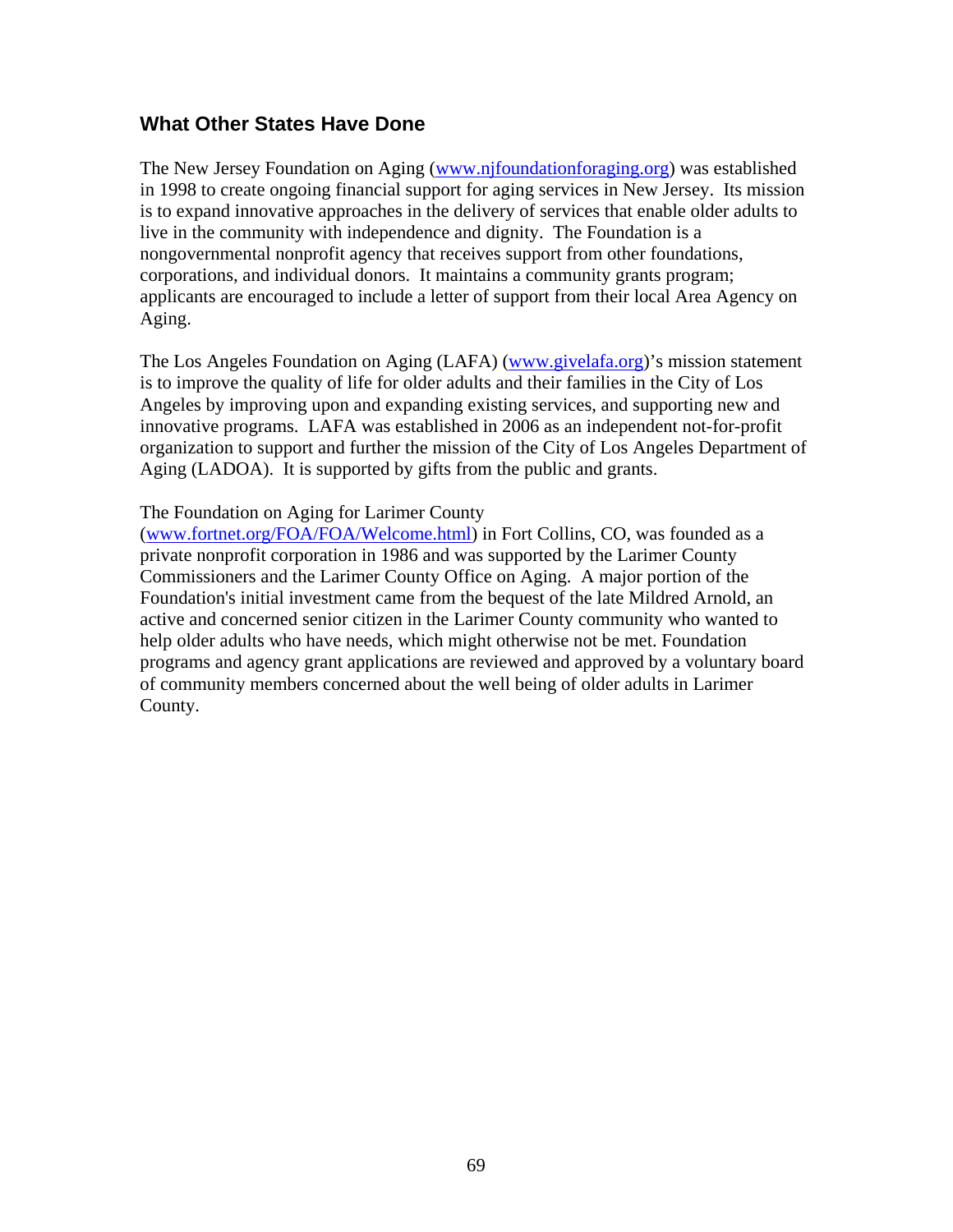## **References**

AARP. (2001). *The Costs of Long-Term Care: Public Perceptions Versus Reality in 2006.* Washington, DC: AARP.

AARP. (2005). *Beyond 50.05. A Report to the Nation on Livable Communities: Creating Environments for Successful Aging*. Washington, DC: AARP.

Aging in Place Initiative. (undated) *The Maturing of America*. [http://www.aginginplaceinitiative.org/storage/aipi/documents/maturing\\_of\\_america\\_refor](http://www.aginginplaceinitiative.org/storage/aipi/documents/maturing_of_america_reformatted_for_printing.pdf) matted for printing.pdf. Accessed 3/13/09.

American Psychological Association. (undated). Elder Abuse and Neglect: In Search of Solutions. [http://www.apa.org/pi/aging/eldabuse.html#\[](http://www.apa.org/pi/aging/eldabuse.html). Accessed 6/09/09.

Ball, M.S. (undated). Aging in Place: A Toolkit for Local Governments. Atlanta Regional Commission.

Beverly Foundation. (2001). Supplemental Transportation Programs for Seniors. Pasadena, CA: The Beverly Foundation, p. 8.

Beverly Foundation. (2008). Volunteer Driver Programs, Fact Sheet Series, Vol. 1 (6). [http://www.beverlyfoundation.org/library/volunteertransportation/factsheet.vol.1.no.6.vol](http://www.beverlyfoundation.org/library/volunteertransportation/factsheet.vol.1.no.6.vol.driver.pdf) [.driver.pdf.](http://www.beverlyfoundation.org/library/volunteertransportation/factsheet.vol.1.no.6.vol.driver.pdf) Pasadena, CA: The Beverly Foundation.

Brown, S.K. (2003). "Staying Ahead of the Curve 2003: The AARP Working in Retirement Study," Washington, DC: AARP.

CDC (2001). The Oral Health of Older Americans. http://www.cdc.gov/nchs/data/ahcd/agingtrends/03oral.pdf

Centers for Disease Prevention and Control and the Merck Company Foundation. *The State of Aging and Health in America 2007,* Whitehouse Station, NJ: The Merck Company Foundation; 2007. Available at [www.cdc.gov/aging.](http://www.cdc.gov/aging)

Eldercare. (undated). Transportation Options for Older Adults. [http://www.eldercare.gov/Eldercare.NET/Public/Resources/fact\\_sheets/pdfs/Trans\\_Optio](http://www.eldercare.gov/Eldercare.NET/Public/Resources/fact_sheets/pdfs/Trans_Options_Panels.pdf) ns Panels.pdf. Accessed 4/24/09.

Governor's Workforce Investment Board. (2007). Maryland's Aging Workforce. Fact Sheet. September.

Hart, P.D. (2002). "The New Face of Retirement: An Ongoing Survey of American Attitudes on Aging," San Francisco: Civic Ventures.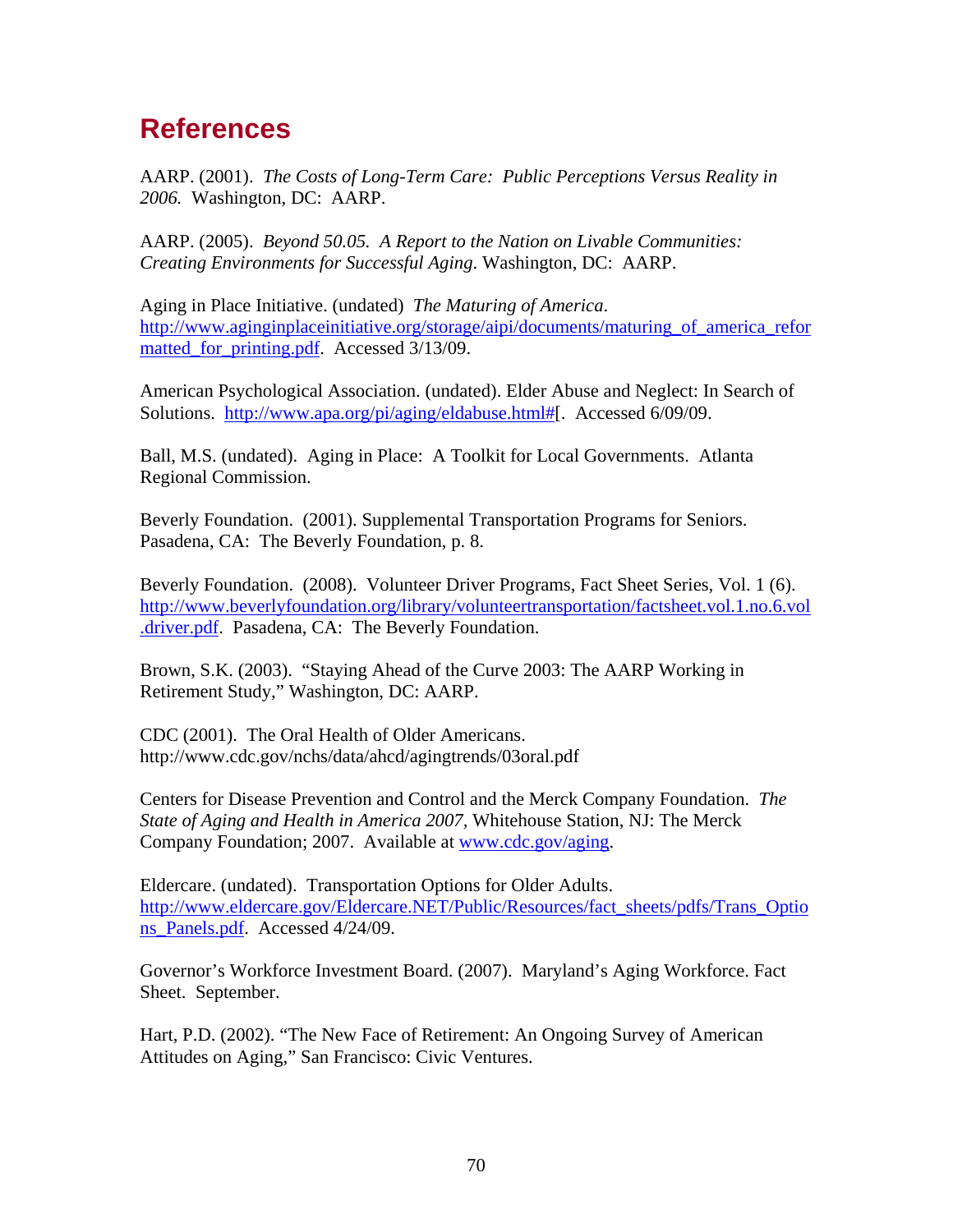Johnson, R. (2009). "Senior Unemployment Rate Hits 31-Year High, January Update." Washington, D.C.: The Urban Institute. <http://www.urban.org/url.cfm?ID=901210>

Lawler, K. (2001). *Aging in Place: Coordinating Housing and Health Care Provision for America's Growing Elderly Population*. Joint Center for Housing Studies of Harvard and the University Neighborhood Reinvestment Corporation.

Maryland Department of Planning. (2007). *Demographic and Socio-Economic Outlook*, State of Maryland, Maryland Department of Planning, Planning Data Services, November.

Maryland State Department of Assessments and Taxation. (2009a). The Homestead Credit. [www.dat.state.md.us/sdatweb/homestead.html.](http://www.dat.state.md.us/sdatweb/homestead.html) Accessed 4/13/09.

Maryland State Department of Assessments and Taxation. (2009b). What is the Homeowners' Property Tax Credit Program? [www.dat.state.md.us/sdatweb/htc.html.](http://www.dat.state.md.us/sdatweb/htc.html) Accessed 4/13/09.

Maryland State Department of Assessments and Taxation. (2009c). Renters' Tax Credits. [http://www.dat.state.md.us/sdatweb/rtc.html.](http://www.dat.state.md.us/sdatweb/rtc.html) Accessed 5/7/09.

National Council on Aging. (undated). *Promising Practices for Engaging Seniors in Community Service*. http://www.ncoa.org/content.cfm?sectionID=11&detail=1642 Accessed 4/28/09.

Nunez D.E., Armbruster C., Phillips W.T. and Gale B.J. (2003). Community-Based Senior Health Promotion Program Using a Collaborative Practice Model: The Escalante Health Partnerships. Public Health Nursing, 20(1), 25-33.

Oberlink, M.R. (2008). *Opportunities for Creating Livable Communities*. Washington, DC: AARP.

PACE (Programs of All-inclusive Care for the Elderly). [www.cms.hhs.gov/](http://www.cms.hhs.gov/PACE/)**PACE**/. Accessed 4/28/09

Partners for Livable Communities. (2007). A Blueprint for Action: Developing a Livable Community for All Ages. [http://www.aginginplaceinitiative.org/storage/aipi/documents/Blueprint\\_for\\_Action\\_web.](http://www.aginginplaceinitiative.org/storage/aipi/documents/Blueprint_for_Action_web.pdf) [pdf.](http://www.aginginplaceinitiative.org/storage/aipi/documents/Blueprint_for_Action_web.pdf) Accessed 4/27/09.

Rowe, J.W., and Kahn, R.I., *Successful Aging*, p. 53, New York: Random House, 1998.

Simantov, E. and Oberlink, M.R. (2004). Housing Cost Burden Casts a Shadow Over Older People's Future. New York: Center for Home Care Policy and Research.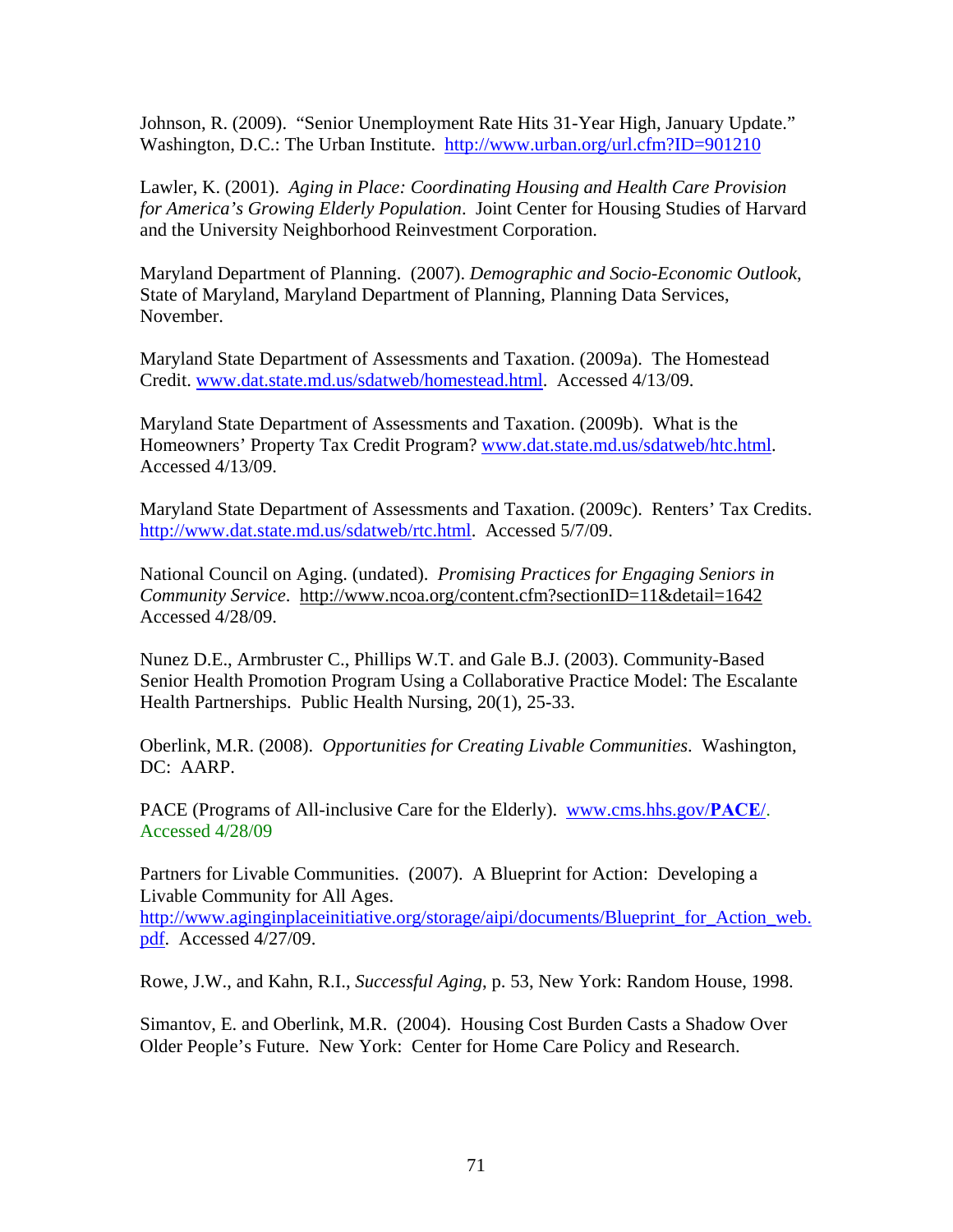Soto, M. (2008). "How Is the Financial Crisis Affecting Retirement Savings? December 3, 2008, Update." Washington, DC: The Urban Institute. <http://www.urban.org/url.cfm?ID=901206>

Sullivan, L., Reingold, J., Welch, R., Stork, V., Tsumba, H. and Wells, B. (2007). Senior Outreach Strategic Communications Plan. [http://www.montgomerycountymd.gov/content/hhs/ads/moco\\_senior\\_outreach\\_plan.pdf](http://www.montgomerycountymd.gov/content/hhs/ads/moco_senior_outreach_plan.pdf). Accessed 4/29/09.

Sundeen, M. and Farber, N. (2006). Volunteer Driver Liability and Immunity. Washington, DC: National Conference of State Legislatures.

.

Tan, E.J., Xue, Q., Li, T, Carlson, M.C., Fried, L.P. (2006). Volunteering: A physical activity intervention for older adults—The Experience Corps program in Baltimore. *Journal of Urban Health: Bulletin of the New York Academy of Medicine.*

United Hospital Fund. (undated). NORC Blueprint: A Guide to Community Action. [http://www.norcblueprint.org/.](http://www.norcblueprint.org/) Accessed 12/08/08.

UNH United Neighborhood Houses (2005). Aging in the Shadows: Social Isolation Among Seniors in New York City. <http://www.unhny.org/advocacy/pdf/Aging%20in%20the%20Shadows.pdf>. Accessed 6/8/09.

U.S. Department of Housing and Urban Development. (undated). [http://www.hud.gov/offices/cpd/affordablehousing/index.cfm.](http://www.hud.gov/offices/cpd/affordablehousing/index.cfm) Accessed 4/27/09.

U.S. Department of Labor. (2002). Volunteering in the United States. Washington, DC: Bureau of Labor Statistics. December.

Vladeck, F. (2004). A Good Place to Grow Old: New York's model for NORC supportive service programs. United Hospital Fund. [http://www.uhfnyc.org/pubs](http://www.uhfnyc.org/pubs-stories3220/pubs-stories_show.htm?doc_id=203833)[stories3220/pubs-stories\\_show.htm?doc\\_id=203833](http://www.uhfnyc.org/pubs-stories3220/pubs-stories_show.htm?doc_id=203833).

Wagner, D., Cox, D., DeFreest, M., Nelson, W., Niles-Yokum, K., and Smith, C.A. (2007). Imagining an Aging Future for Montgomery County. [http://www.montgomerycountymd.gov/content/hhs/ads/PDFs/mcreport7-07.pdf.](http://www.montgomerycountymd.gov/content/hhs/ads/PDFs/mcreport7-07.pdf) Accessed 4/27/09.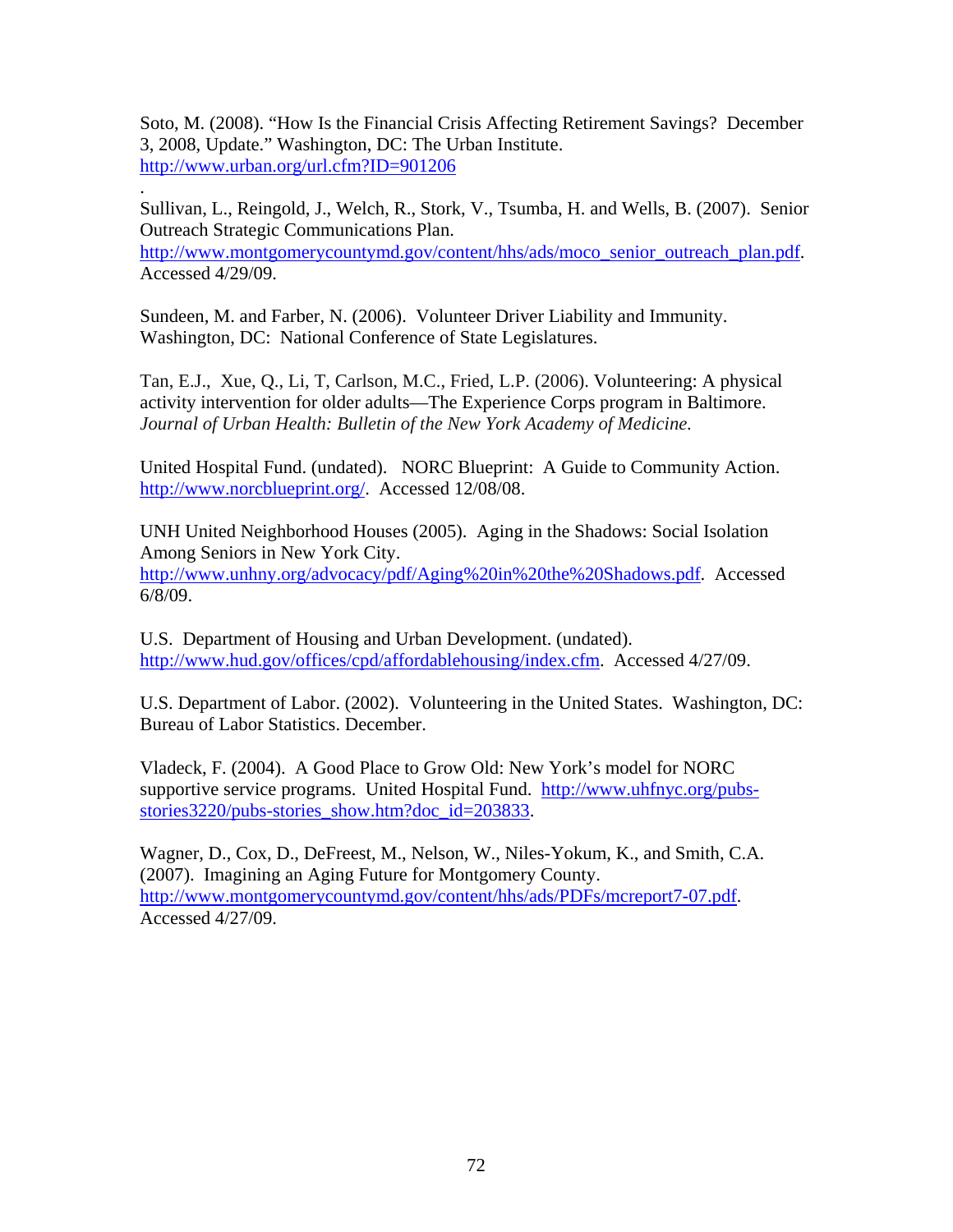**Attachment 1 Statewide Empowerment Zones for Seniors Commission Members**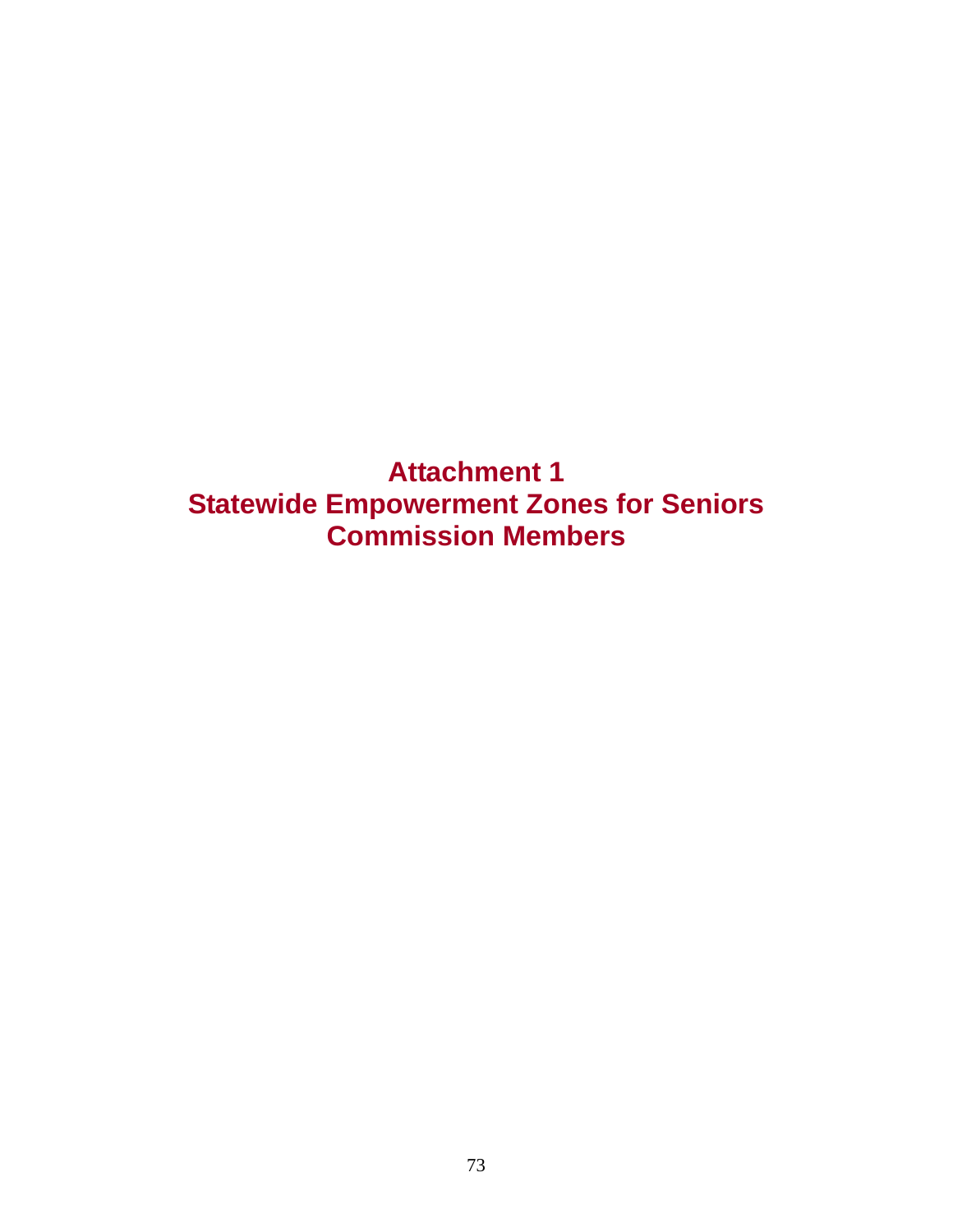## **Statewide Empowerment Zones for Seniors Commission Membership**

| Category                       | Name/Organization                                                                                                                                |
|--------------------------------|--------------------------------------------------------------------------------------------------------------------------------------------------|
| 1. MDoA                        | Gloria Lawlah, Chairman<br>Secretary<br>Maryland Department Of Aging                                                                             |
| 2. Senate                      | <b>Senator Mike Lenett</b><br><b>Maryland General Assembly</b>                                                                                   |
| 3. House                       | Delegate Nicholaus Kipke<br><b>Maryland General Assembly</b>                                                                                     |
| 4. DHMH                        | Sam Colgain<br>Department Of Health & Mental Hygiene<br>Deputy Director<br>Office of Nursing and Community Programs<br>Office of Health Services |
| 5. DHCD                        | Caroline Varney-Alvarado<br><b>Special Assistant</b><br>Department Of Housing & Community Development<br>Office of the Secretary                 |
| 6. DoT                         | Jan M. Bryant<br>Director, Office of Diversity and Equity<br>Maryland Department of Transportation                                               |
| 7. Planning                    | Linda Janey, Assistant Secretary<br>Clearinghouse & Communications<br>Department of Planning<br>Communications & Intergovernmental Affairs       |
| 8. Local Government            | The Honorable Eugene Grant<br>Mayor<br>City of Seat Pleasant                                                                                     |
| 9. M4A                         | Theresa Grant, Director<br><b>Aging Services Division</b><br>Prince George's County Department of Family Services                                |
| 10. Senior Service<br>Provider | Mary Pivawer, Director<br>Senior Friendly Neighborhoods                                                                                          |
| 11. Senior Service<br>Provider | <b>Teresa Jeter-Cutting</b><br>Division Chief, Client Services<br>Commission on Aging & Retirement Education (CARE)                              |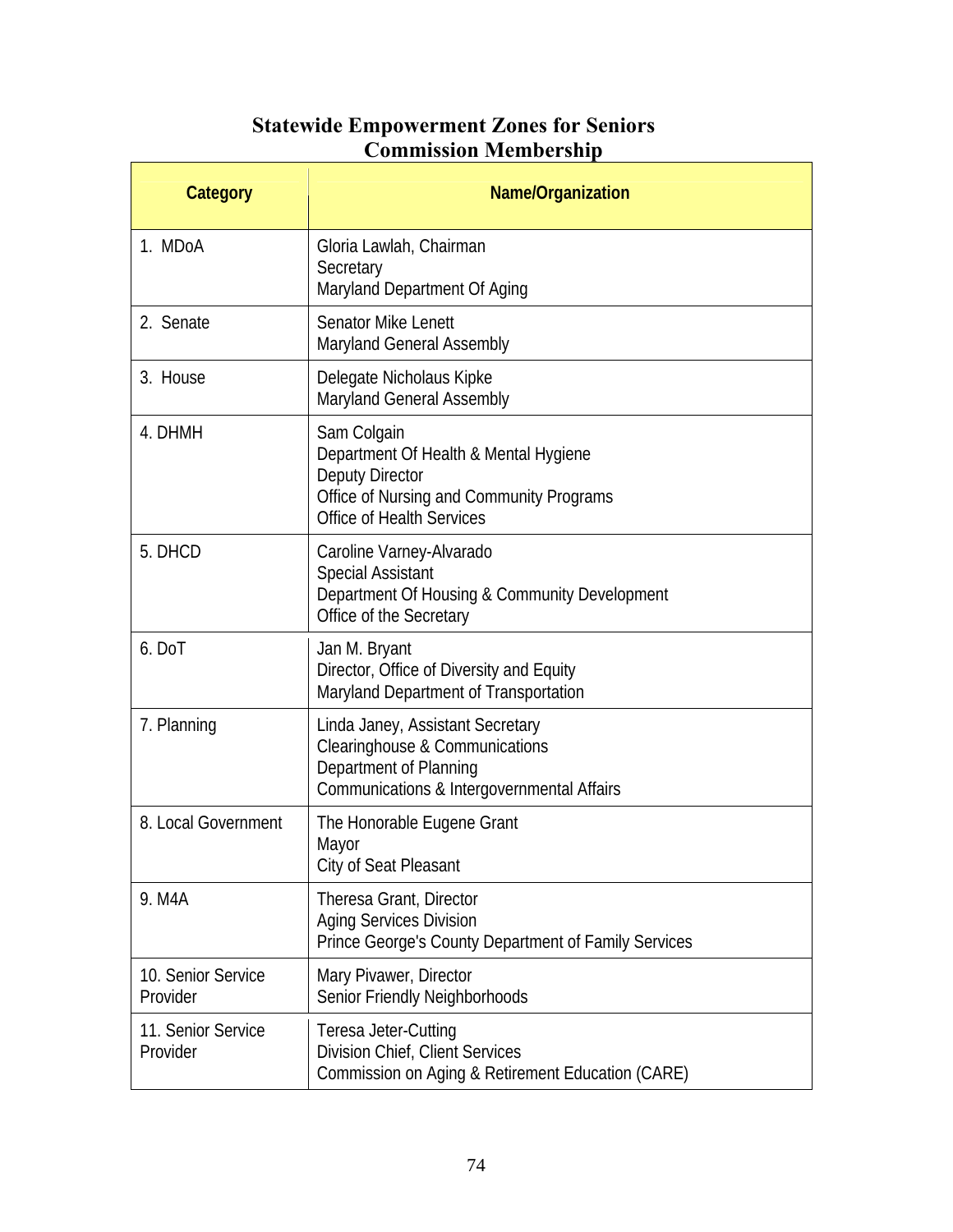| Category                                                                 | <b>Name/Organization</b>                                                                                            |
|--------------------------------------------------------------------------|---------------------------------------------------------------------------------------------------------------------|
| 12. Senior Advocacy<br>Organization                                      | Hank Greenberg<br><b>AARP Maryland</b>                                                                              |
| 13. Senior Advocacy<br>Organization                                      | <b>Carol Lienhard</b><br><b>MSCAN</b>                                                                               |
| 14. Neighborhood or<br>Community<br>Organization                         | Nguyen Minh Chau ("Chau")<br>The Cambodian Buddhist Society, Inc.                                                   |
| 15. Trade Association<br>(Senior Services)                               | Mark Schulz, Director (representing LifeSpan)<br>Lifetime Services Division<br><b>Associated Catholic Charities</b> |
| 16. Consumer                                                             | <b>Ted Meyerson</b>                                                                                                 |
| 17. Academic<br>Institution with<br>Expertise in Aging<br><b>Studies</b> | Dr. Matthew McNabney<br>Johns Hopkins University School of Medicine                                                 |
|                                                                          | <b>MDoA Commission Staff</b>                                                                                        |
| 18. MDoA                                                                 | llene Rosenthal<br><b>Executive/ Deputy Secretary</b><br>Maryland Department Of Aging                               |
| 19. MDoA                                                                 | Stephanie Hull<br><b>Chief, Housing Services</b><br>Maryland Department of Aging                                    |
| 20. MDoA                                                                 | Denise Adams<br>Senior Assisted Living Program Manager/<br><b>Housing Services</b><br>Maryland Department of Aging  |
| 21. MDoA                                                                 | Michael Lachance<br>Legislative Liaison/Legislation<br>Maryland Department of Aging                                 |

Donna Lloyd-Kolkin, Ph.D. and Gloria Stables, Ph.D., Catalyst Health Concepts, served as consultants to the Commission. Strategic Results served as a subcontractor to Catalyst, providing logistical support for Commission meetings and maintaining a Commission-limited Web site.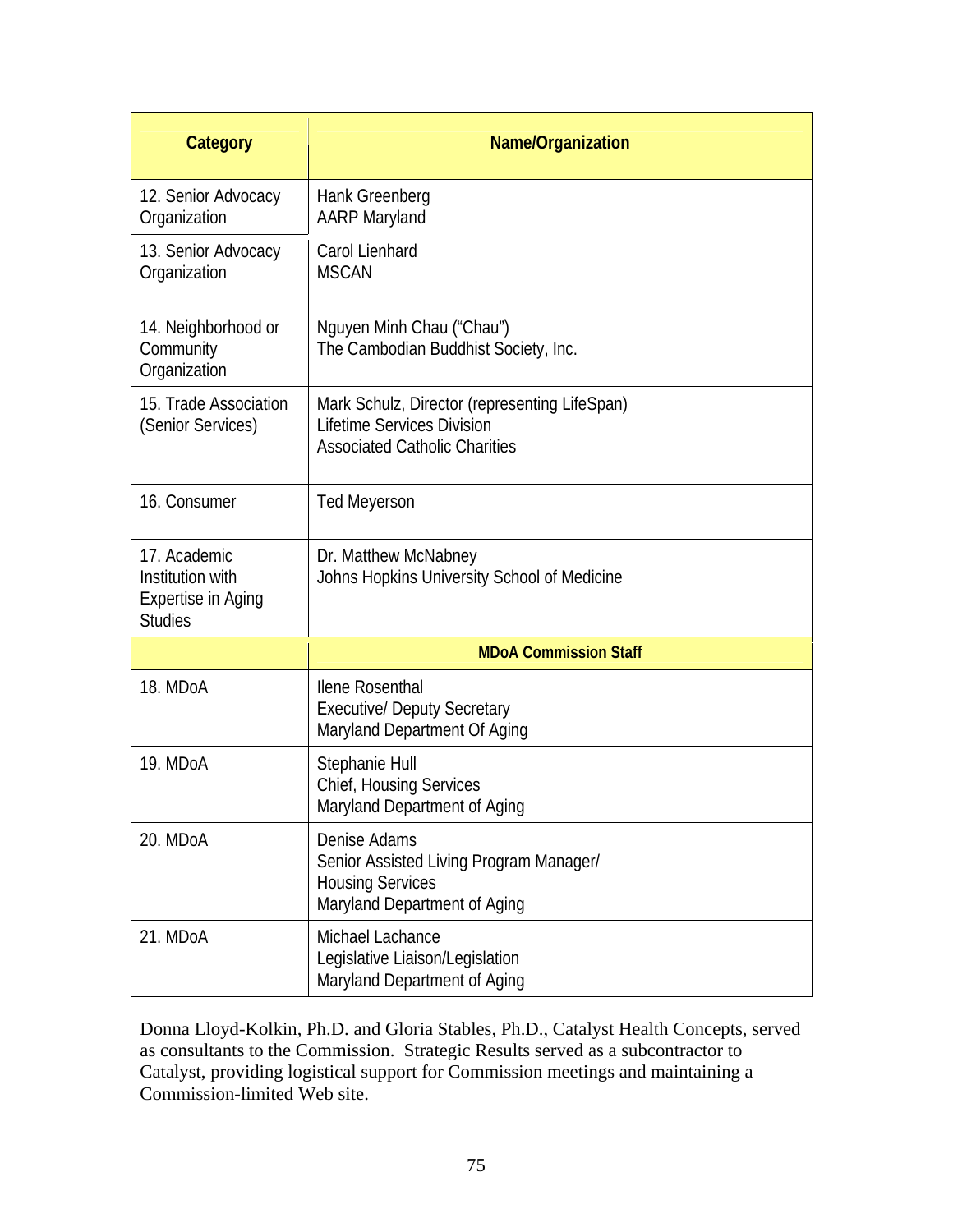**Attachment 2 Maryland Demographic Tables**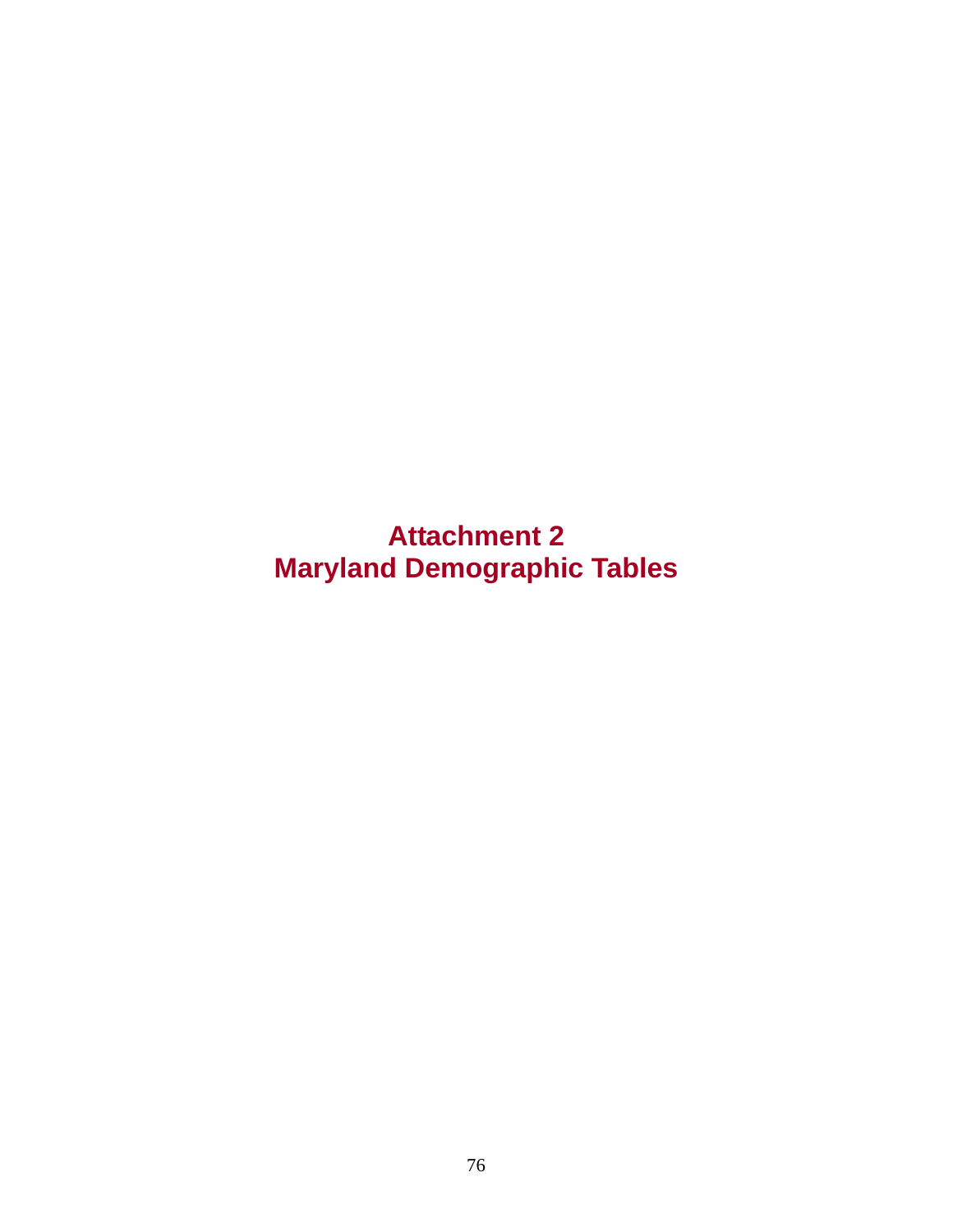## **Maryland's 2000 Population by Jurisdiction and Age**

|                       | % of Total |         |         |         |        |
|-----------------------|------------|---------|---------|---------|--------|
|                       | $60+$      | $60+$   | $65+$   | $75+$   | $85+$  |
| Allegany              | 2.14%      | 17,105  | 13,429  | 6,669   | 1,667  |
| Anne Arundel          | 8.43%      | 67,510  | 48,820  | 20,985  | 4,440  |
| <b>Baltimore</b>      | 17.52%     | 140,313 | 110,335 | 54,762  | 12,757 |
| Calvert               | 1.14%      | 9,149   | 6,627   | 2,948   | 664    |
| Caroline              | 0.66%      | 5,264   | 4,031   | 1,915   | 492    |
| Carroll               | 2.72%      | 21,770  | 16,267  | 7,728   | 2,011  |
| Cecil                 | 1.53%      | 12,254  | 8,995   | 3,859   | 807    |
| Charles               | 1.69%      | 13,547  | 9,402   | 3,974   | 902    |
| Dorchester            | 0.87%      | 7,008   | 5,423   | 2,551   | 629    |
| Frederick             | 3.17%      | 25,355  | 18,836  | 8,752   | 2,088  |
| Garrett               | 0.74%      | 5,962   | 4,461   | 2,072   | 558    |
| Harford               | 3.79%      | 30,352  | 22,160  | 9,254   | 1,888  |
| Howard                | 3.32%      | 26,606  | 18,468  | 8,098   | 2,143  |
| Kent                  | 0.58%      | 4,677   | 3,708   | 1,804   | 466    |
| Montgomery            | 16.31%     | 130,647 | 98,157  | 48,054  | 12,983 |
| Prince                |            |         |         |         |        |
| George's              | 11.31%     | 90,558  | 61,951  | 25,138  | 5,686  |
| Queen Anne's          | 0.89%      | 7,105   | 5,227   | 2,232   | 517    |
| St. Mary's            | 1.36%      | 10,876  | 7,825   | 3,489   | 775    |
| Somerset              | 0.57%      | 4,563   | 3,503   | 1,571   | 388    |
| Talbot                | 1.10%      | 8,832   | 6,897   | 3,347   | 821    |
| Washington            | 3.02%      | 24,225  | 18,690  | 8,887   | 2,246  |
| Wicomico              | 1.75%      | 14,018  | 10,823  | 4,931   | 1,189  |
| Worcester             | 1.55%      | 12,379  | 9,351   | 3,797   | 829    |
| <b>Baltimore City</b> | 13.85%     | 110,961 | 85,921  | 41,205  | 9,956  |
| <b>Total</b>          | 100.00%    | 801,036 | 599,307 | 278,022 | 66,902 |

U.S. Census 2000; MD Department of Planning, Population - Prepared 11/20/03.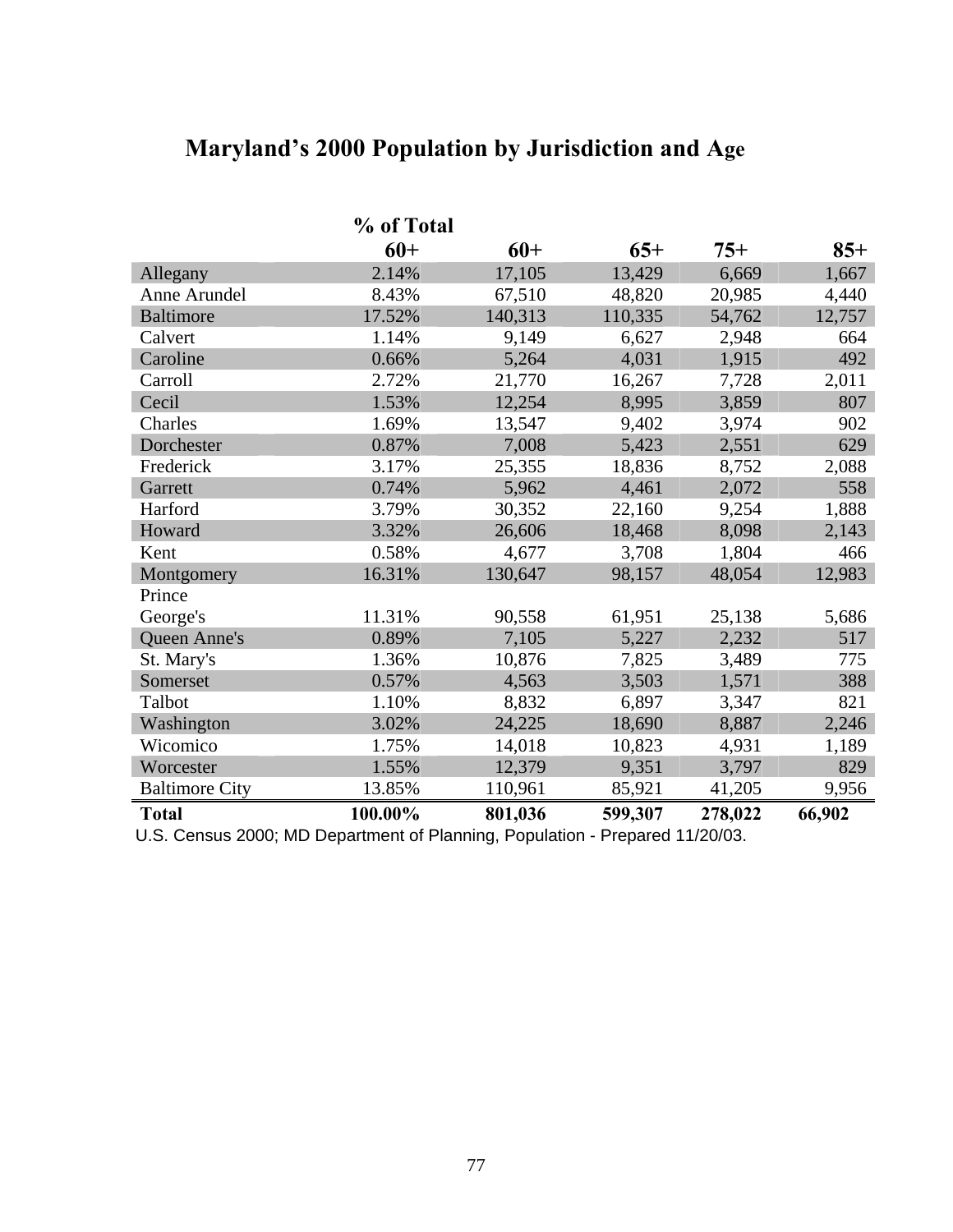**Attachment 3 Key Informant Interview Schedule**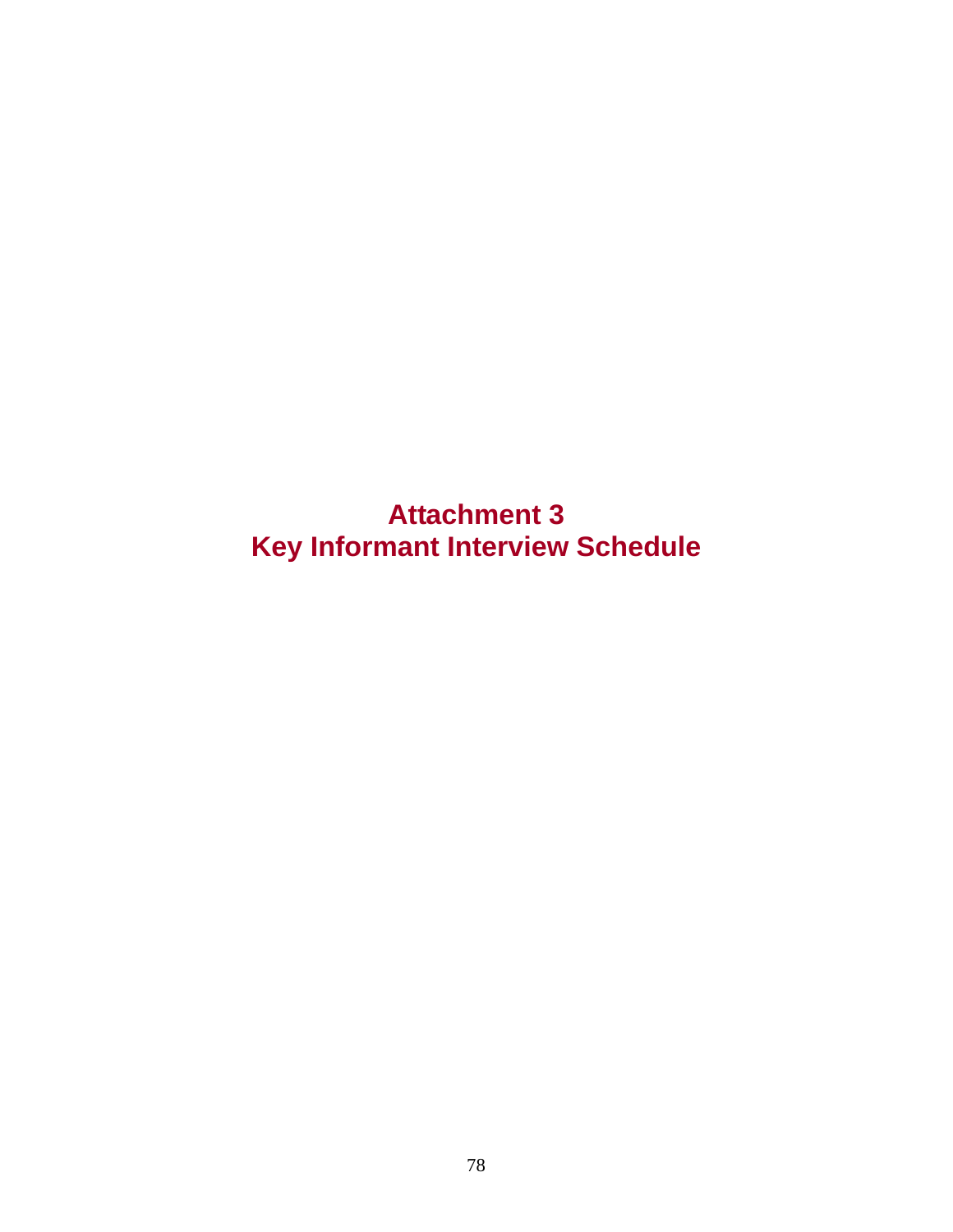# **Key Informant Interview Schedule**

Statewide Empowerment Zones for Seniors Commission Project

## **Introduction**

Thank you for agreeing to share information about your aging-in-place initiative. Legislation was passed in the State of Maryland in 2007 that mandated the formation of a Statewide Empowerment Zones for Seniors Commission. This Commission is charged with recommending a plan to develop an empowerment zones for seniors program in Maryland that directs financial and regulatory incentives to local communities that develop a qualifying comprehensive empowerment zone for seniors plan that is designed to enhance aging-in-place services and facilitate the personal independence and civic and social engagement of seniors in the community.

The legislation defines a qualifying comprehensive empowerment zone. The Commission is required to recommend state incentives (regulatory and funding) for qualifying Senior Empowerment Zones communities.

- 1. Can you give a general description of your aging-in-place initiative? Probe: ethnic breakdown of who is served
- 2. What types of surveys or background research did you use in planning your initiative? What kind of Strategic planning did you do in the beginning?
- 3. Please describe the funding plan for your program.
	- a. Local foundation support
	- b. Short-term government funding (earmarks)
	- c. Government contracts
	- d. Partners
	- e. Philanthropies
	- f. Corporations
	- g. Residents
- 4. What kind of leadership/governance structure do you currently use?
- 5. Please describe the services of your initiative.
	- a. Housing
	- b. Transportation
	- c. Health Care/Health Promotion
	- d. Supportive Community services
	- e. Social Services
- 6. Did your state provide any regulatory or funding incentives? If so, please describe.
- 7. How does the county funding work?